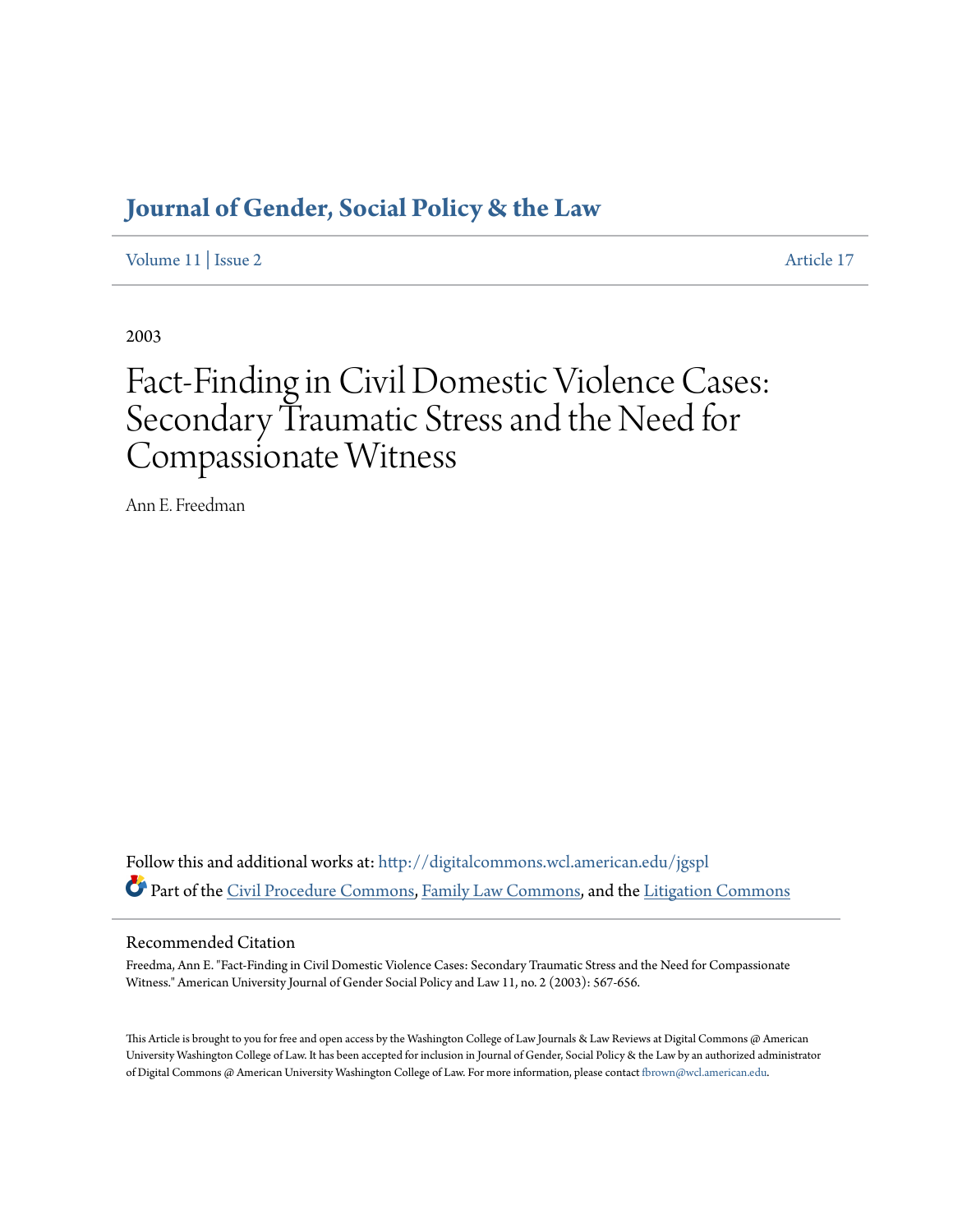1

## FACT-FINDING IN CIVIL DOMESTIC VIOLENCE CASES: SECONDARY TRAUMATIC STRESS AND THE NEED FOR COMPASSIONATE WITNESSES

#### ANN E. FREEDMAN<sup>\*</sup>

| I. The Fact-Finding Gap and the Complexity of           |  |
|---------------------------------------------------------|--|
|                                                         |  |
| A. Inadequate Fact-Finding Resources and                |  |
|                                                         |  |
| B. Challenging Cases That are Difficult to Resolve 580  |  |
| C. Overview of the Situation in Civil Proceedings       |  |
|                                                         |  |
| II. The Implications of Concentrating on Criminal       |  |
|                                                         |  |
| III. Additional Structural and Attitudinal Obstacles to |  |
|                                                         |  |
|                                                         |  |

<sup>∗</sup> Associate Professor of Law, *Rutgers University School of Law—Camden*; B.A., *Harvard University* 1968; J.D., *Yale Law School*, 1971; co-founder, Women's Law Project, Philadelphia, PA. Many thanks to Ann Shalleck for organizing this symposium and to my deans, colleagues, and students at Rutgers Law School – Camden who have supported the teaching, scholarship and activism out of which this Article grows. I would also like to express my appreciation for the comments and support of Susan Bandes, Sally Goldfarb, Diana Griffith, Linda Jeffrey, Betti Kahn, Judy Kleppel, Marilyn Lammert, Alan Lerner, Louise Lumen, Erin Minta, Ruth Anne Robbins, Maxine Vogt and Linda Wharton. Special thanks to Joan Meier for her pathbreaking work on counter-transference and for our colleagueship and nourishing collaborations over the years, including the rich synergy of our articles in this symposium, and to JoAstrid Glading for inspiring me with her friendship, and for reading and editing every draft and testing these ideas in her own work. I am grateful to my teachers and supporters Barbara Babcock, David Crump, Thomas Emerson, Martha and Stanley Freedman, Talia Malka, Eleanor Holmes Norton, Jason Shulman and Tacie Vergara, and to Clare Dalton, Charles Figley, Linda Gordon, Judith Lewis Herman, Byron Katie, Demie Kurz, Philip Lichtenberg, Jean Baker Miller, Jean Koh Peters, Susan Deller Ross, Susan Schechter, Elizabeth Schneider, Reva Siegal, Evan Stark and other pioneers whose work made this Article possible. Finally, I want to acknowledge Rand Rosenblatt for his faith and deep engagement in my work, and for building with me a life of richness and passion in which work and play are balanced and grace and joy are abundant.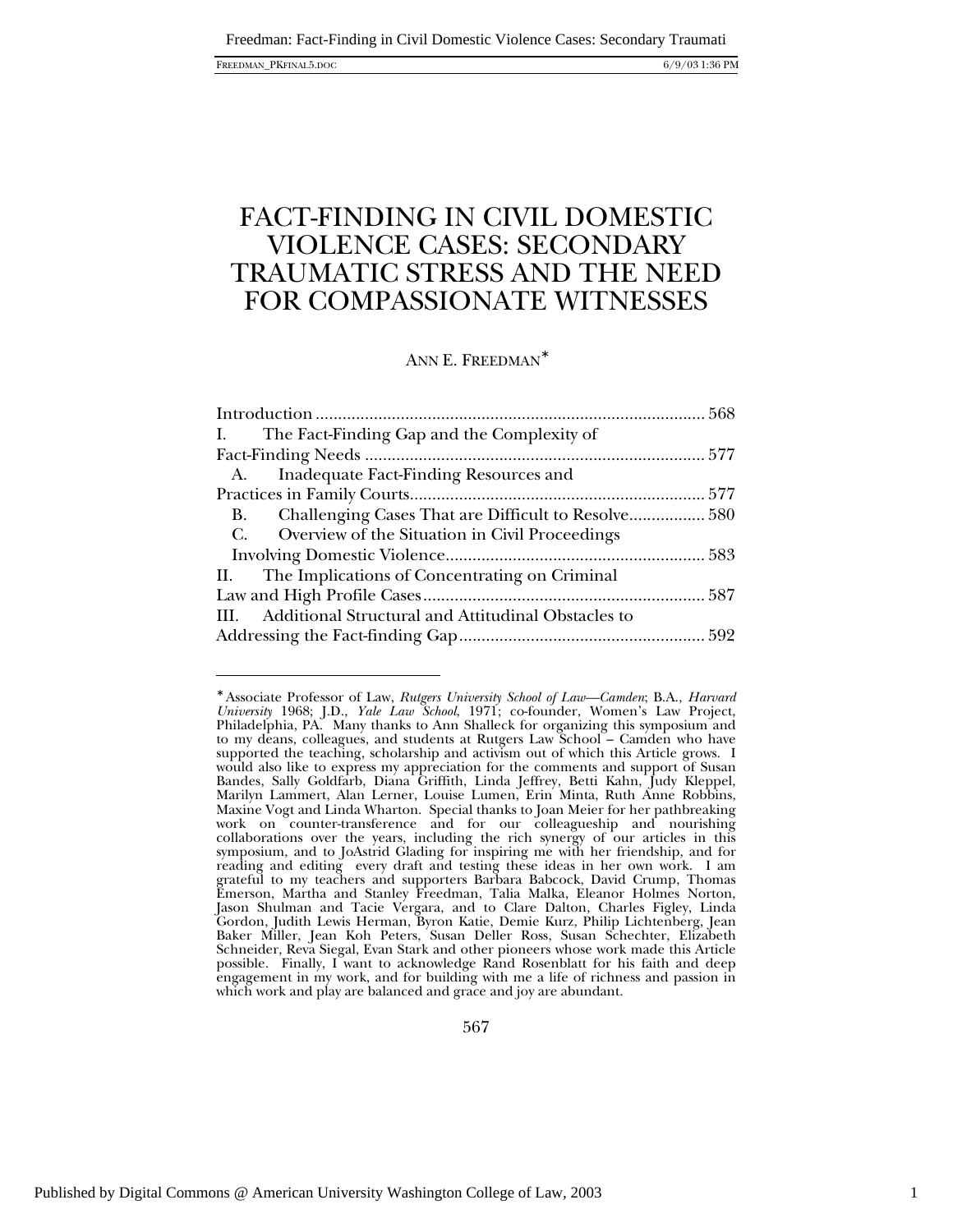| FREEDMAN PKFINAL5.DOC | $6/9/03$ 1:36 PM |
|-----------------------|------------------|

| JOURNAL OF GENDER, SOCIAL POLICY & THE LAW [Vol. 11:2<br>568     |  |
|------------------------------------------------------------------|--|
| A.                                                               |  |
| The Pro-Settlement Bias of Family Courts 594<br><b>B.</b>        |  |
| The Cumulative Impact of the Fact-Finding Gap and<br>$C_{\cdot}$ |  |
| Other Circumstances on People Struggling with                    |  |
|                                                                  |  |
| D.                                                               |  |
| Compassionate Witnessing as a Resource for Change 604<br>IV.     |  |
| Compassionate Witnessing and the Problem of<br>A.                |  |
|                                                                  |  |
| 1. Psychological Perspectives on How People                      |  |
|                                                                  |  |
| 2. An Introduction to the Concept of Compassionate               |  |
|                                                                  |  |
| 3. Components of Compassionate Witnessing Practice  614          |  |
| Compassionate Witnessing and the Legal System:<br>В.             |  |
| The Role of Restorative Justice and Peacemaking in               |  |
|                                                                  |  |
| Teachings from Traumatic Stress Studies 624<br>1.                |  |
| 2. The Transformative Potential of Compassionate                 |  |
|                                                                  |  |
| Compassionate Witnessing, Children's Needs and the<br>3.         |  |
| Legal System                                                     |  |
| Compassionate Witnessing and Systemic Change  637<br>C.          |  |
| The Logic and Resilience of Legal System Patterns 637<br>1.      |  |
| 2. Honoring and Challenging Strategies of                        |  |
|                                                                  |  |
| The Eighth and Ninth Components of Compassionate<br>3.           |  |
| Witnessing: Creating Community and                               |  |
|                                                                  |  |
|                                                                  |  |
|                                                                  |  |
|                                                                  |  |

#### **INTRODUCTION**

This symposium in response to Elizabeth Schneider's invaluable book, *Battered Women and Feminist Lawmaking*, is an excellent occasion for drawing attention to two striking features of domestic violence law and practice. The first is the troubling inadequacy of fact-finding  $\mathrm{resources}^{\mathrm{l}}$  in civil domestic violence proceedings, particularly in cases

-

<sup>1.</sup> The phrase "inadequate fact-finding resources" refers to the combined effects of resource deficiencies and troubling practices. These include, for example, inadequate or no legal representation for clients with complex claims; overburdened, inexperienced, or poorly trained judges; and informal, rushed, often very brief legal hearings. *See infra* Part I; *infra* Part III. The term "civil proceedings"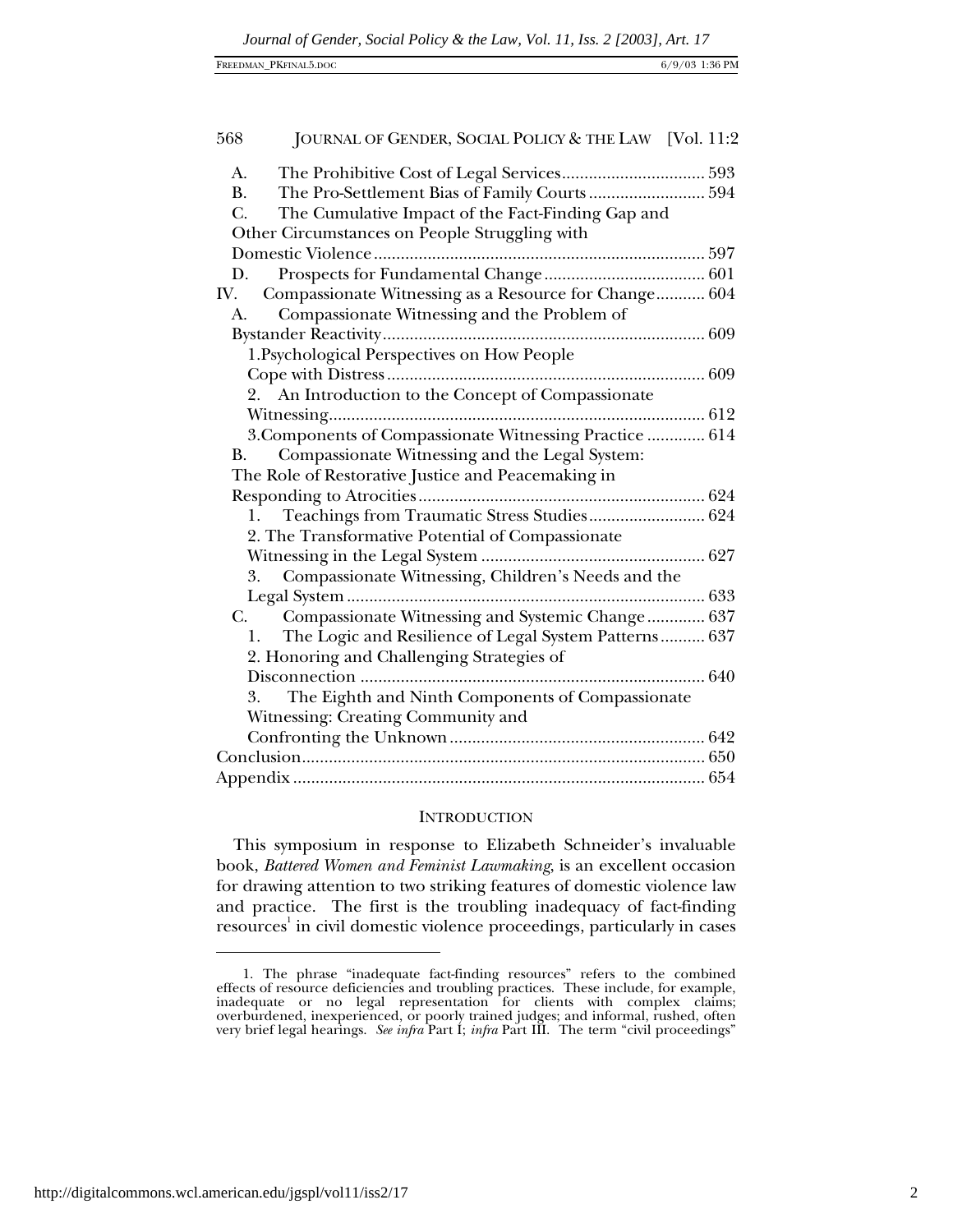involving children. This inadequacy means that even with progressive laws and promising remedies, justice and assistance for victims of domestic violence and their children are often out of reach.

The second striking feature is the high proportion of civil domestic violence cases that are murky and difficult, in part as a result of these cases' high degree of particularity. By the latter phrase, I mean that domestic violence family cases include a strikingly diverse variety of life circumstances, patterns of behavior, and needs for social support and legal intervention. This variety is coupled with unusual challenges in the gathering, presentation, and sifting of evidence. Finally, domestic violence cases, like many family matters, are primarily concerned with shaping and predicting the future on the basis of evidence about the past and the present. For this and other reasons, the correct outcome is more difficult to discern and may be more uncertain than in most other court cases. Even the concept of "outcome" is more ambiguous in these cases. While court judgments mark the end point of many legal disputes, both domestic violence and child maltreatment cases often require longer term judicial oversight and extended social services. As one litigator remarked, in effect, these cases begin rather than end with a judge's ruling. $^2$  The result is that many cases pose significant fact-finding challenges.

When cases are complex, the deficiencies of fact-finding resources have even more devastating consequences, because there is a sharp decrease in the odds of getting the accurate results that facilitate constructive support to adults and children who need it. Thus, the more difficult and confusing the cases, the more elusive the goal of providing appropriate civil remedies and other social assistance to victims and their children.

While addressing the fact-finding gap would not be a panacea, it would make an important difference to troubled families and

1

is used for all proceedings in family court and for civil restraining (or protective) order hearings, although child abuse and neglect (dependency) proceedings are Criminal proceedings brought to enforce civil restraining orders are also included.

<sup>2.</sup> Telephone Interview with Alan Lerner, Practice Professor of Law, University of Pennsylvania Law School (Feb. 14, 2003) [hereinafter Lerner Interview]. The need for monitoring and support on an ongoing basis is more widely reflected in system design in dependency courts than it is in either criminal or civil domestic violence matters, although domestic violence advocates and researchers have certainly demonstrated the need for such measures. For recent documentation of the importance in domestic violence practice of ongoing judicial oversight and intensive follow up with both victims and perpetrators of abuse, see EDWARD W. GONDOLF, BATTERER INTERVENTION SYSTEMS 174-75, 191, 214-18 (2002). *See also* LUNDY BANCROFT & JAY G. SILVERMAN, BATTERER AS PARENT: ADDRESSING THE IMPACT OF DOMESTIC VIOLENCE ON FAMILY DYNAMICS 185-87 (2002) (discussing protocol and the need for intensive follow up) and *infra* note 199.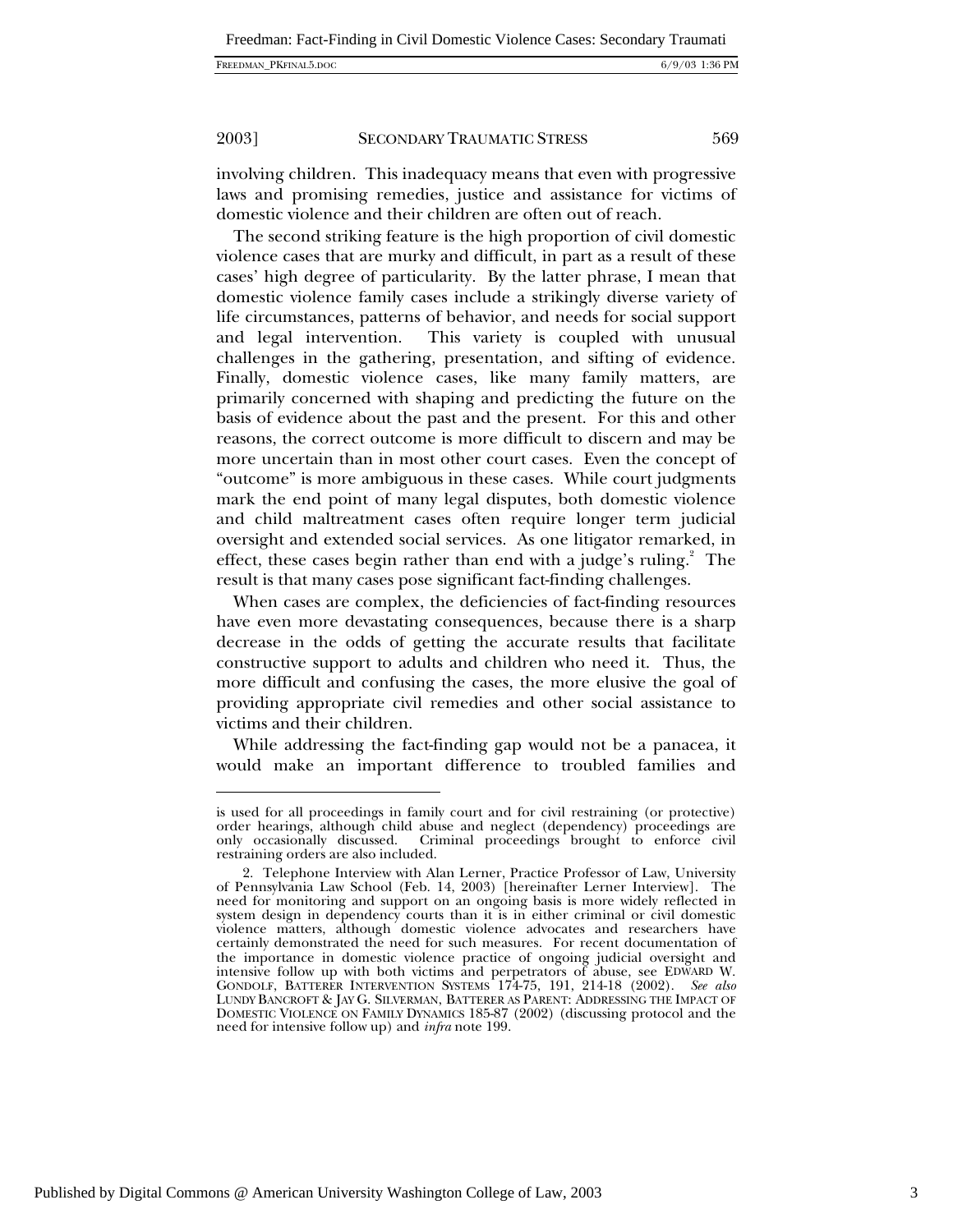children because the legal system has something worthwhile to offer. When the innovative legal remedies in civil domestic violence cases which have been developed over the last few decades are properly deployed, victims of violence and their children benefit.<sup>3</sup> From this perspective, the paucity of fact-finding resources in family courts to address the complex, urgent dilemmas presented and craft appropriate legal and social responses is tragic.<sup>4</sup>

The consequences for children of inadequate fact-finding resources in family matters, particularly in cases potentially involving domestic violence and child maltreatment, are especially severe. As compared to adults, children have far less capacity and dramatically fewer resources to handle dangerous, abusive or painful situations in their own families. Children usually cannot escape, cannot readily access external sources of support, and are not developmentally able to make sense of these experiences on their own. The negative impacts on children when domestic violence is inflicted on a parent are well documented, and there is a high correlation between such violence and direct physical and emotional abuse of children.<sup>3</sup>

The legal system in effect abandons children both when the protective efforts of one parent are not supported and when there are no direct supports for children in harmful family situations whose parents do not seek outside assistance for themselves or their children.<sup>6</sup> The failure to respond to the needs of children in the

-

<sup>3.</sup> Intelligent application of existing legal remedies substantially reduces safety risks to victims of abuse and their children, especially when initial legal intervention is followed up effectively and combined with other forms of social support. *See* GONDOLF, *supra* note 2, at 202-03. For both civil restraining orders and arrest followed by criminal prosecution, the available evidence suggests that the deterrent effect of legal intervention may be as high as a one-third to one-half reduction in subsequent acts of violence. *See, e.g.*, CLARE DALTON & ELIZABETH M. SCHNEIDER, BATTERED WOMEN AND THE LAW 558-59, 637 (2001) (reporting social science research); GONDOLF, *supra* note 2, at 22-23, 201 (reporting results of a sophisticated four city evaluation of high-end batterer intervention programs). A recent study suggests that "in predicting long-term rates of domestic violence, the only public service variable that mattered is access to legal services." Lou Marano, *Access to Legal Aid Lowers Domestic Abuse*, UPI, Jan. 8, 2002 (reporting on a study conducted by two economists, Amy Famer and Jill Tiefenthaler), *available at* http://www.upi.com/ view.cfm?StoryID=20030108-024530-2063r; *see also* Amy Farmer & Jill Tiefenthaler, *Access to Legal Aid Lowers Domestic Abuse*, 21 CONTEMP. ECON. POL'Y 158 (2003).

<sup>4.</sup> An implicit premise of this account is that issues of this importance and difficulty deserve the investment of time, attention and resources that would maximize the possibilities of accurate fact-finding in particular cases and in general.

<sup>5.</sup> For a review of both types of evidence, see DALTON & SCHNEIDER, *supra* note 3, at 240-66; *see also* BANCROFT & SILVERMAN, *supra* note 2, at 29-129 (examining various harmful effects on children having a battering parent); *id.* at 42-47 (reviewing evidence on correlation between domestic violence and child abuse). *See also infra* note 179.

<sup>6.</sup> In severe cases, the legal system requires and encourages other adults, e.g., teachers and health professionals who become aware of the children's difficulties, to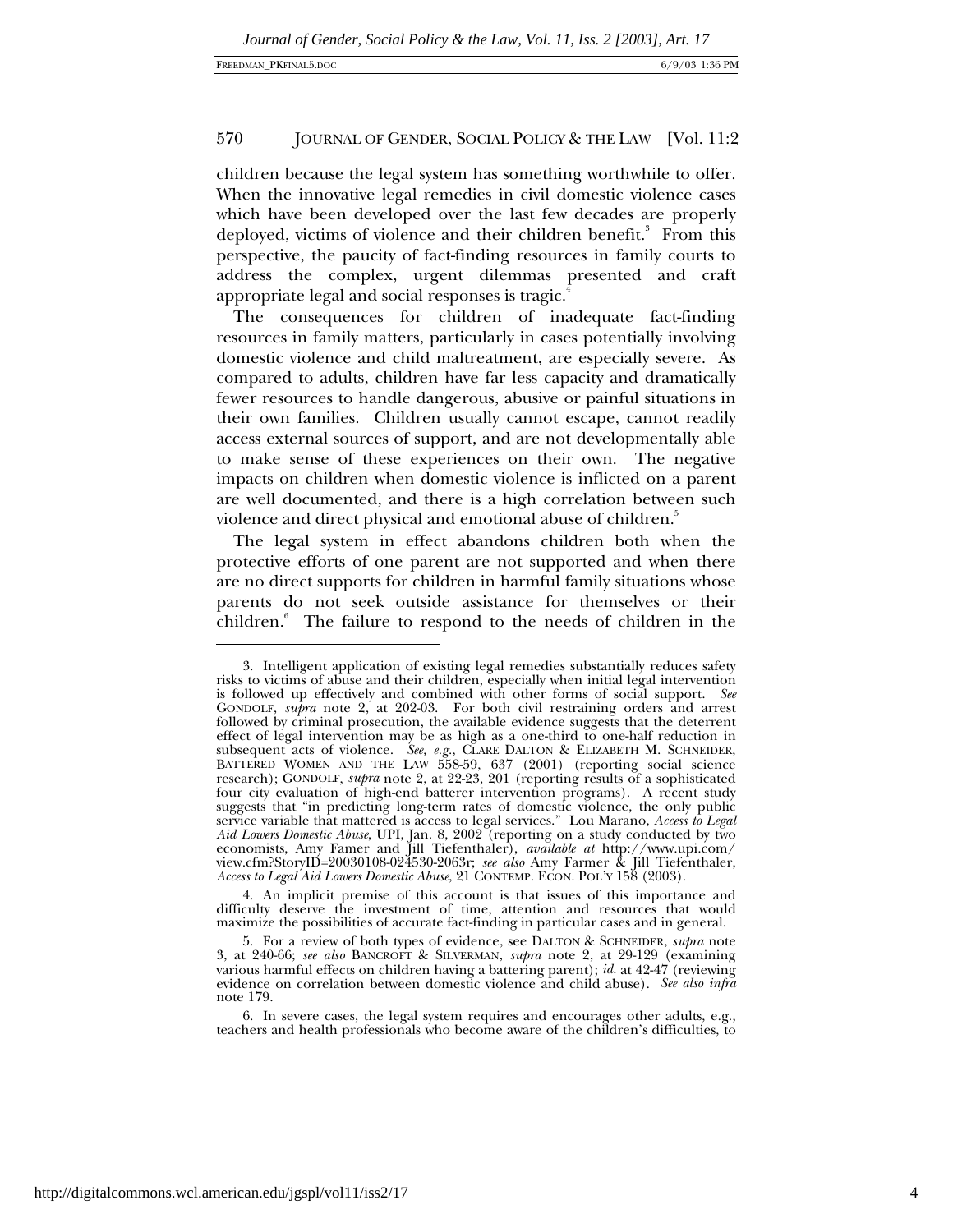$\overline{a}$ 

#### 2003] **SECONDARY TRAUMATIC STRESS** 571

context of domestic violence has serious negative effects on children's lives during childhood and in adulthood.7

It is important to note that the well-being of children is directly related to the well-being of the adults who care for them. Unless protective resources for adults experiencing domestic violence are widely available, children suffer. The lack of adequate fact-finding resources and practices means, among other things, that even when a family member seeks assistance from the courts, there is a high likelihood of one of three outcomes: no one will make adequate inquiry into the children's circumstances; the legal system will fail to respond effectively to harm and threats of harm; or children will suffer as a result of bungled intervention.<sup>9</sup> In fact, as Joan Meier explains, despite general improvements in domestic violence law and practice, the most egregious fact-finding gaps and failures in civil domestic violence matters tend to occur when parenting arrangements are at issue. $10$ 

While related weaknesses in domestic violence law<sup>11</sup> and practice<sup>12</sup>

10*. See* Joan S. Meier, *Domestic Violence, Child Custody, and Child Protection: Understanding Judicial Resistance and Imagining the Solutions*,  $11$  Am. U. J. GENDER SOC. POL'Y & L. 657, 660, 667, 675-716 (2003).

11*. See infra* notes 57-58 for examples of recent reforms in applicable criminal and civil legal standards and related police and prosecutorial policies.

12*. See infra* notes 58, 183, 185, and 199 for discussion of recent efforts to

report the situation to the child welfare system. The suggestion here is that direct supports for children, not conditioned on contact with the child welfare system, are also urgently needed. *See infra* Part IV.B.3.

<sup>7.</sup> For reviews of the evidence of effects of childhood abuse during childhood and in the longer term, see B. B. Robbie Rossman*, Longer Term Effects of Children's Exposure to Domestic Violence, in DOMESTIC VIOLENCE IN THE LIVES OF CHILDREN 35* (Sandra A. Graham-Bermann & Jeffrey L. Edleson eds., 2001); JUDITH LEWIS HERMAN, TRAUMA AND RECOVERY 110-14 (1992) [hereinafter HERMAN, RECOVERY] (reviewing the evidence of effects of childhood abuse on adults).

<sup>8</sup>*. See* DALTON & SCHNEIDER, *supra* note 3, at 250-66; BANCROFT & SILVERMAN, *supra* note 2 at 190. Of course, additional resources for children's and families' needs (education, health care, housing, child care, income support) are also necessary. *See, e.g.*, RUTH SIDEL, KEEPING WOMEN AND CHILDREN LAST, AMERICA'S WAR ON THE POOR 141-65 (2d ed. 1998); BETSY MCALISTER GROVES, CHILDREN WHO SEE TOO MUCH 133-35 (2002); DOROTHY ROBERTS, SHATTERED BONDS: THE COLOR OF CHILD WELFARE 268-70 (2002).

<sup>9.</sup> Practices and problems vary somewhat from one part of the legal system to another. For example, the child welfare system must investigate claims of child abuse and neglect, though the system may or may not treat intimate violence against a parent as a reason to investigate. (Of course, if the child welfare system is functioning poorly overall, adding domestic violence to the caseload without other reforms is not necessarily a good idea.) Civil domestic violence proceedings typically lead to inquiry into the risk to the children only if the adult victim of abuse raises the issue, and the resulting risk assessments are rarely done according to child welfare system standards. In any event, despite the valiant efforts of many people, the majority of jurisdictions are not yet doing an adequate job either on fact-finding or in their overall response to domestic violence and child maltreatment cases.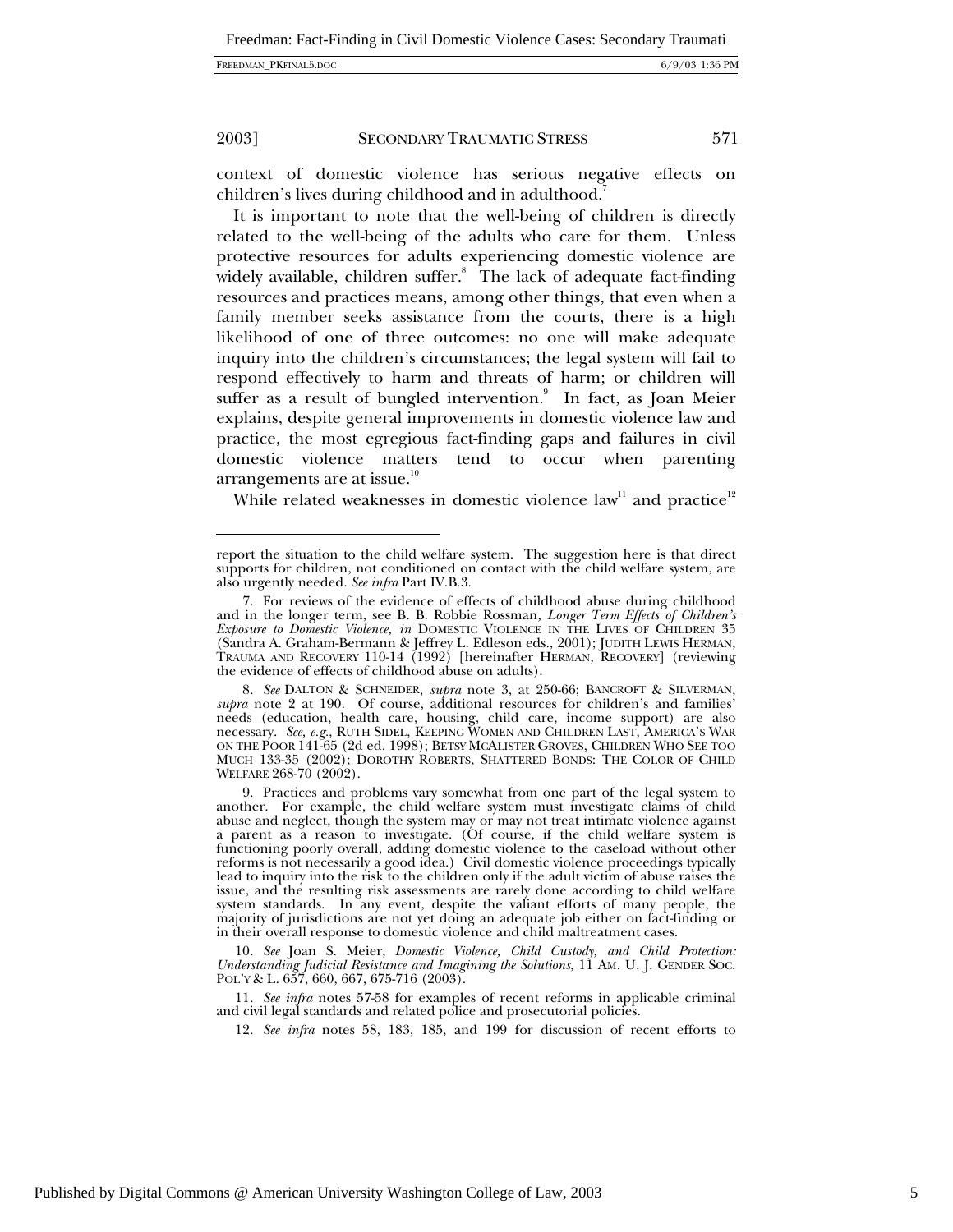have been the focus of sustained inquiry and reform, I have been surprised to discover that the inadequacy of fact-finding resources and practices in the face of great and urgent need has largely remained in the background of scholarly and activist conversations.<sup>13</sup> As a result, I have become curious about two questions. The first is what caused the relative obscurity in domestic violence discourse of the fact-finding gap in these cases. The second inquiry concerns measures that might reduce the gap and improve outcomes for victims of domestic violence and children.

At one level, there is no mystery about why there is a fact-finding gap. Businesses, large corporations and the wealthy have more resources, both individually and collectively, which makes it easier for them to get attention paid to their fact finding needs. In contrast, high volume matters involving low or moderate-income people, particularly those involving women's and children's issues, are likely to get "mass processing" by "street level bureaucrats."<sup>14</sup> The factfinding gap in civil domestic violence cases, and in family courts more generally, merely reflects this general pattern. Therefore, collective political action to promote economic, social and political equality will continue to be essential for feminist lawmaking on domestic violence, including addressing the fact-finding gap, as well as to make progress on other legal issues affecting families.<sup>15</sup>

improve coordination between different systems of social response, including different parts of the legal system. However, although through what are known as Green Book initiatives, there have been heartening recent efforts to develop cooperative relationships between child welfare authorities and domestic violence advocates, see *infra* notes 183 and 185, child custody disputes between parents have not been included. *See* Meier, *supra* note 10, at 661.

<sup>13.</sup> While these deficiencies and possible reforms have received relatively less attention than other types of reforms, they have not been ignored in the social science and advocacy literature. *See, e.g.*, DALTON & SCHNEIDER, *supra* note 3, at 521- 26 (discussing the importance and lack of adequate legal representation). In addition, the passage of VAWA II in 2000 provided around \$20 million in new funding to legal service providers doing civil protection order work. *See* Jane C. Murphy, *Engaging with the State: The Growing Reliance on Lawyers and Judges to Protect Battered Women*, 11 AM. U. J. GENDER SOC. POL'Y & L., 499, 502-03 (2003). More attention is needed because of the enormous cumulative and pervasive impact of the fact-finding gap. Civil system reforms should integrate legal and non-legal strategies to support the efforts of battered women to stop the abuse. For a discussion of the disproportionate emphasis on legal intervention as opposed to other forms of assistance for victims of domestic violence, see *id.* at 509 and *infra* note 64.

<sup>14.</sup> MICHAEL LIPSKY, STREET-LEVEL BUREAUCRACY 183-84 (1980).

<sup>15</sup>*. See, e.g.*, ELIZABETH M. SCHNEIDER, BATTERED WOMEN & FEMINIST LAWMAKING 229-32 (2000) [hereinafter SCHNEIDER, BATTERED WOMEN]. For a compelling account of the complex ways poverty, welfare policy, childhood victimization and domestic violence intersect to trap battered women and their children, see generally JODY RAPHAEL, SAVING BERNICE (2000). *See also* ROBERTS, *supra* note 8, at 25-46 (noting child maltreatment as "indirectly caused by parental poverty, detected because of parental poverty, or defined by parental poverty" *id.* at 27); *id.* at 268-71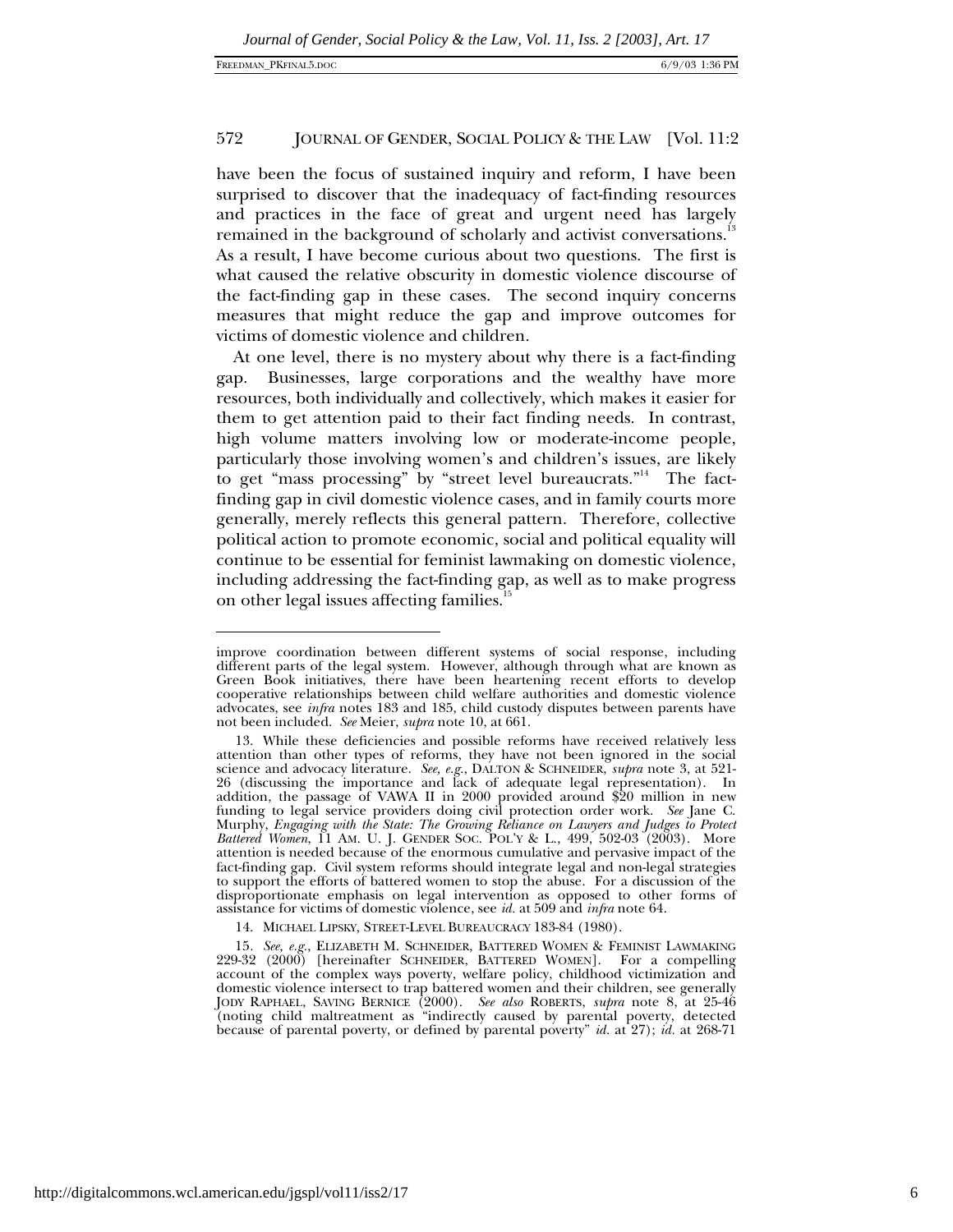1

#### 2003] **SECONDARY TRAUMATIC STRESS** 573

This Article suggests another critical factor in understanding both the fact-finding gap and its relative obscurity in domestic violence discourse: the largely unacknowledged problem of secondary traumatic stress, and an associated lack of interdisciplinary collaboration to address this problem.<sup>16</sup> Secondary traumatic stress has the potential to affect everyone who has any contact with trauma, who are collectively described as "observers" or "bystanders."<sup>17</sup> Among the traumatic experiences whose vicarious impact on bystanders has been documented are rape, child abuse and domestic violence, as well as war, solitary confinement, torture, and natural and environmental disasters.<sup>18</sup> Prolonged, repeated interpersonal

17*. See* HERMAN, RECOVERY, *supra* note 7, at 7-8 (using the term bystander); *Id.* at 115 (using the term observer). The term "bystanders" may strike some readers as an odd way to talk about professionals involved in responding to domestic violence. The term seeks to highlight the impact of exposure to the traumatic experiences of others. When we come into contact with the trauma of others, we occupy individual societal roles (which can be more or less tangential to a traumatic situation, such as gardener, bank teller or more salient, such as social worker, judge, attorney, court clerk) and simultaneously the roles of bystanders to a scene that may be painful to encounter. *Id.*; *see also infra* notes 107-11 and accompanying text. The term bystander is also here differentiated from the word "witness" to mark the distinction between the fact of encounter and the moral choice to become a conscious witness. *See infra* Part IV.C. For discussion of the possible impact of secondary traumatic stress on professionals working with victims of domestic violence, see *infra*, Part IV.A.

18*. See infra* app. for bibliographic information on traumatic stress studies and links to other resources.

<sup>(</sup>increasing social support for poor families as a way to drastically reduce cases of child abuse and neglect).

<sup>16.</sup> Among the other terms used for secondary traumatic stress ("STS") are vicarious trauma, indirect trauma, compassion fatigue or empathic strain. According to Charles Figley, STS can be defined "as the natural consequent behaviors and emotions resulting from knowing about a traumatizing event experienced by a significant other–the stress resulting from helping or wanting to help a traumatized or suffering person." Charles R. Figley, *Compassion Fatigue as Secondary Traumatic Stress Disorder: An Overview* [hereinafter Figley, *Overview*], *in* COMPASSION FATIGUE: COPING WITH SECONDARY TRAUMATIC STRESS DISORDER IN THOSE WHO TREAT THE TRAUMATIZED 1, 7 (Charles R. Figley ed., 1995) [hereinafter COMPASSION FATIGUE]. Figley has also suggested that the term Post-Traumatic Stress Disorder (and its nowfamiliar acronym PTSD) be redefined as Primary Traumatic Stress Disorder, to distinguish it from Secondary Traumatic Stress Disorder, which refers to the similar (though typically less severe) syndrome of symptoms that may arise in people exposed to secondary sensors, e.g., by working with victims of direct trauma. *Id.* at 8- 9. STS should not be confused with burn-out, "which emerges gradually and is a result of emotional exhaustion, [whereas] STS (compassion stress) can emerge suddently with little warning." *Id.* at 12. Of course, participants in the legal and social service systems may experience both STSD and burn-out. *See also* JEAN KOH PETERS, REPRESENTING CHILDREN IN CHILD PROTECTIVE PROCEEDINGS: ETHICAL AND PRACTICAL DIMENSIONS § 9-2(g) (2001) (discussing vicarious traumatization in lawyers who work with child abuse victims); INT'L SOC'Y FOR TRAUMATIC STRESS STUDIES, INDIRECT TRAUMA (2003) (providing a brief explanation of indirect trauma), *available at* http://www.istss.org/terrorism/indirect\_trauma.htm. Subsequent discussions of direct and secondary traumatic stress in this Article rely primarily on the work of Judith Lewis Herman and particularly her book, TRAUMA AND RECOVERY. *See generally* HERMAN, RECOVERY, *supra* note 7; *see also* PETERS, *supra* note 16, §§ 9-1-9-6.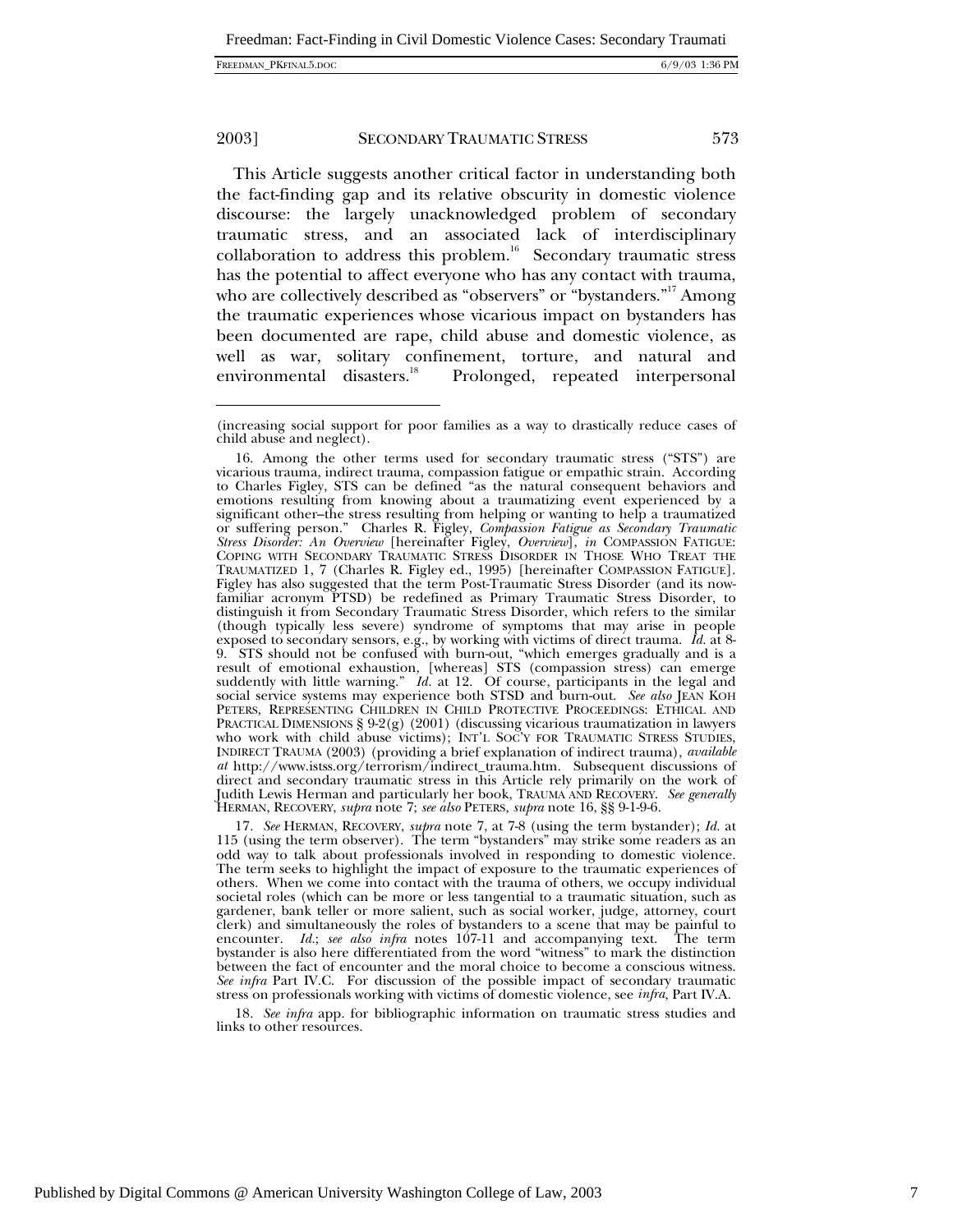victimization, such as that which can occur in the context of domestic violence, child abuse, prisons, concentration camps and slave labor camps, is most likely to produce more serious forms of traumatic stress, both in survivors of trauma and in bystanders who have extensive contact with them.<sup>19</sup> This Article suggests that the practice of compassionate witnessing<sup>20</sup> can assist by standers, particularly people on the front lines in the legal system, to respond more effectively to individuals experiencing or recovering from familyrelated trauma, particularly when prolonged and repeated victimization is involved. It also concludes that improving societal responses to both domestic violence and child maltreatment depends primarily on the formation of interdisciplinary communities of support, bringing together participants in the legal system and others with different training and perspectives who also work with people experiencing domestic violence and child maltreatment. Finally, this Article contends that compassionate witnessing, if widely practiced within the legal system, will provide new clarity about the link between the fact-finding role of family courts and the rights of both adults and children to be protected from intimate violence and patterns of domination and control. Part I provides an overview of the fact-finding gap and the murkiness of family law cases involving domestic violence issues. It argues that focusing attention on the lack of resources for fact-finding in civil domestic violence cases, as well as the high proportion of difficult cases, is an urgent and long overlooked task. This task is especially urgent in the context of divorce and child custody disputes. Reforming statutory standards

<sup>19.</sup> Researchers have suggested "expanding the concept of Post Traumatic Stress Disorder ("PTSD") to include a spectrum of disorders, ranging from the brief, selflimited stress reaction to a single acute trauma, through simple PTSD, to the complex disorder of extreme stress [Disorders of Extreme Stress Not Otherwise Specified] ("DESNOS") that follows upon prolonged exposure to repeated trauma." Judith Lewis Herman, *Complex PTSD: A Syndrome in Survivors of Prolonged and Repeated Trauma*, 5 J. TRAUMATIC STRESS 377 (1992). For more information on the secondary impacts on bystanders of work with people suffering DESNOS, see HERMAN, RECOVERY, *supra* note 7, at 146-47, and works listed *infra* app. *See supra* note 16 for the suggestion that PTSD should be renamed Primary Traumatic Stress Disorder.

<sup>20.</sup> Compassionate witnessing is the term used here for certain capacities that are helpful to people whose work involves contact with traumatic situations. These capacities include being able to take care of one's own needs appropriately, serve as a conscious witness to the suffering of others, and make wise and compassionate choices about how best to respond to the underlying situation, consistent with one's role and resources. Essential resources for compassionate witnessing include curiosity, an effective support system, and the ability of the witness to acknowledge and manage the personal resonance of traumatic material. *See also infra* text accompanying notes 125 and 126 and text following note 135*.* Further explanation of the concept of compassionate witnessing (and its benefits to both participants in the legal system and victims and perpetrators of domestic violence and their children) is presented in Part IV.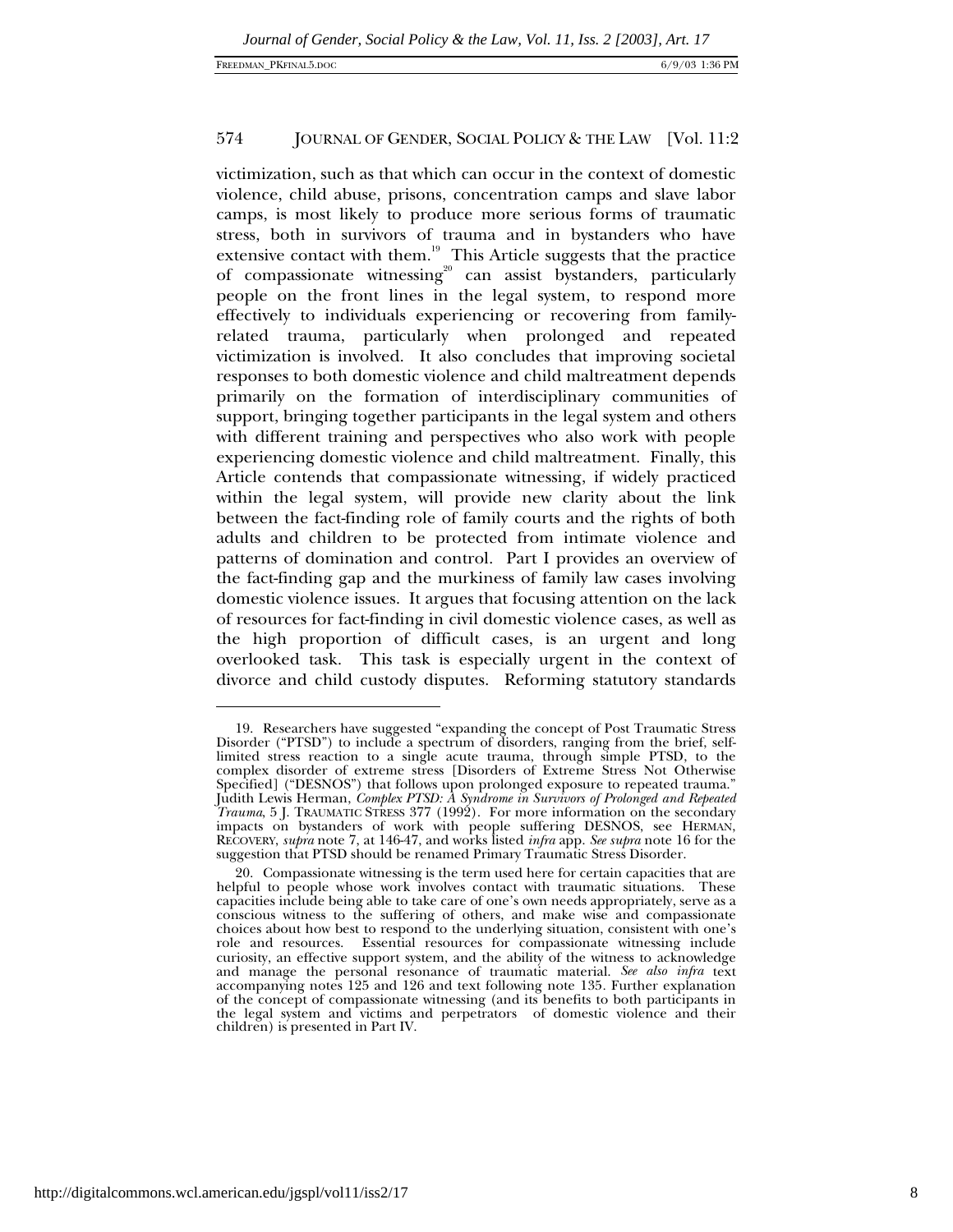and creating specialized domestic violence courts,<sup>21</sup> without acknowledging the fact-finding gap and its destructive effects, can obscure the magnitude and many significant nuances of the problem of domestic violence. Among these problems are the high rates of domestic violence during and after divorce proceedings, and the ability of abusers to use the judicial process to continue their abuse.<sup>22</sup>

Part II notes how the legal system's prevailing focus on criminal remedies and on dramatic, and often relatively clear cut, examples of domestic violence can distract attention from the crying need for resources to evaluate and respond to many other important domestic violence matters, particularly in cases where children are affected. This Part suggests that both preferences for more simplistic criminal justice remedies, and the failure to deploy adequate resources in civil domestic violence proceedings share the same cause: the painful emotions domestic violence often evokes in bystanders, particularly when children may be at risk. A more balanced distribution of resources and significant improvements in civil case processing can only occur if participants in the legal system have adequate support to function effectively in the highly charged context of domestic violence and child maltreatment issues.

Part III looks at the inadequacies of legal representation in family law cases and the anti-litigation bias of family courts, which are two additional structural and attitudinal obstacles to addressing the factfinding gap in family court and civil protection order proceedings. It also describes the cumulative effect of fact-finding deficiencies on victims of abuse and their children. It concludes, in Part III(D), with a discussion of the complexity and magnitude of systemic changes needed to make meaningful improvements in the legal system's responses to domestic violence. If the cycle of incomplete and misguided family court reform is to be broken, transformative changes in people's attitudes toward themselves and each other are needed.

Part IV explores likely interconnections between the painful subject matter involved in civil domestic violence proceedings and the disheartening conditions in many family courts. Family court personnel experience first hand the reality that violent and

<sup>21.</sup> For a description of such courts, see Betsy Tsai, *The Trend Toward Specialized Domestic Violence Courts: Improvements on an Effective Innovation*, 68 FORDHAM L. REV. 1285 (2000).

<sup>22</sup>*. See infra* notes 53-54 (discussing post-separation violence, coercion and control); *infra* notes 42-43, 55, 100-02 and accompanying text (providing examples of batterers' abusive litigation tactics); BANCROFT & SILVERMAN, *supra* note 2, at 125 (illustrating batterers' use of litigation as a form of abuse).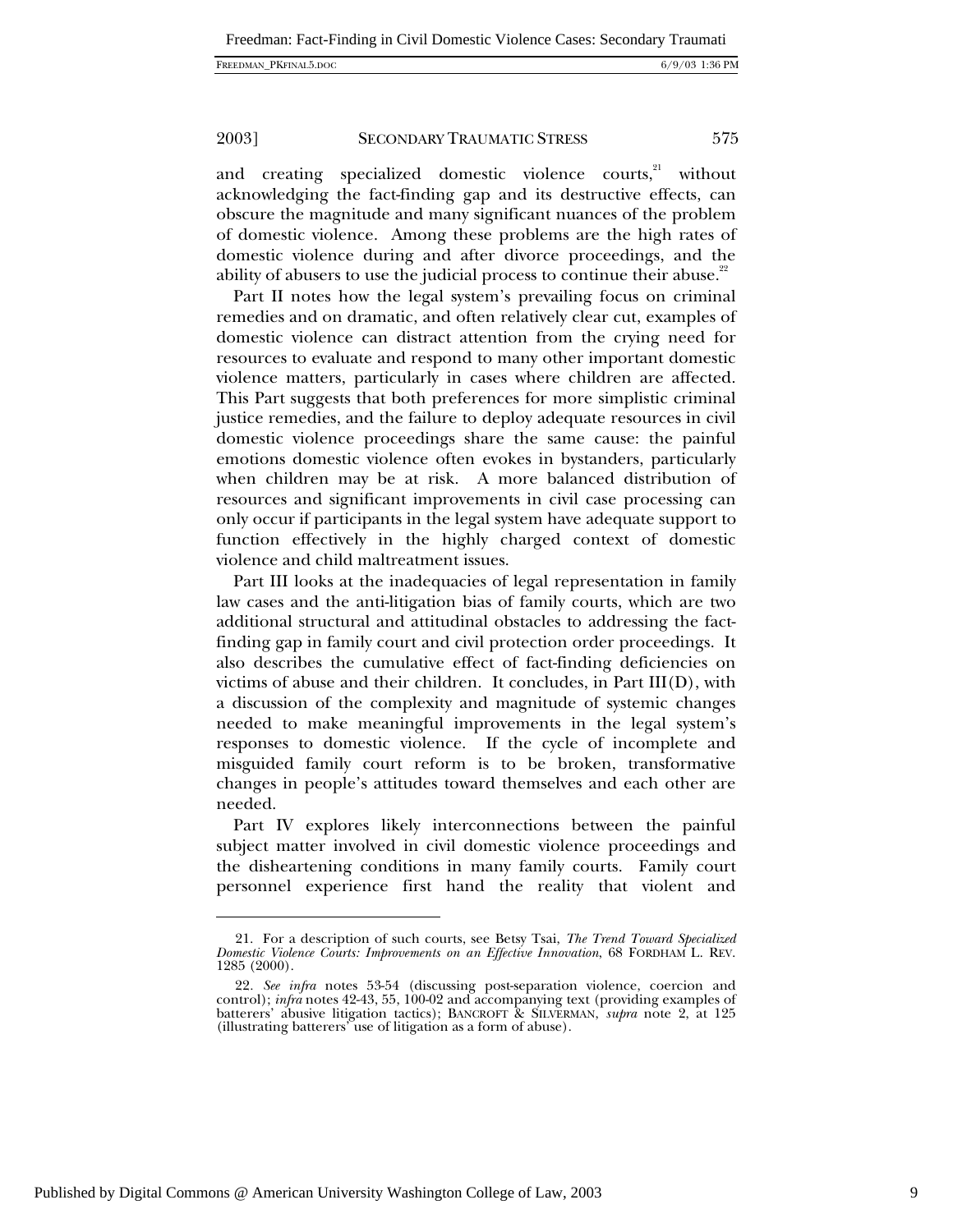controlling behavior in family and intimate relationships is prevalent, largely uncontrolled, poorly understood and often devastating in its consequences. Because of this exposure, system participants necessarily experience powerful emotional responses. Given the dispiriting circumstances in most family courts, the detrimental effects of secondary traumatic stress are especially likely.<sup>23</sup>

Unfortunately, most people are unaware of the nature and extent of secondary traumatic stress, lack access to supportive resources, and have little or no training about how to recognize reactivity<sup>24</sup> in themselves and others or how to respond to the resulting distress. As a result, people are likely to adopt coping mechanisms and engage in self-protective defensive maneuvers<sup>25</sup> to create distance and reduce to tolerable levels their own entirely understandable discomfort, anxiety, and, in some circumstances, pain.

A central claim of Part IV is that societal responses to domestic violence, and particularly tolerance of poor fact-finding conditions in family courts, are shaped by the unacknowledged reactivity of the people who make up the response systems (as well as of the people who create and maintain those systems, such as politicians and the citizens who elect them).<sup>26</sup> This Part also suggests that addressing the

1

<sup>23.</sup> Ironically, system participants may actually deny the reality or significance of the events to which they are exposed or blame the victims, in an effort to cope with the secondary traumatic stress they are experiencing. *See infra* notes 24-26, 119-21 and accompanying text.

<sup>24. &</sup>quot;Reactivity" is a lay and psychological term that may be unfamiliar to some readers. Psychologist Harriet Goldhor Lerner offers this explanation:

The initial impact of anxiety . . . is always one of increased reactivity. Reactivity is an automatic, anxiety-driven response. When we are in reactive gear, we are driven by our feelings, without the ability to think about how we want to express them. In fact, we cannot think about the self or our relationships with much objectivity at all. . . .

HARRIET GOLDHOR LERNER, THE DANCE OF INTIMACY: A WOMAN'S GUIDE TO COURAGEOUS ACTS OF CHANGE IN KEY RELATIONSHIPS 36 (1989). Becoming aware of one's own reactivity and being able to identify that reactivity in others is a valuable skill for anyone who works with people, particularly lawyers and judges. This skill is essential for people who work with domestic violence and child maltreatment issues. For further discussion, including the related concepts of transference and countertransference, see *infra* note 121 and accompanying text. *See also* HERMAN, RECOVERY, *supra* note 7, at 136-47.

<sup>25.</sup> Typical responses may include tuning out, denying or minimizing the situation presented, feeling numb, and becoming irritable or hostile to the person or persons in the present whose behavior has served as a stimulus. Helpful coping mechanisms may include converting a raw or primitive impulse into one that is more socially acceptable or constructive (sublimation), altruism and humor. *See* HERMAN, RECOVERY, *supra* note 7, at 151-53.

<sup>26.</sup> The commonly reported examples of inappropriate, dysfunctional and sometimes hostile behavior on the part of judges, attorneys, police officers, and court personnel may become more understandable when this phenomenon is acknowledged. *See infra* notes 95 and 167-75 and accompanying text.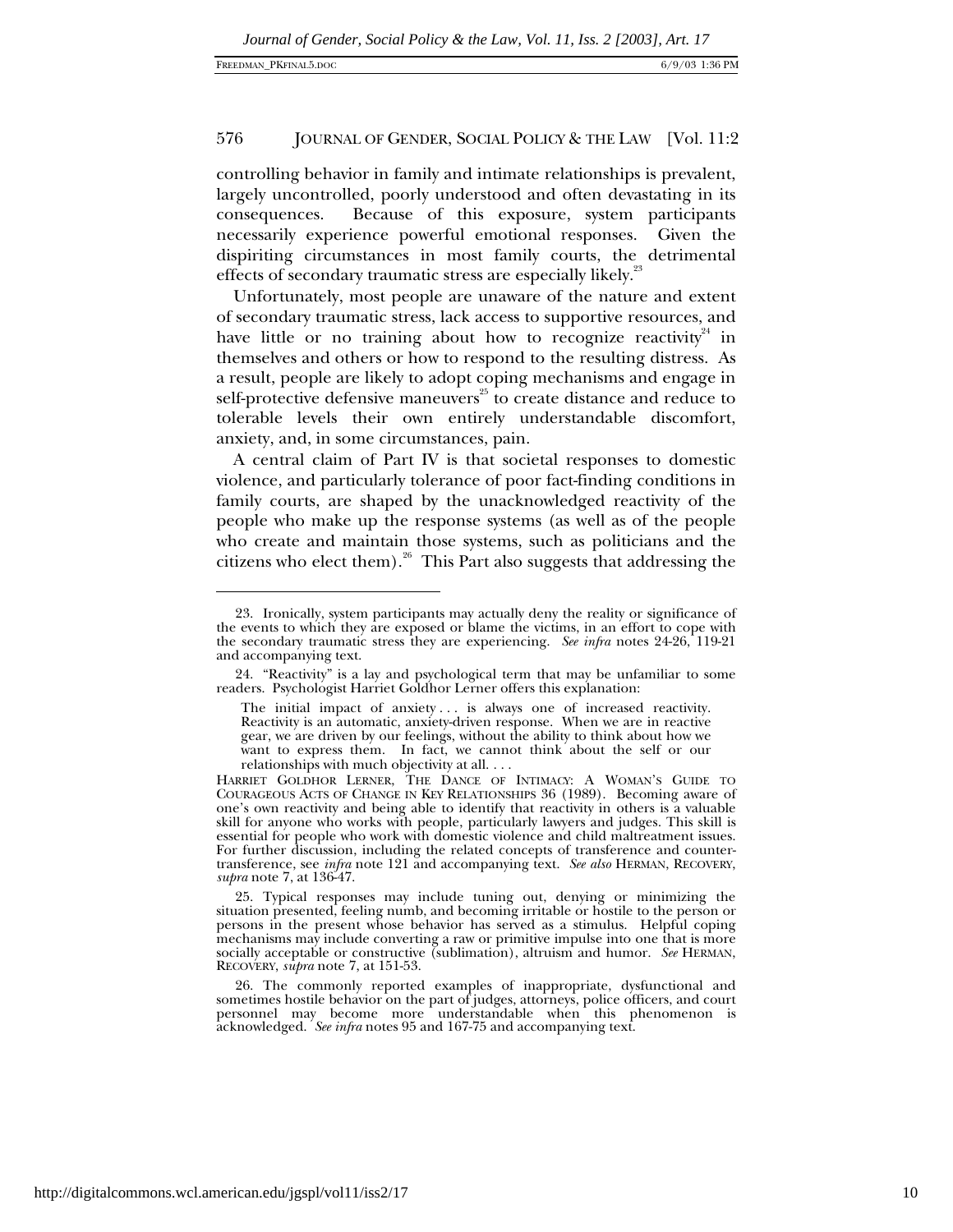| FREEDMAN PKFINAL5.DOC |  |
|-----------------------|--|
|                       |  |

fact-finding gap and other improvements in domestic violence practice, both at the level of individual participants in the legal system and in the system as a whole, entail finding ways to provide advocates and institutional actors with the support they need to handle being exposed to the traumatic experiences of others. Interdisciplinary collaboration is suggested as a critical resource in creating the supportive communities required.

Part IV first provides psychological background to understanding the concept of compassionate witnessing, $27$  which is later described in greater detail. These sections explore how this practice, which is rooted in kindness and care for ourselves, has the potential to help people grapple more successfully with the vicarious traumatic stress associated with various levels of domestic violence work. Indeed, this practice seems vital for the sustained effort and openness of mind and heart required for finding new paths to change social response systems and engage in the kind of peacemaking that can address the deeper social patterns that fuel inhumanity and violence in intimate relationships. The transformative value of this practice in the legal system, and its relevance to the needs of children exposed to domestic violence or experiencing child maltreatment are described in subsequent sections. The last section of Part IV explores the prospects for using compassionate witnessing to address the factfinding gap in civil domestic violence cases, as well as bringing about other systemic changes in responses to cases involving domestic violence and child maltreatment.

#### I. THE FACT-FINDING GAP AND THE COMPLEXITY OF FACT-FINDING **NEEDS**

#### *A. Inadequate Fact-Finding Resources and Practices in Family Courts*

The inadequate resources in family courts create a substantial factfinding gap, which is intensified by the challenges of fact-finding in civil domestic violence cases. The gap is especially acute in domestic violence protective order proceedings, but is also evident in child custody and visitation disputes and contested divorce proceedings, again especially when domestic violence issues, gender dynamics and issues of power and control are of concern. One reason for the resource inadequacy is the huge volume of cases in many jurisdictions, both in family law generally, and in civil protective

<sup>27</sup>*. See supra* note 20 and accompanying text (introducing the concept of compassionate witnessing).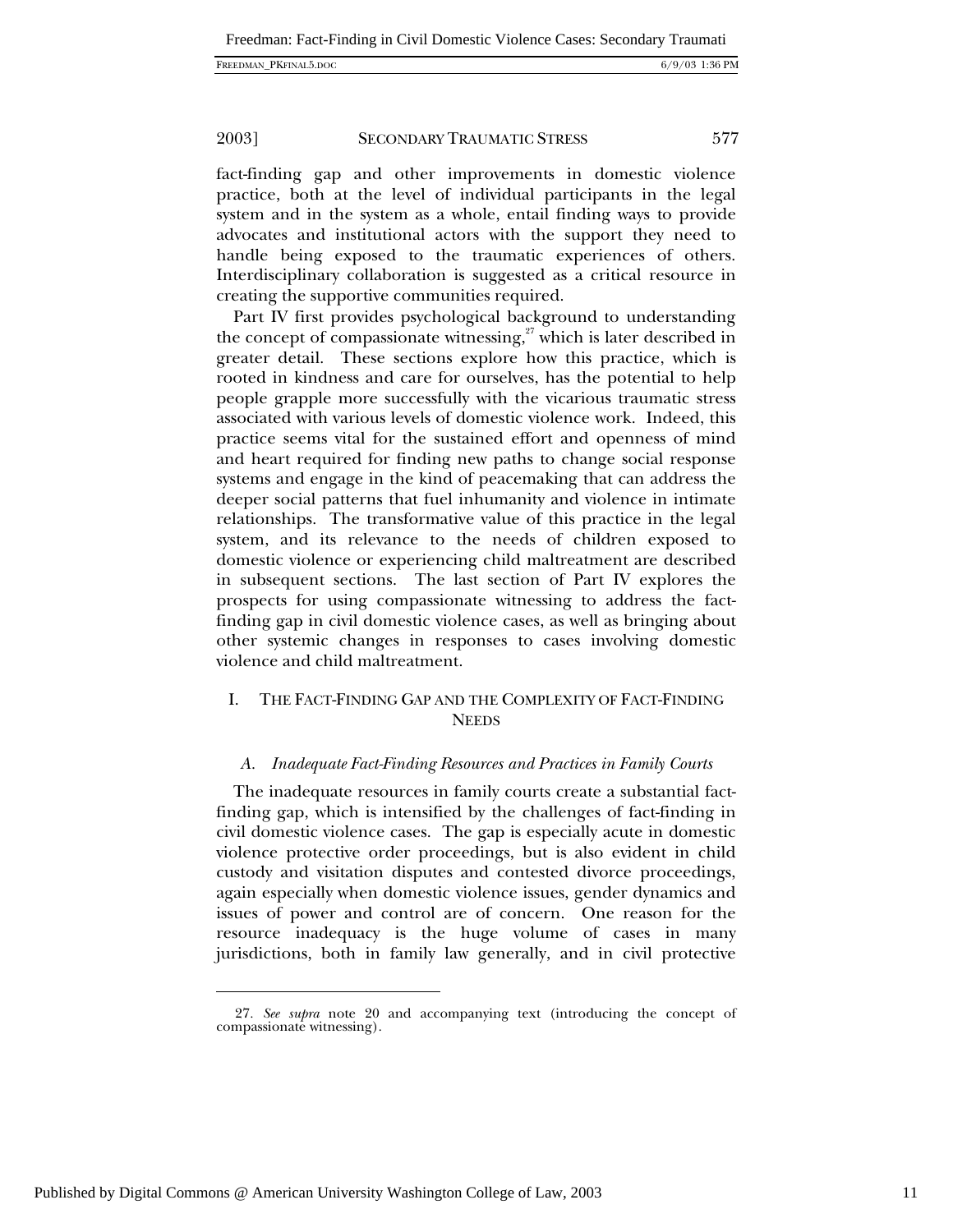$\overline{a}$ 

#### 578 JOURNAL OF GENDER, SOCIAL POLICY & THE LAW [Vol. 11:2

order proceedings in particular.<sup>28</sup> One rough estimate of the number of child custody cases filed nationally each year puts the number at about half a million. $^{29}$  The number of civil protective order cases is of a similar order of magnitude.<sup>30</sup> These case loads have expanded significantly in recent decades, but resources within the family court system have not increased sufficiently to meet the need. $31$  In addition, many, if not most, litigants are unrepresented (especially in both protective order and child custody cases) $32$  and the other needed decision-making resources—such as trial and appellate court time and attention; attorney and judicial training in other relevant disciplines and opportunities for interdisciplinary collaboration;

32. For example, a recent interdisciplinary study of 406 women who sought intervention for domestic violence in Baltimore, Maryland, found extremely low levels of attorney representation in civil protective order cases. *See* Murphy, *supra* note 13, at 510-11; Berenson, *supra* note 31, at 110 (reporting studies conducted during the 1990s showing that one or both parties were unrepresented in from 40- 77% of domestic relations cases); McCoy, *supra* note 30 (reporting public interest attorney Carol Tracy's estimate that in 2002, at best only one out of ten women seeking protection orders in family court in Philadelphia was accompanied by a lawyer).

<sup>28.</sup> At various points in this Article, the focus shifts among different subsets of civil family law proceedings. These shifts reflect overlaps and interactions in the material under discussion. Families and individuals experiencing domestic violence often have to deal (either simultaneously or sequentially) with different types of family court proceedings, and the dilemmas that prompted this Article likewise appear in many different family law contexts. While most of the discussion in Parts I and III of this Article focuses on civil protective order proceedings and divorce and child custody cases in which domestic violence is (or should be) an issue, the problems of fact-finding in the child welfare system are also extreme. This Article's recommendations of interdisciplinary collaboration and the concept of compassionate witnessing should also be priorities in child welfare system reform efforts. *See infra* Part IV.B.3 (compassionate witnessing and the needs of children).

<sup>29</sup>*. See* Kristen Lombardi, *Custodians of Abuse*, BOSTON PHOENIX, Jan. 9, 2003, at 2, (extrapolating from Massachusetts statistics for 2001), *available at* http://www. bostonphoenix.com/boston/news\_features/documents/02643516.htm. The volume of cases is understandable, since there are limited resources outside of the family law system to address high intensity disputes in family or intimate relationships, and once the aid of the system is invoked by one party, participation by the other is mandatory.

<sup>30. &</sup>quot;A record high of 53,000 requests for civil restraining orders were filed in Massachusetts in 1992." JAMES PTACEK, BATTERED WOMEN IN THE COURTROOM 72 (1999). In 2000, the New Jersey State Police reported 77,680 cases of domestic violence involving a police response. HON. ANGELO J. DICAMILLO ET AL., NEW JERSEY DOMESTIC VIOLENCE PRACTICE AND PROCEDURE 7 (2002). In Philadelphia in 2002, about 8000 victims obtained permanent protection orders, and police 911 dispatchers fielded 73,000 calls reporting domestic violence–200 a day. Craig R. McCoy, *Better Support for Domestic Abuse Victims*, PHILA. INQ. Apr. 23, 2003, at B1.

<sup>31.</sup> Increased caseloads are the result of many factors, among them the increased acceptance of divorce, the decline of the tender years presumption in custody decision-making, and new concern with the problems of domestic violence and child abuse and neglect. On the "astronomical increase" in domestic violence cases, both in civil and criminal courts, see SCHNEIDER, BATTERED WOMEN, *supra* note 15, at 49. On the increase in family cases, see Steven K. Berenson, *A Family Law Residency Program?: A Modest Proposal in Response to the Burdens Created by Self-Represented Litigants in Family Court, 33 RUTGERS L.J.* 105, 117 (2001).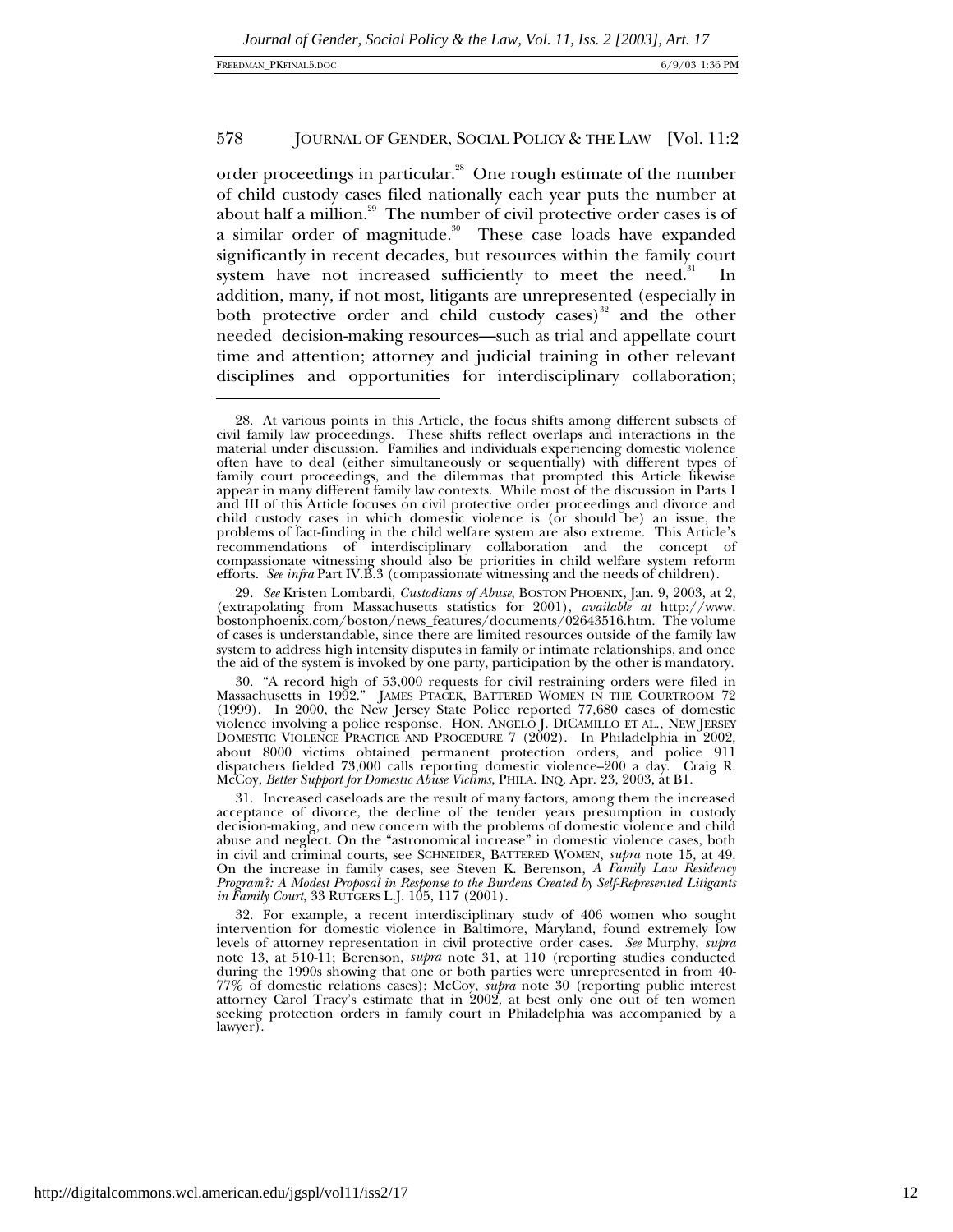resources for evidence gathering; the services of expert witnesses,<sup>33</sup> rapid response capability for high risk cases—are far outmatched by the demand for case resolution. $34$  As a result, in family law cases, proceedings are often brief. Indeed, civil protective order statutes in most jurisdictions contemplate hearings that are conducted *pro se*. The laws and many judges also discourage or preclude discovery in civil protective order proceedings<sup>35</sup> and with regard to the nonfinancial aspects of divorce and custody cases.<sup>36</sup>

One experienced custody attorney recently commented,

[M]ost family courts are 'overburdened' with cases and don't have time for . . . lengthy trials and investigations. . . . In many family courts . . . you often have only one sitting judge to hear hundreds of matters that have to do with many, many things, so the courts are compelled to move things along as quickly as possible.<sup>3</sup>

In other words, as a result of heavy caseloads, family matters are often subjected to routinized processing. The combination of volume, time pressure and oversimplified procedures virtually guarantees that judges will not be making well-informed, factual determinations. As another experienced litigator commented,

Because there is often little or no pretrial discovery, or testimony

<sup>33.</sup> At least in the context of child abuse and neglect proceedings, there is a general recognition of the need for social work and psychological expertise, and the court system supplies some funds for such services. In the context of divorce, child custody and domestic violence, the court often does not have such funds. Needed evaluations or services depend on the availability of free services or the parties' ability to pay. In Philadelphia, for example, domestic relations court-connected counseling services have only recently become available, and only on an extremely limited basis. Lerner Interview, *supra* note 2.

<sup>34</sup>*. See* SCHNEIDER, BATTERED WOMEN, *supra* note 15, at 95-96 (discussing the failure of domestic violence statutes to provide guaranteed access to counsel, despite the evident need for such representation in many cases); s*ee also infra* note 99 and accompanying text (discussing the cumulative impact of various factors on unrepresented plaintiffs' access to restraining orders).

<sup>35.</sup> Discovery in civil protective (or restraining) order cases are difficult in any event because of the short time between the entrance of a temporary restraining order and the final restraining order hearing. Many state rules permit discovery only upon a showing of "good cause" and requests are rarely made or granted. For a discussion of the New Jersey discovery rules, *see* DICAMILLO ET AL., *supra* note 30, at 32-33. Depositions are also not generally permitted. *See, e.g.*, Depos v. Depos, 704 A.2d 1049, 1051 (N.J. Super. Ct. Ch. Div. 1997) (holding that domestic violence actions are summary in nature and do not authorize depositions or any other discovery).

<sup>36</sup>*. See, e.g.*, Meier, *supra* note 10, at 664-65, 668 n.30 (describing the proceedings regarding child custody and visitation in a case where the judge refused to hold an evidentiary hearing on the matter, instead only permitting "colloquy" with counsel); *Id.*

<sup>37.</sup> Lombardi, *supra* note 29, at 2 (quoting Seth Goldstein, a Napa-Californiabased attorney and founder of the Child Abuse Forensic Institute, who represents men and women in custody disputes involving child sex-abuse charges).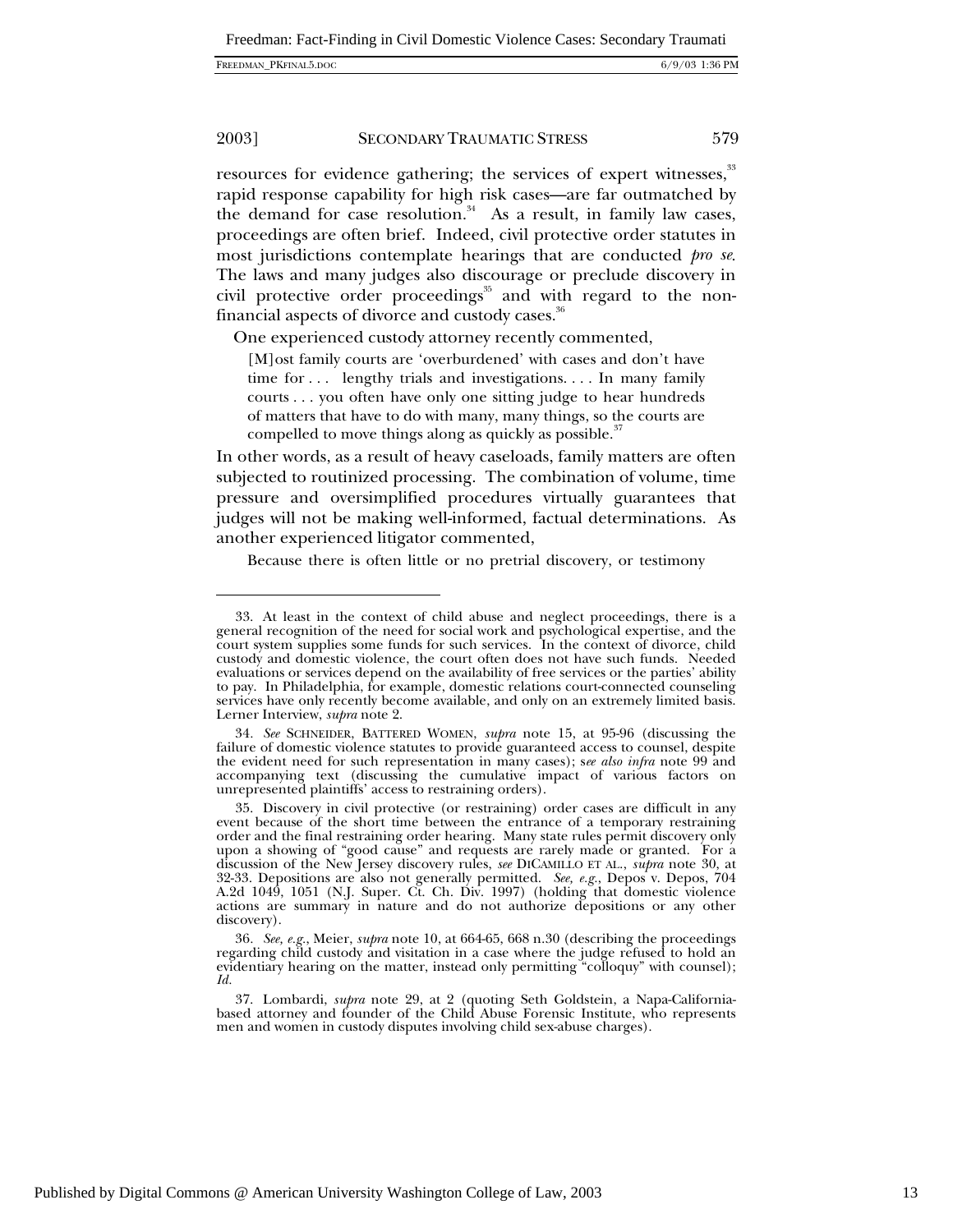from qualified experts or others in the household or the community who may have valuable information to offer, a family court judge hearing a domestic violence case can rarely have confidence that she has seen all the evidence relevant to her determination. The situation is exacerbated when there are no attorneys to sharpen the facts and issues presented. When the judge has twenty minutes (or less) to hear and decide a case, try as she might, she cannot possibly give such a momentous decision the attention and reflection it deserves.<sup>3</sup>

#### *B. Challenging Cases That are Difficult to Resolve*

Family matters, particularly disputes involving children and domestic violence cases, are often contested and the cases that require court hearings are not necessarily clear-cut.<sup>39</sup> Indeed, a high proportion of both domestic violence proceedings and child custody cases are murky, ambiguous, and difficult—cases that any decisionmaker, no matter how wise or experienced, would find challenging to resolve.

Of course, some of these cases would no longer seem as difficult if there were more fact-finding resources or if the biases and reactivity of fact finders and other participants in the legal system were reduced, $40$  but other cases would remain daunting even after full investigation and fact development. The family court docket of cases involving domestic violence issues typically includes a variety of circumstances, including:

- $\triangleright$  textbook examples of male dominance and control and welldocumented serious violence;
- $\triangleright$  specific incidents of violent or threatening behavior by one or both parties, whose significance varies depending on a host of other circumstances about which little or no reliable evidence may be available;
- $\triangleright$  cases in which, in addition to evidence of domestic violence, the non-violent partner seems to be suffering from serious personal dysfunctions that may also be salient to custody decision-making;

<sup>38.</sup> Lerner Interview, *supra* note 2.

<sup>39</sup>*. See* Tsai, *supra* note 21, at 1293 (noting that complex matters in domestic violence involve issues relating to family dynamics and emotional relationships that are not paralleled in other crimes).

<sup>40</sup>*. See* discussion *infra* note 46 and accompanying text and Part III.B; *see, e.g.*, Meier, *supra* note 10, at 676-81 (discussing, among other issues, the powerful norm of parental equality that courts rely on in adjudicating custody and visitation that, in reality, favors emphasis on the father's rights rather than the children's needs in the particular circumstances of each case).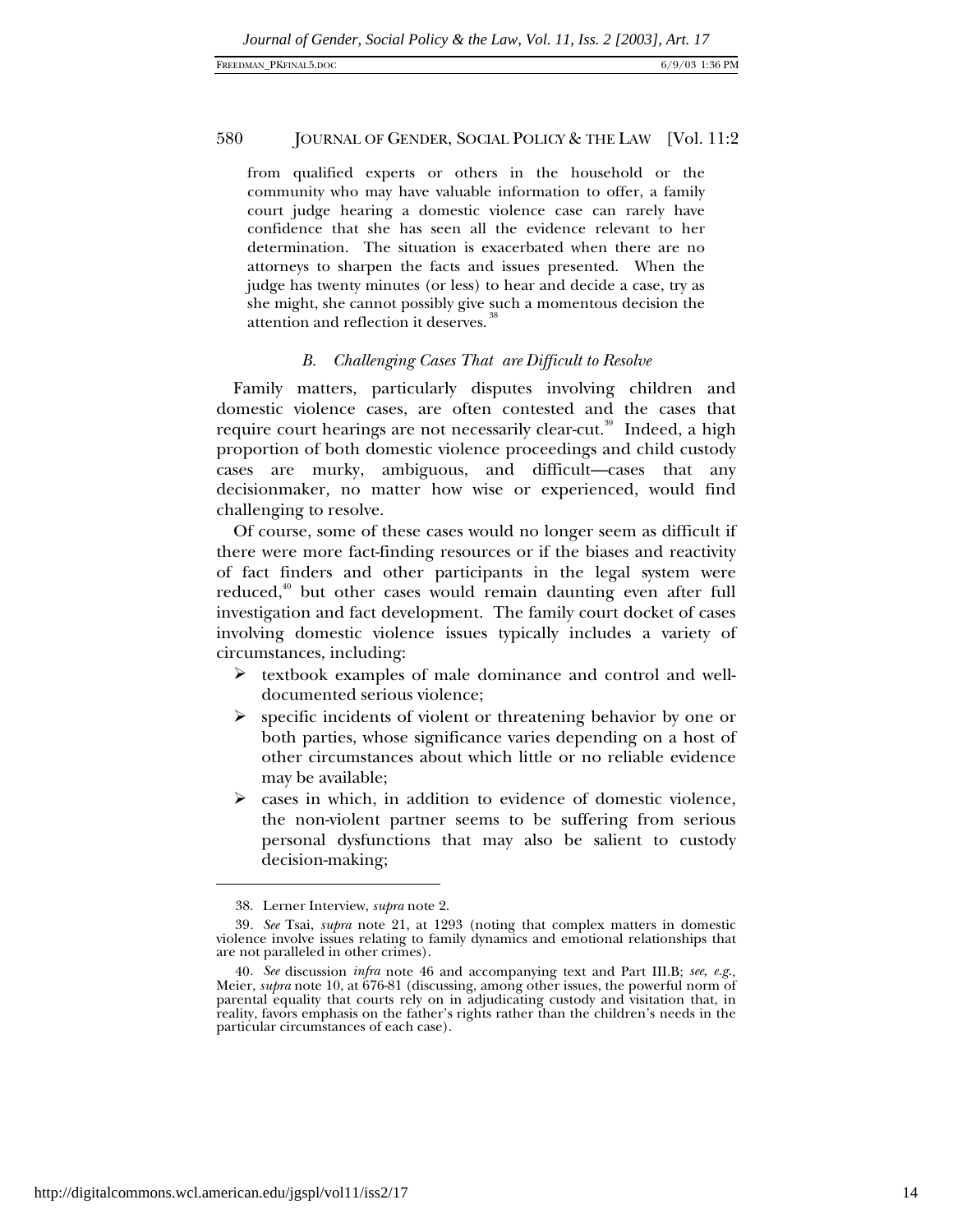| FREEDMAN PKFINAL5.DOC | $6/9/03$ 1:36 PM |
|-----------------------|------------------|

- $\triangleright$  cases in which there seems to be no good answer for the children, because both parents' behavior seems quite problematic, the parents are at loggerheads, the children are bonded to both parents and the option of removing children from the household seems even more undesirable;
- $\triangleright$  cases in which the parties are engaged in intense conflict and both parties' behavior is arguably in violation of the civil protective order statute, but it is not clear whether either party is dangerous or to what extent one party is exercising power and control over the other; and
- $\triangleright$  cases in which the behavior that is the basis of the court's jurisdiction is borderline; some of these cases involve serious power and control issues and others do not.<sup>41</sup>

A batterer's tactics in custody and visitation disputes may further cloud the factual picture. Social scientists report that batterers often successfully employ a variety of maneuvers, including projecting a non-abusive image, using new partners as character references, using the mother's anger or mistrust to discredit her, making false or exaggerated defensive accusations against the other parent, presenting themselves as the parties who are willing to communicate or involving their own parents to obtain access to the children.<sup>42</sup> Since "it is common for [batterers] to be skillfully dishonest,"<sup>43</sup> fact finding in cases involving allegations of abuse is particularly challenging.

Fact finders are also in the difficult position of balancing competing social priorities. For example, promoting parent-child interaction and encouraging cooperation between parents in their children's care often conflicts with the need to protect children and adults from emotional injury, harassment, threats, manipulation and violence.<sup>44</sup> Judges are also making decisions about other people's futures without knowing what the future has in store. The task of

<sup>41.</sup> This listing of types of cases is intended to highlight the need for sophisticated evidentiary inquiry and particularized fact finding in each case. It does not imply that this case typology or others should be used in such fact finding. *See* BANCROFT & SILVERMAN, *supra* note 2, at 130-49 and Meier, *supra* note 10, at for powerful critiques of several widely-used typologies of divorce and domestic violence cases. *See also* Clare Dalton, *When Paradigms Collide: Protecting Battered Parents and Their Children in the Family Court System*, 37 FAM. & CONCILIATION COURTS REV. 273, 275-281 (1999) [hereinafter Dalton, *Paradigms*] (discussing competing paradigms that prevent domestic violence from being recognized or properly weighed).

<sup>42.</sup> BANCROFT & SILVERMAN, *supra* note 2, at 122-26.

<sup>43</sup>*. Id.* at 124.

<sup>44</sup>*. But see* Meier, *supra* note 10, at Parts III.C.1 - D.2, for reasons to believe that in most cases, despite concerns to protect children's relationships with both parents, domestic violence should be given decisive weight in making custody decisions.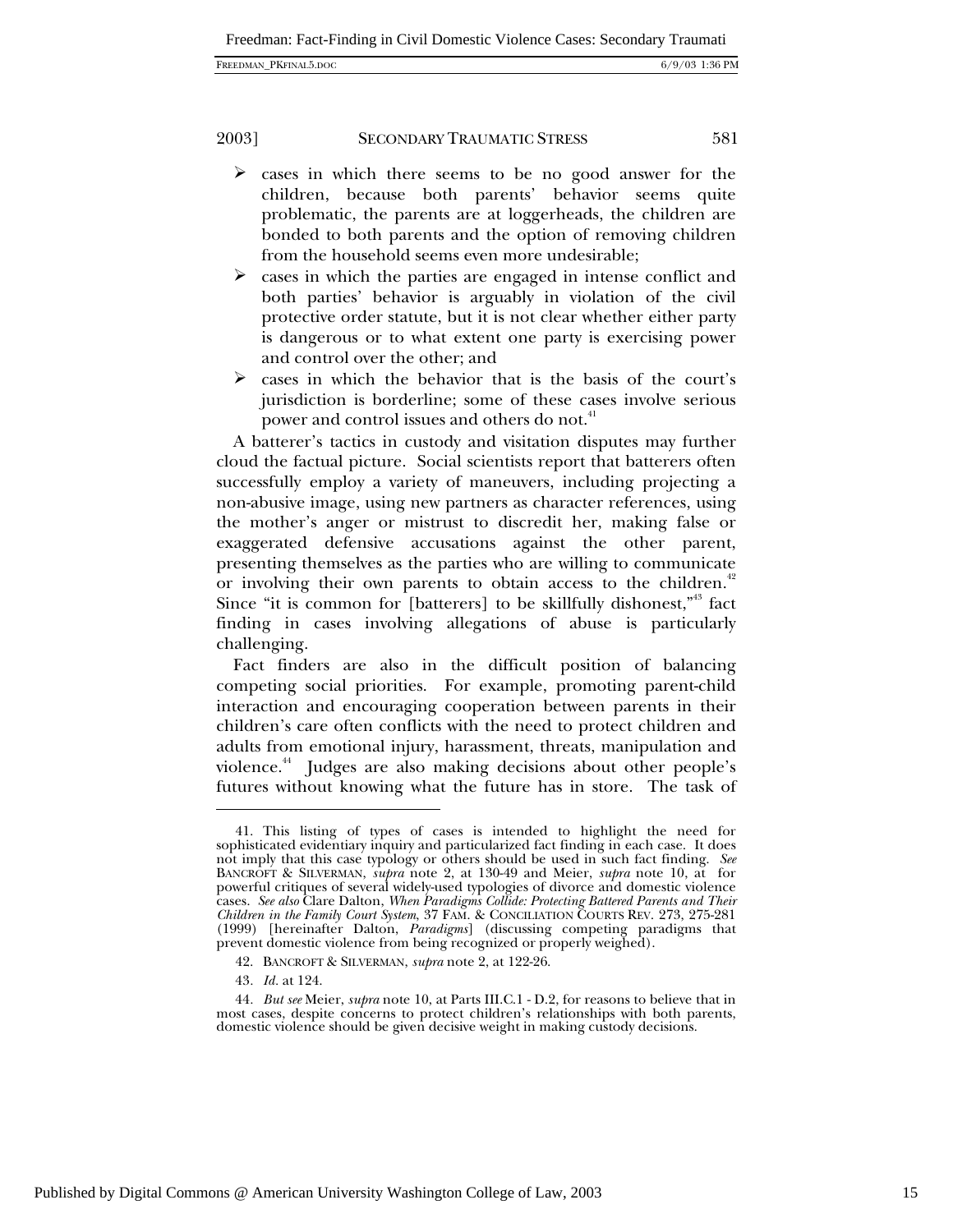deciding which cases deserve legal intervention, either in the form of a protective order, or a departure from the child custody arrangements that would otherwise be ordered, is extremely difficult even with time for reflection, which is generally not available. In addition, to reach any conclusions about what is going on, judges must evaluate adult behavior or parent-child interactions through the distorting lens of adversary litigation. Observations made in a courtroom or when an evaluator is present may have little or no relationship to the lived reality of family life, and the work of expert witnesses is subject to other important limitations, even in the best of circumstances.

Worse still, the unexamined and often unconscious preconceptions and beliefs of judges and other regular participants in family court (such as custody evaluators, mediators, and attorneys) can be decisive factors when these preconceptions are not subject to the checks that the structures of the adversary system are intended to provide. Gender bias, which is well documented, as well as homophobia, and race, and class bias, is often joined by other distorting factors, both traditional and sometimes quite idiosyncratic.<sup>46</sup> Moreover, as mentioned earlier, judges are often highly reactive to the subject

<sup>45</sup>*. See* BANCROFT & SILVERMAN, *supra* note 2, at 115-17, 119, 120-25 (identifying multiple reasons for differences between what judges and evaluators see and parental behavior outside of the artificial context of evaluation and litigation.); David L. Chambers, *Rethinking the Substantive Rules for Custody Disputes in Divorce*, 83 MICH. L. REV. 477, 482-85 (1984) (discussing the danger that, even in the unusual case that adequate expert evaluative assistance is available, "the recommendation of the expert or the observations of the judge would be unduly colored by the stresses of the divorce process–by the parents' depression, anxiety, anger, and confusion and the child's reactions to it"); *see also* Meier, *supra* note 10, at Parts III.B.2-B.3 (explaining various sources of uncertainty and inaccuracy in courts' credibility determinations in custody cases involving domestic violence issues). While psychological evaluations can sometimes provide a useful source of data in child custody disputes, these can be beyond the means of the parties, and if available, are of varying or uncertain quality and relevance, and are often difficult for non-experts to weigh. *See* Chambers, *supra* note 45, at 482-85 nn.20–24; BANCROFT & SILVERMAN, *supra* note 2, at 118-19. <sup>1</sup>In domestic violence cases, there are usually additional difficulties, including the fact that most custody evaluators do not have specific training in domestic violence issues and regularly dismiss allegations of abuse without investigation. *See* BANCROFT & SILVERMAN, *supra* note 2, at 117-22, 130-49. *See also* Dalton, *Paradigms*, *supra* note 41, *passim* for a sophisticated discussion of distortions in the identification and evaluation of domestic violence and child maltreatment claims in custody and visitation cases.

<sup>46</sup>*. See, e.g.*, Meier, *supra* note 10, at III.B.2 (examining the blatant gender bias in claims of "parental alienation," where the mother is accused of using domestic violence claims to alienate the child from his or her father); BARBARA A. BABCOCK ET AL., SEX DISCRIMINATION AND THE LAW: HISTORY, PRACTICE, THEORY 1262-68 (1996) (discussing bias against working or student mothers, the discriminatory effect of relocation bans on custodial mothers, and sexism and heterosexism in using sexual conduct as a factor in child custody decision-making); ROBERTS, *supra* note 8, at 47-67, 92-98 (discussing the impact of racial bias, unconscious racism and poverty on decision-making in child-related family matters).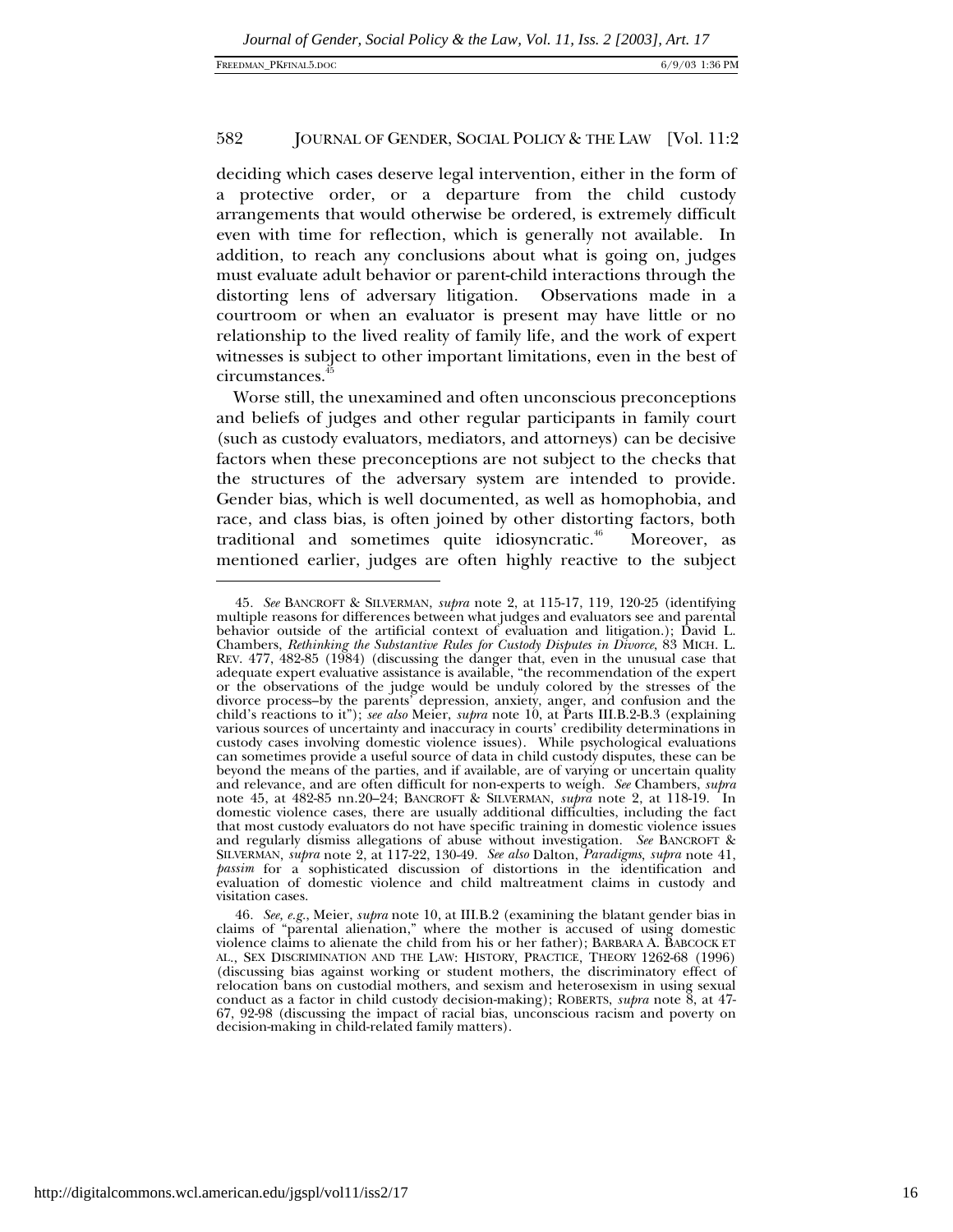matter of the family court cases they hear. Under the conditions operative in most family courts, there is little chance for judges to acknowledge to themselves or find appropriate ways to handle the strong feelings that some family court cases inevitably generate.

In effect, the lack of adequate fact-finding resources further increases the reactivity of participants in the legal system. Paradoxically, the lack of supportive resources also gives system participants (including other court personnel and attorneys, as well as judges) additional incentives to truncate and routinize family court proceedings in order to defend themselves against the emotional stimulus overload they are experiencing. A system that routinely overloads participants is one that will inevitably suffer from declining functional capacity as time goes on. $47$ 

What is astonishing is the ease with which these challenges of factfinding seem to become a reason for a retreat from fact-finding. Civil courts are established to determine the facts and resolve disputes according to governing norms. Dispute resolution in a case that is important enough to litigate is not simply a matter of reaching a result, but rather of coming as close as is feasible to an accurate result. The purpose of court hearings and evidentiary procedures is to make it possible for courts to sift through the claims of the parties and come to a fair conclusion based on the evidence. However, when family courts lack the resources needed to do a reasonable job of factfinding, no one seems to pay much attention.

#### *C. Overview of the Situation in Civil Proceedings Involving Domestic Violence*

As a result of the conditions in family court, the difficulty of many of the cases and the largely unaddressed problems of judicial bias and reactivity, the promise of protection extended by both domestic violence laws and child custody laws is profoundly compromised. Serious cases of domestic violence are missed, relatively minor incidents are subject to overreaction, appropriate remedies are not ordered, custodial arrangements that are impractical and disruptive to children are adopted by way of compromise, and judges, parties

<sup>47.</sup> On the negative effects of unacknowledged reactivity on the performance of divorce lawyers in domestic violence cases, see Leslie G. Espinoza, *Legal Narratives, Therapeutic Narratives: The Invisibility and Omnipresence of Race and Gender*, 95 MICH. L. REV. 901, 921-27 (1997); Clare Dalton, *Domestic Violence, Domestic Torts and Divorce: Constraints and Possibilities*, 31 N. ENGL. L. REV. 319, 366-67, 369-70 (1997) [herinafter Dalton, *Domestic Torts*]. For materials addressing other contexts of legal practice, see *infra* app. *See also infra* note 162 and accompanying text for recent work describing new models of lawyering, teaching, and practice designed to encourage a greater integration of psychological understanding into domestic violence lawyering work.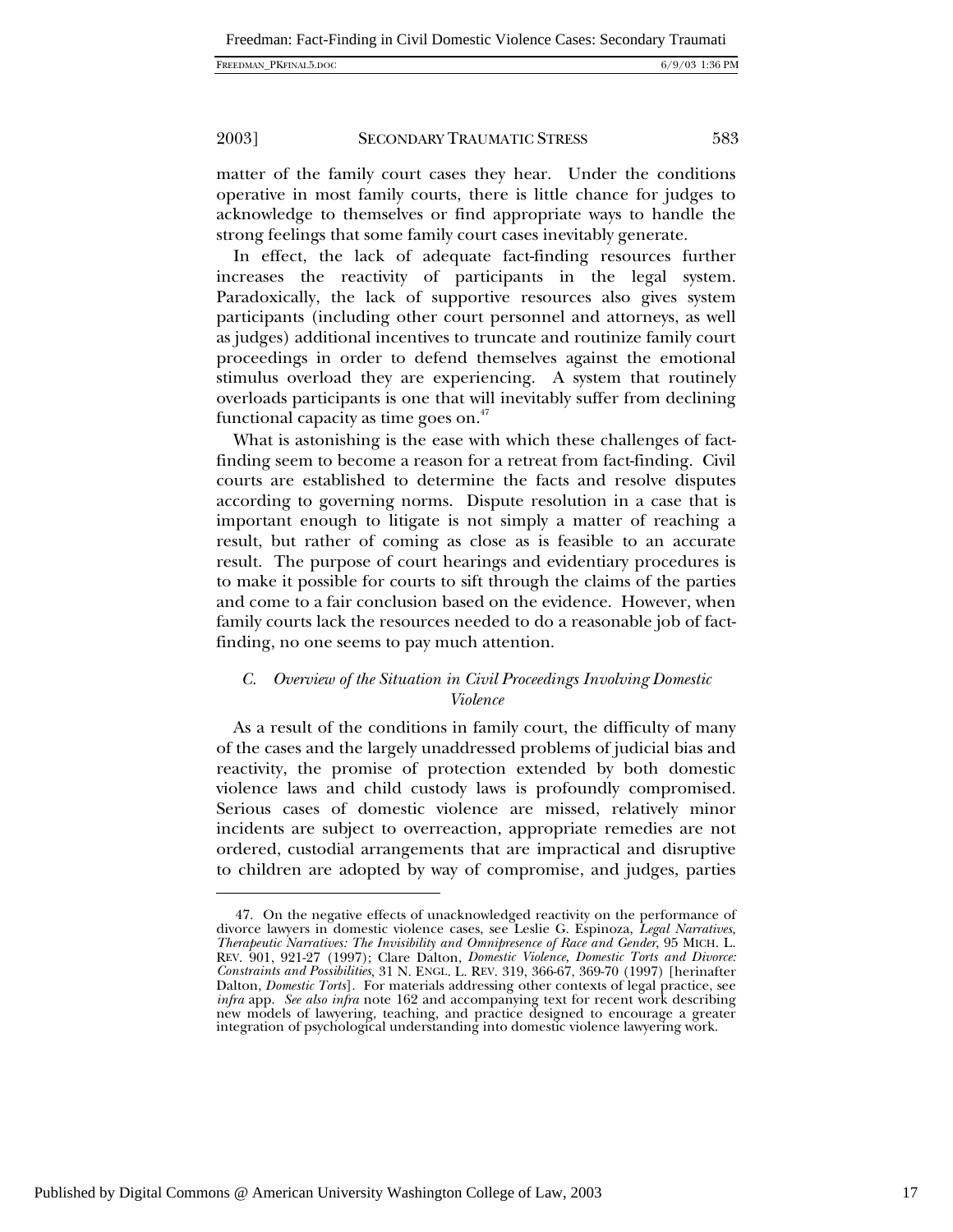and advocates are likely to become cynical or disheartened.

Proceedings in which domestic violence issues are at the forefront are especially likely to be mishandled. Many protective orders that should be granted are denied or are inadequately enforced when they are violated.<sup>48</sup> Domestic violence victims often settle out of court for less protection, aware that making the case before a judge may expose them to unacceptable safety risks or require more evidentiary and advocacy resources than they have available.<sup>49</sup> Victims of violence who are simultaneously engaged in divorce proceedings are routinely denied protection on the suspicion that their requests for protection are manipulative tactics.<sup>50</sup> Additionally, children's well-being is all too often sacrificed. Occasionally this is because a false claim succeeds. More frequently, it is because the abuse of one parent or the child by the other cannot be demonstrated to the satisfaction of overburdened and often skeptical courts with the limited fact-finding resources that are available, or because courts treat the abuse of the parent or the child as less important than other factors in determining custody.<sup>31</sup>

It bears emphasizing that civil remedies for domestic violence are a critical resource for victims of domestic violence, because domestic violence is widespread, harmful, varied, often escalating, and hard to escape. It is now generally agreed both that a significant proportion of intimate relationships are characterized by ongoing patterns of violent and illegally coercive behavior and that such patterns have enormous social costs, both for individuals, their children and third parties.<sup>52</sup> While sociological and psychological understanding of

-

<sup>48.</sup> Sometimes, but not always, these problems are the result of a lack of attorney representation. *See, e.g.*, LeeAnn Iovanni & Susan L. Miller, *Criminal Justice System Responses to Domestic Violence: Law Enforcement and the Courts*, *in* SOURCEBOOK ON VIOLENCE AGAINST WOMEN 303, 314 (Claire M. Renzetti et al. eds., 2001) (reporting evidence that victims not represented by counsel are less likely to receive protective orders, or if they do, the orders are likely to lack needed provisions excluding the offender from the residence, or concerning child custody, visitation and child support, and discussing enforcement problems).

<sup>49</sup>*. See, e.g.*, Meier, *supra* note 10, at 664-65, 668 n.30 (describing a domestic violence child custody case she litigated in which a mother gave up custody of her child to the abuser rather than continue to litigate before a hostile judge).

<sup>50</sup>*. See* discussion *infra* note 97.

<sup>51.</sup> For a discussion of this problem, and the attitudes and beliefs that contribute to these failures, see, e.g., Meier, *supra* note 10, at PartII, III.A-E (explaining the court systems' mental "bifurcation" between custody and visitation issues, on one hand, and domestic violence issues, on the other).

<sup>52.</sup> For a review of statistics, see DALTON & SCHNEIDER, *supra* note 3, at 5-7, *See also* Jane Maslow Cohen, *Private Violence and Public Obligation: The Fulcrum of Reason*, *in* THE PUBLIC NATURE OF PRIVATE VIOLENCE 349, 368-69 (Martha Albertson Fineman & Roxanne Mykitiuk eds., 1994). For estimates of the annual costs of domestic violence to United States' companies, primarily as a result of health care expenditures, see *id.*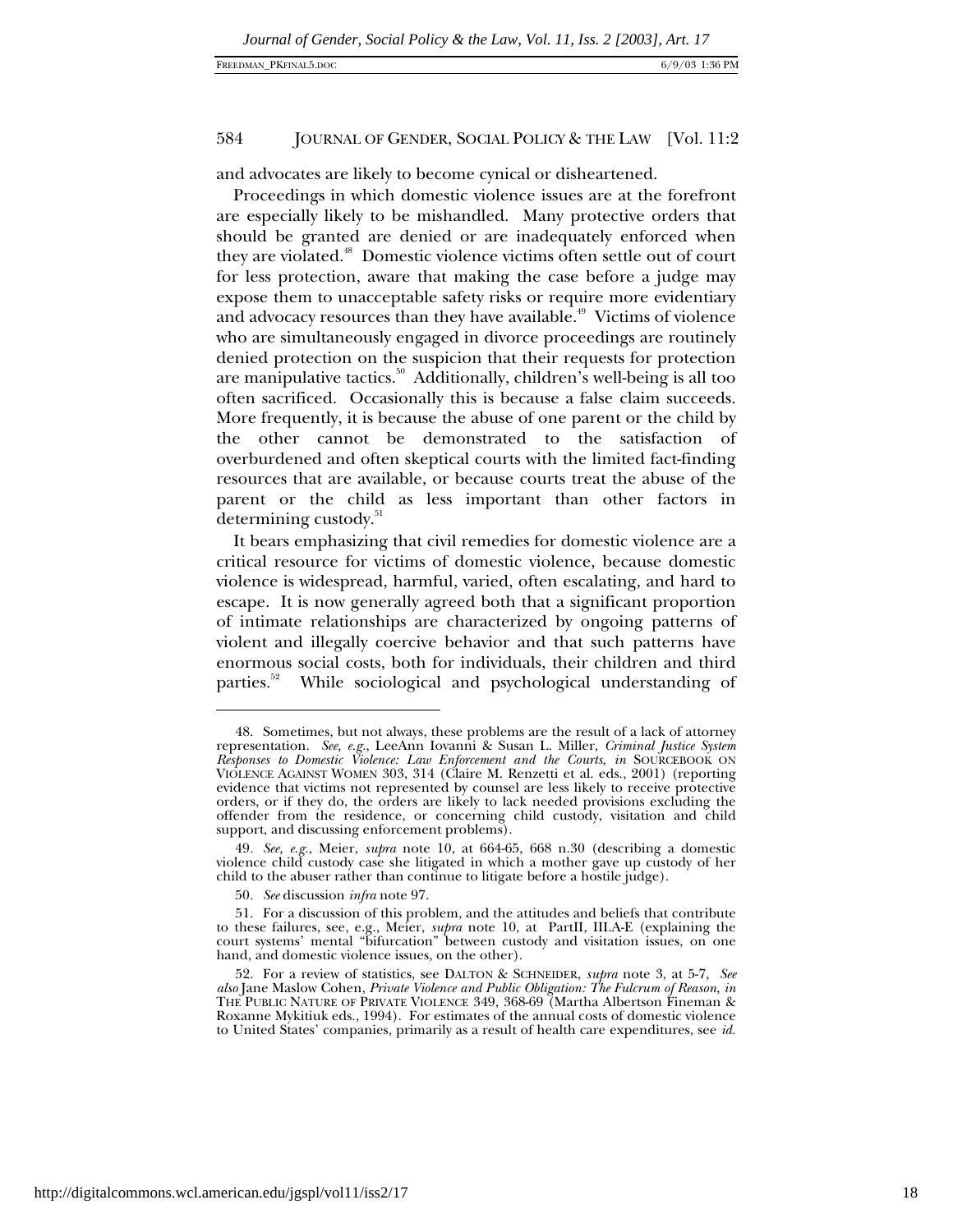battering and batterers is in early stages of development, there is widespread agreement that the abusive behavior of a substantial proportion of batterers will escalate in seriousness and frequency over time, particularly in response to efforts by the victim to change or end an intimate relationship with the abuser.<sup>53</sup> It is also now recognized that many people who are targets of abuse in intimate relationships will need many attempts, often over a period of years, to get the abuse stopped, either by alteration of the power dynamics of the relationship or by leaving the batterer.<sup>54</sup> Finally, the dynamics of relationships characterized by battering and illegal coercion are quite diverse, and advocates for battered women and researchers in the field have increasingly emphasized the importance of confronting the dynamics of power and control as well as particular acts of violent abuse.<sup>55</sup> Meaningful criminal sanctions are only likely to be applied

at 369.

<sup>53.</sup> On theories of battering behavior, types of batterers and predictions of escalation over time, see DALTON & SCHNEIDER, *supra* note 3, at 74-94 (discussing *inter alia* cyclical battering, shame and separation issues underlying the behavior, and the generational chain of family abuse); GONDOLF, *supra* note 2, at 165-92 (discussing research to identify the most dangerous batterers and develop appropriate responses specifically for them); BANCROFT & SILVERMAN, *supra* note 2, at 1-28, 130-49, 178-87. On domestic violence and exit from relationships, see Martha A. Mahoney, *Legal Images of Battered Women: Redefining the Issue of Separation*, 90 MICHIGAN L. REV. 1, 68-74 (1991) (coining the term "separation assault" and explaining how to identify it); *see also* BANCROFT & SILVERMAN, *supra* note 2 at 75-76, 110, 167-68 (illustrating battering parents' patterns of continued violence and coercion and control after separation). For empirical evidence on the substantial overlap between divorce, child custody and child support proceedings and domestic violence and the correlation of relationship dissolution and separation assault, see DEMIE KURZ, FOR RICHER, FOR POORER, MOTHERS CONFRONT DIVORCE 64-71, 134-43 (1995). For recent data on assaultive behavior designed to prevent relationship dissolution or in response to separation, see PTACEK, *supra* note 30, at 79-91.

<sup>54</sup>*. See* JILL DAVIES ET AL., SAFETY PLANNING WITH BATTERED WOMEN: COMPLEX LIVES/DIFFICULT CHOICES 74-80 (1998) (providing an overview of studies on point); *see also* Murphy, *supra* note 13, at 506-09, 515 app. A (discussing the top ten strategies women seeking intervention in domestic violence cases used to end the violence); Mahoney, *supra* note 53, at 73-80 (discussing a 1983 study of women who used a wide variety of strategies over a considerable period of time to end the violence in their intimate relationships without leaving their partners). For a vivid description of Bernice Hampton's creative efforts, over many years, to escape a relationship with a violent and controlling partner who was the father of her children, and then to recover from its effects, while simultaneously navigating off the welfare rolls, see RAPHAEL, *supra* note 15.

<sup>55</sup>*. See, e.g.*, PTACEK, *supra* note 30, at 74-91 (discussing the tactics and strategies of men who batter, based on a random sample of 100 domestic violence complaints); *see also* BANCROFT & SILVERMAN *supra* note 2, at 179-83 (identifying twelve steps necessary for behavioral change, including acknowledgment and commitment to change controlling behaviors and attitudes of entitlement); Evan Stark, *Representing Woman Battering: From Battered Woman Syndrome to Coercive Control*, 58 ALB. L. REV. 973, 986 (1995) (arguing that the "profile of 'the battered woman' arises as much from the deprivation of liberty . . . by coercion and control as . . . from violence-induced trauma"); Karla Fischer et al., *The Culture of Battering and the Role of Mediation in Domestic Violence Cases*, 146 SMU L. REV. 2117, 2118-20, 2124-41 (1993) (discussing the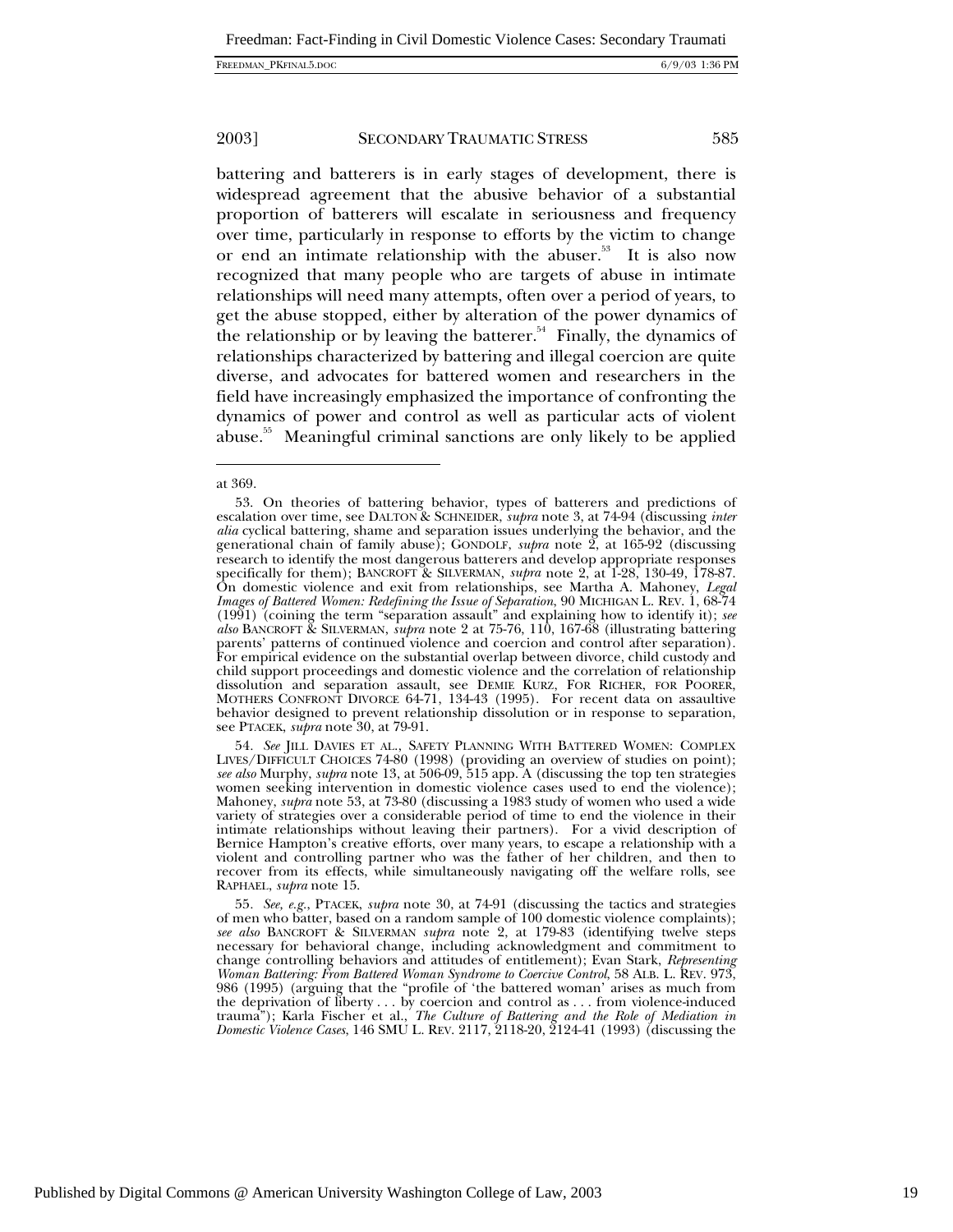to well-documented, long-standing patterns of violence or to particularly violent acts,<sup>56</sup> and only in cases that come to the attention of the authorities. Domestic violence laws intentionally include civil as well as criminal remedies to promote victim safety on an emergency and a long-term basis. The civil remedies function both as an alternative and an adjunct to the criminal justice system. Civil remedies are even more important when the parties have children in common. Thus, given the importance of civil remedies and the complexity of these cases, the gap between resources for fact-finding and the need for fact-finding in private family matters is a major problem.

Despite the theoretical and practical importance of effective civil remedies for domestic violence, which in turn depend on having adequate fact-finding resources available, advocates for battered women have not made addressing the gap in fact-finding resources in civil cases a major focus of political work, and little direct attention has been paid to these issues in the legal and popular literature on institutional responses to domestic violence. Instead, in recent decades, funding, effort and attention have mainly been directed to criminal law reforms, $57$  and on the civil side, to promoting improved

1

systematic pattern of control and domination in battering and urging attention to the internal culture of abusive relationships rather than specific abusive actions); R. EMERSON DOBASH ET AL., CHANGING VIOLENT MEN 31-37 (2000) (analyzing why batterers find the control from their violence functional and purposeful, even though it can be costly in the long term for the abuser); DALTON & SCHNEIDER, *supra* note 3, at 66-67 (noting the power and control and equality wheels developed by the Domestic Abuse Intervention Project, Duluth, Minn., and checklists used by a batterers counseling program to identify violent and controlling behaviors); Mahoney, *supra* note 53, at 81-87 (noting the impact on victim behavior of victims' fears of imminent danger or serious bodily harm as a result of repeated battering over time).

<sup>56.</sup> For example, one study demonstrates judges' reluctance to impose criminal sanctions when civil restraining orders are violated. Approximately 43% of the violations cases ended in dismissal or diversion, while only 18% resulted in jail time and an additional 25% resulted in probation. *See* Andrew R. Klein, *Re-Abuse in a Population of Court-Restrained Male Batterers: Why Restraining Orders Don't Work*, *in* DO ARRESTS AND RESTRAINING ORDERS WORK? 192, 208 (Eve S. Buzawa & Carl G. Buzawa eds., 1996).

<sup>57.</sup> In criminal law, reform efforts have addressed mandatory arrest and no-drop policies, coordinated community responses centered on the criminal justice system, and educating judges and law enforcement personnel. *See* SCHNEIDER, BATTERED WOMEN, *supra* note 15, at 184-88. No-drop policies require or permit prosecutors to proceed with domestic violence prosecutions over the objections of the victim, and if necessary, to impose sanctions to get the victim to testify. Another approach, known as evidence-based prosecution, which has been adopted in some jurisdictions, is to encourage law enforcement personnel to gather sufficient evidence to permit prosecutions in many cases even without the victim's participation. For relevant materials on changing criminal justice responses, see DALTON & SCHNEIDER, *supra* note 3, at 611-40.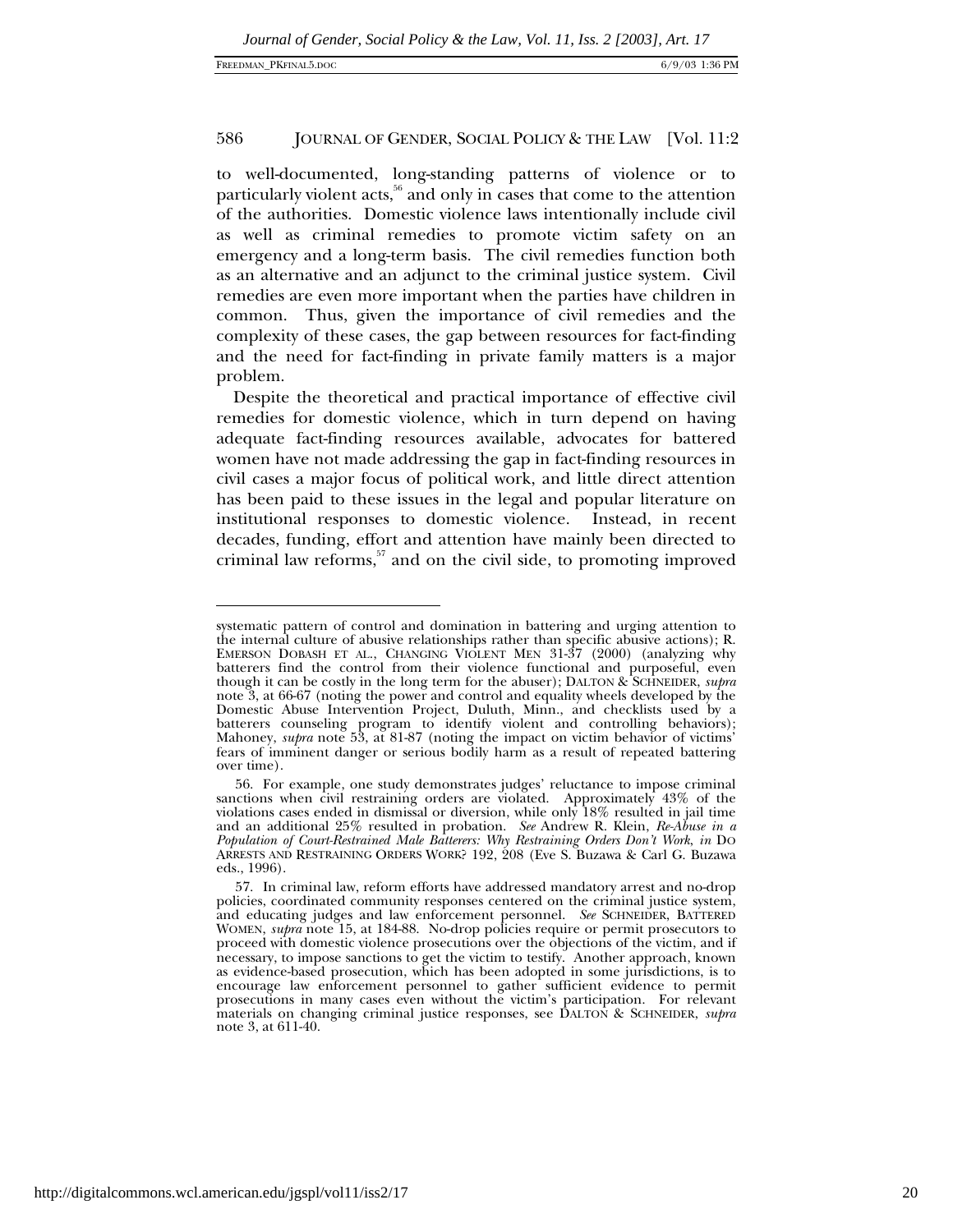legal standards in several contexts,<sup>58</sup> creating specialized domestic violence courts, providing better training for judges and promoting overdue collaborations between child welfare authorities and domestic violence advocates.<sup>59</sup> The problem is not with the reforms that have been adopted, which have been welcome, but with the relative neglect of the fact-finding gap in civil proceedings. The next section inquires into the causes and consequences of emphasizing some and not other types of reform.

#### II. THE IMPLICATIONS OF CONCENTRATING ON CRIMINAL LAW AND HIGH PROFILE CASES

An emphasis on criminal law remedies dominates much of our public discourse on domestic violence, as it does our preferred response to many other social problems. $60$  Devoting the bulk of material resources to criminal law approaches and carrying out needed reform of federal and state statutory standards, without addressing the fact-finding gap in civil cases, is both a reflection of and a contributor to reductionist thinking about domestic violence.<sup>61</sup> The most troubling aspect of this uneven pattern of reform is the way it concentrates activist, government and media attention on a narrow range of cases and a narrow range of remedies, when success in the campaign against domestic violence and child maltreatment requires far more complex and broadly effective remedies. Family courts and civil courts, not criminal courts, are the logical sites from which to

<sup>58.</sup> Areas that have received much deserved attention include revising child custody statutes to take account of domestic violence, and addressing domestic violence issues in the context of immigration and welfare policy. Reform activity has also been devoted to improving the defense of victims of battering who kill their alleged abusers and addressing issues arising at the intersection of the domestic violence and child abuse and neglect systems. All of these topics are discussed in DALTON & SCHNEIDER, *supra* note 3 and several are also discussed in SCHNEIDER, BATTERED WOMEN, *supra* note 15.

<sup>59.</sup> For a discussion of specialized domestic violence courts, see generally Tsai, supra note 21. James Ptacek's study of judges' responses to battered women in protective order hearings in Massachusetts provides a useful historical overview of the reform process in that state. *See* PTACEK, *supra* note 30, at 40-68.

<sup>60</sup>*. See* Symposium, *Battered Women & Feminist Lawmaking: Author Meets Readers*, 10 J.L. & POL'Y 313, 330-31, 343-44 (2002) [hereinafter Symposium, *Author Meets Readers*] (discussing David Garland's book, THE CULTURE OF CONTROL: CRIME AND SOCIAL ORDER IN CONTEMPORARY SOCIETY (2001), which analyzes a shift in criminal justice theory toward a more punitive approach to offenders, in part justified in terms of victims' rights).

<sup>61.</sup> As to the former, the flurry of statutory reform efforts without accompanying reform of civil court functioning can contribute to the unintended and misleading impression that domestic violence is being adequately addressed, and that victimization continues because women do not use the resources available, or because the problem is beyond solution, thus rationalizing a withdrawal of political attention and social resources.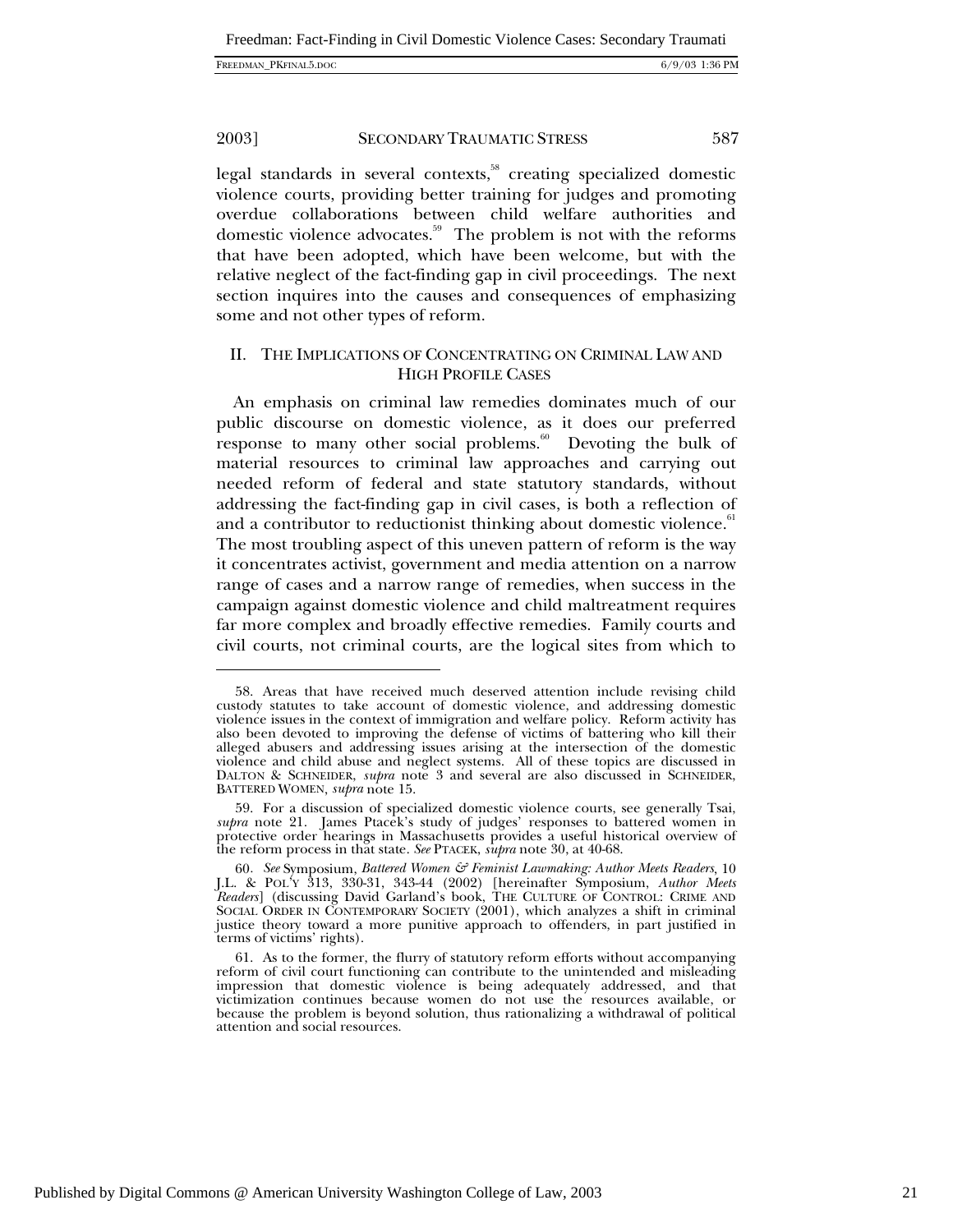organize the kind of multi-faceted approach to domestic violence that is needed. $62$  What might explain this lopsided distribution of public attention and government resources among potential legal responses to domestic violence?

Criminal remedies have some distinctive qualities that make them particularly attractive to feminists and policymakers alike. In many instances, criminal law remedies are essential to protect the safety and well-being of battered women and their children, and to ensure that batterers are held accountable. Such remedies, when implemented effectively, simultaneously communicate a powerful social message about the equality of women and women's human rights. Resistance to gender equality and attachment to patriarchal forms remains strong, and backlash within families, communities, political life and the criminal justice system is a continuing problem. Even though criminal law responses will not always be sufficient, the availability of such responses in appropriate cases is one critical measure of women's equality before the law.

At the same time, the criminal justice system is best at dealing with relatively straightforward examples and easily categorized domestic violence, with recognizable story lines and sympathetic victims. As a result, actors in that system tend to emphasize such cases rather than acknowledge the wide variety of circumstances which the legal system must be able to address. The simple and sensationalist story lines encouraged by tragic cases of domestic violence and law and order frameworks also serve media and political interests. Dramatic cases and "tough on crime" policies are easily communicated in the mass media and have ready appeal to voters.<sup>63</sup> Concentrating primarily on criminal law issues is also easier than pursuing the more complex, expensive and less politically palatable goal of expanding social programs in other areas. For instance, victims across social class lines have a huge unmet need for legal services and for other supportive services, whether or not their abusers are ever arrested, prosecuted or

<sup>62</sup>*. See* Murphy, *supra* note 13, at 505-13, for a discussion of the complex strategies battered women use to end or escape violence; victims interviewed listed only one legal intervention ("CPOs") in their top twelve strategies for ending violence. FUTURE INTERVENTIONS WITH BATTERED WOMEN AND THEIR FAMILIES 53-86, 170-85 (Jeffrey L. Edleson & Zvi C. Eisikovits eds., 1996) (advocating involving the health care and child welfare systems in domestic violence prevention and response; improving informal responses to domestic violence; and developing innovative sanctions for batterers).

<sup>63.</sup> James Ptacek notes the paradox that the politicians and conservative lobbying groups who tried to increase criminal sanctions for certain types of domestic abuse "have historically been hostile to feminist views of social justice." PTACEK, *supra* note 30, at 14; *see also* Symposium, *Author Meets Readers*, *supra* note 60, at 332 (noting a convergence of conservative and feminist interests).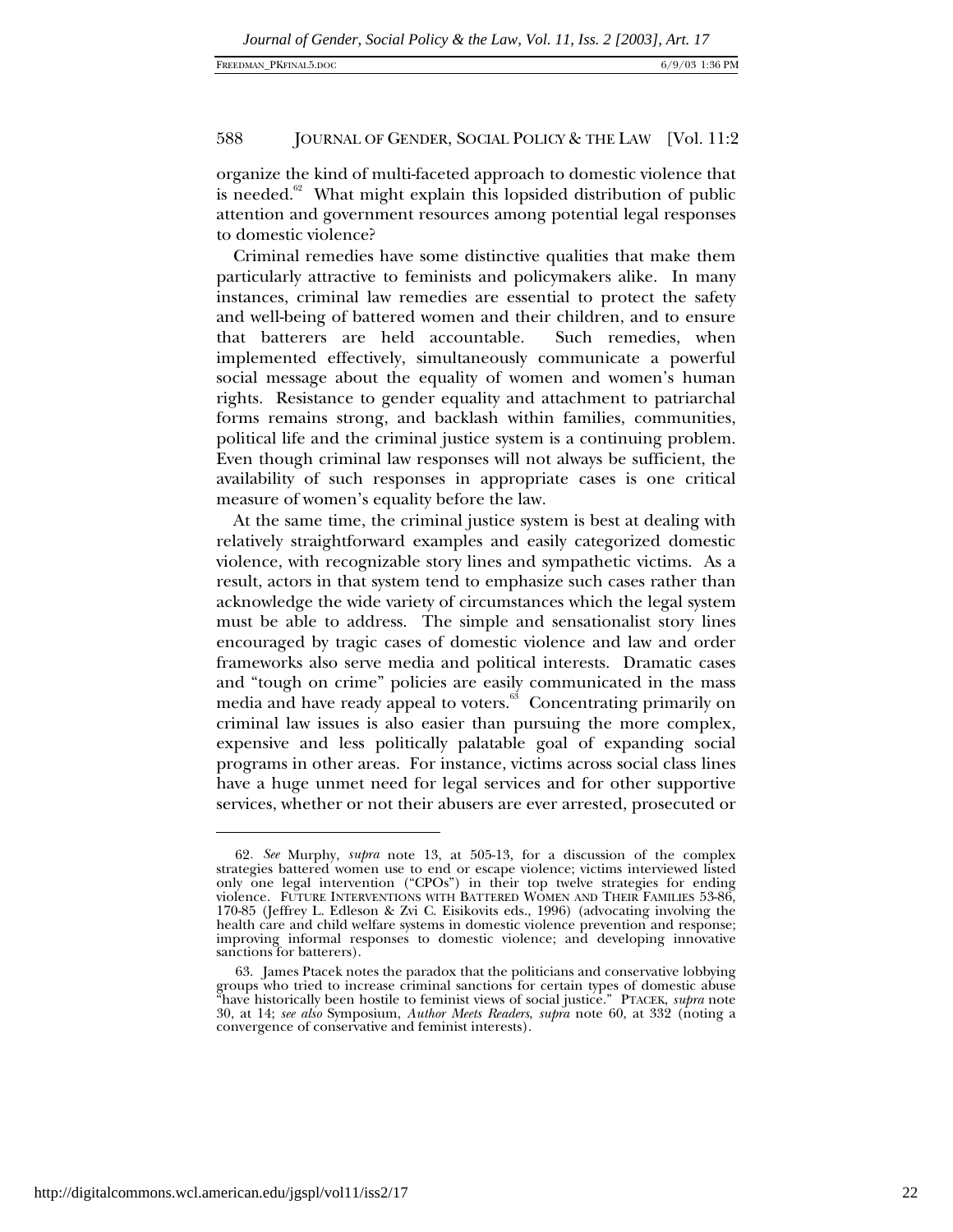incarcerated. $64$  Of course, the provision of better legal and social services might in some cases make it possible to avoid the need for criminal law involvement altogether.<sup>65</sup>

In specific instances, both the good and bad consequences of spotlighting tragic high profile cases are evident. For example, James Ptacek described the mixed results of a 1992 media campaign in Massachusetts which focused on a series of cases in which battered women who had sought help from the legal system were murdered by their abusers:

This media spotlight contributed to public action against violence, and by informing women of their rights it encouraged abused women to seek restraining orders. Nonetheless, several dilemmas are posed by the collective definition of the problem as it developed in the *Globe* and in public campaigns. First, must issues of poverty and racism be ignored in order to mobilize public support against violence? Is this really a sufficient strategy, given the different needs of abused women in different circumstances? Will a rising tide really lift all boats? Second, is it possible to address femicides in a public campaign without losing sight of the ever-more common experiences of coercion and threats that drive women to the courts? $66$ 

As Ptacek points out with regard to the *Boston Globe* campaign, focusing narrowly on high profile cases (which are also those in which criminal law remedies might well have been appropriate) can mean ignoring the majority of cases in which criminal law sanctions are for various reasons inappropriate or unlikely even to be available. $67$  These include cases in which victims are dealing with coercion and control that does not (yet) rise to the levels relevant to the criminal justice system. They may also involve victims who do not want to cede control to the criminal justice system, some of whom may have good reasons to distrust law enforcement personnel, or who

<sup>64</sup>*. See* Symposium, *Author Meets Readers*, *supra* note 60, at 342-43, 347-50 (contrasting criminal law oriented domestic violence policies in the United States to more social service oriented policies in the United Kingdom and other European countries). *See also infra* notes 77-81 and accompanying text and Part IV.D.

<sup>65</sup>*. See infra* note 67 and accompanying text.

<sup>66.</sup> PTACEK, *supra* note 30, at 68.

<sup>67.</sup> Barbara Hart has been a long time critic of undue reliance on criminal law approaches to the exclusion of civil remedies. *See, e.g.*, Barbara Hart, *Battered Women and the Criminal Justice System*, *in* DO ARRESTS AND RESTRAINING ORDERS WORK? 98, 100- 01 (Eve S. Buzawa & Carl G. Buzana eds., 1996) (noting the tension between a battered woman's future safety and the criminal justice system's sole focus on winning convictions); *see also* SCHNEIDER, BATTERED WOMEN, *supra* note 15, at 187-88 (noting that the ideal model for state intervention is a "coordinated community response," but that "real world" criminal justice intervention rarely meets the ideal in providing the victim with real safety or autonomy).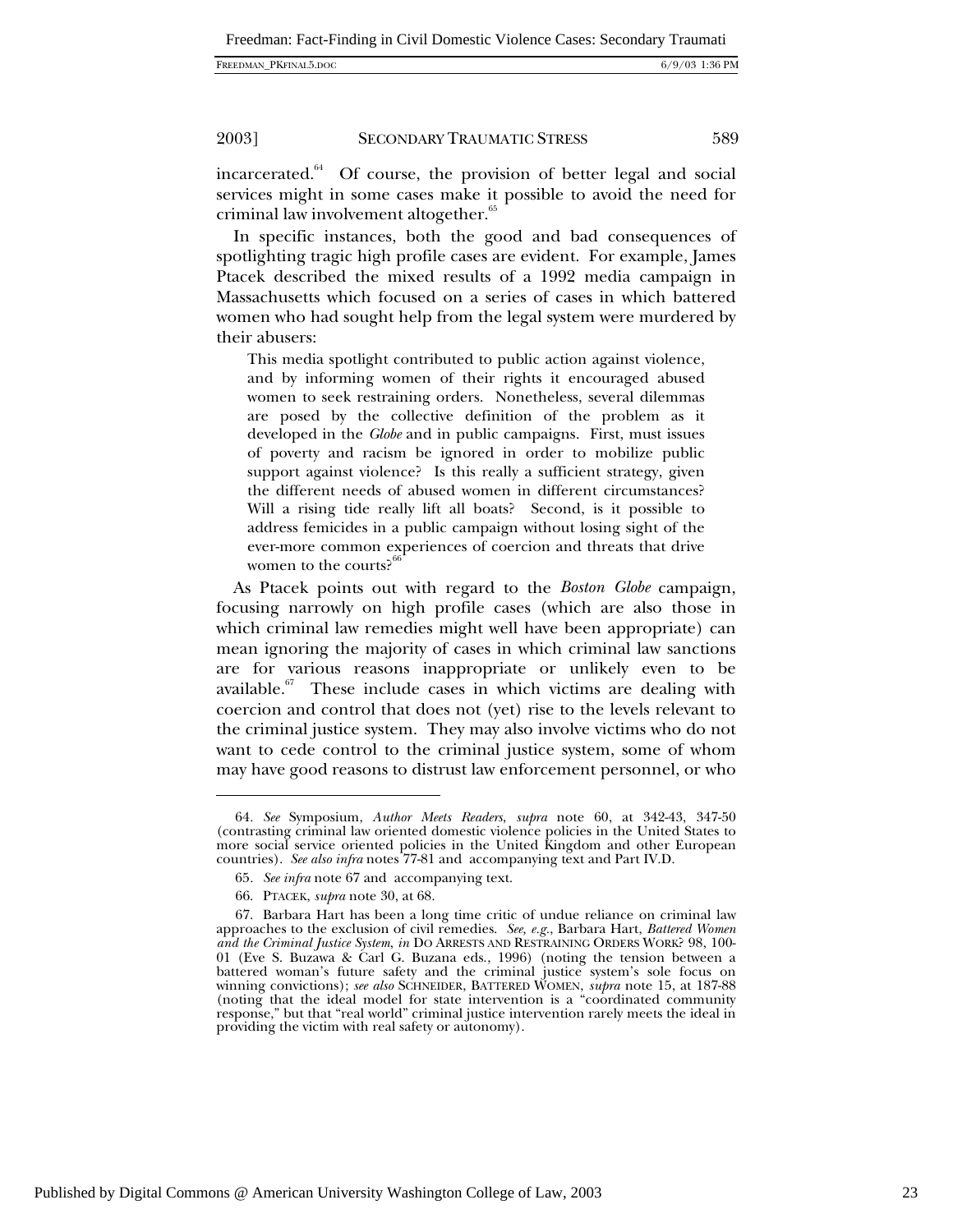have other goals, such as trying to continue the relationship but without the violence, or securing safety in the context of ongoing joint parenting relationships.<sup>68</sup> Some of these cases, in addition to being inappropriate to the criminal justice system, are also ambiguous, murky or difficult cases for other reasons.

Thus, an undue criminal law emphasis distracts attention from the many cases that do not fit the law and order mold, and implies that such cases are not as important, or may not even be "real" cases of domestic violence. The hard work of sorting out how to respond in the domestic violence cases in the civil courts and particularly in family court can come to seem a low priority or even a poor investment of legal and decisional resources. Yet, unless the resources necessary to improve the fact-finding capacity of civil courts are provided, many domestic violence matters that could have been handled civilly will instead escalate and be shunted into the criminal courts, with greater costs to society and far less satisfactory results to the individuals and families (and especially the children) who are involved.<sup>69</sup> Of course, many victims and their children will benefit significantly from having access to civil remedies, even if criminal remedies are later needed to address a continuation or escalation of abusive behavior. $\frac{70}{10}$ 

The reductionist thinking characteristic of law and order approaches may have a deeper appeal as well. The criminal justice system concentrates its resources on the most serious, urgent and unambiguous cases, then labels one or both parties as deviant, and

70*. See* Iovanni & Miller, *supra* note 48, at 313-16 (discussing evidence of the benefits of civil protection orders to victims of domestic violence even in cases in which contact and abuse continue).

<sup>68.</sup> For a review of the evidence suggesting the value of civil restraining orders, despite their limitations, see Iovanni & Miller, *supra* note 48, at 314-19; *see also* Murphy, *supra* note 13, at 509-12 (discussing the role of temporary and final restraining orders in the context of other strategies used by women to end domestic violence).

<sup>69.</sup> This is not to say, however, that criminal law remedies are only appropriate in life and death situations, or that family law cases and remedies are only appropriate for (or only sought in) lower risk or otherwise less serious cases. Indeed, in a comparison between civil restraining order cases and criminal prosecutions in one well-regarded specialized domestic violence court, offenders in the restraining order cases "had the most violent and abusive criminal histories and were among the greatest substance abusers, posing the highest risk to their victims for repeat violence." Iovanni & Miller, *supra* note 48, at 317. The interaction between civil protective orders, private criminal complaints, arrest-initiated criminal prosecutions, and family court responses to domestic violence is a complex matter. Since different types of remedies serve different functions, and individual cases involve a wide variety of circumstances, it is important to resist the temptation to think of the different settings and remedies in hierarchical terms, with family court as involving less serious cases, and felony prosecutions at the top of the pyramid.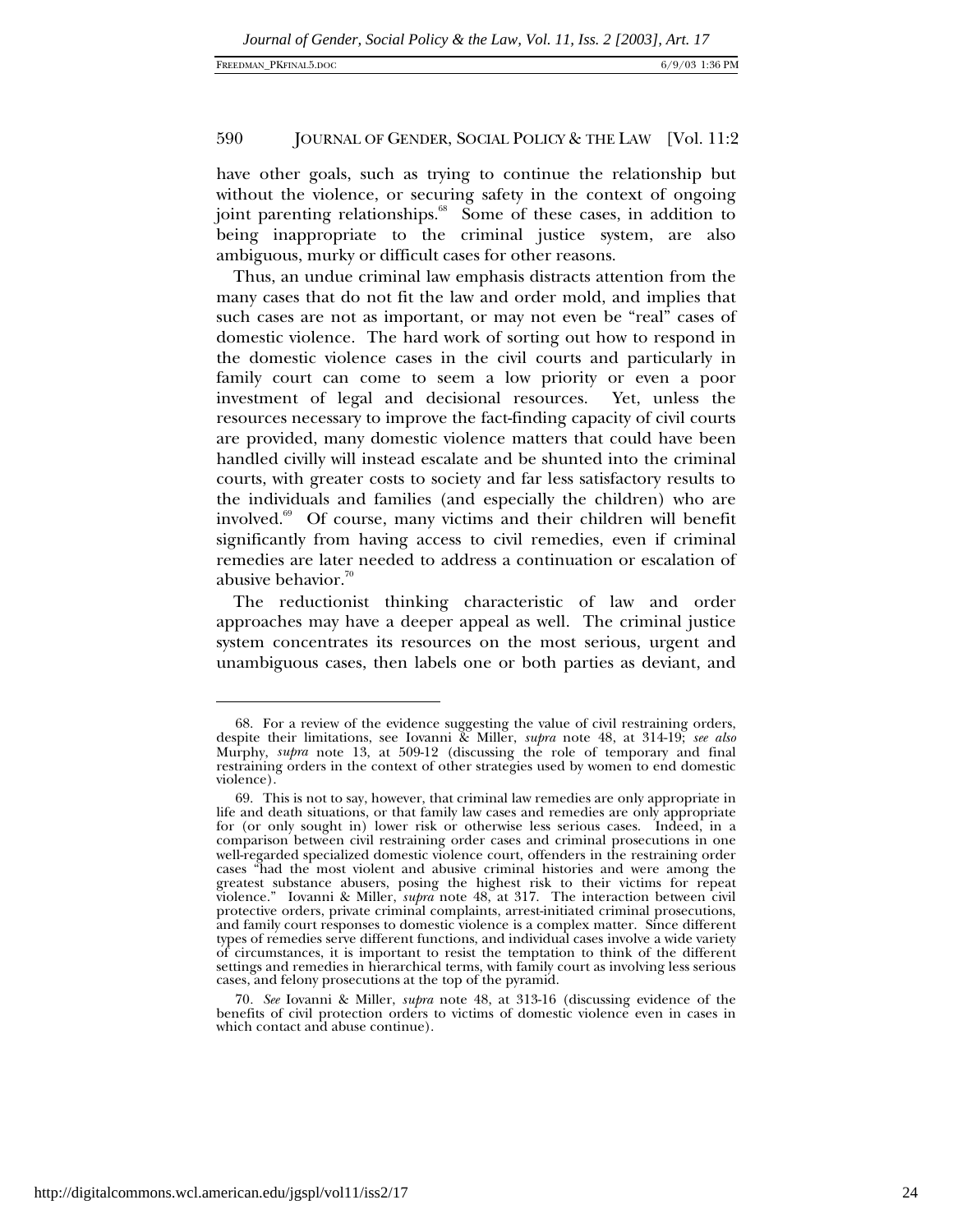administers simple and easy to understand remedies, thereby providing a safe social distance between "normal" families and those afflicted with domestic violence.<sup>71</sup> By singling out abusers for punishment, the criminal justice system also encourages (and sometimes treats as a prerequisite) termination of the relationship between victim and abuser.<sup>72</sup> The idea that victims can only be safe if they separate from their abusers increases the social distance between a small group of "deviant" families (those rent asunder by violence and in need of criminal law intervention) and most families, who because they continue to live together, are presumptively free of domestic violence and other social problems.<sup>73</sup> These oversimplifications help protect advocates and government functionaries alike from attending to messy and threatening realities, including the existence of a continuum between the normal and the violent, and the prevalence of violent and illegally coercive behavior within families and in intimate relationships.<sup>74</sup> These are realities that we find difficult to tolerate for long without falling back into judgment, blame and categorical thinking.

In short, criminal approaches may be more attractive because they better enable people to manage the anxiety and distress brought on by contact with patterns of intimate violence and coercion and control in family settings. From this perspective, the overemphasis on criminal remedies and the inadequate fact-finding resources and

<sup>71.</sup> One classic way to manage anxiety and maintain "safe" boundaries is by targeting people from marginalized groups for regulation and punishment. For an illuminating exploration of woman battering and the politics of criminal justice, including the damage inflicted on communities of color by the "war on drugs," and with particular attention to the implications of criminal justice approaches for women of color, see PTACEK, *supra* note 30, at 37-39. *See also* Symposium, *Author Meets Readers*, *supra* note 60, at 331-32 (discussing racial bias in the criminalization of battering behavior by men); SCHNEIDER, BATTERED WOMEN, *supra* note 15, at 62-64, 184-88, 196 (describing ways the "intersection of racism and sexism" can create added problems for battered women of color, especially in mandatory arrest situations); Espinoza, *supra* note 47, at 930-36 (discussing how "colorblind lawyering" is not always in the client's best interest); and ROBERTS, *supra* note 8, *passim* (racism in society's responses to Black families).

<sup>72.</sup> Since batterers frequently escalate their violence and other acts of coercion and control at the time of and subsequent to separation from their intimate partners, pressuring victims of violence to leave their batterers is a highly questionable practice. See supra note 54 (reviewing data from various sources on separation See supra note 54 (reviewing data from various sources on separation assault).

<sup>73</sup>*. See* SCHNEIDER, BATTERED WOMEN, *supra* note 15, at 78 (suggesting that is we are honest about our own relationships, our own experiences might lead to a sense of identification with rather than distance from the experiences of women who are battered).

<sup>74</sup>*. See id.* at 77-79 (noting that asking why battered women stay in relationships rather than what makes batterers abuse prevents us from having to examine the compromises and contradictions involved in all intimate relationships).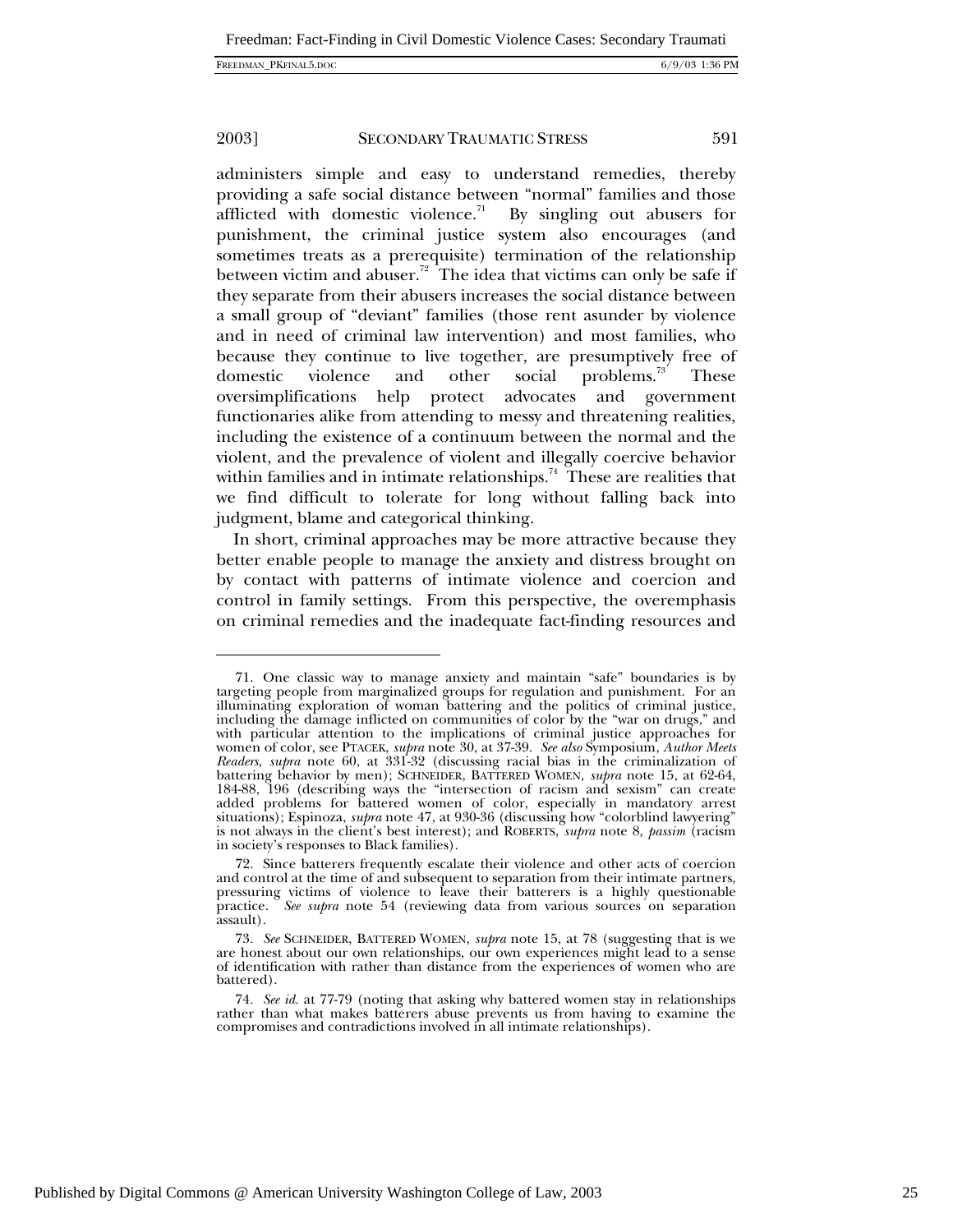practices in family courts may both be aspects of the same underlying problem, our collective and individual difficulties in tolerating the painful feelings that exposure to intimate violence and child maltreatment evoke.<sup>75</sup>

Acknowledging the limitations as well as the value of criminal law remedies is thus not a reason to reject criminal law approaches in favor of civil remedies. Rather, what this discussion suggests is the need for more attention to the emotional demands placed on legal personnel as a result of involvement with domestic violence and child maltreatment issues. If politicians, government officials, judges, attorneys and members of the public were better prepared to handle those demands, there might be less need to oversimplify domestic violence cases by slotting them into a reductionist law and order framework, or subjecting them to routinized processing in family court. As a result, we may better be able to create the kind of flexible, sophisticated and coherent legal and social responses that are urgently needed.

#### III. ADDITIONAL STRUCTURAL AND ATTITUDINAL OBSTACLES TO ADDRESSING THE FACT-FINDING GAP

What other factors, besides the greater attractiveness of criminal law remedies and budget limitations, contribute to the neglect of civil court fact-finding needs? $76$ 

Three important and interdependent factors seem to be operating. The first is the prohibitive cost of legal services, which prevents most claimants from obtaining adequate representation, and thus, real due process. When lawyers are not present to focus the issues, family courts have an even more difficult time handling cases effectively. Furthermore, family court decisions are rarely appealed, and those which are typically centered on financial disputes between wealthy litigants, so evolution of case law on other issues is slow. Finally, family lawyers are a much smaller and less powerful group than many other segments of the bar, and thus cannot lobby as effectively for systemic change.

A second factor is the pressures for settlement and against judicial involvement in family decision-making (even in the context of divorce), which creates additional obstacles to the litigation of meritorious claims. The third factor is closely related to the first two. Most people doubt that judges and lawyers are likely to be much help

<sup>75</sup>*. See infra* Parts IV.A-C.

<sup>76</sup>*. See supra* Part II; *supra* notes 14-15 and accompanying text.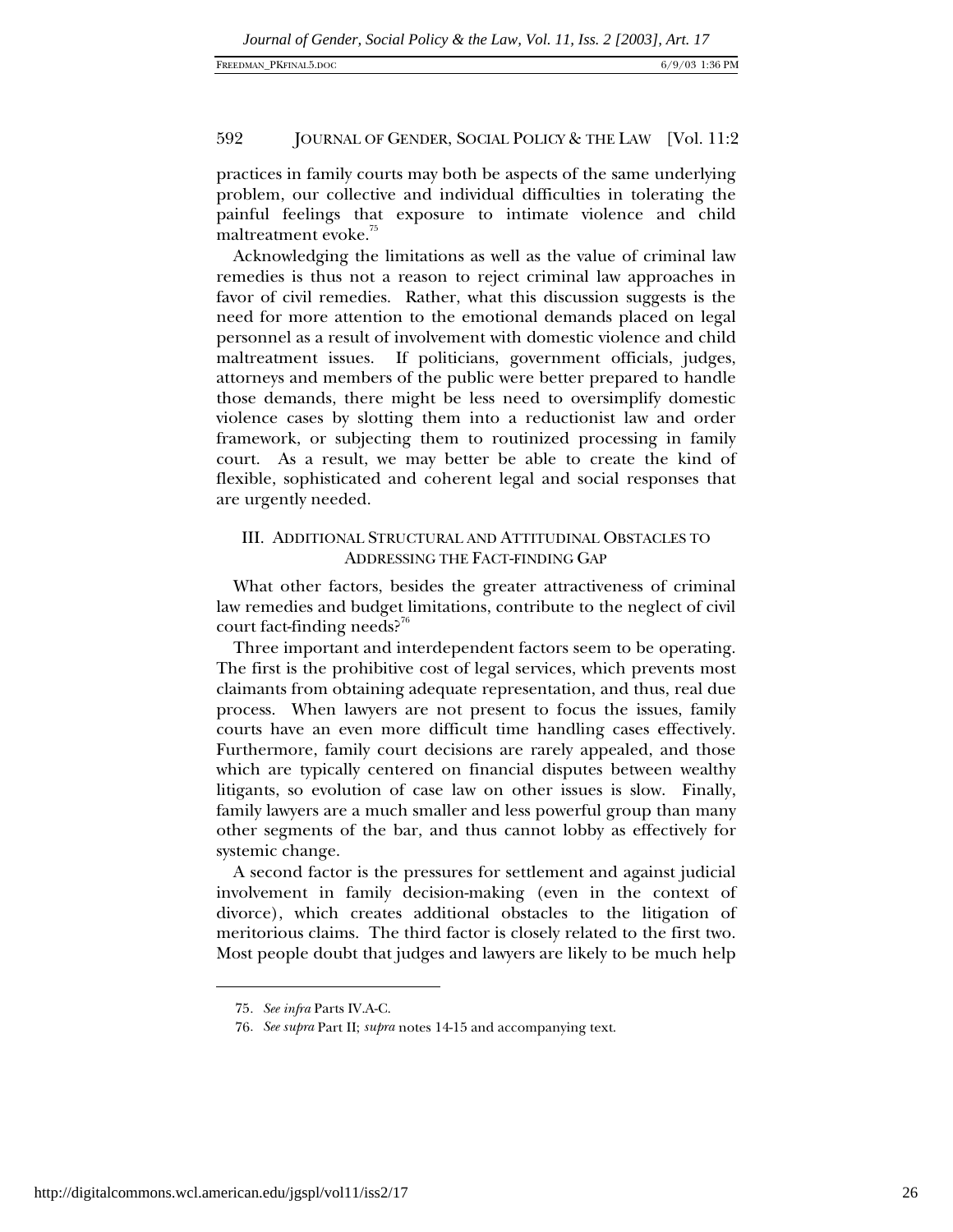| FREEDMAN PKFINAL5.DOC | $6/9/03$ 1:36 PM |
|-----------------------|------------------|

 $\overline{a}$ 

2003] SECONDARY TRAUMATIC STRESS 593

in resolving family and intimate relationship disputes. The factfinding gap persists in significant part because we have not been able to imagine a way to overcome these obstacles.

#### *A. The Prohibitive Cost of Legal Services*

The cost of legal services is a primary factor in the continuing neglect of the fact-finding gap, because with inadequate or no representation, the adversary system cannot operate properly. Family matters, including but not limited to domestic violence cases, present a dilemma for the society and its legal system. Most cases demand significant attorney time if they are to be handled appropriately, but legal fees are not generally covered by insurance, $\overline{a}$  and except for those at the top of the income pyramid, do not involve sufficiently large sums of money to readily support private financing of the legal services needed (nor are contingency fees in this context considered ethical).<sup>78</sup> Draconian cuts in legal services funding have further reduced the availability of lawyers to handle family matters, especially those which are contested.<sup>79</sup> While many attorneys do excellent work under trying circumstances, either as public interest or legal services attorneys, on a pro bono basis or for moderate fees, their numbers are tiny in relation to the size of the need for representation of individual litigants of modest means in family law matters. Domestic relations cases differ in this regard, for example, from tort law, where money damages are at stake and contingency fees are permitted, and civil rights cases, where deep pockets and fee shifting provide some opportunities for redress of claims. In consequence, the vast majority

<sup>77.</sup> With the exception of the small number of people who are covered by prepaid legal services plans, which are usually employment related. Not all of these cover contested family matters, and those that do often have significant limits on the extent of legal services available.

<sup>78.</sup> For studies showing that the high cost of litigation is a major cause of the increase in self-representation in family matters, see Berenson, *supra* note 31, at 116- 18. One article reported that the average cost of litigating a child custody case in Orange County, Cal., was \$10,000 in attorney's fees, and \$4,000 in forensic fees. *Id.* at 117.

<sup>79</sup>*. See* Martha Minow, *Lawyering for Human Dignity*, 11 AM. U. J. GENDER SOC. POL'Y & L. 143, 144-49 (2002) (asserting that gaining access to legal services is becoming increasingly difficult as the ratio of unmet need to service provision continues to increase). For example, in 2001, the New York "Legal Aid Society's Civil Division turned away at least six eligible potential clients for every client it [could] assist." Michael Barbosa, *Lawyering at the Margins*, 11 AM. U. J. GENDER SOC. POL'Y & L. 135, 137 (2002); *see also* Peter Margulies, *Representation of Domestic Violence Survivors as a New Paradigm of Poverty Law: In Search of Access, Connection and Voice*, 63 GEO. WASH. L. REV. 1071, 1071-72, 1077-78 (1995) (criticizing "a skewed triage system that neglects domestic violence issues," and the marginalizing of domestic violence because of the privileging of the public realm over the private, and because of the "false dichotomy between instrumental and affective lawyering styles").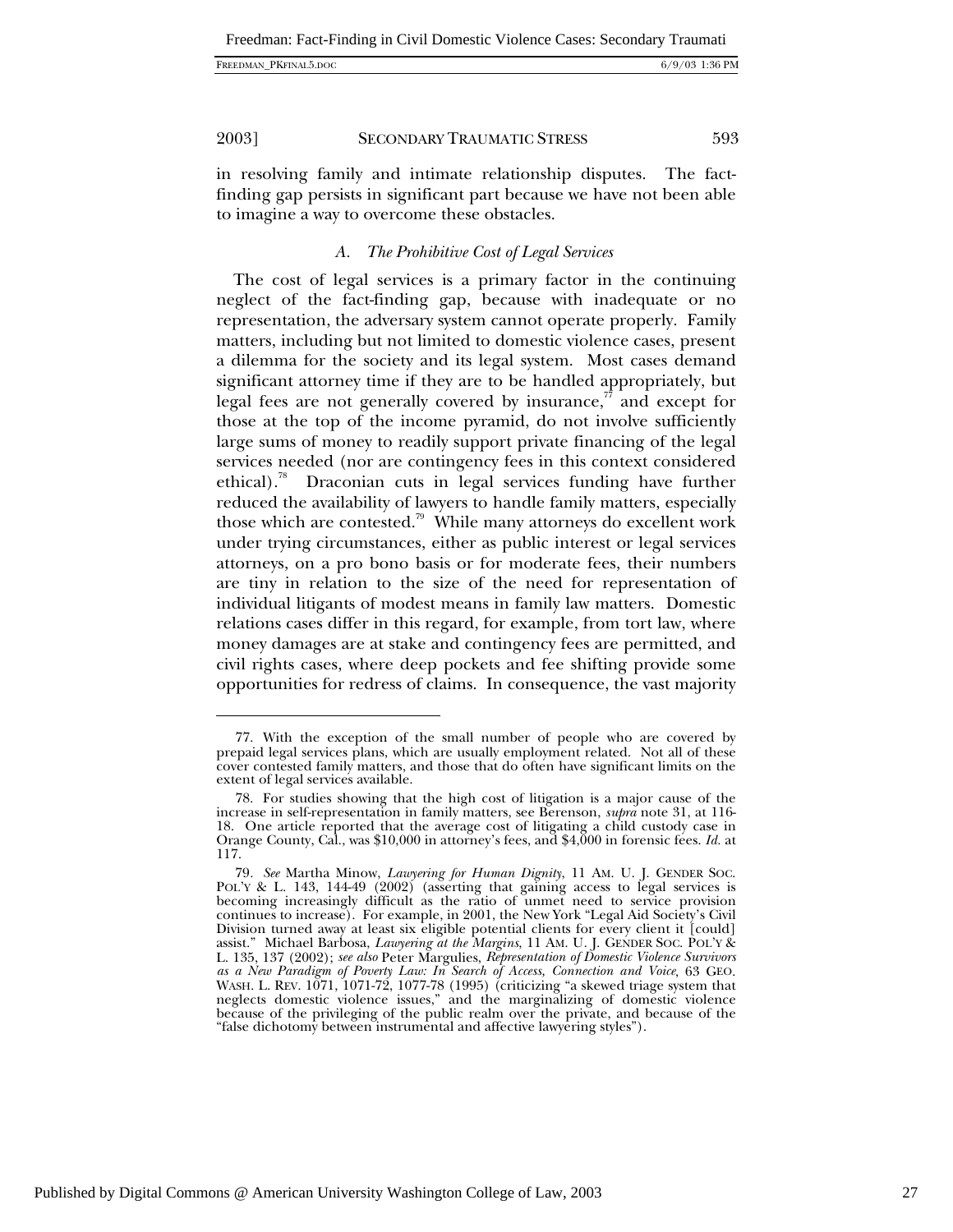of people in family court are unrepresented or are represented poorly, and the informality and brevity of hearings and failure to allow evidence to be properly developed or introduced often goes unchallenged both at the trial and appellate levels (especially since appeals are quite rare).<sup>80</sup> As a result of the way legal representation is financed, there is also no large, well-organized and well-remunerated group of attorneys available to advocate in the political process for systemic changes to advance the interests of family law litigants and potential litigants.<sup>81</sup>

#### *B. The Pro-Settlement Bias of Family Courts*

Another issue is the anti-litigation bias of family courts. For powerful practical and ideological reasons, the family court system has long encouraged negotiated or mediated private settlements rather than public judicial proceedings to resolve disputes between present or former intimates, especially disputes between parents.<sup>82</sup> The preference for settlement over litigation is of course not limited to family matters, but given the societal importance of the issues at stake—particularly in child custody and domestic violence cases—the particular reasons for this preference in the family law context are of

<sup>80</sup>*. See* Berenson, *supra* note 31, at 105 (commenting that the increase of selfrepresented litigants in family law matters [due to the high cost of legal fees and lack of attorneys providing free or low cost services] burdens the courts and often results in unjust decisions for parties to family law disputes). In addition to the problem of cost and inadequate representation at the trial level, appeals are discouraged by the time sensitivity of most family matters, especially those involving children or patterns of coercion and control; by the discretion accorded trial judges under typically broad statutory standards; and by the fact that parties are not repeat players (which reduces the incentives for appeals). *See also supra* text following note 76.

<sup>81.</sup> In related areas of family law where the government does provide some funds for legal representation, like parent advocacy within the child welfare system, the lawyers are typically paid well below market rates applicable to other areas of law, and have had a difficult time in many places getting even minimally adequate resources. Advocacy gaps for children have to some extent been addressed through the efforts of public interest organizations and attorneys and advocates associated with law school clinics; inadequate representation of parents has received even less attention. *See* ROBERTS, *supra* note 8, at 125-26.

<sup>82</sup>*. See* Robert Mnookin & Lewis Kornhauser, *Bargaining in the Shadow of the Law*, 88 YALE L.J. 950, 953-58 (1979), for a discussion of the long tradition of negotiated settlement in divorce cases and the policy reasons to defer to private agreement. *See also* CARL E. SCHNEIDER & MARGARET BRINIG, AN INVITATION TO FAMILY LAW 147 (2d ed. 2000), for a discussion of court-ordered and authorized mediation for family law disputes; Ray Madoff, *Lurking in the Shadow: The Unseen Hand of Doctrine in Dispute Resolution* 5 (2002) (noting that the trend toward mediated settlements in family matters has had far less influence on family will contests, as a result of doctrinal rules that "involve a backward looking inquiry that focuses on testator intent and provides moral condemnation under a winner-take-all system"), *available at* http://papers. ssrn.com/paper.taf?abstract\_id=309749.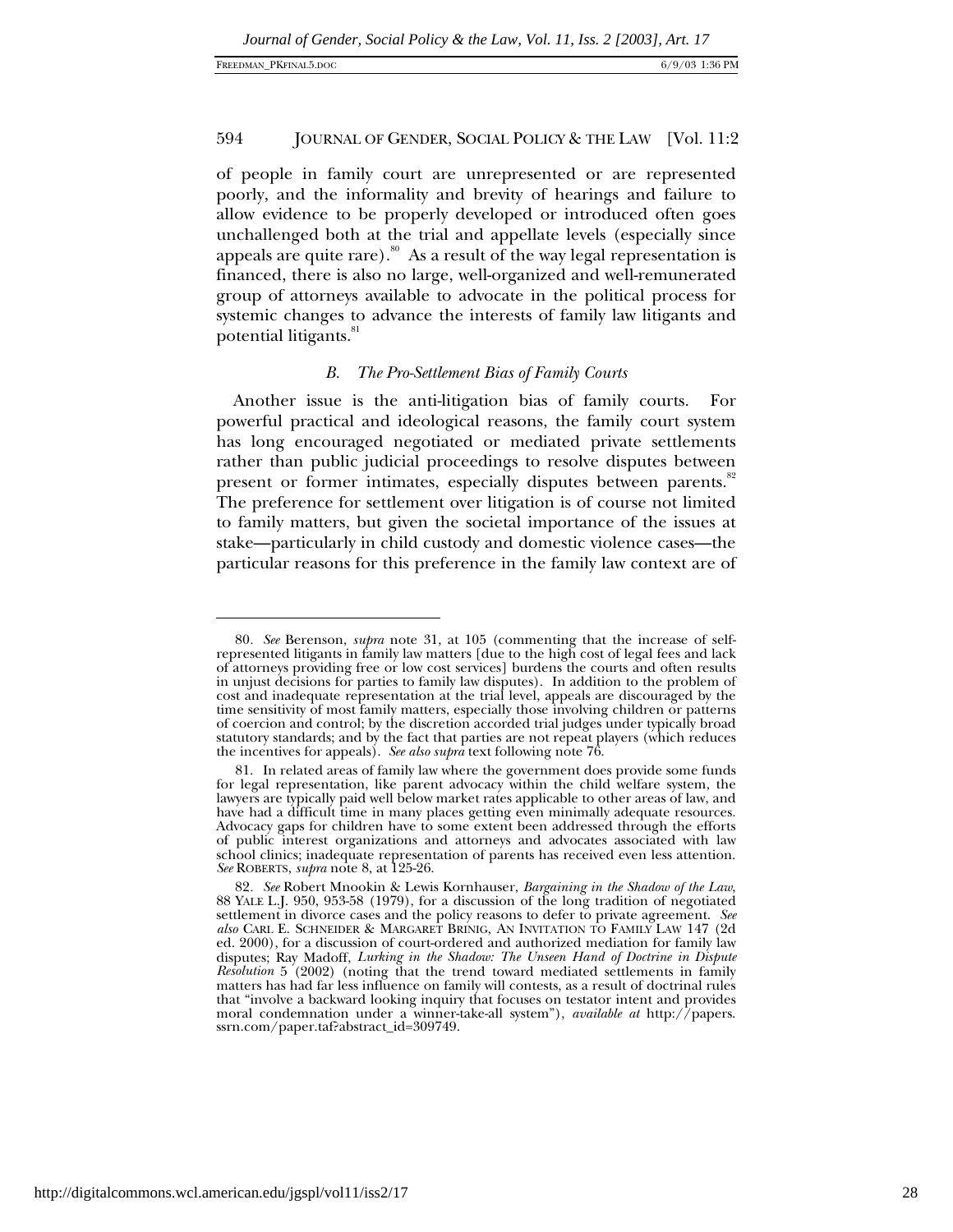$\overline{a}$ 

#### 2003] SECONDARY TRAUMATIC STRESS 595

interest. 83

Private settlements of family disputes best conform to the ideals of family autonomy and privacy, which have had powerful appeal throughout United States history.<sup>84</sup> The traditional ban and subsequent restrictions on access to divorce were consistent with these notions.<sup>85</sup> Family conflicts were forced into an innocent party/guilty party mold, or treated as shameful signs of weak moral character on the part of both parties. Now that divorce is readily available and fault considerations de-emphasized, a vast number of people engaged in conflicts with former intimates turn to the legal system to facilitate the resolution of their disputes. However, given the societal anxiety and distress that such conflicts evoke, and the lack of a social consensus about what values should govern their resolution, it is not surprising that divorce law is increasingly privatized, particularly custody dispute resolution. As a result, both legal standards and legal procedures are increasingly designed to reduce litigation to the bare minimum.<sup>86</sup> Parties are expected to resolve disputes as best they can by themselves with minimal or no

<sup>83</sup>*. See* Madoff, *supra* note 82, at 1-3 (listing a wide range of areas for which mediation is touted); *see also* Andrew Kull, *The Simplification of Private Law*, 51 J. LEGAL EDUC. 284, 291-93 (2001) (suggesting that, due to a new perception that certain disputes are not important enough to justify the investment of legal resources in their resolutions, there is a related trend in private law to move away from equitable inquiries and instead to adopt no-fault legal rules for the resolution of disputes between private citizens).

<sup>84</sup>*. See, e.g.*, Elizabeth Schneider, *The Violence of Privacy*, 23 CONN. L. REV. 973, 976-80 (1991) (reviewing the history and critical feminist commentary on the descriptive and analytic strengths and weaknesses of commonly held dichotomous notions of sharply differentiated public and private spheres).

<sup>85.</sup> Lifetime marriage without divorce was originally part of a larger structure of moral regulation under what was characterized as the divinely ordained authority of husbands and fathers. The privacy and autonomy rationale, absent explicit patriarchal justifications, came to the fore in later years, along with fault divorce. *See* Reva B. Siegel, *"The Rule of Love": Wife Beating as Prerogative and Privacy*, 105 YALE L.J. 2117, 2118-20 (1996) for a discussion of the evolution of rationales for denying wives protection from battering, and from hierarchical status norms to privacy and autonomy within the private sphere of the family, now reconceived in terms of companionate marriage.

<sup>86</sup>*. See* Madoff, *supra* note 82, at 12-17 (suggesting a connection between extensive doctrinal changes in divorce law between 1965 and 1985, and the increased reliance on negotiation and mediation to resolve divorce related disputes). The three most important changes in divorce laws are: "(1) the issues in divorce [and custody] law are governed by vague standards and there is broad judicial discretion; (2) the inquiry is primarily forward-looking in nature; and (3) the opportunity for moral vindication has been largely eliminated." *Id*. at 14. For discussion of the American Law Institute's Draft Principles for the Law of Family Dissolution, which continues the trend toward encouraging private rather than litigated dispute resolution, and which "regularly invite couples to substitute their agreements for the law's rules ... and [attempt] to give couples a freer rein to negotiate ... [while] reducing their incentives to bargain strategically," s*ee* SCHNEIDER & BRINIG, *supra* note 82, at 108-09.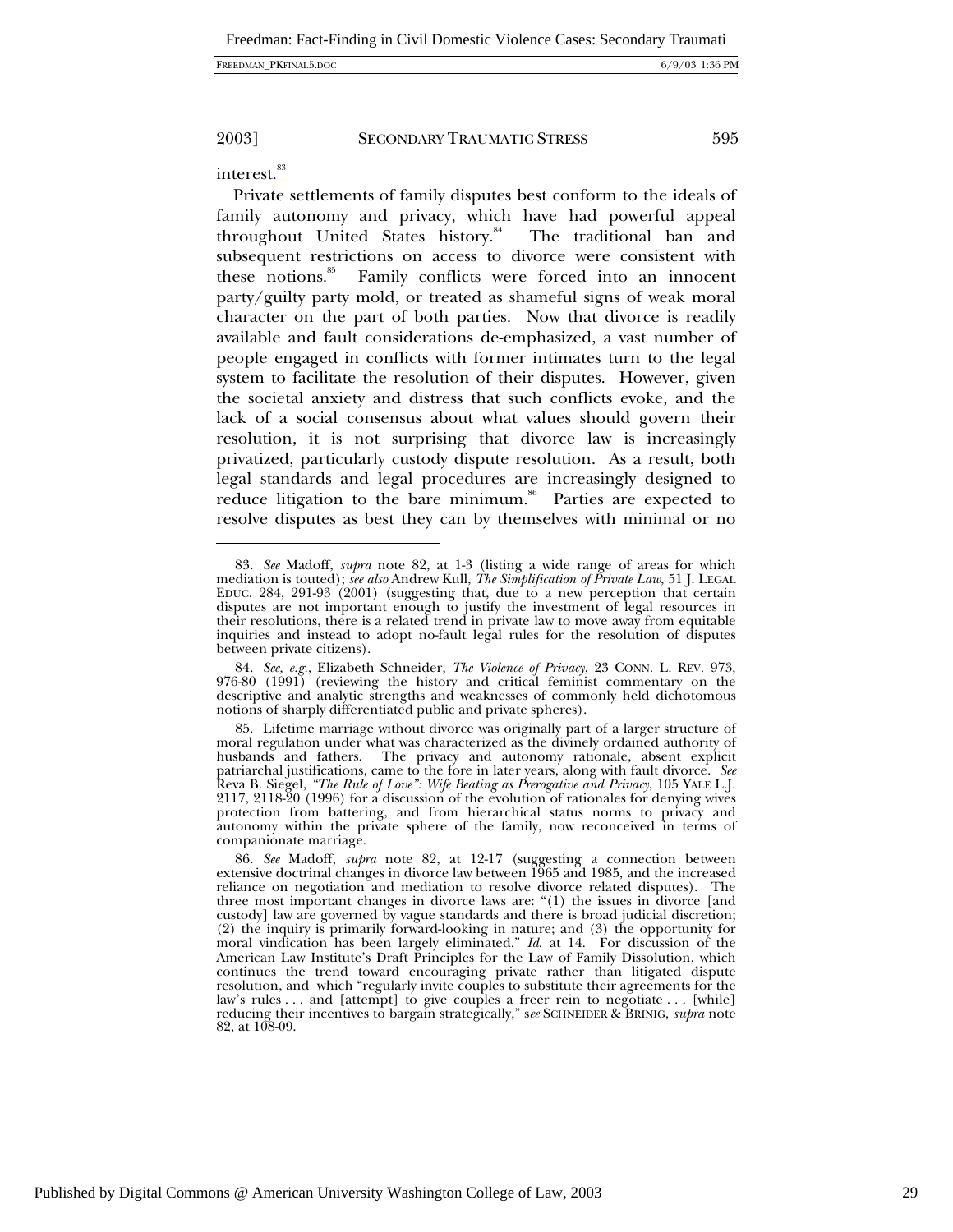judicial fact-finding or decision, either through negotiation or with the aid of brief sessions with court-connected mediators.<sup>87</sup> Anyone who chooses to litigate, even sometimes when there is a lot of money at stake, is likely to be stigmatized as foolish, unreasonable or emotionally unbalanced. As in many other situations, gender bias often plays a role in determining which party bears the brunt of such characterizations.<sup>88</sup>

The anti-litigation bias perhaps reaches its apogee in the context of child custody litigation. There are many factors involved in this development. Family lawyers, legal scholars and social scientists have described the difficulties child custody cases pose for judges and legislators as a result of the prospective nature of child custody decision-making, the diversity of our cultural norms and beliefs about human flourishing, and the poor fit between the personalities, preferences, training and experience of most judges and the subject matter at hand.<sup>89</sup> Now that the preference for sole custody and the gender-based standards, such as the tender years presumption, that made the outcome of litigation more predictable have been replaced with a preference for joint legal custody and if possible, shared physical custody, and in the face of the negative consequences of protracted custody litigation for the children involved, there is enormous and understandable pressure on the legal system to discourage custody litigation and privatize as many disputes as possible.

-

<sup>87.</sup> For discussion of the strength of the mediation movement for family matters, including those involving domestic violence, see Trina Grillo, *The Mediation Alternative: Process Dangers for Women*, 100 YALE L.J. 1545, 1547-48 (1991); DALTON & SCHNEIDER, *supra* note 3, at 415; *see also* Meier, *supra* note 10, at 689 n.107 (describing a domestic violence child custody case she litigated in which the judge blamed both parties for bringing their dispute to court rather than working it out like "mature adults"). For a trenchant analysis of the inconsistency between feminist understandings of battering and the premises of mediation, see Fischer et al., *supra* note 55, at 2157-65.

<sup>88.</sup> On the double-binds battered women often experience in the context of mandatory mediation, as a result of both batterers' manipulative behavior and mediators' ignorance about domestic violence, see BANCROFT & SILVERMAN, *supra* note 2, at 124-25. On the pressure to mediate custody and divorce disputes and the adverse consequences for women, particularly those experiencing patterns of violence and coercion and control, see Dalton, *Domestic Torts*, *supra* note 47, at 365- 66.

<sup>89.</sup> For the classic article discussing this topic, see Robert H. Mnookin, *Child Custody Adjudication: Judicial Functions in the Face of Indeterminacy*, 39 L. & CONTEMP. PROBS. 226, 249-62 (1975); *see also* Chambers, *supra* note 45, at 480-86

<sup>90.</sup> On the shift from the tender years presumption to joint custody, see Meier, *supra* note 10, at Part III.A. On the negative consequences of custody litigation for children, see JANET JOHNSTON & LINDA E.G. CAMPBELL, IMPASSES OF DIVORCE: THE DYNAMICS AND RESOLUTION OF FAMILY CONFLICT (1998); JUDITH WALLERSTEIN & SANDRA BLAKESLEE, SECOND CHANCES: MEN, WOMEN, AND CHILDREN A DECADE AFTER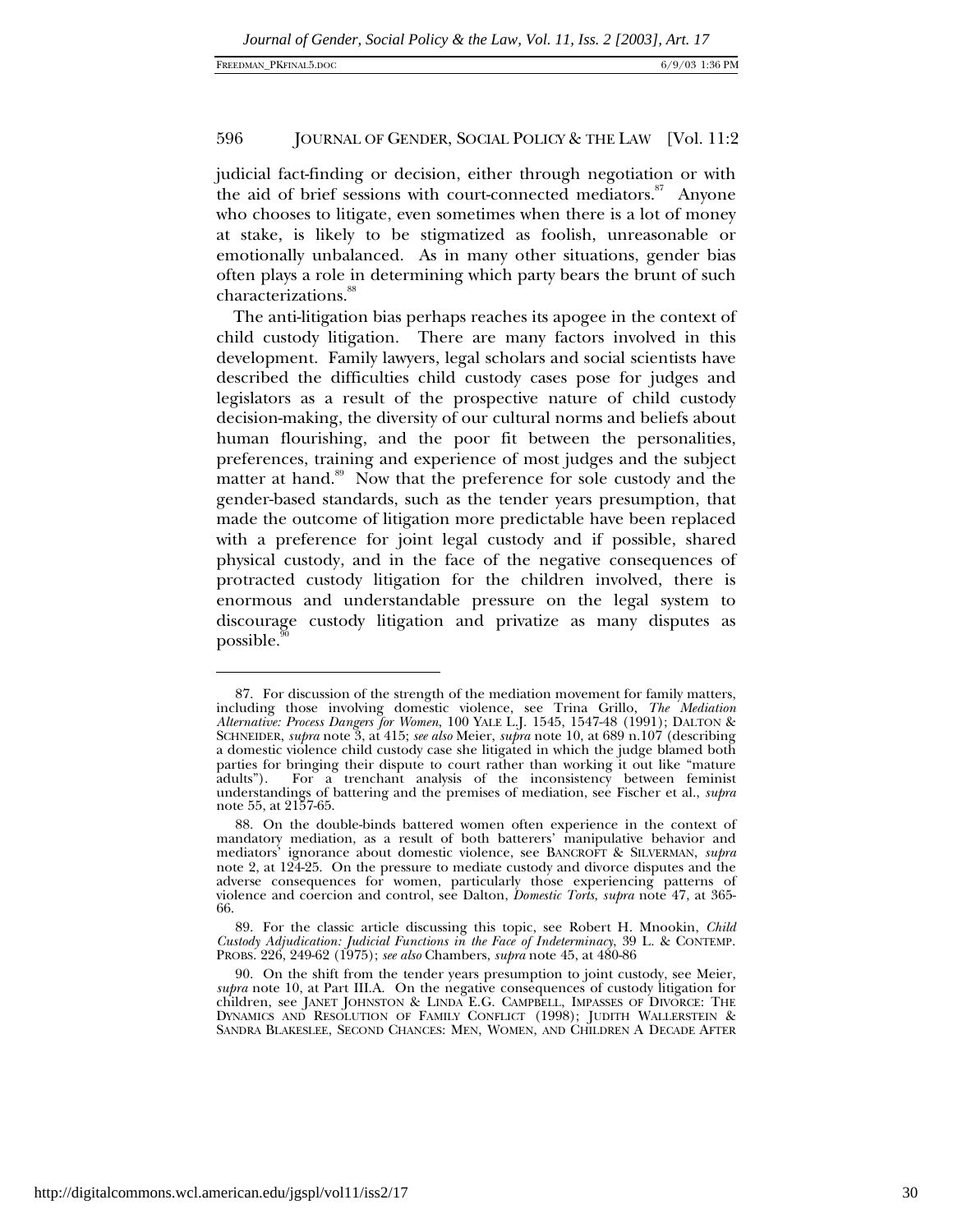The anti-litigation bias of the family court system is problematic for anyone with a meritorious legal claim whose adversary is able to exploit superior bargaining power in negotiations, and for significant numbers of parents whose personalities or circumstances make a negotiated solution impractical. However, the trend to privatize disputes is an even more serious obstacle for potential domestic violence claimants, whose circumstances are necessarily inconsistent with cherished beliefs about the family that make cooperative bargaining seem possible even when relationships break up. As Joan Meier documents in her path-breaking article in this symposium, in cases involving children, the tendency towards privatization is linked to false notions of neutrality and formalistic attachment to dividing parenting time and authority equally between mothers and fathers. These notions further impede domestic violence claimants' access to appropriate judicial relief. $91$ 

### *C. The Cumulative Impact of the Fact-Finding Gap and Other Circumstances on People Struggling with Domestic Violence*

The cumulative impact of the factors noted here is truly remarkable, particularly in civil protective order hearings and in divorce and custody matters where there are credible domestic violence claims and genuine safety concerns. Going to court as a litigant is a stressful and unappealing prospect in the best of circumstances, particularly for people experiencing family conflict or dysfunction. Most people who come to family court have inadequate financial resources, and abusers often seek to maintain their power by restricting victims' access to financial resources.<sup>92</sup> Yet people who are being subjected by their partners to patterns of coercion and control who then seek the aid of the family courts must either represent themselves or somehow come up with the money to hire attorneys, who often require substantial retainers and may be reluctant to undertake cases involving domestic violence at all. Most family lawyers have little experience with domestic violence matters,

1

DIVORCE (1989).

<sup>91</sup>*. See* Meier, *supra* note 10, at Parts III.A-B; *see also* DALTON & SCHNEIDER, *supra* note 3, at 357-64 (giving a brief overview of the evolution of legal standards promoting various forms of shared legal and physical custody).

<sup>92</sup>*. See* PTACEK, *supra* note 30, at 76 tbl. 4.3, for data from a 1992 study of a random sample of 100 restraining order files from Dorchester and Quincy, Massachusetts, in which a number of women reported economic or resource abuse. "Even in affidavits written hastily before their initial court appearances, many women felt it important to name threats, intimidation, economic abuse, and sexual violence as important to why they came to court." *Id.* at 78.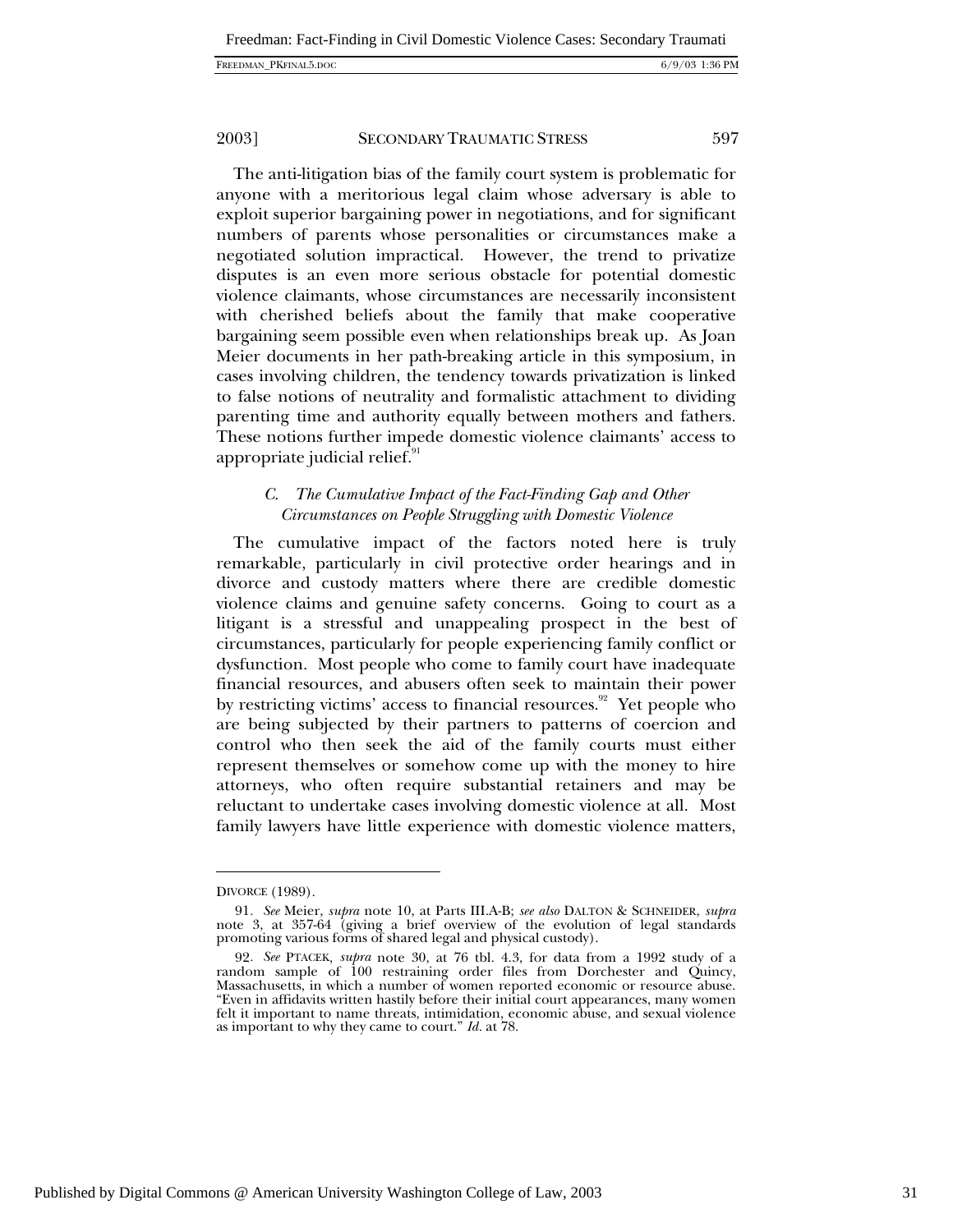$\overline{a}$ 

#### 598 JOURNAL OF GENDER, SOCIAL POLICY & THE LAW [Vol. 11:2

and many are dismissive or insensitive to such claims.<sup>93</sup> If the clients manage to get adequate representation, they must then assist in marshaling evidence, usually under great time pressure and often about humiliating events that they have previously tried to keep private, in a court system that either prohibits or discourages discovery and may severely limit the admissibility of evidence. In many circumstances, the domestic violence claimant will be subjected to intimidating cross-examination $94$  and in the course of hearings, many will also experience bureaucratic or hostile reactions from judges.<sup>95</sup> Along the way such claimants may be dealing with threatened or intermittent violence, and must constantly weigh their concerns for their own and their children's safety and well-being against the unfortunately all too real fear that destructive and potentially dangerous custodial arrangements, including primary

<sup>93</sup>*. See* SCHNEIDER, BATTERED WOMEN, *supra* note 15, at 95 (noting that many battered women cannot afford legal representation, and even if they can, many lawyers are not "sensitive to their particular problems"). *See also* Dalton, *Paradigms, supra* note 41, at 284, citing *The Family Violence Project of the National Council of Juvenile and Family Court Judges, Family Violence in Child Custody Statutes: An Analysis of State Codes and Legal Practice,* 29 FAM. L. Q. 197, 214 (1995) (discussing family lawyers' poor performance in building adequate evidentiary records of domestic violence).

<sup>94.</sup> If there are parallel civil and criminal proceedings, the defendant's criminal counsel is likely to provide representation in the civil case as well. Given the linked nature of the cases and the norms of adversary behavior in criminal courts, defense attorneys tend to be quite aggressive in these circumstances. Even if the complainant is represented, s/he is unlikely to have been adequately prepared by counsel for testimony, because of the short time between the grant of the temporary restraining order and the final restraining order hearing.

<sup>95</sup>*. See, e.g.*, Martha Minow, *Words and the Door to the Land of Change: Law, Language, and Family Violence*, 43 VAND. L. REV. 1665, 1671-73 (1990) (discussing court employees' negative behavior towards victims of domestic violence); PTACEK, *supra* note 30, at 46-48, 52-57 (discussing inappropriate and harmful police responses to victims of domestic violence in the 1970s and 1980s); DALTON & SCHNEIDER, *supra* note 3, at 526 (court officials in the late 1980s); *see also* Susan Bryant & Maria Arias, *Case Study, A Battered Women's Rights Clinic: Designing a Clinical Program which Encourages a Problem-Solving Vision of Lawyering that Empowers Clients and Community*, 42 WASH. U. J. URB. & CONTEMP. L. 207, 221 (1992). As a result of feminist concerns with judicial performance, the Violence Against Women Act includes funds for the training of both federal and state judges. *See* SCHNEIDER, BATTERED WOMEN, *supra* note 15, at 188, 240. It is unclear how much progress has been made. Iovanni and Miller report research from the mid and late 1990s illustrating anti-victim bias and open hostility toward battered women on the part of judges and court officials. Iovanni & Miller, *supra* note 48, at 316-18. Ptacek's 1999 study of eighteen judges in two specialized domestic violence courts in Massachusetts, showing improved judicial behavior toward domestic violence claimants, also reports some recent examples of negative judicial conduct. PTACEK, *supra* note 30, at 104-05 (illustrating harsh demeanor toward women complainants); *id.* at 109-10 (pointing out inappropriately disengaged or friendly behavior toward male defendants); *id.* at 127-33 (showing race and class-biased failures to provide economic remedies to domestic violence complainants). Since Ptacek's study involved a small number of judges in a "model" court, the behavior of judges hearing domestic violence cases overall probably continues to be mixed. *See also infra* notes 167-175 and accompanying text (discussing the dynamics of problematic judicial behavior and prospects for change).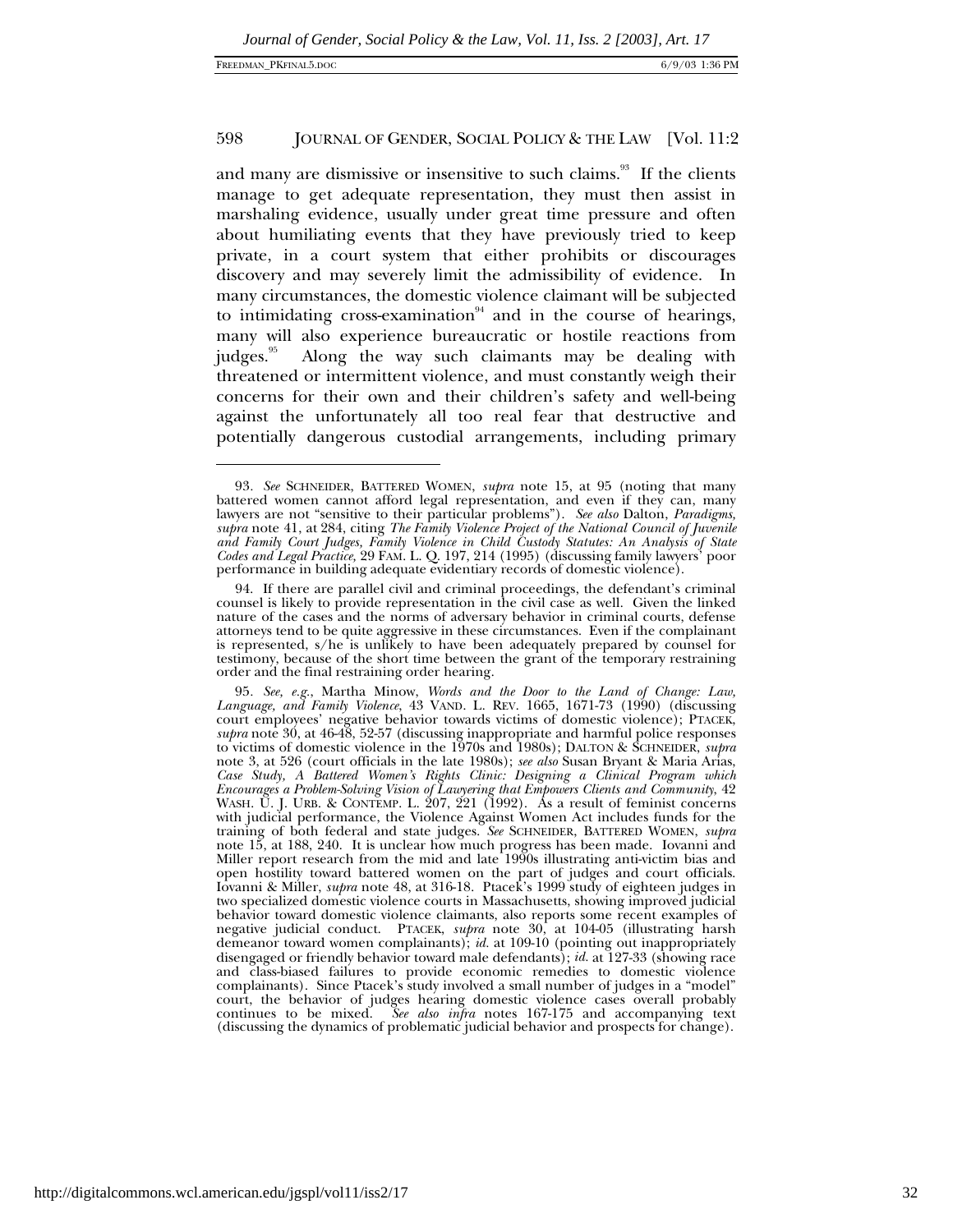residential custody to the abuser, will be ordered if they do not cooperate in developing a parenting plan and agree to joint custody.

All such claimants must also face a substantial risk that the domestic violence claim will be dismissed. In civil protective order proceedings, a surprisingly large proportion of claimants will be encouraged by their own attorneys to settle for less protection, rather than to risk outright dismissal of the claim by an overburdened, often poorly trained and possibly unsympathetic or even hostile judge.<sup>96</sup> Domestic violence claims are also particularly likely to be dismissed in the context of ongoing divorce or custody proceedings, because such claims will be seen either as the product of an overreaction to the conflict "normally" associated with divorce, or as a manipulative tactic designed to gain unfair advantage in the custody proceedings, or both. $^{97}$  Even if the domestic violence itself is acknowledged, judges and custody evaluators all too frequently discount the significance of violent and controlling behavior by fathers when determining custody arrangements and parenting plans.<sup>98</sup> If the domestic violence claimant is unrepresented, the odds of failure rise steeply, in part because without the evidence that an attorney could help gather and present, most such cases will come down to one partner's word against the other, and the burden of proof is of course on the claimant.<sup>99</sup>

-

<sup>96</sup>*. See, e.g.*, Meier, *supra* note 10, at Part I (describing two cases where women settled for less protection due to judicial hostility and ignorance); *see also supra* note 46 (discussing the negative effects of unacknowledged reactivity to domestic violence issues on the performance of divorce lawyers in domestic violence cases) and Dalton, *Paradigms*, *supra* note 41, at 281-285 (discussing obstacles facing battered women and their lawyers that prevent abuse from being accurately identified, and hence preclude appropriate relief in family court).

<sup>97.</sup> A woman who raises domestic violence issues in the divorce or custody context "upsets the smooth functioning of the system, and is readily cast as a pariah. Such women are often suspected of manipulating the system for their own advantage, distorting the truth, or turning their children against their former partners out of vindictiveness." Dalton, *Domestic Torts*, *supra* note 47, at 366. *Cf.* PTACEK, *supra* note 30, at 90 (summarizing a study of a random sample of 100 restraining order complaints which strongly counters the notion that women are using restraining orders to gain advantage in divorce, home occupancy or child support, since most plaintiffs were not married to defendants, nor still living with defendants, nor were they asking for child support).

<sup>98</sup>*. See* Meier, *supra* note 10, at Part III.D-E; *see also supra* note 91 and accompanying text.

<sup>99.</sup> In a recent interdisciplinary study of women who sought intervention for domestic violence, only 32% of women who sought final restraining orders without an attorney got such orders, whereas of the small sample of women who were represented by attorneys when they returned to court for the final protective order hearing, most (83%) were successful in getting the protective order. *See* Murphy, *supra* note 13, at 511-12, 521 app. G. The study also showed the interaction of lack of representation with other significant obstacles to success in civil protective order proceedings. For example, more than half of the women who filed petitions for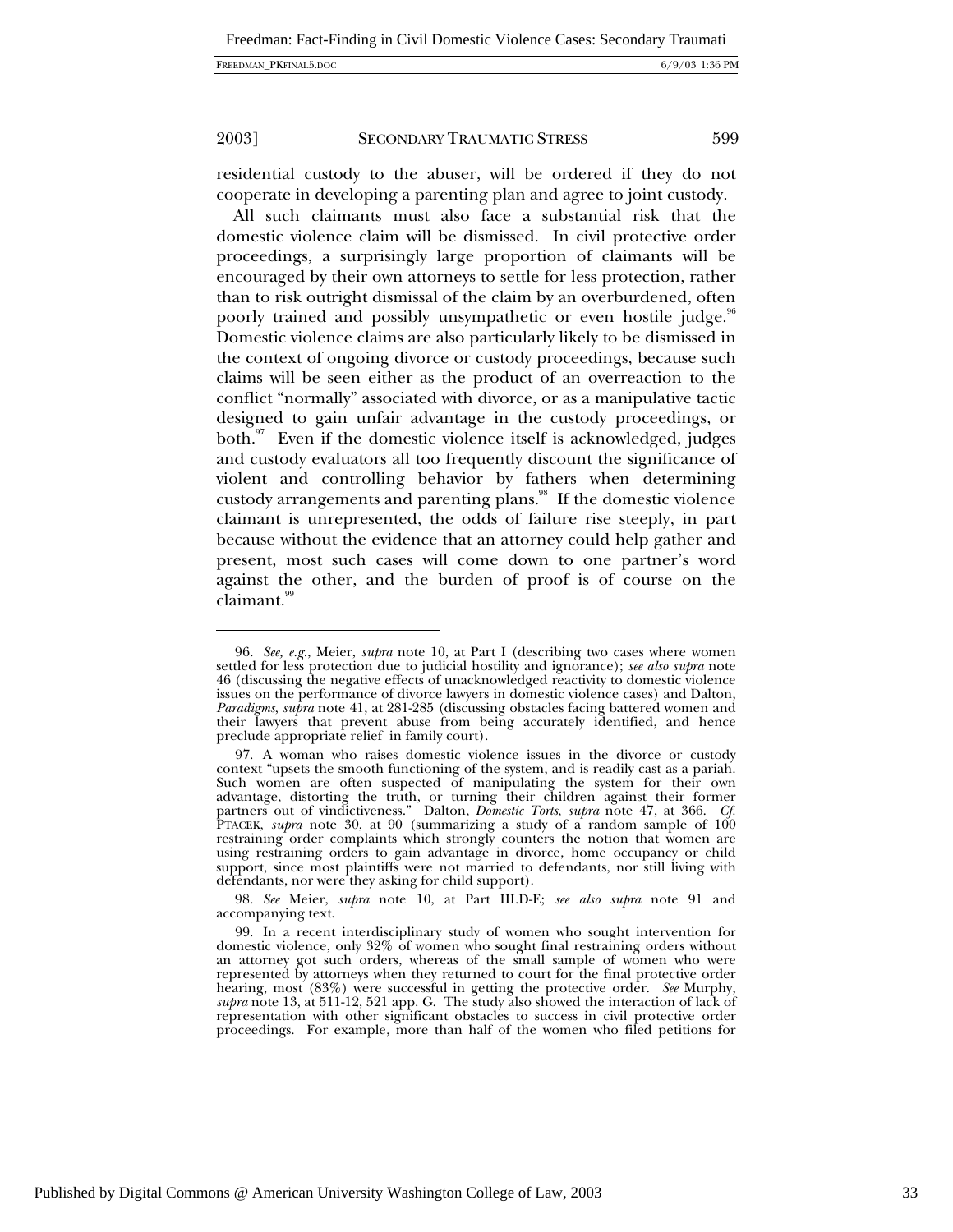The bottom line for victims can be devastating. For example, Kathleen Waits has published "Mary's Story," an account, written in the first person, of one battered mother's disastrous encounters (over several years of divorce proceedings) with four different lawyers and a number of expert witnesses and family court judges, that resulted in the expenditure of tens of thousands of dollars; the batterer's successful use of the court system to harass the mother with false accusations, thus putting the mother's claimed deficiencies on trial; ongoing abuse and intimidation of the mother by the father throughout the proceedings; and the mother's loss of the custody of the youngest of her three children to the batterer.<sup>100</sup> The ignorance, insensitivity, incompetence, and misconduct on the part of the professionals involved is shocking. The mother was ultimately successful in regaining custody of her youngest child when the batterer's new girlfriend reported that he was abusing the child. Four years later, the father's visitation rights were eliminated because the children were thrown out of the back of his pick up truck when he drove too fast on a bumpy road.<sup>101</sup> The mother commented:

I cannot help but feel a little bitter that no one ever really cared about my safety and its affect (sic) on our children. In the court's eyes, Russ only became a bad father and a bad person when he injured the children personally and individually. . . . My word about his abuse of the children never counted.<sup>102</sup>

In a similar vein, *Battered Mothers Speak Out*, a recent research report based on interviews with domestic violence survivors in Massachusetts, summarized battered mothers' complaints:

about a host of offenses: how court personnel labeled them hysterical and unreasonable; treated them with scorn, condescension, and disrespect, failed to give them a chance to be heard in court; and denied them access to sensitive investigations and documents pertinent to their custody disputes. Fifteen of the

101*. Id.* at 59-62.

1

protective orders never got one, which is attributable to both the fact that a substantial number of women  $(30\%)$  never returned to court for the CPO hearing, and that in  $50\%$  of the cases, the court or law enforcement failed to serve the ex parte order. *Id. See also* DALTON & SCHNEIDER, *supra* note 3, at 522; Peter Finn & Sarah Colson, *Civil Protection Orders: Legislation, Current Court Practice, and Enforcement*, *in* NATIONAL INSTITUTE OF JUSTICE, LEGAL INTERVENTIONS IN FAMILY VIOLENCE: RESEARCH FINDINGS AND POLICY IMPLICATIONS 43, 44 (1998) (reporting that "even with a simplified petitioning procedure and energetic lay assistance, victims not represented by counsel are less likely to get protection orders. If an order is issued, it is less likely to contain all appropriate provisions . . ."); Marano, *supra* note 3.

<sup>100</sup>*. See* Kathleen Waits, *Battered Women and Their Children: Lessons Learned From One Woman's Story*, 35 HOUS. L. REV. 29, 34-67 (1998).

<sup>102</sup>*. See id.* at 61-62 (as excerpted in DALTON & SCHNEIDER, *supra* note 3, at 348); *see also supra* notes 88-91 and accompanying text; Meier, *supra* note 10, at Part III.D.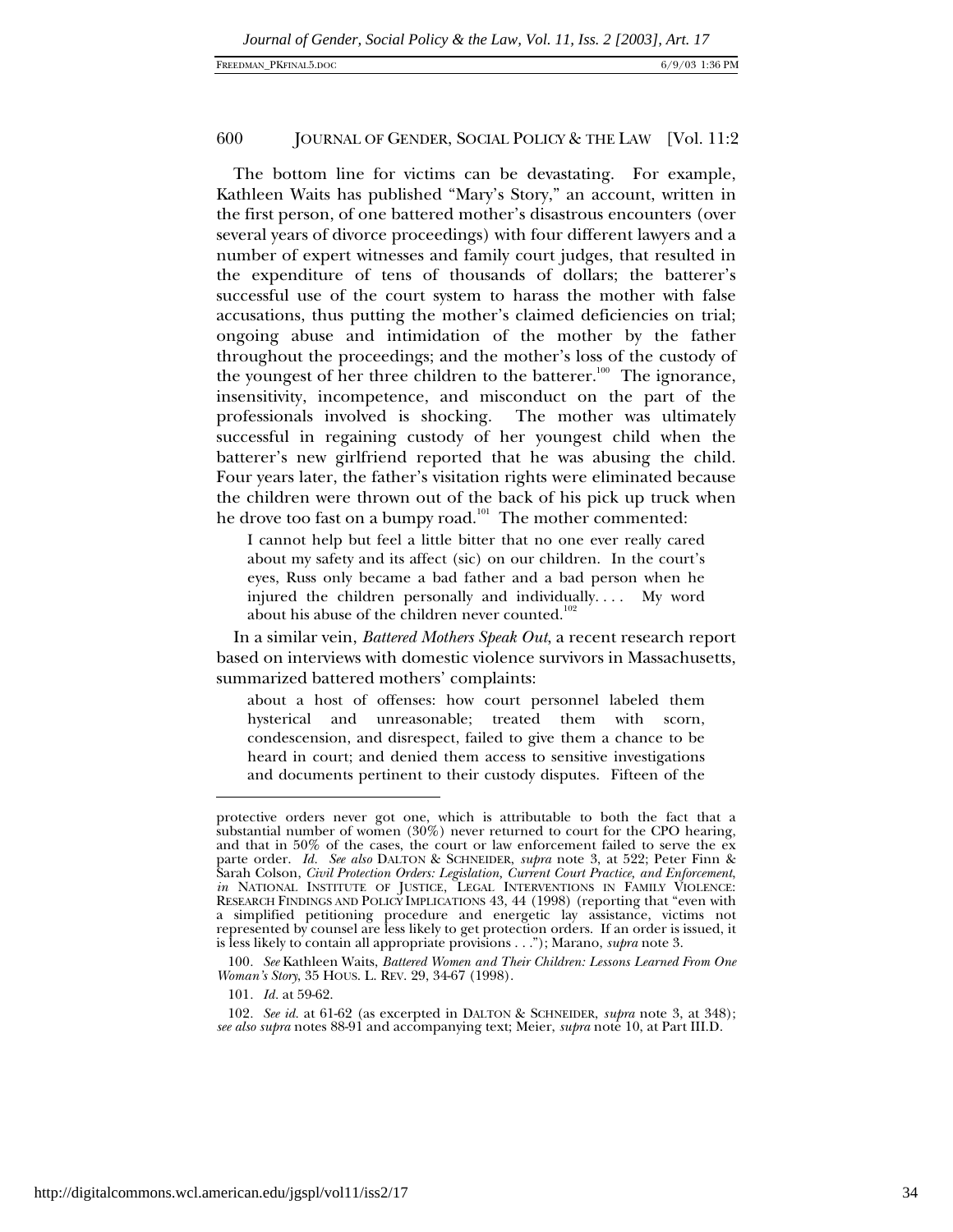40 women interviewed said that their ex-partners retained sole or joint custody of the children–even though all 15 men reportedly abused both their ex-wives and their children. When it came to allegations of spousal or child abuse, 38 women said judges, family service officers, and [Guardians Ad Litem] had ignored or minimized their claims. . . . Carrie Cuthbert, one of the reports' co-authors and co-director of the Wellesley Centers Women's Rights Network, explains . . . 'Within the community of battered women and their advocates, the family courts have gained a reputation as a place where women don't find justice.'<sup>10</sup>

#### *D. Prospects for Fundamental Change*

The situation in family courts, and particularly in domestic violence and child abuse and neglect cases, cries out for remedy. While attorneys and clients are always frustrated when judges make legal or fact-finding errors, the pervasive and systemic nature of family court deficiencies is striking. Family courts, particularly those with domestic violence and child abuse and neglect dockets, are often dismal places, overcrowded, underfunded, and inhumane in their working conditions and their results. Justice and human rights are sacrificed in such circumstances, and society's promises of protection, security and care for its members are too often rendered meaningless.

The current situation is neither hopeless nor very hopeful. On the one hand, many people in positions of authority and responsibility people in the state and federal government, the judiciary, the legal, medical, mental health and social work professions, social activists, and ordinary citizens—are already engaged in efforts to address the crisis in family courts. Many heartening efforts are underway, using media attention, traditional political activism, social science research, legal challenges and the mobilization of concerned citizens, spearheaded by the existing movements for justice and care for women, children and families.<sup>104</sup>

On the other hand, prospects for tackling the fact-finding gap in a meaningful way do not seem very promising, at least to most observers. A careful look at the severity of the problems, particularly in domestic violence and child abuse and neglect proceedings, as well as the history in the child welfare system of repeated cycles of scandal, promises of reform, and continued dysfunction, is sobering.<sup>105</sup> Both a

-

<sup>103.</sup> Lombardi, *supra* note 29.

<sup>104</sup>*. See infra* Part IV.B.2. , notes 183 and 185 and accompanying text, and app.

<sup>105.</sup> In early 2003, the New Jersey child welfare system was rocked by scandal as a result of the death of a child whose case had erroneously been closed. Among the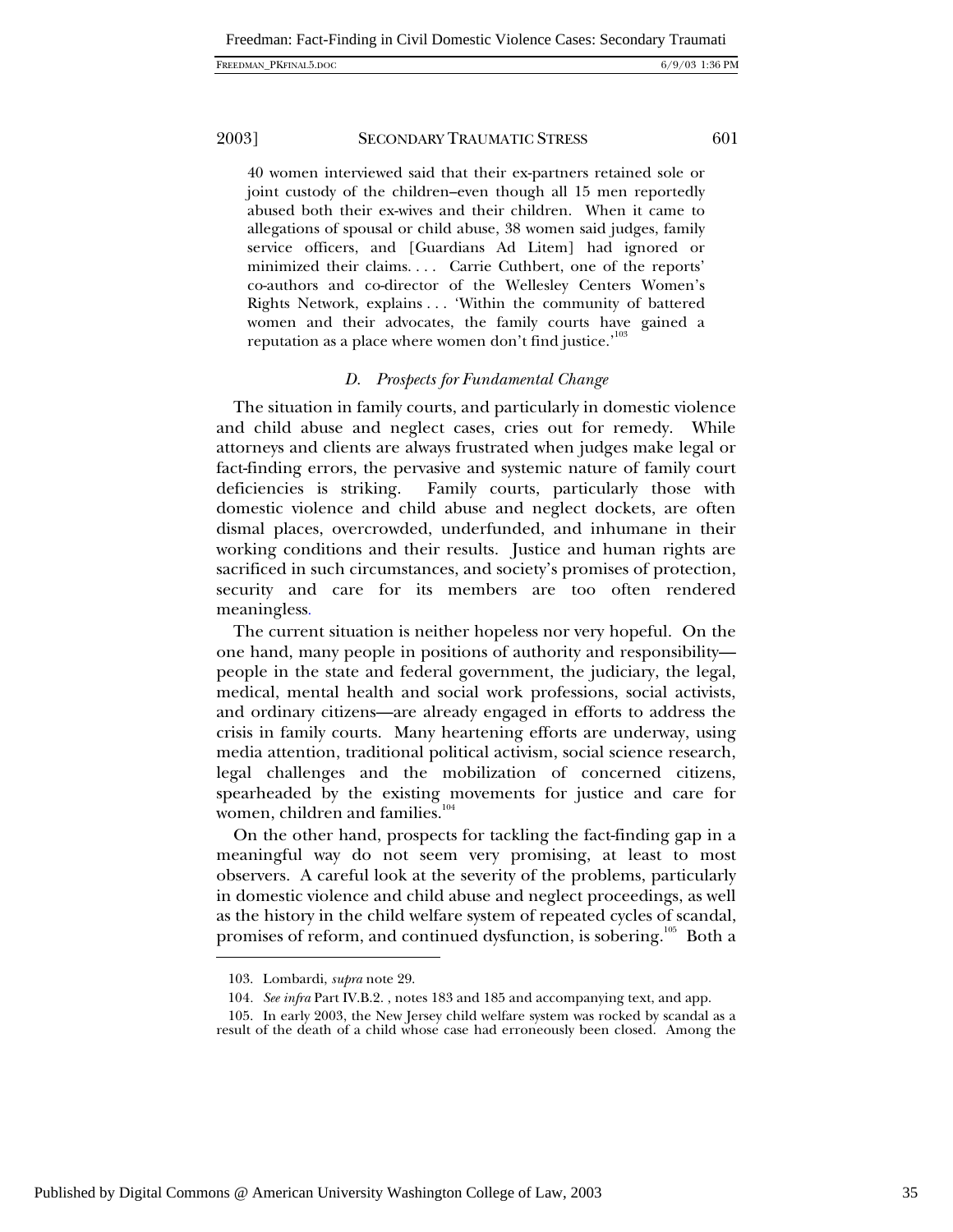lack of sustained attention to central difficulties and the profound structural changes that seem warranted suggest that there may be deeper patterns at work that deserve attention.

Making dramatic structural changes is a significant undertaking, and decision-makers and the public have to be persuaded that the results will be worth the effort. Under present conditions, structural reform of the family courts does not seem likely to pass the test. It is hard to imagine decision-makers or the public authorizing funding that would dramatically increase basic fact-finding resources enough. To do so would mean making lawyers available for everyone who would benefit from legal representation; substantially increasing the numbers of judges and mediators and the time and attention allotted to each case; and revamping legal education by expanding clinics and interdisciplinary collaborations so the new lawyers, judges and mediators would be better prepared for this work. One reason it is hard to imagine these changes coming to pass is that, even with these changes, it is not clear that people would be that much better off unless there were a number of other equally fundamental changes at the same time.

Many family matters involve domestic violence, patterns of coercion or control or other serious parental problems, such as alcoholism, drug abuse or mental illness. Many families are also suffering from moderate to severe economic and social disadvantage. As a result, there are many additional resources that would have to be available for families and individuals to derive real benefit from their encounters with the legal system. For instance, there would have to be risk assessment, case screening, and evaluations and consultations

1

problems that re-surfaced were chronic underfunding, crushing workloads and high turnover among caseworkers, ancient and broken computer systems, and haphazard supervision of workers. *See* Leslie Kaufman & David Kocieniewski, *Newark Boy's Death Reveals Failed Promise to Fix System*, N.Y. TIMES, Feb. 7, 2003, at A1. The *New York Times* also noted that a similar crisis in 1998 had led to a flurry of reform initiatives, none of which were implemented. "Taken together, experts and lawmakers say, the failure to realize the needed reforms laid out nearly five years ago–a failure of political will and sustained public interest–amounts to a familiar tale in the world of child welfare. The formula of momentary crisis followed by calls for action followed by short-lived commitment has played out repeatedly across the country over the decades." *Id.* During the nineteenth and twentieth centuries, there were several cycles of concern about the impact on children of socially disapproved patterns of parental behavior. Responses to woman abuse have also varied over time. The results in both areas have been mixed. *See, e.g.*, ELIZABETH PLECK, DOMESTIC TYRANNY: THE MAKING OF SOCIAL POLICY AGAINST FAMILY VIOLENCE FROM COLONIAL TIMES TO THE PRESENT 5-7, 12-13 (1987); LINDA GORDON, HEROES OF THEIR OWN LIVES: THE POLITICS AND HISTORY OF FAMILY VIOLENCE 19-26, 289-99 (1988). Gordon argues that "family violence cannot be understood outside the context of the overall politics of the family." *Id.* at 3; *see also* PETERS, *supra* note 16, at 233 app. A and ROBERTS, *supra* note 8, at 174-200. How might we proceed differently in hopes of avoiding the errors of the past, whether of apathy and inertia, misdirected zeal or hostility to disfavored groups within society?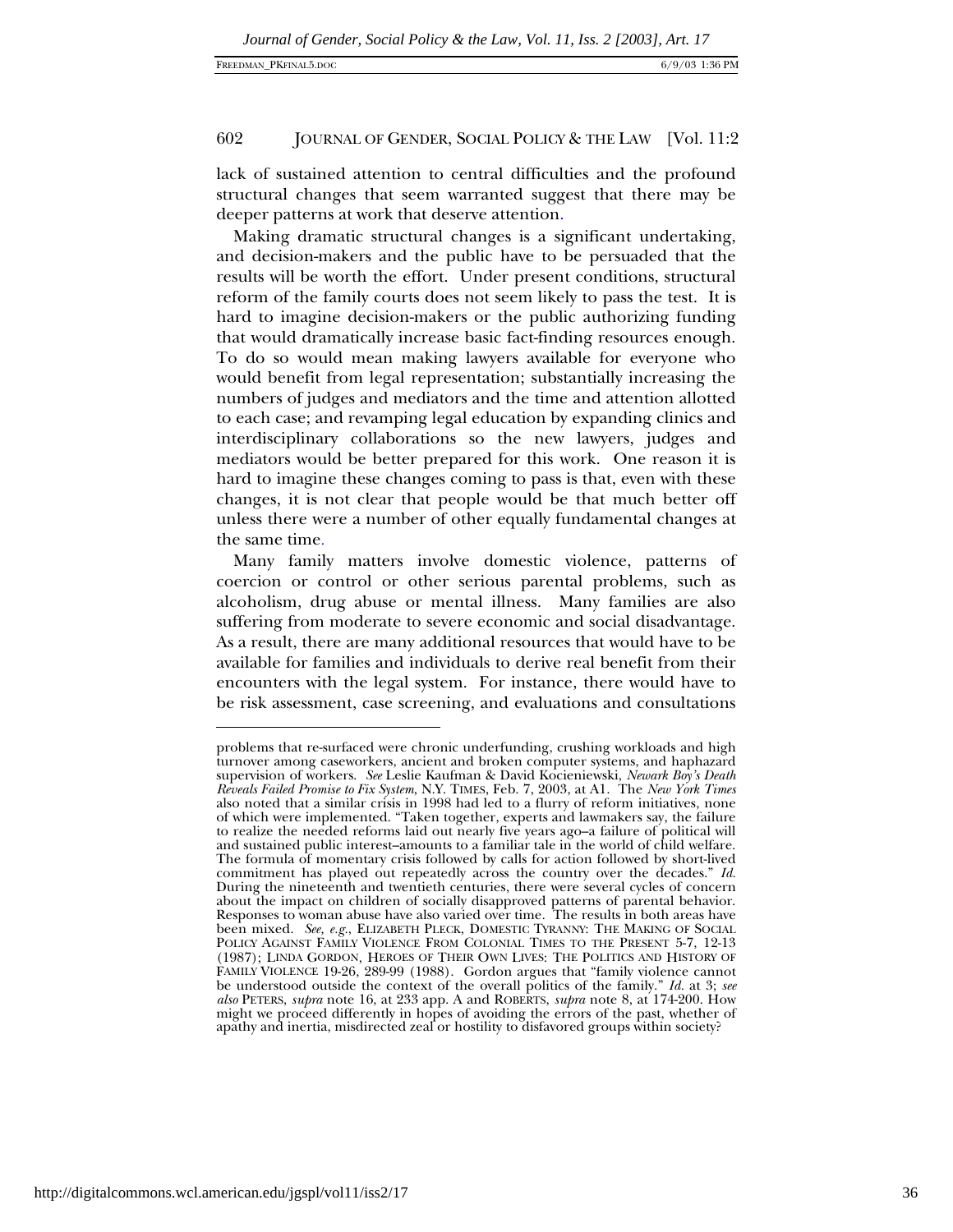| FREEDMAN PKFINAL5.DOC |  |
|-----------------------|--|
|-----------------------|--|

with experts; advocates for children; supervised visitation; coordination among the different branches of the legal system that deal with family matters; and a variety of social services and treatment programs for adults and children. Income supports, employment and educational opportunity, child day care, housing assistance, and health care are some of the other resources that would also need to be available.

Attention would also need to be paid to differential impacts of judicial failures on particular groups and in particular circumstances. The family court system (as well as the legal system as a whole) is not simply dysfunctional and arbitrary, it is also oppressive along race, class, disability, sexual orientation and gender lines, as has been amply documented by others, including the book that occasioned this symposium.<sup>106</sup> It is folly to imagine that expanding judicial and other resources for addressing family dysfunction either can be accomplished or would be desirable if ways are not found to reduce the frequently destructive effects (and side effects) of legal intervention, including, but not limited to, these types of bias.

Thus, examined more deeply, current patterns of societal investment have a certain logic. Even in a more egalitarian society, people would probably only invest scarce societal resources for the resolution of family disputes when: (1) the criminal behavior of one party is sufficiently serious to create a clear victim/perpetrator dichotomy, and also implicate a generalized concern with law and order; (2) there seems to be a reasonable chance that the legal system will treat litigants fairly and reach accurate conclusions; and (3) there are at least some of the resources necessary to deliver on the system's promises of protection and rehabilitation. From this vantage point, the historical cycles of incomplete or misguided reform are hardly surprising. People will not invest resources without being able to imagine the possibility of getting better results; yet it is hard to imagine getting good results from a system that is chronically starved for resources and in which people lack confidence.

The difficulty of making change is not for lack of a clear blueprint for change. With change of this complexity and magnitude, that kind of coherent plan is rarely if ever possible or necessary, especially

<sup>106.</sup> SCHNEIDER, BATTERED WOMEN, *supra* note 15, at 62-65 (illustrating oppression based on essentialism, racism, nationality, immigration); *id.* at 128-32 (demonstrating oppression based on gender); BANCROFT & SILVERMAN, *supra* note 2, at 120-22 (illustrating racial and gender bias in custody disputes); *id.* at 125-26 (showing a battering father's successful use of a mother's sexual orientation against her in a custody dispute); *see also* ROBERTS, *supra* note 8, for an eloquent examination of the powerful racial dimensions of the child welfare system's destructive impact on African-American families as well as the policy alternatives. *See also supra* note 46.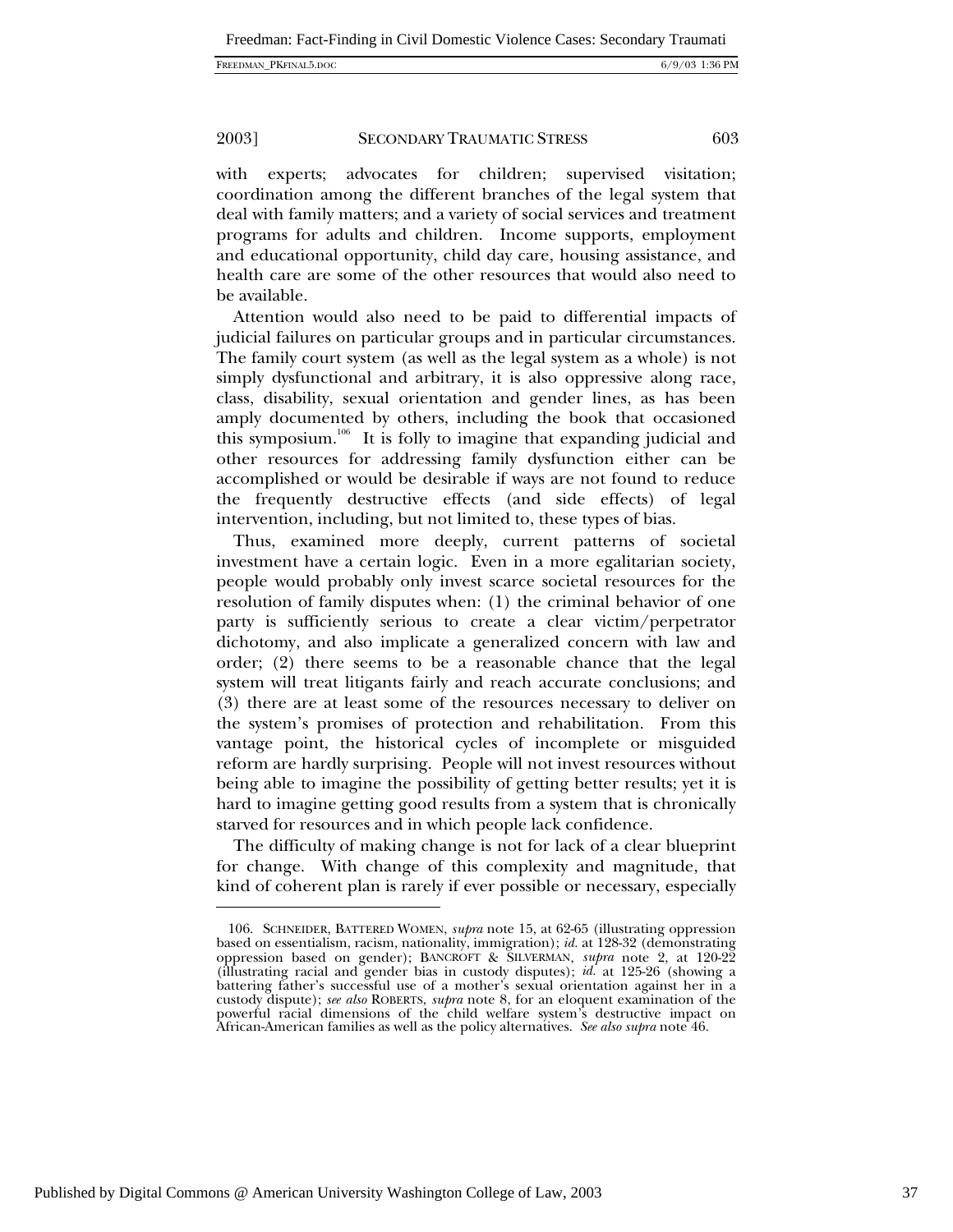at the outset. Rather, the problem is one of basic attitudes and core beliefs. To mobilize creative energy to tackle the problem of factfinding in domestic violence cases, and the larger problem of family and individual suffering with which it is connected, requires some sort of transformation in people's attitudes toward themselves and each other. The possibility explored in the next section is that compassionate witnessing can be a step toward that kind of transformation of attitudes, beliefs and hence, choices.

# IV. COMPASSIONATE WITNESSING AS A RESOURCE FOR CHANGE

One aspect of the problem of domestic violence and child maltreatment that makes effective responses hard to create and sustain—particularly responses that depend on fact-finding—is the great difficulty most people experience in confronting the inhuman treatment that people inflict on each other. The paragraphs that begin and end the introduction to psychiatrist Judith Lewis Herman's brilliant and iconoclastic book, *Trauma and Recovery*, provide instructive commentary on this phenomenon:

The ordinary response to atrocities is to banish them from consciousness. Certain violations of the social compact are too terrible to utter aloud: this is the meaning of the word unspeakable.

Atrocities, however, refuse to be buried. Equally as powerful as the desire to deny atrocities is the conviction that denial does not work. Folk wisdom is filled with ghosts who refuse to rest in their graves until their stories are told. Murder will out. Remembering and telling the truth about terrible events are prerequisites both for the restoration of the social order and for the healing of the individual victims.<sup>10</sup>

. . . .

This book appears at a time when public discussion of the common atrocities of sexual and domestic life has been made possible by the women's movement, and when public discussion of the common atrocities of political life [referring to traumas suffered in warfare and under torture] has been made possible by the movement for human rights.... I have tried to communicate my ideas in a language that preserves connections, a language that is faithful both to the dispassionate, reasoned traditions of my profession and to the passionate claims of people who have been violated and outraged. I have tried to find a language that can withstand the imperatives of doublethink and allows all of us to come a little

<sup>107.</sup> HERMAN, RECOVERY, *supra* note 7, at 1, 4.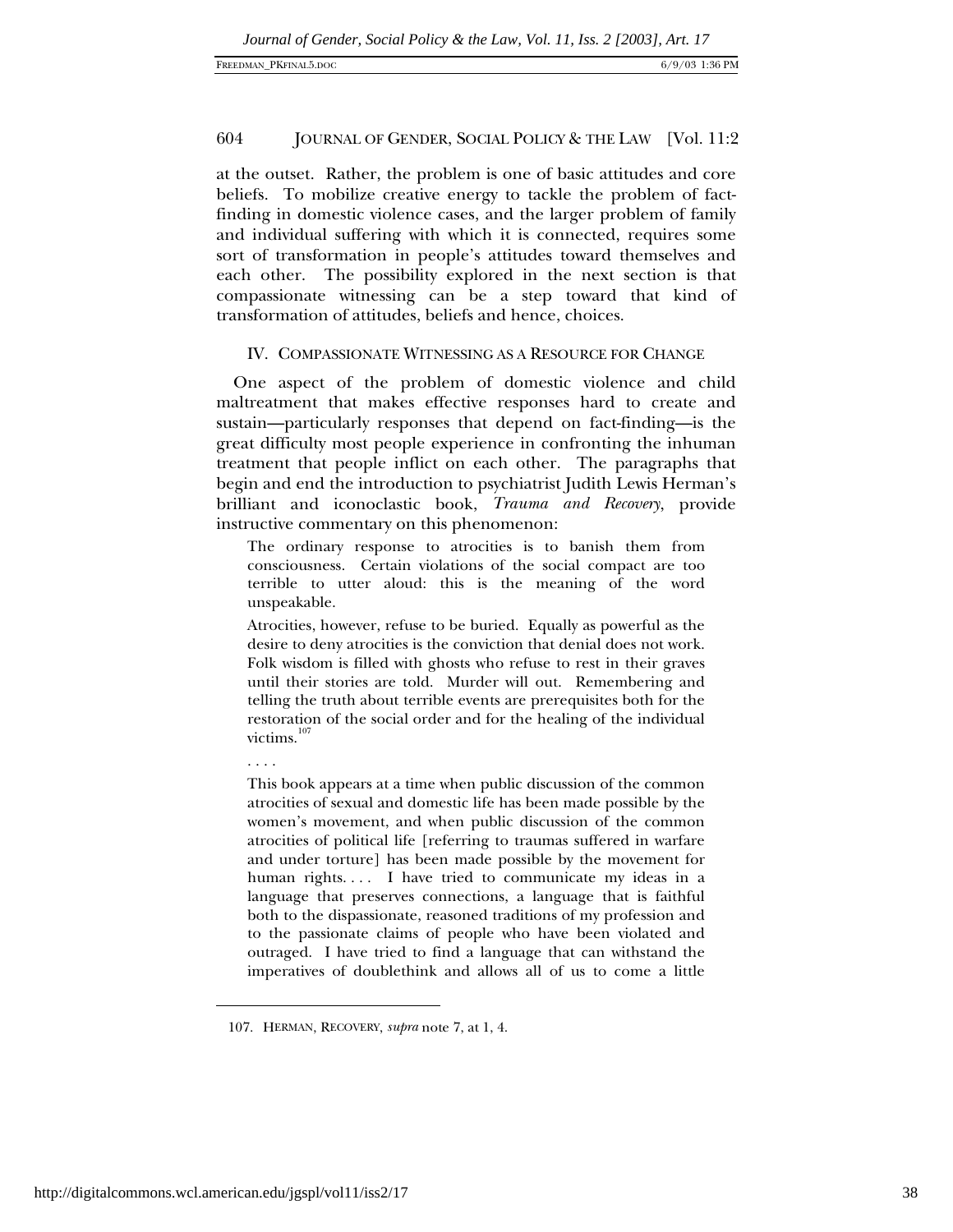closer to facing the unspeakable.<sup>108</sup>

Herman expands on this central dilemma as follows:

To study psychological trauma is to come face to face both with human vulnerability in the natural world and with the capacity for evil in human nature. To study psychological trauma means bearing witness to horrible events. . . . [W]hen the traumatic events are of human design, those who bear witness are caught in the conflict between victim and perpetrator. It is morally impossible to remain neutral in this conflict. The bystander is forced to take sides.

It is very tempting to take the side of the perpetrator. All the perpetrator asks is that the bystander do nothing. He appeals to the universal desire to see, hear, and speak no evil. The victim, on the contrary, asks the bystander to share the burden of pain. The victim demands action, engagement and remembering. 109

As Herman makes clear, the challenges she describes apply not only to therapists, but also to everyone who comes into contact with atrocities, including by simply following the news. The dilemma of how to respond intensifies with proximity. The dilemma is even more severe for people whose professional and social roles involve assisting in ascertaining the truth of what occurred, preventing further violation, holding perpetrators accountable and helping victims (and perpetrators) recover. The victim's demand on bystanders for "action, engagement and remembering" powerfully affects not only care-giving professionals, but also activists, reformers and scholars in the human rights movements concerned with domestic violence and child maltreatment, and legislators, attorneys, and judges.<sup>110</sup>

Herman's work both points the way forward, and illustrates a central conundrum of work with trauma, particularly within the legal system. The legal system necessarily operates in stark polarities. When facts are found and a judgment is rendered, the fluid and often messy realities of lived experience are temporarily fixed in the clear, formal terms of the legal ruling. In an adversary proceeding, one party's view is vindicated, and the other is rejected. People involved are likely to feel both shock and relief. People feel relief because the matter is resolved, and, if the judgment is fair, because the truth has prevailed. Even if the facts have been found with a

 $\overline{a}$ 

Published by Digital Commons @ American University Washington College of Law, 2003

<sup>108</sup>*. Id.* at 4.

<sup>109</sup>*. Id.* at 7-8.

<sup>110</sup>*. See also id.* at 7-32 (suggesting that historical cycles of attention and inattention to interpersonal traumas reflect the underlying distress provoked by the subject matter).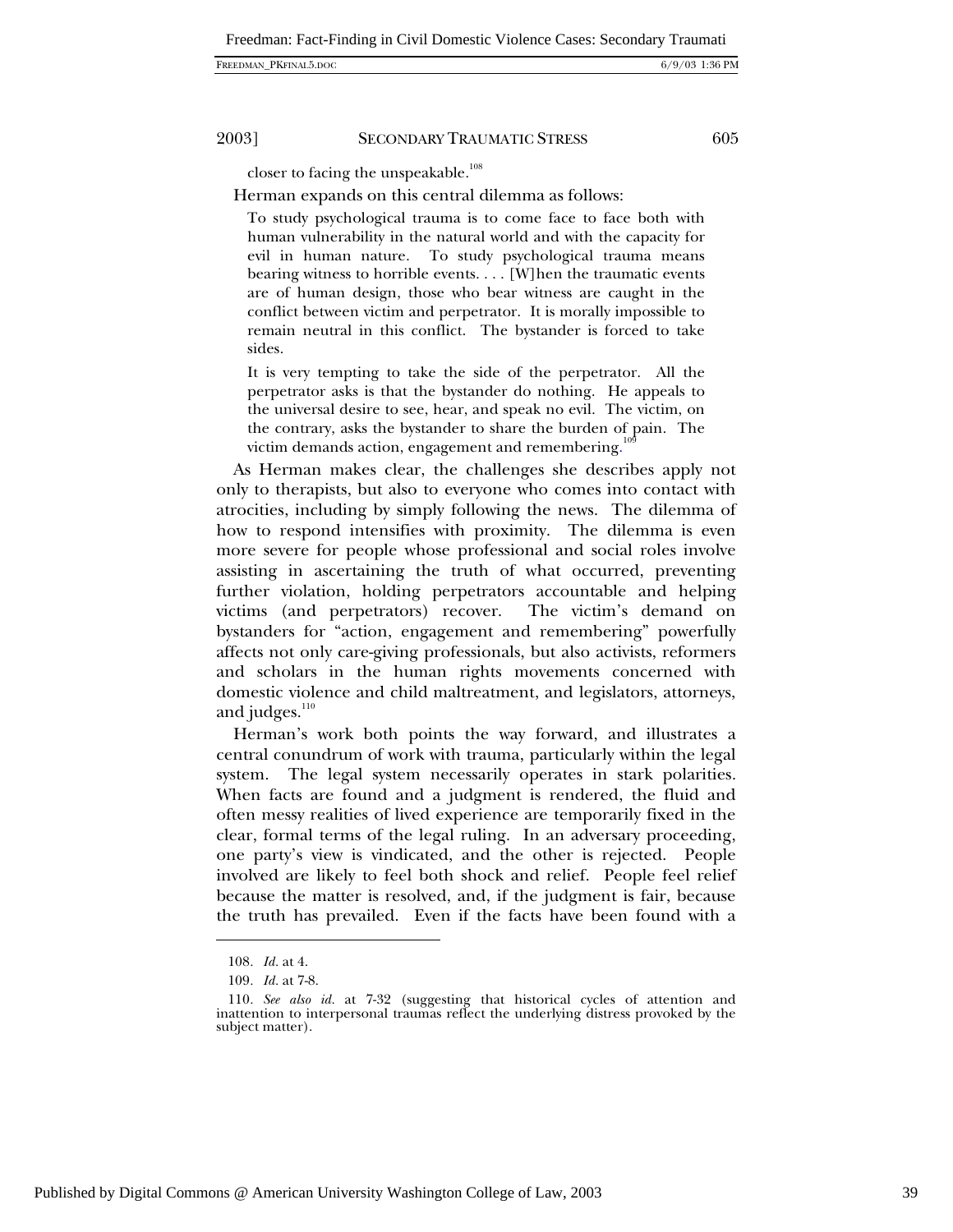reasonable degree of accuracy, however, there is also a sense of shock, as the parties who have contended for the losing position confront their losses. Moreover, this sense of shock is not confined to the losing side. Until the judgment is reached, all the participants participate to some extent in a number of alternate realities, representing the many possible outcomes of the proceeding. Whatever the outcome, when these alternate possibilities are at least temporarily extinguished by the judgment, all the participants must come to terms with the sudden shift in position and perspective that the judgment has wrought. Furthermore, at the moment of the judgment, people are fixed in their positions, while in reality, none of us is simply a victim or a perpetrator (or even simply a bystander). We all participate to some degree in all of the positions. After all, the traumatic triad of perpetrator, victim, and bystander is familiar from our earliest memories of childhood. The slipperiness of these categories continues to plague us as adults. As victims, we take on some of the characteristics of perpetrators, for example, when we unfairly blame ourselves for what happened to us, and also when we want vengeance and not just accountability for the perpetrators. $111$  As perpetrators, we participate in victimhood as well, in that our misdeeds and crimes cause negative consequences for us, and not only for our victims. Although many perpetrators never consciously recognize these dynamics, these consequences include self-hatred and despair, as well as increased alienation from other people. Moreover, we are all bystanders to our own experiences and those of others, especially since by the time we have an opportunity to tell anyone else about what has happened to us or what we have done, the event is already in the past, and we are now witnessing past experience, rather than living it at the moment. A holistic perspective allows us to recognize the complex web of relationships

<sup>111.</sup> Indeed, one of the notable consequences of interpersonal violence is the intense rage, as well as terror and grief, that victimization necessarily generates in both adults and children who are the targets of violence at the hands of others. Healing from trauma involves developing a sufficient sense of self to be able to feel and tolerate the intense feelings trauma causes, including an enhanced capacity to understand violent impulses, impulses that all human beings share, (though not everyone is conscious of such feelings). Without such healing, victims of trauma must somehow distance themselves from their feelings, which requires a great deal of energy and causes considerable suffering. Or victims may act these feelings out toward themselves or others. It is not surprising that self-destructive behavior is common among victims of abuse, or that many adults who commit certain types of crimes were themselves victimized as children, though most people who are victimized do not go on to commit such crimes. For a related and illuminating discussion of the psychological dynamics of oppression, the roles of oppressors and oppressed, and pathways to change, see generally PHILIP LICHTENBERG, COMMUNITY AND CONFLUENCE: UNDOING THE CLINCH OF OPPRESSION (2d ed. 1994), which is available from the Gesalt Institute of Cleveland Press.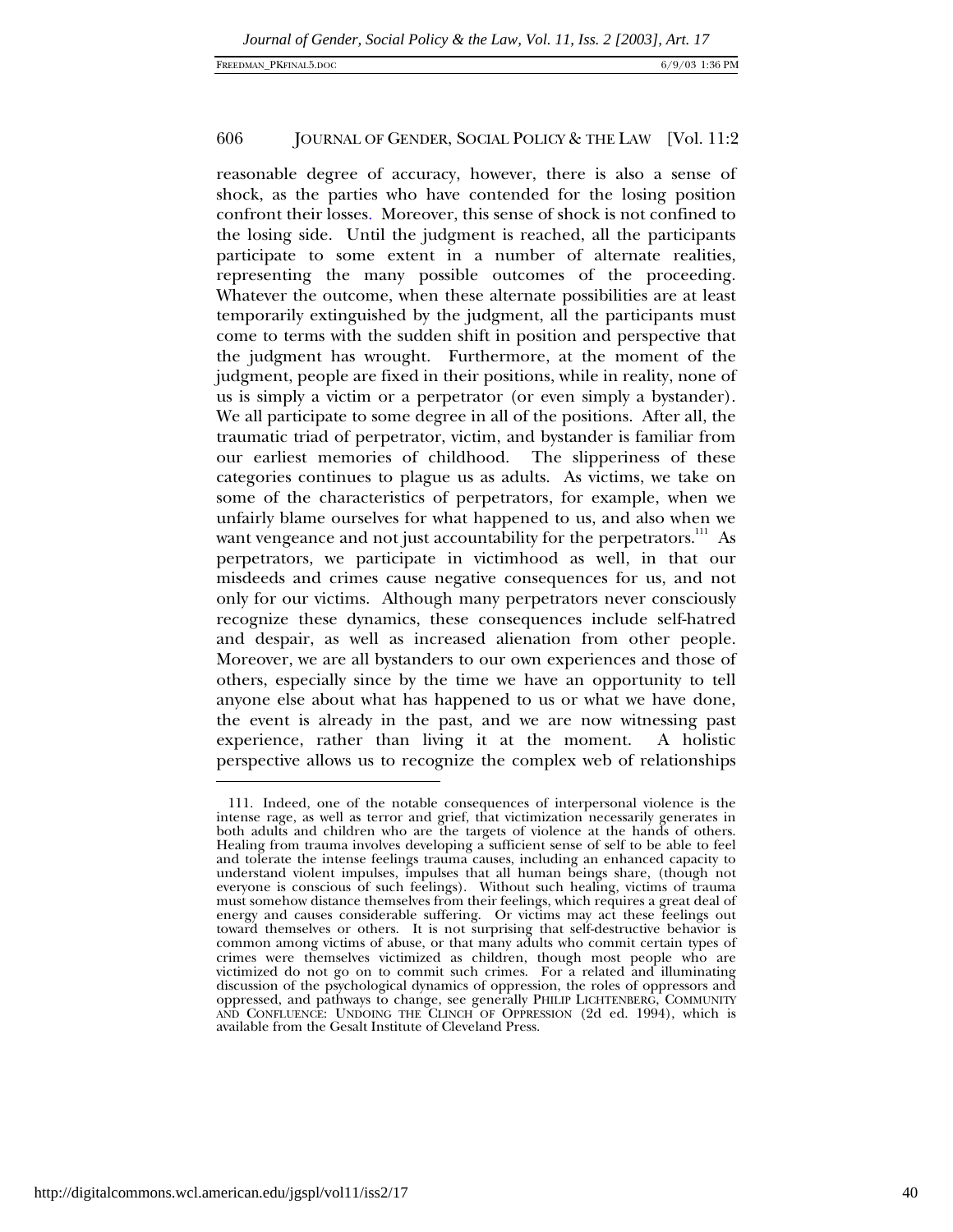and the underlying fluidity of the categories of victim, perpetrator and bystander, rather than slipping into polarized and distorted thinking.

When, as children, we first experienced the roles that make up the traumatic triad, we lacked a secure sense of ourselves as separate beings simultaneously deeply connected to others around us. In these circumstances, all of the positions are terrifying. It is worth noting that even with the most caring and effective parents, all children internalize these roles to some degree. This is because no matter how loving and capable their parents or caregivers, all children have powerful experiences of disappointment and loss, and protect themselves from otherwise overwhelming feelings by assuming blame and unwarranted responsibility. When children undergo severe trauma, of course, these effects are usually far stronger.

All of us carry the unresolved traces of those earlier experiences in our adult lives. Each time they come to the fore, we have an opportunity to resolve them in some way. Nonetheless, our childhood terror is powerful. When our current experiences make the victim/perpetrator/bystander dynamic present to us in some way, our first response is to recoil from the prospect of becoming unwitting participants in the drama, either as victims, perpetrators or bystanders. Since all seem terribly painful, our first reaction is usually to try as hard as we can to escape, using a variety of defensive maneuvers. Among the most common is to use whatever categories and strategies we have available in an effort to impose logic, establish control and somehow save ourselves from a reality that seems overwhelming and intolerable. At that point, we are no longer able to use legal categories to serve truth, justice and compassion, because our first priority is to keep our distance from the whole situation.

Learning to respond to trauma effectively involves developing the capacity to be aware of our deep connections to the situations and people with whom we work without becoming overwhelmed by our own defensive thinking and losing track of our roles and responsibilities. This challenge operates on us individually, and in all human systems. The ability to identify who has taken a particular action and respond appropriately with further action is a central feature of legal practice (and of human social intercourse in general). Yet we are constantly at risk of defending ourselves from our own emotional responses to the proceedings (and shock at the power of legal judgments) by reducing the human beings who appear in court to two-dimensional figures called "perpetrators" or "batterers;" "victims," "battered women" or "children of batterers;" or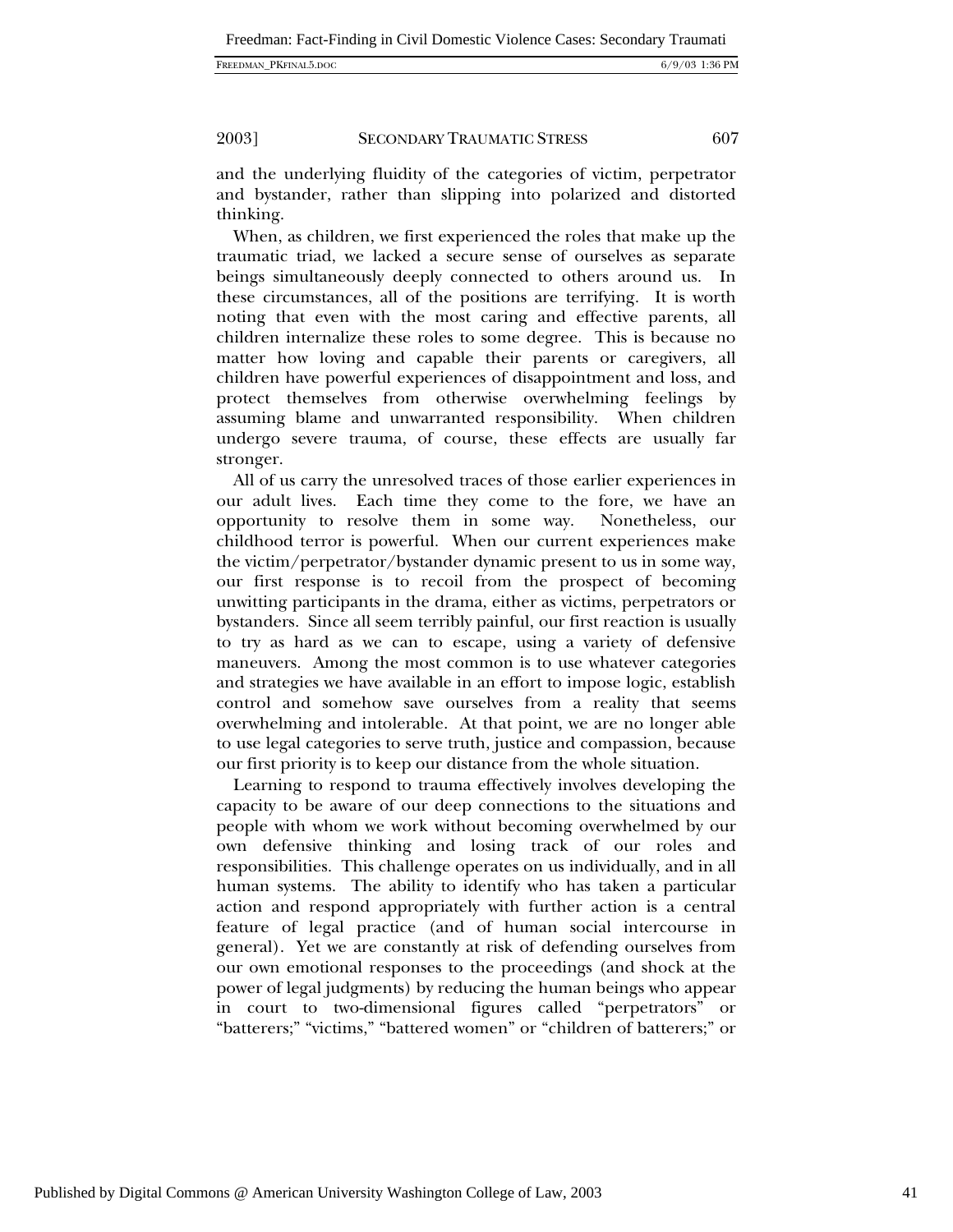even "bystanders." When we treat these categories as accurate, comprehensive and mutually exclusive descriptions of actual people, we may experience some temporary relief from the discomfort of our own ambivalent feelings about the drama to which we are bystanders. Unfortunately, when we are treating our categories as if they fully captured reality and fail to recognize other dimensions that are operating simultaneously, we lose the open heartedness that is necessary to engage effectively with humans in distress. Moreover, we will lack the clarity and groundedness necessary to make and implement the required judgments, which the other participants (and we) understandably find so shocking.

The rest of this Article seeks to identify practices that can assist people doing domestic violence work in the legal system to recognize when their thinking is distorted by the emotional freight attached to work with trauma, so that the legal system can serve truth and embody both justice and compassion. It follows two separate lines of inquiry, which then come together in the final sections. The starting point for the first line of inquiry is the work of Herman and other pioneers, $112$  who have taken the lead in investigating both the dynamics of trauma and recovery (particularly forms of trauma resulting from atrocities), and the practices which facilitate work with victims and perpetrators. Often guided by this pioneering work, many people, including care-giving professionals,<sup>113</sup> lawyers and legal advocates, as well as other social activists, scholars and reformers, continue to dedicate their lives to domestic violence and child advocacy work. Many who work with victims or perpetrators of violence find their work profoundly rewarding.<sup>114</sup> These are people who have responded to victims' needs to be heard and cared forand to the equally profound need for humane responses to people who have committed acts of domestic violence, as well as those who have taken up the work of prevention.<sup>115</sup> These first sections describe the understandings and practices, drawn from both the care-giving professions and activist and scholarly traditions, that have made sustained work of this kind possible.<sup>116</sup> The name used here for these

-

<sup>112</sup>*. See* Appendix *infra* for a bibliography and resources.

<sup>113</sup>*. See infra* note 116.

<sup>114.</sup> For discussions of the rewards of different types of work to stop, prevent and assist in recovery from interpersonal trauma, see, e.g., DALTON & SCHNEIDER, *supra* note 3, at 1121-22; PETERS, *supra* note 16, at 225-26; HERMAN, RECOVERY, *supra* note 7, at 153-54; LAURIE ANNE PEARLMAN & KAREN W. SAAKVITNE, TRAUMA AND THE THERAPIST 400-06 (1995).

<sup>115.</sup> For an overview of batterer intervention systems, see GONDOLF, *supra* note 2.

<sup>116.</sup> The women's movement and the movement for children's rights overlap at many points with other grass-roots social movements as well as with groups within the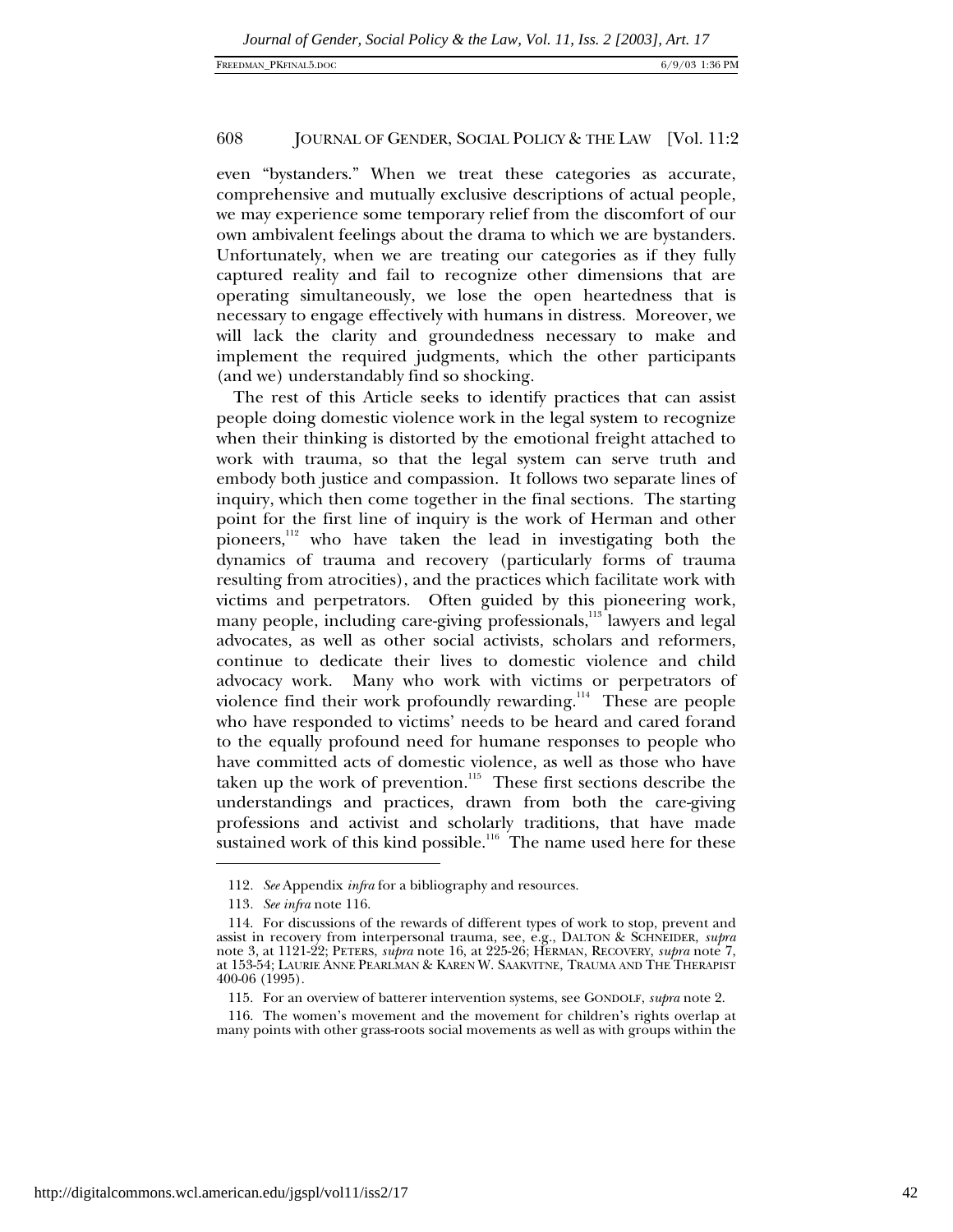| FREEDMAN PKFINAL5.DOC | $6/9/03$ 1:36 PM |
|-----------------------|------------------|

understandings and practices is "compassionate witnessing."

The second line of inquiry focuses on the aspects of action, engagement and remembrance that make up the project of restorative justice and peacemaking work. Caregivers and advocates, lawyers and judges have parts to play in pursuing justice and making peace. This inquiry examines how the practice of compassionate witnessing, which therapists and others have developed, relates to the tasks of ascertaining truth, securing victim safety, practicing restorative justice and peacemaking. Both lines of inquiry then come together in asking what compassionate witnessing can contribute to efforts to address the fact-finding gap in civil domestic violence proceedings, as well as other deficiencies in existing systems of social response and prevention.

### *A. Compassionate Witnessing and the Problem of Bystander Reactivity*

## *1. Psychological Perspectives on How People Cope with Distress*

Compassionate witnessing is the capacity to remain open hearted and productively engaged with people in painful and difficult circumstances, particularly when outcomes are uncertain. People in movements to end intimate violence and those who are engaged in cutting edge human services work are at their best when they are able to relate in this way.<sup>117</sup> It is this capacity that enables people who work with trauma to respond compassionately to their own moments of grief, anger and despair; recognize and handle compassion fatigue; avoid burnout; create community; and establish new pathways to change when existing paths are blocked.<sup>118</sup>

The practice of compassionate witnessing is informed by psychological thinking about basic human needs for connection and relationship, and, conversely, how people respond to experiences of

1

academy, and groups of care-giving professionals, including nurses, physicians, psychiatrists, psychologists, social workers and clergy. The thoughts advanced in Part IV of this Article are informed by the experiences and theoretical and practical work of people in many of these different contexts.

<sup>117.</sup> For working definitions of compassionate witnessing, see *supra* note 20, and *infra* notes 125 and 126 and accompanying text and the text following note 135. The ideas embodied in the practice of compassionate witnessing have an ancient history, and yet have needed to be re-discovered and re-invented in every generation. Traditions that have nourished this practice include Zen Buddhism, Kabbalah, mystical Christianity, Sufi poetry, and various schools of psychotherapeutic thought, including Humanistic Psychology. *See infra* app. for a terminological note and a brief list of general, psychological and legal resources.

<sup>118.</sup> For a pathbreaking collection of articles on the problems faced by professionals who work with traumatized people, as well as possible solutions, see COMPASSION FATIGUE, *supra* note 16.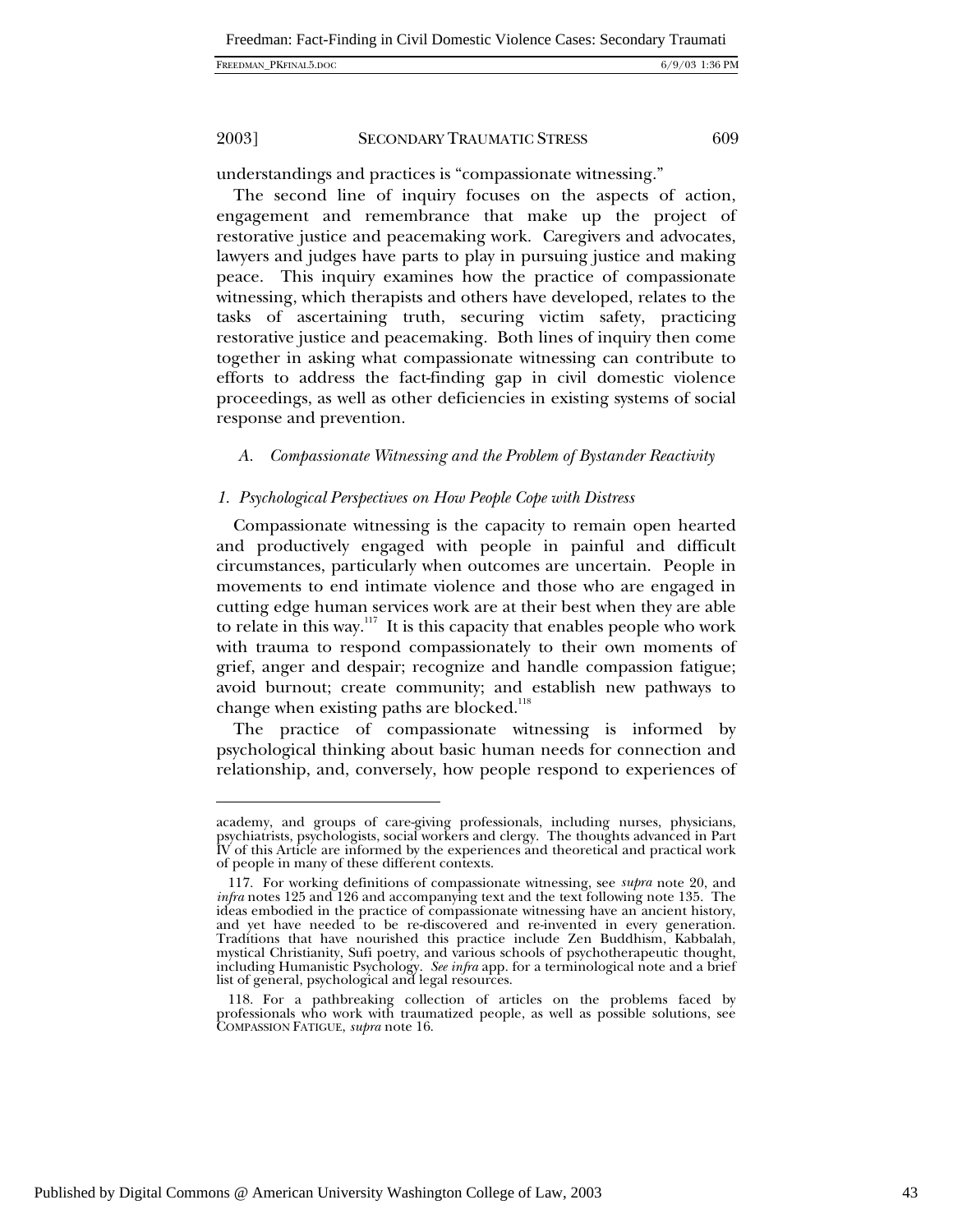disconnection and pain. As Jean Baker Miller and Irene Pierce Stiver explain,

Violation of another represents the opposite of empathy. If one person is empathic to another, s/he will not engage in the kind of disconnection or mistreatment that hurts or violates that person– and violates the relationship. . . .

With regard to non-mutual relationships, we believe there is a continuum that starts with a lack of awareness of the experience of others and the sense of a person's "right" to coerce them, and at its extreme leads to racial, class or other oppressions on the societal level, and on the more personal level to emotional, physical and sexual abuse.  $^{119}$ 

Domestic violence, child maltreatment and other inhumane treatment of one person by another are forms of violation, and each evokes pain both in its victims and in others who come in contact with them. Experiencing pain leads people to feel vulnerable, small, and helpless, whether or not they are conscious of these reactions. Similarly, people experiencing trauma directly or vicariously are likely to feel fear, anger, grief and despair. Since these feelings are often unwelcome, more acceptable responses may quickly be substituted, for example, boredom, impatience, frustration, irritation, a vague sense of discomfort, blame, judgment, or loss of energy. Reactivity—in the form of strong feelings or their common substitutes—is a signal that a person is in distress of some kind.<sup>120</sup> If the reactivity and distress are minor, the person may be able to wait until the feelings pass, or simply shift attention to something more appealing. If the feelings are stronger or recurring, people are likely to respond to their distress either by acting inappropriately or, recognizing that something is amiss, by engaging in a process of selfreflection. Personal growth occurs when someone is able to recognize that her or his feelings are not simply the product of present circumstances, but involve unresolved issues and distorted thinking in another area of the person's life, either contemporary or in the past. At that point, there is a possibility that the underlying issues (which may not previously have been recognized) can be identified and perhaps resolved.

This experience of becoming reactive is universal (though heightened in traumatic contexts), and everyone navigates her or his

<sup>119.</sup> JEAN BAKER MILLER & IRENE PIERCE STIVER, THE HEALING CONNECTION: HOW WOMEN FORM RELATIONSHIPS IN THERAPY AND IN LIFE 58 (1997).

<sup>120</sup>*. See supra* note 24; *see also* MILLER & STIVER, *supra* note 119, at 77-78, 106-07.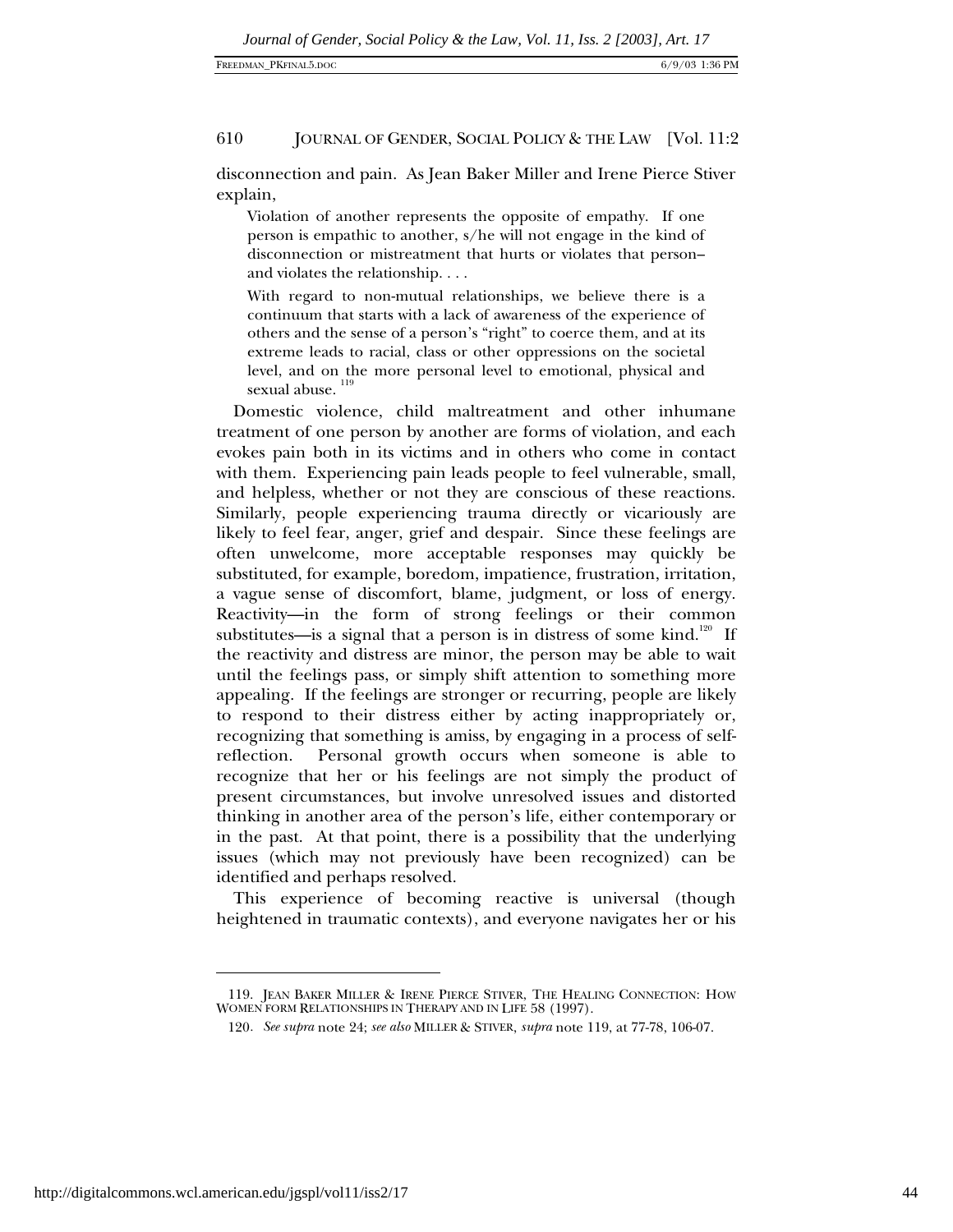-

## 2003] SECONDARY TRAUMATIC STRESS 611

own reactivity with more or less success.<sup>121</sup> The most satisfying ongoing relationships are those in which the people involved are able to recognize moments of reactivity, and use them as resources for growth. In such a relationship, people are more in touch with reality, and more able to explore differences and similarities between themselves and another.<sup>122</sup> The alternative is for reactivity to be acted out, and people to remain locked in the constricting patterns of behavior and belief that developed originally as a method of handling otherwise intolerable and overwhelming feelings of distress. Psychotherapists' work is to assist clients whose relationships are impaired by old patterns of defensiveness and disconnection to learn to make new choices for the present.<sup>123</sup> In order to help clients make

122. Psychologist Harriet Goldhor Lerner offers this definition of intimacy:

123. Psychologist and therapist Deborah Anna Luepnitz explains psychotherapeutic work this way:

FREEDMAN\_PKFINAL5.DOC 6/9/03 1:36 PM

<sup>121.</sup> Psychotherapists often address patterns of reactivity in the context of therapist-patient or other professional-client relationships in terms of transference (on the part of the client) and counter-transference (on the part of the therapist or other professional). *See* Marjorie A. Silver, *Love, Hate, and Other Emotional Interference in the Lawyer/Client Relationship*, 6 CLINICAL L. REV. 259, 262-89 (1999) (discussing transference, counter-transference and the attorney/client relationship, and summarizing relevant psychoanalytic and legal literature); *see also* app. Miller and Stiver offer a useful reframing of traditional notions to emphasize the role of the therapist's personal reactions (or counter-transference) as a critical resource to establishing the connectedness that is necessary for psychological healing. MILLER &<br>STIVER, *supra* note 119, at 143; *see also* CONSTANCE J. DALENBERG, STIVER, *supra* note 119, at 143; *see also* CONSTANCE J. COUNTERTRANSFERENCE AND THE TREATMENT OF TRAUMA 3-11 (2000) (giving an overview of definitional issues and distinguishing different schools of thought). Peters uses a narrower definition of counter-transference, as the lawyer's package of reactions specific to an individual client, as distinguished from secondary traumatic stress, which she defines as the cumulative effect of working with trauma. See PETERS, supra note 16, at § 9-2(f). For a discussion comparing and contrasting the concepts of counter-transference, secondary traumatic stress and burnout, see Figley, *Overview*, *supra* note 16, *in* COMPASSION FATIGUE, *supra* note 16, at 1, 9-16.

<sup>[</sup>I]ntimacy means that we can be who we are in a relationship, and allow the other person to do the same. . . . [In other words], we can stay emotionally connected to that other party who thinks, feels, and believes differently, without needing to change, convince, or fix the other. . . . An intimate relationship is one in which neither party silences, sacrifices, or betrays the self and each party expresses strength and vulnerability, weakness and competence in a balanced way.

HARRIET GOLDHOR LERNER, THE DANCE OF INTIMACY: A WOMAN'S GUIDE TO COURAGEOUS ACTS OF CHANGE IN KEY RELATIONSHIPS 3 (1990). Miller and Stiver use the concepts of mutual empathy and mutual empowerment in relationships, which result in connection, in contrast to relationships characterized by distance, power-over, and non-mutuality, which result in experiences of disconnection, to capture similar ideas. MILLER & STIVER, *supra* note 119, at 42- 59.

What talking therapy helps us do is separate the particular catastrophes of our family and social circumstances from the general catastrophe of having been born human, and thus, subject to aging, death, and the dilemmas of intimacy caricatured in Schopenhauer's fable. . . . Psychotherapy cannot make us whole, but it does allow us to transform suffering into speech and, ultimately, to learn to live with desire.... [I]t can help turn egregious neurotic misery into the porcupine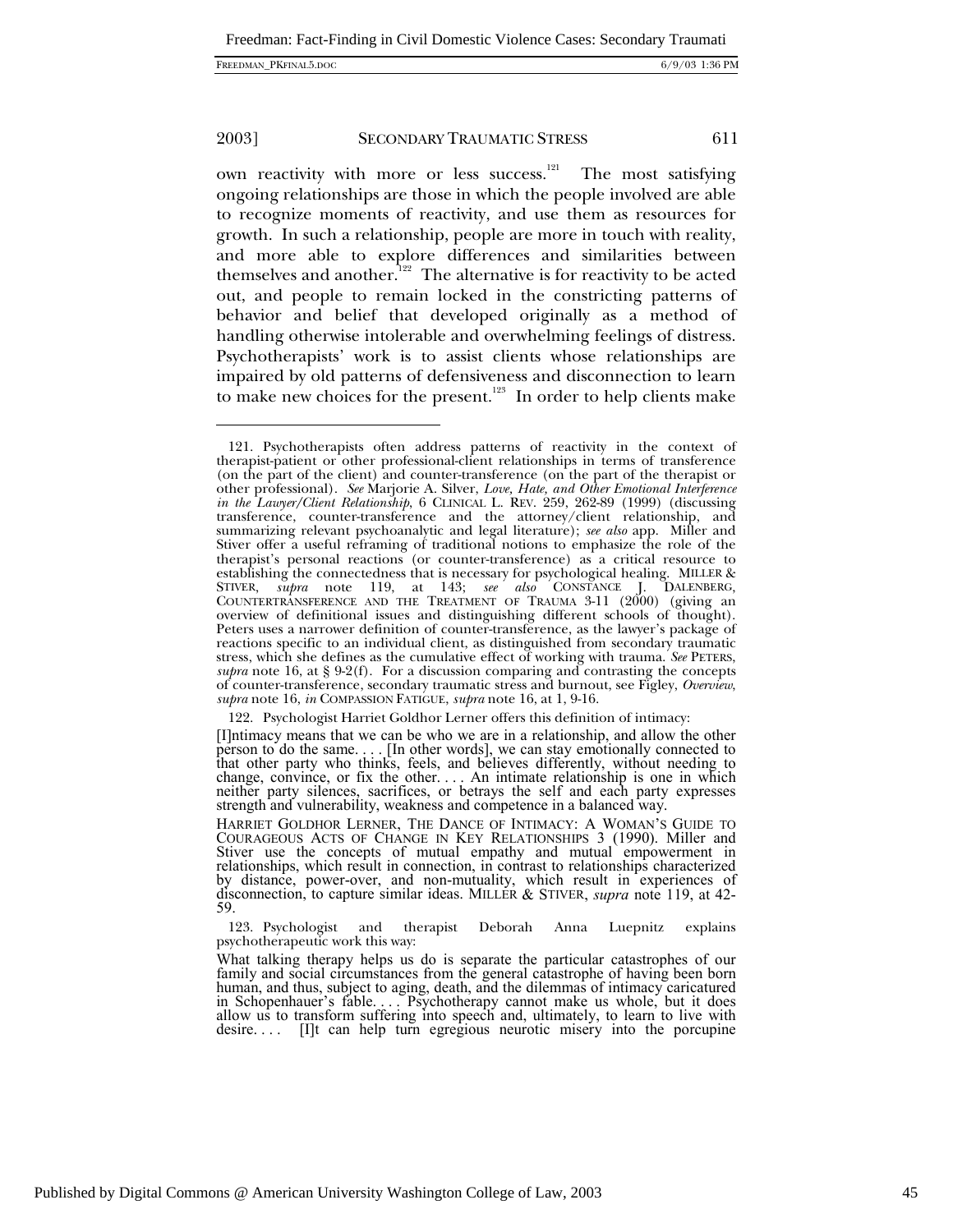change, psychotherapists must know something about their own experiences of disconnection and connection, and the process of healing. Thus, methods of recognizing reactivity (in oneself as well as in others) and utilizing the resulting information productively are important parts of psychotherapeutic training.<sup>124</sup> However, a concern with reactivity and attention to methods of responding productively to one's own distress is by no means limited to psychotherapeutic contexts, as the following section explains.

# *2. An Introduction to the Concept of Compassionate Witnessing*

Compassionate witnessing takes the constructs of psychotherapy and simplifies and extends them. Not simply a professional tool, compassionate witnessing is one name for a more conscious and practiced version of a capacity all human beings share, and all use in our relationships. In essence, compassionate witnessing allows bystanders to recognize our reactivity as a sign of the truth of our shared humanity: while we are individually quite different, we simultaneously all have the same basic needs and the same repertoire of emotional responses. Rather than acting out that reactivity, compassionate witnesses make the conscious choice to stay present to this truth of connectedness and similarity, while using various techniques that allow them to simultaneously acknowledge and own their own reactive feelings. Staying present has some important correlates. For example, from a perspective of our common humanity, we cannot cast someone else out without in some sense casting ourselves out too.<sup>125</sup> Similarly, the practice of staying present to our common humanity with others we encounter entails finding effective ways to respond to suffering. Our openheartedness allows us to recognize and understand the suffering of others, because it is similar to our own. Our own suffering, combined with our ability to

1

dilemmas of everyday life.

DEBORAH ANNA LUEPNITZ, SCHOPENHAUER'S PORCUPINES, INTIMACY AND ITS DILEMMAS 18-19 (2002).

<sup>124</sup>*. See* Silver, *supra* note 121, at 271 (citing psychotherapeutic literature on counter-transference and several descriptions of psychoanalytic training); *see also infra* app. for selected works from traumatic stress studies and psychology.

<sup>125.</sup> Thus, the practice involves being able to recognize the constant pull we all experience to divide the world into good and bad, and consciously to choose to recognize that both always co-exist. As sages from many traditions teach, each of us is a complex mixture of feelings and desires. The mixture of good and bad and everything in between is an important part of what it means to be human. Dr. Theodore Isaac Rubin suggests an appreciation for "compassionate shades of gray," as an alternative to "a dream world of non-existent, simplistic black-and-white notions which simply do not apply to human life." THEODORE ISAAC RUBIN, COMPASSION AND SELF-HATE 143 (1975).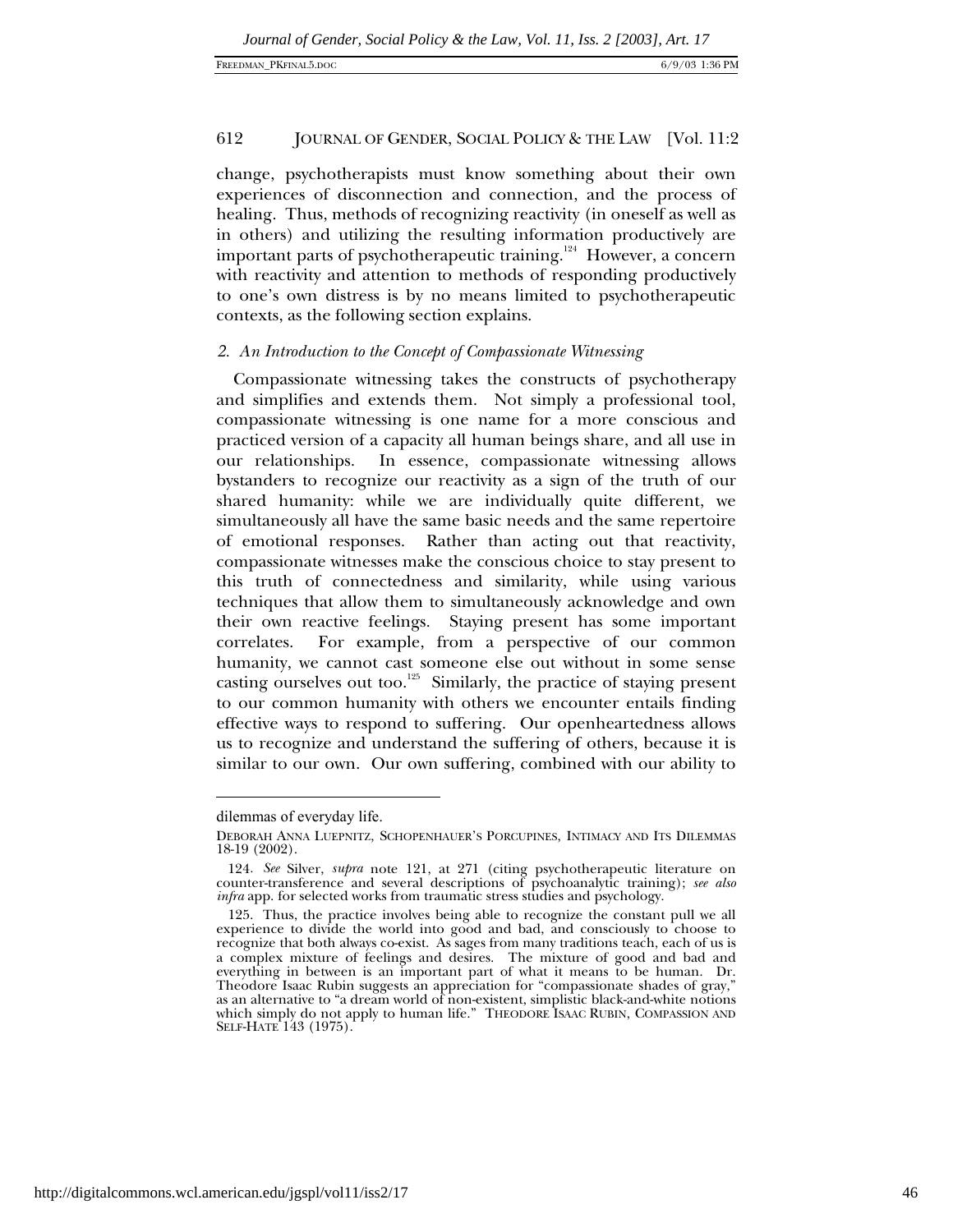find comfort in the face of our suffering, leads us to see the importance of responding to the suffering of others. As a result, compassionate witnesses both experience and create a sense of commonality and shared purpose in addressing sources of trauma.

It is helpful to realize that compassionate witnessing involves a more conscious use of the skills people use to create intimacy and connection with each other in daily life. Intimacy between people depends on each person's willingness to be in touch with her or his own feelings and wants, which are expressions of that person's life force. Compassionate witnesses are able to acknowledge their own feelings and wants—a personal sense of self—while in relationship with another, who also has distinct feelings, wants and selfhood. None of us grow to adulthood with these capacities for intimacy fully intact. The work of adulthood (and not only of psychotherapy) is to restore that capacity, which is necessary to a full life and satisfying relationships. All of us spend some of our time mired in the defensive strategies developed in childhood (and perhaps intensified as a result of painful adult experiences), and, in consequence, disown parts of ourselves.<sup>126</sup> The more we attempt to separate ourselves from our distress, the more disoriented, vulnerable to upset, and disconnected we become, and the more maintaining our defenses seems a matter of life and death. A downward spiral of defense meeting defense keeps people feeling isolated, lonely and increasingly desperate for connection. Yet with connection comes the certainty that blocked material and aspects of ourselves we learned long ago to view as dangerous to our well-being will be brought to the fore.

All of us suffer from this dilemma, as it is part of the human condition,<sup>127</sup> and all of us move in and out of connection as we navigate through our lives. Some people are more sensitive to this dilemma, or have been exposed to more traumatic experiences, and

<sup>126.</sup> Jean Baker Miller and Irene Pierce Stiver offer the following comments:

<sup>[</sup>A] relational context that includes serious or repeated disconnections will lead people to create restricted and distorted images of the possibilities of relationships between themselves and others, and to construct meanings that disparage and condemn themselves. These images and meanings then further limit their ability to act within connections to know their own experience and to build a sense of worthiness.

MILLER & STIVER, *supra* note 119, at 82-83. Miller and Stiver suggest that our fear of engaging with others because of our past disconnections and violations is so powerful that we develop strategies of disconnection. Through these strategies, we try to maintain some degree of connection while keeping our full responses, perceptions and feelings out of relationship. *Id.* at 104-17 (discussing *inter alia* the strategies of emotional disengagement, role-playing and replication).

<sup>127.</sup> Miller and Stiver use the term "central relational paradox." *See id.* at 81-82.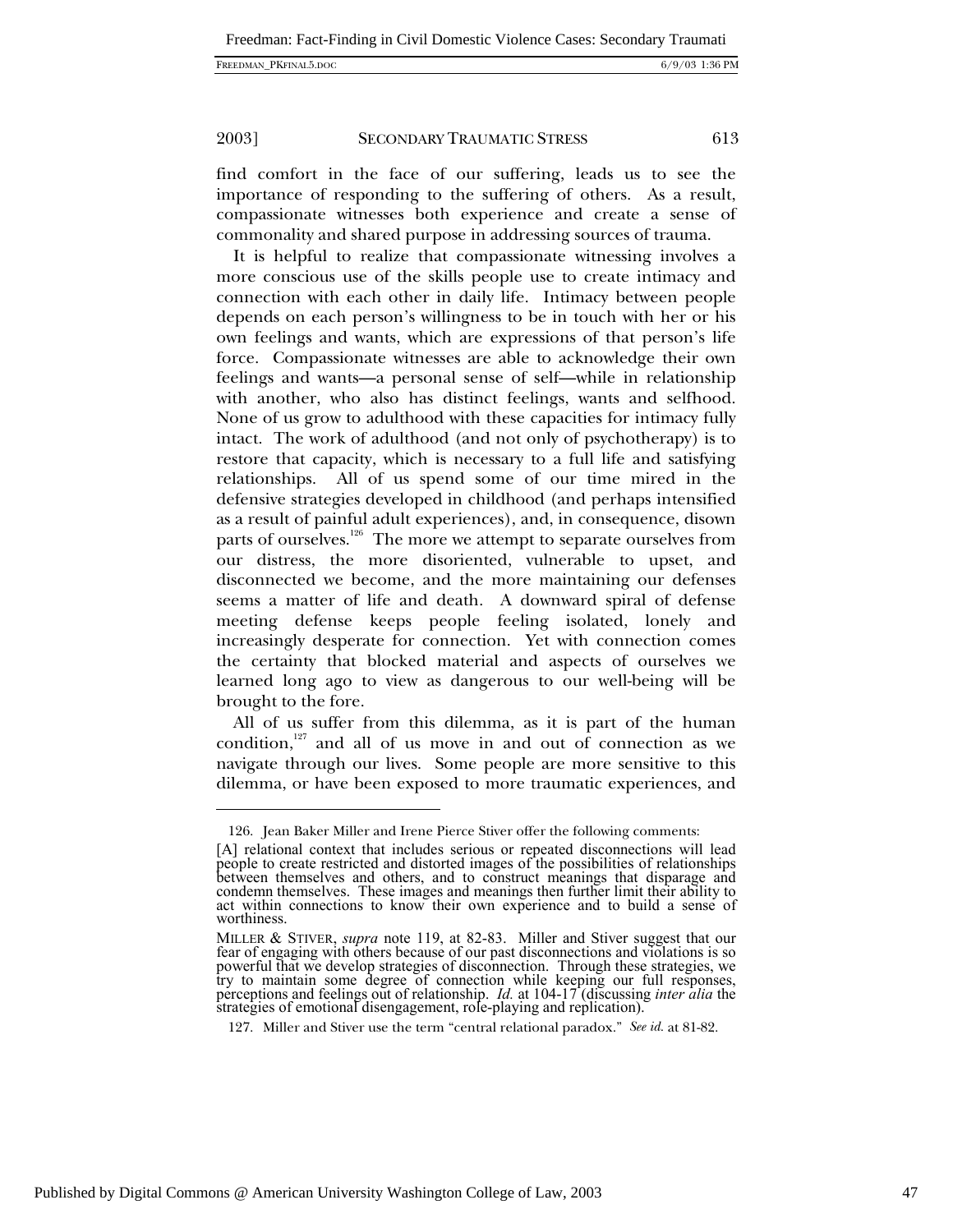for them, this dilemma can become excruciating. People engaging in violence and efforts at coercion and control are acting out this dilemma in particularly dangerous and destructive ways.<sup>128</sup> Bystanders to domestic violence (and other scenes of trauma) who are successful in navigating the core challenges of relationship in their own personal lives are nonetheless likely to be deeply challenged by engagement with the suffering of victims and perpetrators of violence and coercion and control, because of the "human consequence of knowing, caring and facing the reality of trauma."129 As discussed earlier and in section B of Part IV, the challenges of engagement are particularly great for witnesses who take part in responding to the demands of restorative justice and peacemaking.

# *3. Components of Compassionate Witnessing Practice*

Compassionate witnessing can enable bystanders, including lawyers, judges, court personnel, advocates, and others, to remain present to the painful truths of the experiences of victims and perpetrators of violence in intimate relationships and family settings. What is more important, this practice is profoundly beneficial to everyone who undertakes it, whatever their chosen work, because, to use Byron Katie's phrase, it is a practice of "loving what is."<sup>130</sup> Nine components of compassionate witnessing practice, which can also be understood as requirements for adopting this stance, are discussed here. These include: (1) conscious choice; (2) adopting a moral stance as a witness; (3) acknowledgment of the particular challenges of work with trauma (that is, the problem of secondary or vicarious traumatic stress); (4) integrated use of reason and emotion; (5) maintenance of appropriate boundaries; and (6) a willingness to explore one's personal connections to the experiences and situations one encounters as a witness. The three final, and perhaps most

<sup>128.</sup> For a remarkable account, in the context of restorative justice, of dialogues between rape victims and the men who raped them, which eventually resulted in the men's acknowledgment that their rapes represented distorted attempts to get empathy for their own past experiences of abuse and violation by imposing similar agony on others, see D. Killian, *Beyond Good & Evil: Marshall Rosenberg on Creating a Non-Violent World*, SUN, Feb. 2003, at 6-7, *available at* http://www.thesunmagazine. org/326\_Rosenberg.pdf.

<sup>129.</sup> PEARLMAN & SAAKVITNE, *supra* note 114, at 150-51, *quoted in* PETERS, *supra* note 16, at §9-2(g).

<sup>130.</sup> BYRON KATIE & STEVEN MITCHELL, LOVING WHAT IS (2002). There are many different methods that people have used to develop the capacity to be compassionate witnesses. The components chosen for discussion here are drawn from the practices already being used by many people who work with domestic violence and other forms of interpersonal trauma. Some resources for exploring other pathways are included in the Appendix and in notes 152 and 157 *infra.*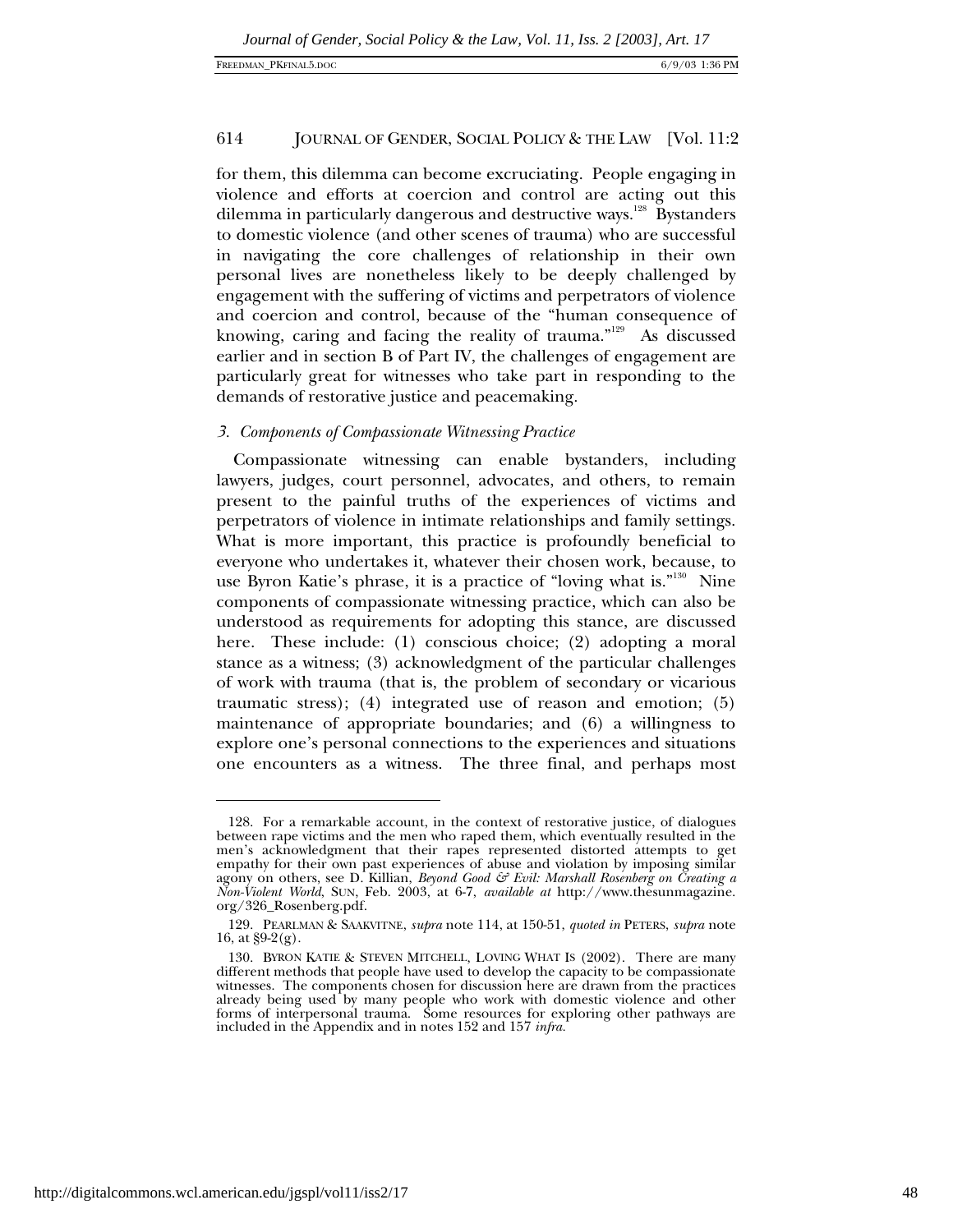|  | FREEDMAN PKFINAL5.DOC |  |
|--|-----------------------|--|
|--|-----------------------|--|

 $\overline{a}$ 

## 2003] **SECONDARY TRAUMATIC STRESS** 615

important, components are: (7) active self-care; (8) participation in creating an interdisciplinary community of support for one's work and for victims and perpetrators of violence; and (9) a commitment to being present and participating in remedial engagement moment to moment under conditions of uncertainty.<sup>131</sup>

The core of the practice of compassionate witnessing, a thread that runs through and links all nine elements, is a sense of integrity, based on an understanding of what it means to be human, that leads to actions guided by kindness and care for ourselves and others. The first seven elements are discussed here. The last two are discussed later in this section.

The first requirement for handling traumatic material productively is to have a sense of personal autonomy in relation to one's work as a witness.<sup>132</sup> Indeed, in order to serve as a compassionate witness, one must actively choose to engage with others in this way. Some people have made a conscious choice to create meaning in their own lives by working for justice and reconciliation among people, and this sense of larger meaning energizes them. This is not necessary, however. It is the choice to engage that is key. $133$  From the exercise of conscious choice comes a host of other resources, including passion, curiosity, excitement, creativity, patience, persistence and a willingness to take

<sup>131.</sup> These requirements are interconnected. For example, as explained below, the last requirement, acting in the present under conditions of uncertainty, is closely linked to the second requirement, adopting a stance of moral witness. It is hoped that listing them separately will make the practice as a whole easier to understand. For a clear, sophisticated and detailed look at ways for lawyers and other helping professionals to recognize, recover from and act to prevent stress, burnout and secondary traumatization, see PETERS, *supra* note 16, at §§ 9.1-9.6. *See also* Yael Danieli, *Countertransference, Trauma and Training*, *in* COUNTERTRANSFERENCE IN THE TREATMENT OF PTSD 368, 384-85 (John P. Wilson & Jacob D. Lundy eds., 1994) (principles of self-healing for therapists working with traumatized clients).

<sup>132.</sup> For sociological documentation, see CARY CHERNISS, BEYOND BURNOUT (1995) (discussing two studies of stress and successful coping strategies among twenty-six human service professionals employed by public institutions (including six lawyers), conducted during the first year of their work and twelve years later, finding that autonomy, support, and moral commitment were among the most critical factors to their satisfaction and success).

<sup>133.</sup> The psychologists, teachers, spiritual leaders and other pioneers whose work informs this Article are in agreement that the need and capacity for connection is a basic defining characteristic of human beings, rather than a rare or learned inclination. Patterns of disconnection and distorted communication result not from a lack of need or capacity, but because of cultural, societal and familial patterns that lead people to behave counterproductively. One leading contemporary exponent of this view of universal human needs is Marshall Rosenberg, who formulated an approach known as "Nonviolent Communication," a basic form of interaction that is being used around the world to facilitate renewed connective capacity among people in a wide variety of settings, from daily life in workplaces, schools and families, to situations of previously violent enmity, including those requiring restorative justice. For more information see *supra* note 128 and MARSHALL B. ROSENBERG, NONVIOLENT COMMUNICATION: A LANGUAGE OF COMPASSION (1999).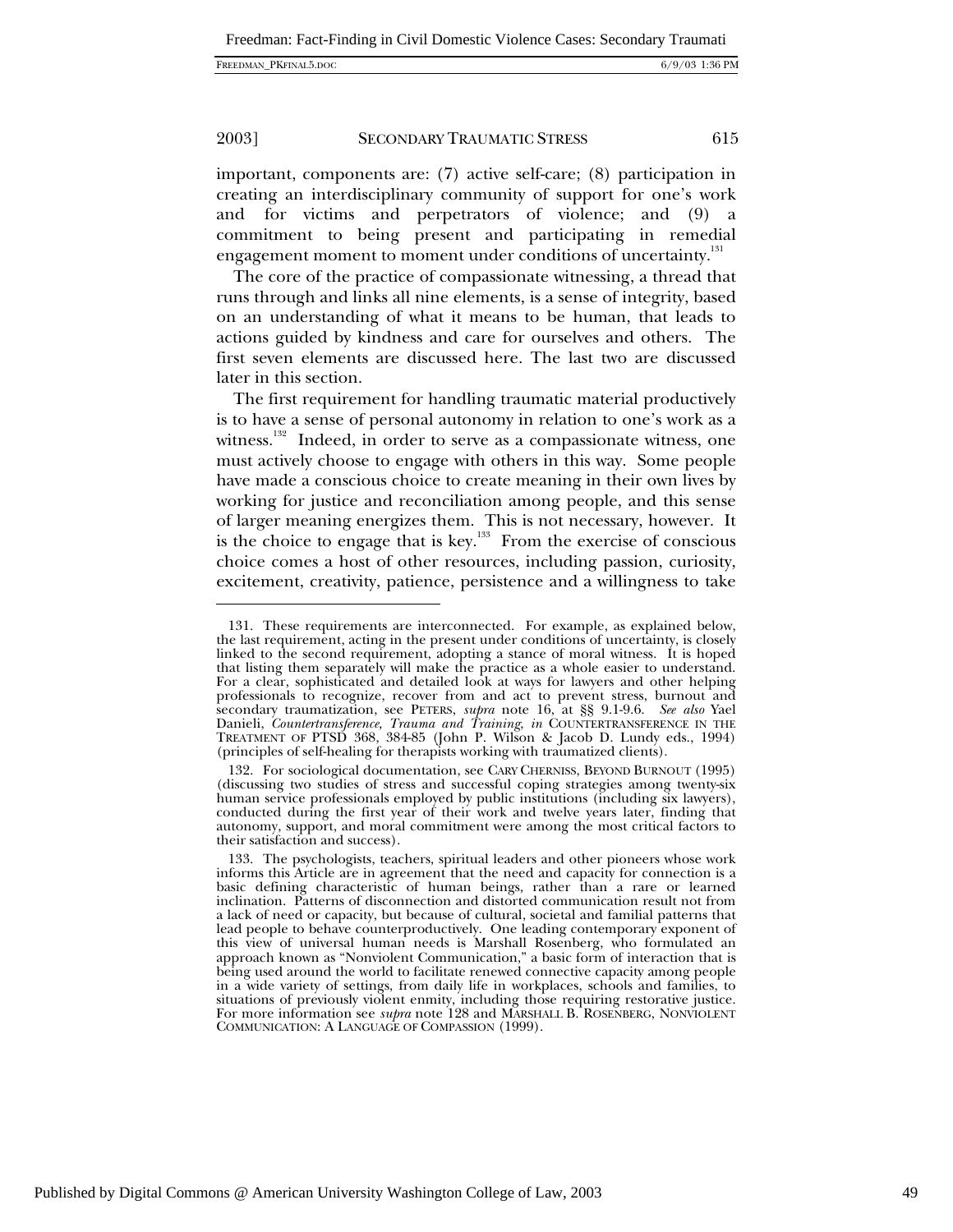risks and make change. These are some of the resources needed for remedial engagement with trauma.

A second requirement is adopting a moral stance as a witness. As Dalton and Schneider recognize in their textbook, *Battered Women and the Law*, there are important overlaps here between Herman's observations about the client-therapist relationship and the lawyerclient, or advocate-client, relationship.<sup>134</sup> In the excerpt which Dalton and Schneider present, Herman distinguishes as follows between the necessary professional neutrality of the therapist and the therapist's moral stance as a witness:

In entering the treatment relationship, the therapist promises to respect the patient's autonomy by remaining disinterested and neutral. "Disinterested" means that the therapist abstains from using her power over the patient to gratify her personal needs. "Neutral" means that the therapist does not take sides in the patient's inner conflicts or try to direct the patient's life decisions. Constantly reminding herself that the patient is in charge of her own life, the therapist refrains from advancing a personal agenda. The disinterested and neutral stance is an ideal to be striven for, never perfectly attained.

The technical neutrality of the therapist is not the same as moral neutrality. Working with victimized people requires a committed moral stance. The therapist is called upon to bear witness to a crime. She must affirm a position of solidarity with the victim. This does not mean a simplistic notion that the victim can do no wrong, rather, it involves an understanding of the fundamental injustice of the traumatic experience and the need for a resolution that restores some sense of justice. This affirmation expresses itself in the therapist's daily practice, in her language, and above all in her moral commitment to truth-telling without evasion or disguise. Yael Danieli, a psychologist who works with survivors of the Nazi Holocaust, assumes this moral stance even in the routine process of taking a family history. When survivors speak of their relatives who "died," she affirms that they were, rather, "murdered." . . . "The use of the word 'death'... appears to be a defense against acknowledging murder as possibly the most crucial reality of the Holocaust."<sup>13</sup>

All human beings share the capacity to serve as witnesses in this

<sup>134.</sup> DALTON & SCHNEIDER, *supra* note 3, at 1071.

<sup>135.</sup> DALTON & SCHNEIDER, *supra* note 3, at 1072-73, *quoting* HERMAN, RECOVERY, *supra* note 7, at 135. Upon reading this passage, some readers may wonder how the kind of moral witnessing Herman suggests as part of the therapist's role can be reconciled with judges' roles as neutral arbiters, partial to neither party. This question is discussed in Part IV.B of this Article.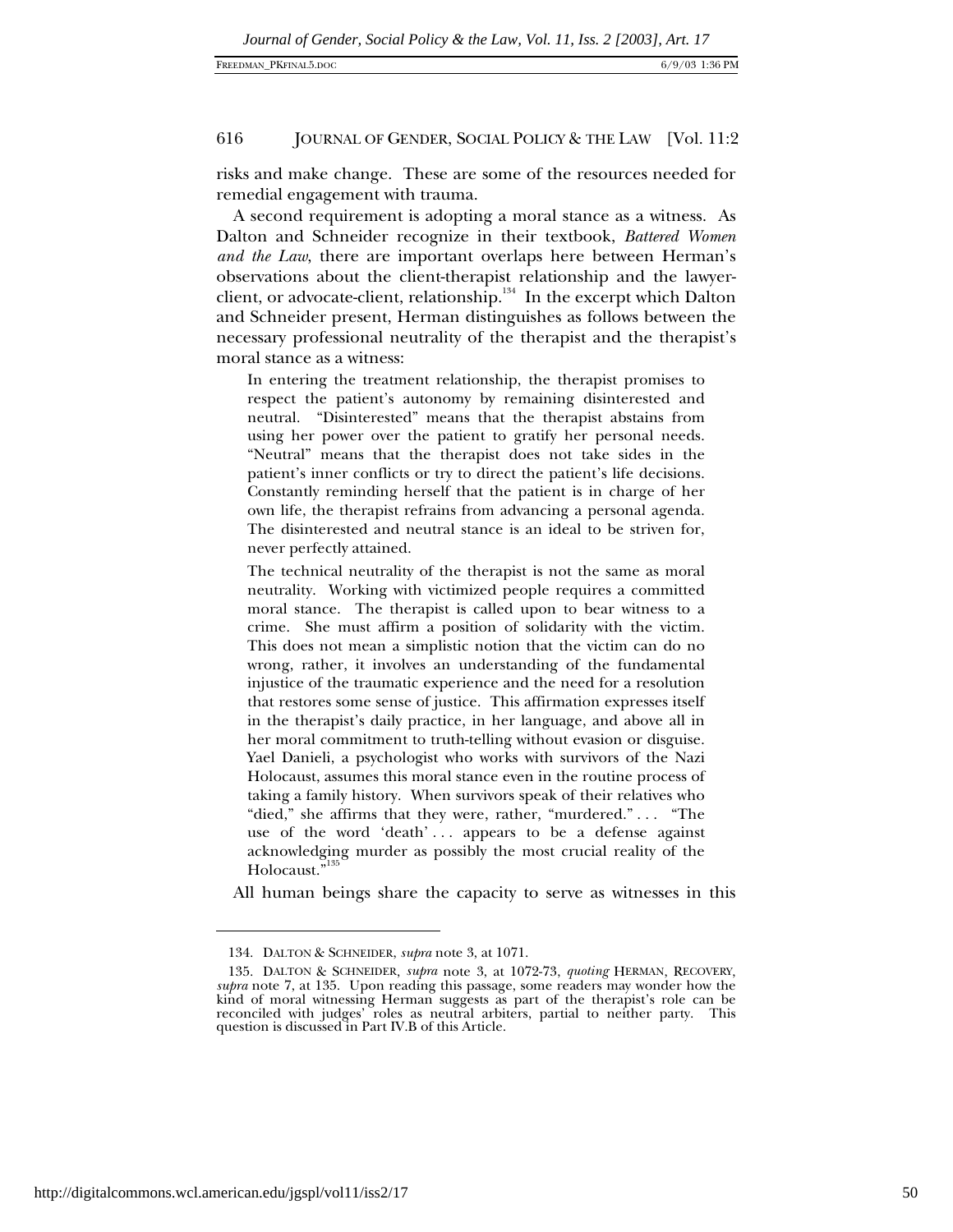sense, as well as the desire to turn away that Herman so eloquently described. Our concern here, however, is with people who are choosing to take this stance in the context of a professional role.

Despite the many significant differences among the roles of therapists, lawyers and judges, these roles share core commitments to truth, justice, and human rights, as well as to professional neutrality, discernment and engagement. Each has a part to play in responding to clients or litigants, and each is required to take appropriate action informed by these core commitments. A compassionate witness in any professional role is one who, consistent with her or his professional relationship to the person or people involved, is present to the human realities of the circumstances presented, including any traumatic material, stays in relationship to the situation and all of the people involved (including herself or himself), attends responsibly to both intellectual and emotional aspects of issues that are raised, and takes appropriate action in light of governing norms.

The difference between compassionate witnessing and traditional professional norms has to do with the ideas of presence and relationship embedded in this statement. Tradition suggests that therapists, judges and lawyers can operate in disconnected, distant and resolutely intellectual ways, and simultaneously be present to people and their often complex, ambiguous and painful experiences. Recent work in psychology and trauma studies challenges these notions, suggesting that human connections are essential to professional work of this kind. Thus, the idea of compassionate witnessing invites professionals to find a new middle ground of engagement, consciously maintaining a healthy sense of both self and other in relationship.<sup>136</sup> Compassionate witnesses are conscious of the twin temptations to withdraw and to become over-involved, and commit themselves simply to do the best they can under the circumstances, simultaneously acknowledging both the power that society and the people who seek their assistance have invested in

<sup>136.</sup> I leave to another occasion a more detailed analysis of the ways this account of lawyering and judging roles conflicts with or indeed may clarify or enhance traditional understandings of these roles. *See* PETERS, *supra* note 16, §§ 2.3-2.4, 9.5 for thoughtful exploration of competing professional norms and ethical rules in relation to representation of children in child protective proceedings; Susan Bandes, *Repression and Denial in Lawyering* (Oct. 18, 2001) (unpublished manuscript on file with author) and resources discussed therein for a related discussion of ethical questions, role constraints and the personal reactions of attorneys to difficult aspects of criminal defense work generally and death penalty cases in particular; *see also* Susan Swihart, Ethical Issues, in ABA COMMISSION ON DOMESTIC VIOLENCE, THE IMPACT OF DOMESTIC VIOLENCE ON YOUR LEGAL PRACTICE, 12-1-12-5 (Deborah Goelman et al. eds., 1996). For a discussion of the traditional split between reason and emotion in law and legal training, *see infra* note 138.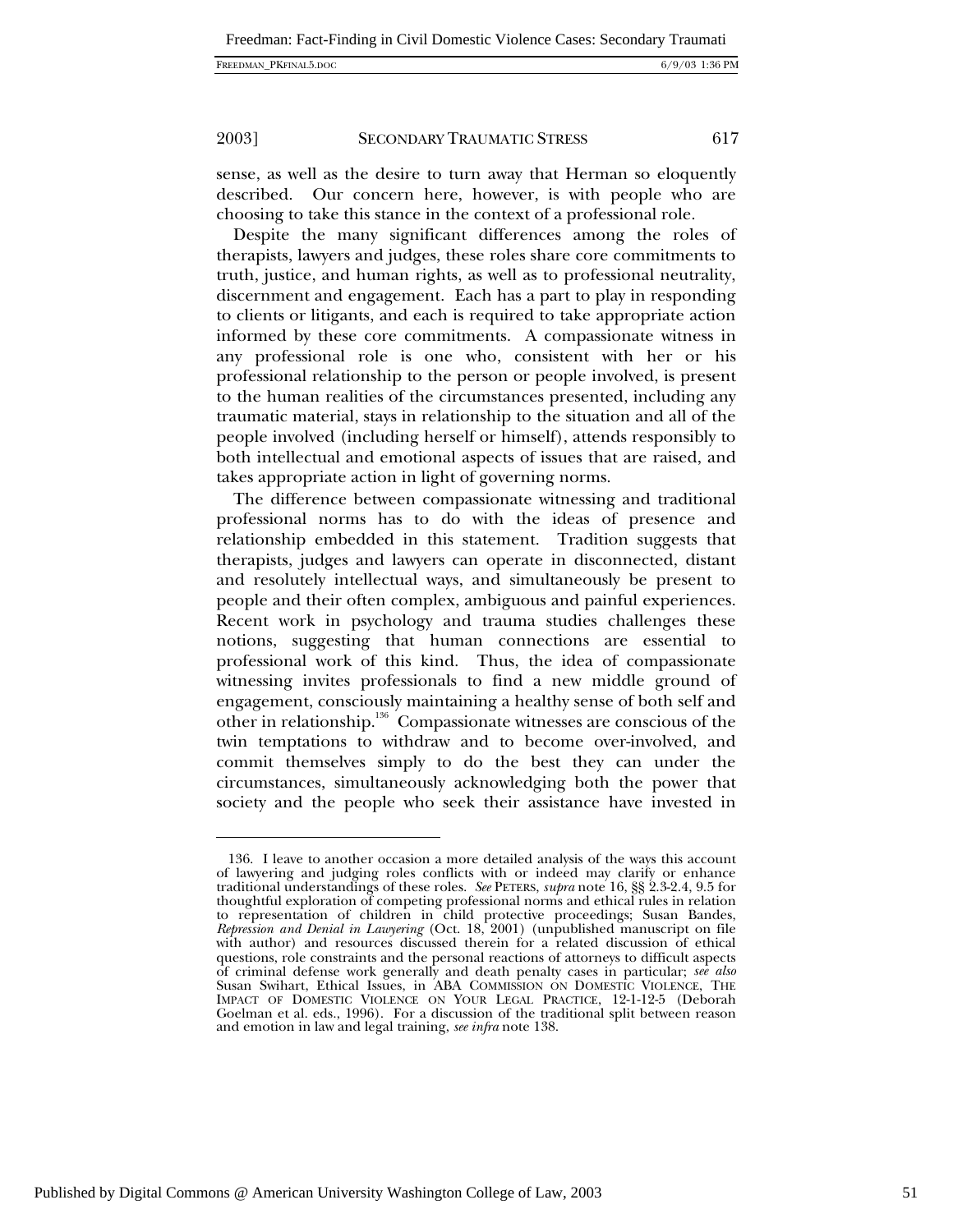them and the limits of what they are able to do.

It is helpful to underscore once again key areas of similarity between compassionate witnessing and traditional notions of judicial and attorney roles. Both require a professional, while subject to role constraints (for example, impartiality for judges and mediators, or advocacy and loyalty for attorneys), to be guided throughout by a commitment to truth and justice, following the facts where they lead without compromise. Likewise, judges under either view are required to do justice, tempered, to the extent the law permits, by mercy. Compassionate witnessing does however add additional elements to traditional thinking about professional roles. As discussed above, taking this stance is a matter of choice, a choice which carries with it greater clarity about the moral dimensions of carrying out professional responsibilities in the context of atrocities. A compassionate witness is someone who understands and embraces the demands that shared humanity places on everyone to respond with fortitude and conviction to the painful circumstances of both victims and perpetrators of violence and coercive control.

The next several elements that compassionate witnessing practice adds to traditional thinking about judging and lawyering flow very directly from a commitment to be kind to ourselves and others, and thus maintain our integrity as witnesses. One is an explicit acknowledgment of the particular difficulties of carrying out professional responsibilities in settings involving allegations of violence, abuse, and illegal coercion, including, for example, the civil proceedings that are the subject of this Article. Like therapists who work with survivors of severe trauma, judges, attorneys, advocates, neutral evaluators and other system personnel must acknowledge the possible effects of secondary traumatic stress. A compassionate witness is conscious of this phenomenon and attentive to the possible impact of vicarious distress on her or his own functioning and that of others involved in responding to traumatic situations. Ignoring this issue or denying possible effects has painful consequences for people working with traumatic material, because it supports problematic coping mechanisms and creates isolation rather than community.<sup>137</sup>

-

<sup>137.</sup> Some recent research suggests that there are significant numbers of people who experience very limited effects after bereavement or other losses, and that some of these people are resilient because they deny or repress painful aspects of the experience. For a recent journalistic survey of this research, see Lauren Slater, *Repress Yourself*, N.Y. TIMES, Feb. 23, 2003, (Magazine) at 48. Popular accounts sometimes exaggerate the relevance of these studies to complex interpersonal traumas like domestic violence and child abuse, and also inaccurately equate healthy coping mechanisms (similar to those suggested here for compassionate witnesses) with denial or repression. In any event, even these researchers agree that many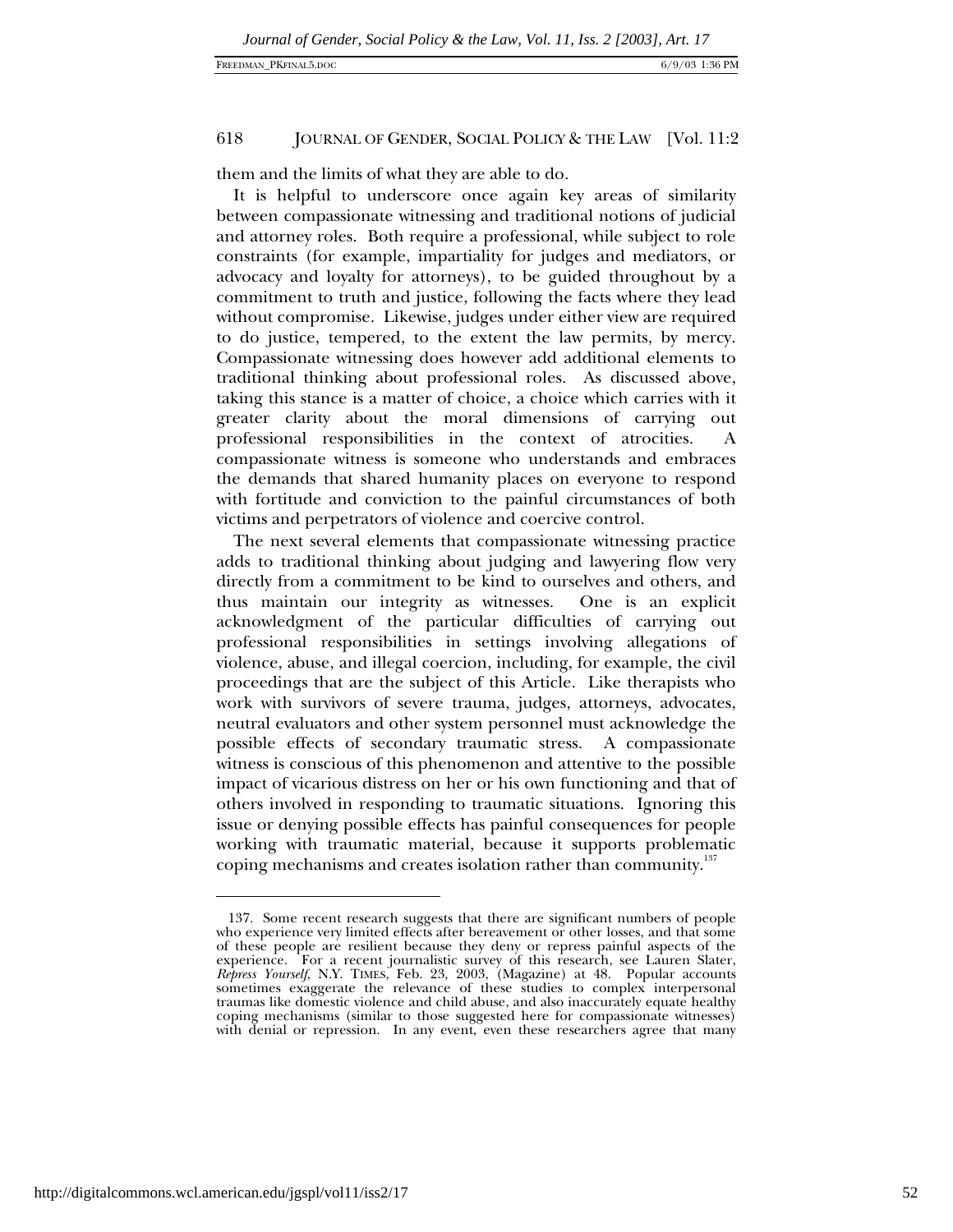| FREEDMAN PKFINAL5.DOC | $6/9/03$ 1:36 PM |
|-----------------------|------------------|

The fourth requirement, which is closely related to the third, is a different perspective on how professionals (in common with other human beings) can best respond in situations where they are bystanders and witnesses to trauma. Professional training often teaches lawyers, judges, psychologists and other professionals to handle their emotions by using the tools of a well-developed intellect, putting their emotions in second place, or even ignoring them altogether.<sup>138</sup> However, in dealing with trauma, no one can successfully and consistently function effectively without using both reason and emotion, and without some tools to handle the personal identifications that trauma often evokes in bystanders.<sup>139</sup> By developing the capacity to use reason and emotion in an integrated way, professionals who choose to function as compassionate witnesses are able to use their own emotional responses as resources in carrying out their other professional responsibilities, including remaining present in the face of the disturbing and painful material to which they are exposed, and maintaining appropriate boundaries, neither over-involved nor disengaged from the human complexities of the situation.

The step of acknowledging our own personal connection to the circumstances we encounter in our work, including feelings transferred from other contexts in our lives, is not only of central importance, it is profoundly difficult, and requires strong motivation. This step also requires continued practice<sup>140</sup> because it involves

people do have disruptive reactions to direct and secondary trauma. Thus, it is important for people who work with traumatic material and with trauma survivors to be knowledgeable about the possibility of such reactions and have tools available to respond appropriately to people in distress, including themselves. *See infra* app. for selected resources on point.

<sup>138.</sup> On the emphasis in legal training and law practice on splitting reason and emotion, see, e.g., Susan Daicoff, *Lawyer, Know Thyself: A Review of Empirical Research on Attorney Attributes Bearing on Professionalism*, 46 AM. U. L. REV. 1337 (1997); Silver, *supra* note 121, at 279-80. *Cf.* Leti Volpp, *Lawyering at the Margins: On Reason and Emotion*, 11 AM. U. J. GENDER SOC. POL'Y & L. 129, 130 (2002) (discussing works which question on various grounds the possibility of separating reason and emotion as traditional legal thinking claims to require, including Susan Bandes, *What's Love Got to Do with It?*, 8 WM. & MARY J. WOMEN & L. 97, 97-100; Rachel Moran, *Law and Emotion, Love and Hate*, 11 J. CONTEMP. LEGAL ISSUES 747, 747-48 (2001); Martha Nussbaum, *Emotion in the Language of Judging*, 70 ST. JOHN'S L. REV. 23, 23-25 (1996); and Gary Peller, *The Metaphysics of American Law*, 73 CAL. L. REV. 1151, 1154 (1995)). *See also infra* app.

<sup>139.</sup> There are similar conflicts in medicine and psychology. *See, e.g.*, JONATHAN SELF-CARE ISSUES FOR CLINICIANS, RESEARCHERS AND EDUCATORS tbl. 1 (B. Hudnall Stamm ed., 1995), *available at* http://www.sidran.org/shay.html; *see also* MILLER & STIVER, *supra* note 119, at 125.

<sup>140.</sup> Many people also find difficulty in consistently carrying out most of the other requirements of compassionate witnessing practice. *See, e.g.*, *infra* notes 143, 194-96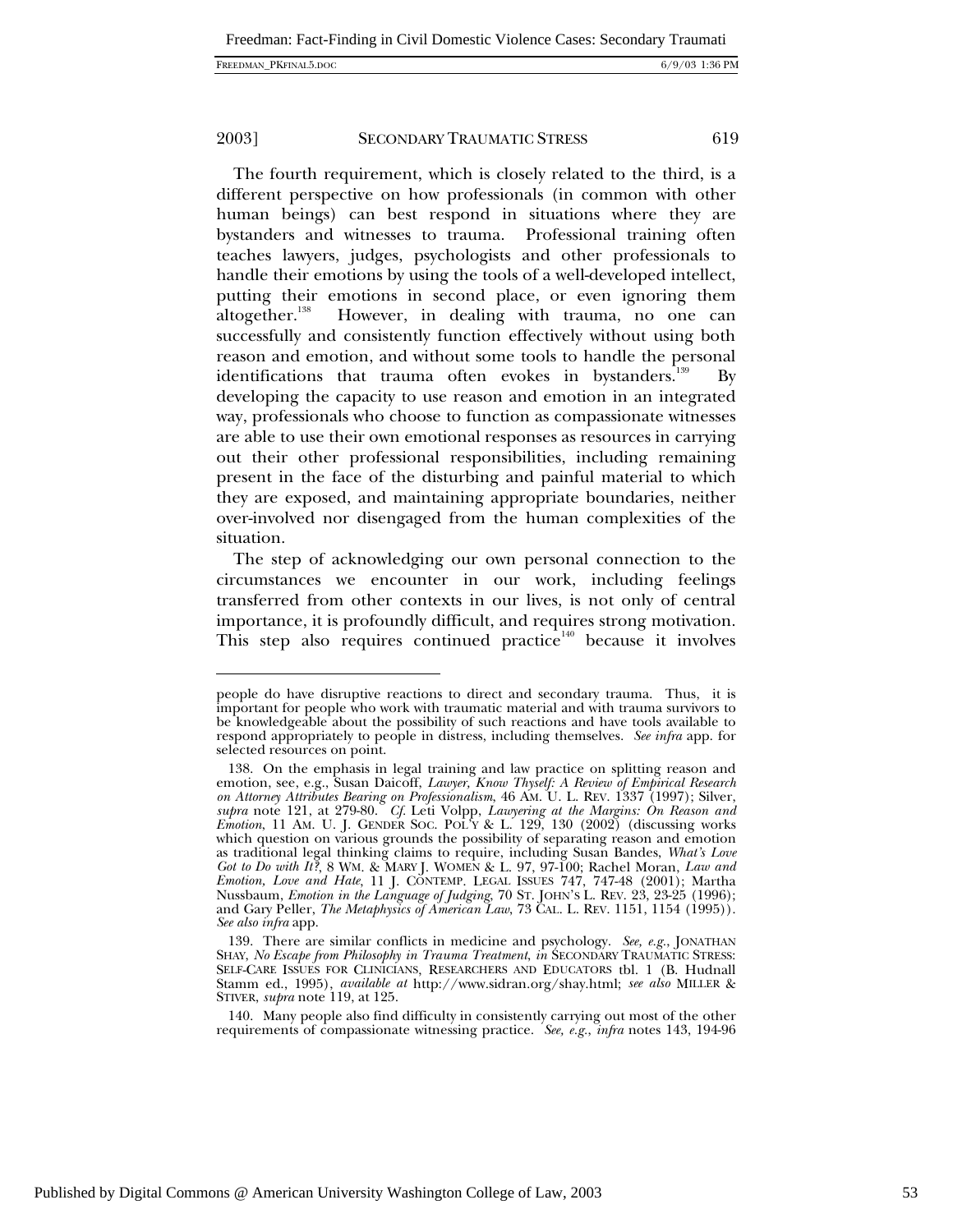acknowledging our own self-protective strategies for coping with distress, which, by the time we are adults, are familiar and deeprooted. Indeed, most of us think these defenses are necessary if we are to be able to do our work (and at some level, even to survive). Learning that we can risk letting some of our strategies go at least some of the time is a gradual and demanding process.

One reason for our resistance to "getting personal" about this work is our own experiences of violation, our own relationship to violence and abuse, our own feelings of loss, grief, rage, and fear, our own destructive as well as constructive impulses. $^{141}$  Yet while, in the context of our professional work, it may or may not be appropriate to discuss aspects of our personal experience with others, we cannot be fully present as witnesses to traumatic experience without recognizing and acknowledging specific resonance in our own lives and beings. Indeed, our willingness to be real with ourselves about our own experiences challenges false dichotomies between us as professionals and the clients and litigants with whom we work . After all, in order to ask for intervention, people dealing with domestic violence have to begin by acknowledging to themselves at least some of the painful realities of the experiences that brought them to our offices or courtrooms.<sup>142</sup> Professionals who are able to acknowledge their own resistance to facing painful experiences will find it much easier to be understanding of the similar feelings and behavior of clients and litigants.<sup>143</sup>

In choosing whether to make these changes, it is helpful to remember that we have only two choices. The first is to become conscious of the impact of secondary traumatic stress on us, our reactions to our own experiences of victimhood and aggression, and the shared humanity that these commonalities reflect. The second is to deny that we are being affected, and be governed by our own unacknowledged reactivity. Each time we are willing to look at the distortions our own reactivity introduces, we become better able to accept the truth of this challenging proposition. Moreover, this is not an either/or choice. Rather, everyone oscillates between consciousness and unconsciousness. The practice of compassionate witnessing simply facilitates the process of recognizing when we have

1

and accompanying text.

<sup>141</sup>*. See* Linda G. Mills, *On the Other Side of Silence: Affective Lawyering for Intimate Abuse*, 81 CORNELL L. REV. 1225, 1258-60 (1996).

<sup>142</sup>*. See, e.g.*, Dalton, *Domestic Torts*, *supra* note 47, at 338.

<sup>143</sup>*. See* Mills, *supra* note 141, at 1228-31; PETERS, *supra* note 16, §§ 9.3(b)–9.4(d).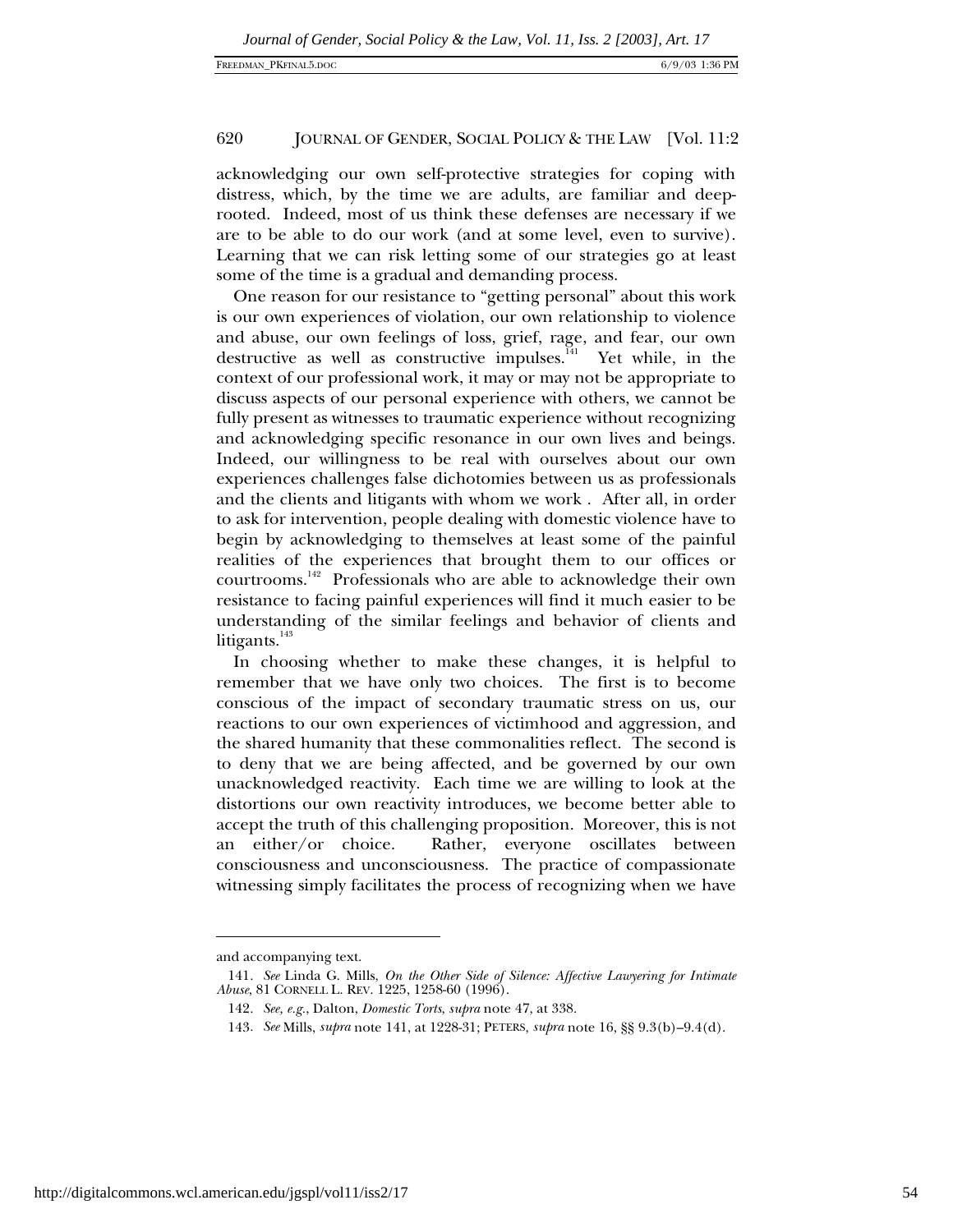| FREEDMAN PKFINAL5.DOC |  |
|-----------------------|--|
|-----------------------|--|

become unconscious, and moving back toward consciousness.<sup>144</sup> It is also helpful to recognize that we are the ones who reap the greatest benefits of developing our own capacities for conscious living. Compassionate witnessing is a practice people adopt out of self-love, not out of altruism.

Maintaining appropriate boundaries is essential to successful functioning in one's professional role, and also to serving as a compassionate witness. Boundaries promote the well-being of the client, who needs to be able to seek specific kinds of support from outside observers, free of the mutual responsibilities that friends or family members undertake with each other. Boundaries also protect the bystander who has become a witness from taking on personal responsibility for rescuing, changing or befriending a client or litigant.

Negotiating boundaries is also integrally connected to the practice of monitoring the personal emotional resonance of traumatic material. Experienced witnesses, like experienced professionals, use their awareness of their own feelings—whether of distance, connection, pleasure, discomfort, grief, irritation, rage, boredom, fear, curiosity—to assist them in their work with clients, in their own personal journeys of exploration and growth, and in maintaining flexible boundaries which support connection and balance in the relationship. While professional norms are of great importance, a compassionate witness will need the support of colleagues and people with experience and expertise in working with emotionally charged situations to develop the skills and perspectives necessary to make sound choices.

Ultimately, boundaries are a matter of respect for oneself and for the other person or people in the work setting. Work with boundaries is likely to be of particular interest to people in the legal world, since one way to view law is as a system for creating and negotiating workable boundaries.<sup>145</sup>

<sup>144</sup>*. See* HERMAN, RECOVERY, *supra* note 7, at 135 ("The disinterested and neutral stance is an ideal to be striven for, never perfectly attained."); *see also infra* app. for material on processes lawyers use to track the ebb and flow of counter-transferential material in their work with clients.

<sup>145.</sup> There is a vigorous debate among feminist theorists and clinicians about working with counter-transference issues, what boundaries are appropriate and how they should be negotiated. *See infra* app. for references. For brief introductions to psychological thinking about counter-transference reactions ("CTRs") and boundaries in therapeutic work with trauma survivors, see HERMAN, RECOVERY, *supra* note 7, at 140-51; MILLER & STIVER, *supra* note 119, at 144-46; Judith V. Jordan & Linda M. Hartling, *New Developments in Relational-Cultural Theory*, *in* RETHINKING MENTAL HEALTH AND DISORDER 48, 52-53 (Mary Ballou & Laura S. Brown eds., 2002).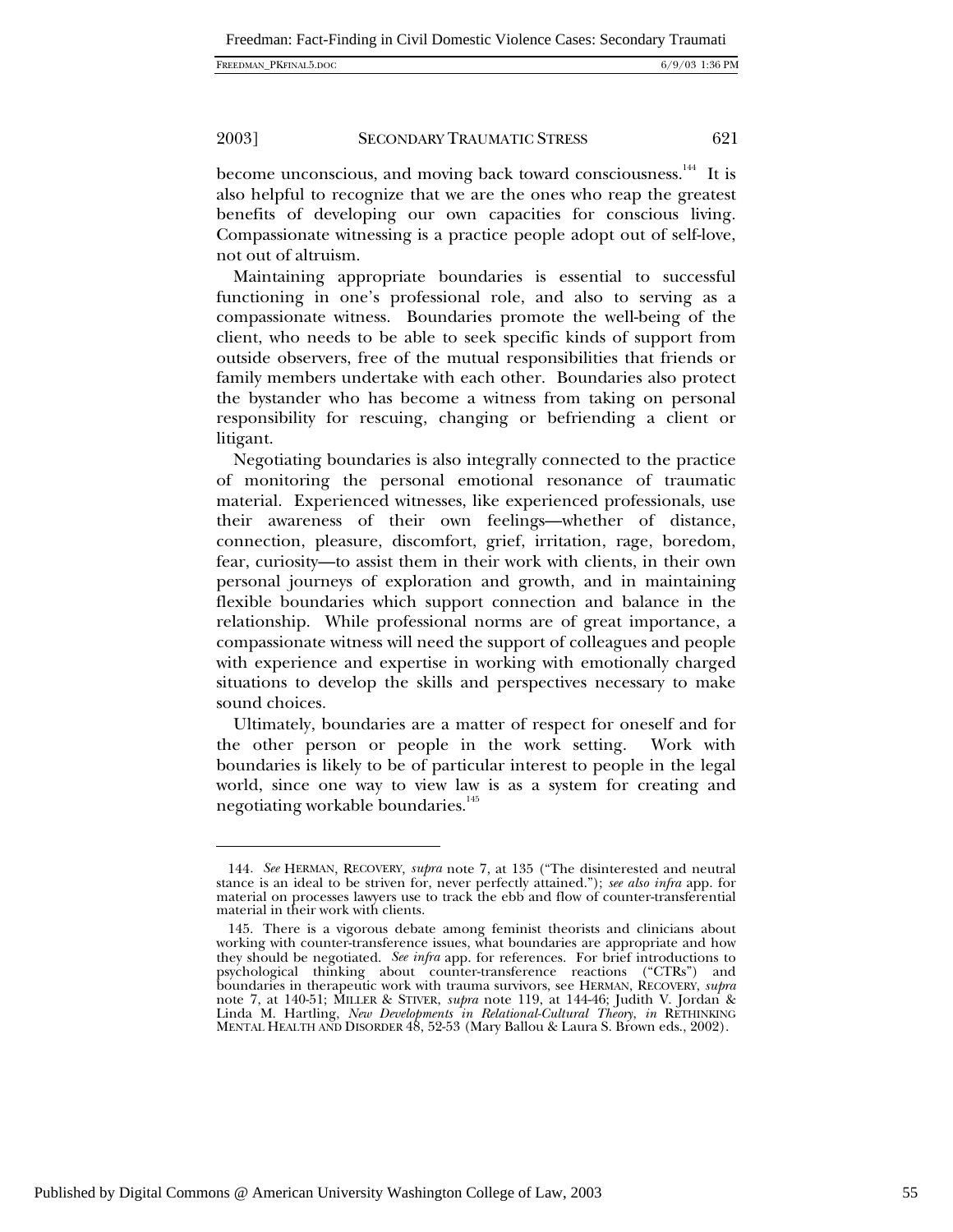The six components of compassionate witnessing which have discussed thus far—conscious engagement, adopting a moral stance as a witness, reckoning with secondary traumatic stress, integrating reason and emotion, maintaining appropriate boundaries, and exploring one's personal connections to what one encounters as a witness—are all aspects of the integrity made possible by inquiry into our own thinking. As the philosopher Epictetus observed, "we are disturbed not by what happens to us, but by our thoughts about what happens."<sup>146</sup> When we are able to inquire into our own thoughts, we are able to recognize the distortions in our thinking that lead us to confuse the past with the present, our own experiences with those of others, our own present security with imagined vulnerabilities and dangers. When we recognize the ways in which we are scaring ourselves, we are no longer distracted from the situation that actually confronts us.

As may by now be apparent, compassionate witnessing involves selfcare and community. Both self-care and community increase our ability to inquire into the sources of our own reactivity, and do the personal work necessary to achieve the calm and clarity that facilitate productive engagement with the world, but that may otherwise elude us. Active self-care is a clear expression of kindness toward ourselves, and increases exponentially the degree of compassion and efficiency we bring to our work.

Herman's work includes an insightful discussion of the kinds of support and conscious self-care therapists require in order to work with victims of trauma. Dalton and Schneider include a generous chunk of this discussion in their textbook for law students, $147$  and highlight the importance of both support and self-care in a subsequent note:

Judith Herman is adamant about the need for professionals working with those who have experienced trauma to engage in "self-care." . . . [S]he talks about setting appropriate limits with clients, about guarding against over-commitment, about finding room in one's life for relaxation and pleasure, and about working in an environment in which there is sufficient support, ideally among peers, but at a minimum from a clinical supervisor. These conditions may be harder for lawyers and legal advocates to secure

<sup>146.</sup> Epictetus, Encheiridion, V, *quoted in* KATIE & MITCHELL, *supra* note 130, at 257. "Two other relevant statements: 'Nothing can disturb us. We suffer only when we want things to be different from what they are.' (Encheiridion, V). 'No one has the power to hurt you. It is only your own thinking about someone's actions that can hurt you.' (Encheridion, XX)" *Id.* at 257.

<sup>147.</sup> DALTON & SCHNEIDER, *supra* note 3, 1080-82 (excerpting HERMAN, RECOVERY, *supra* note 7, at 133-54).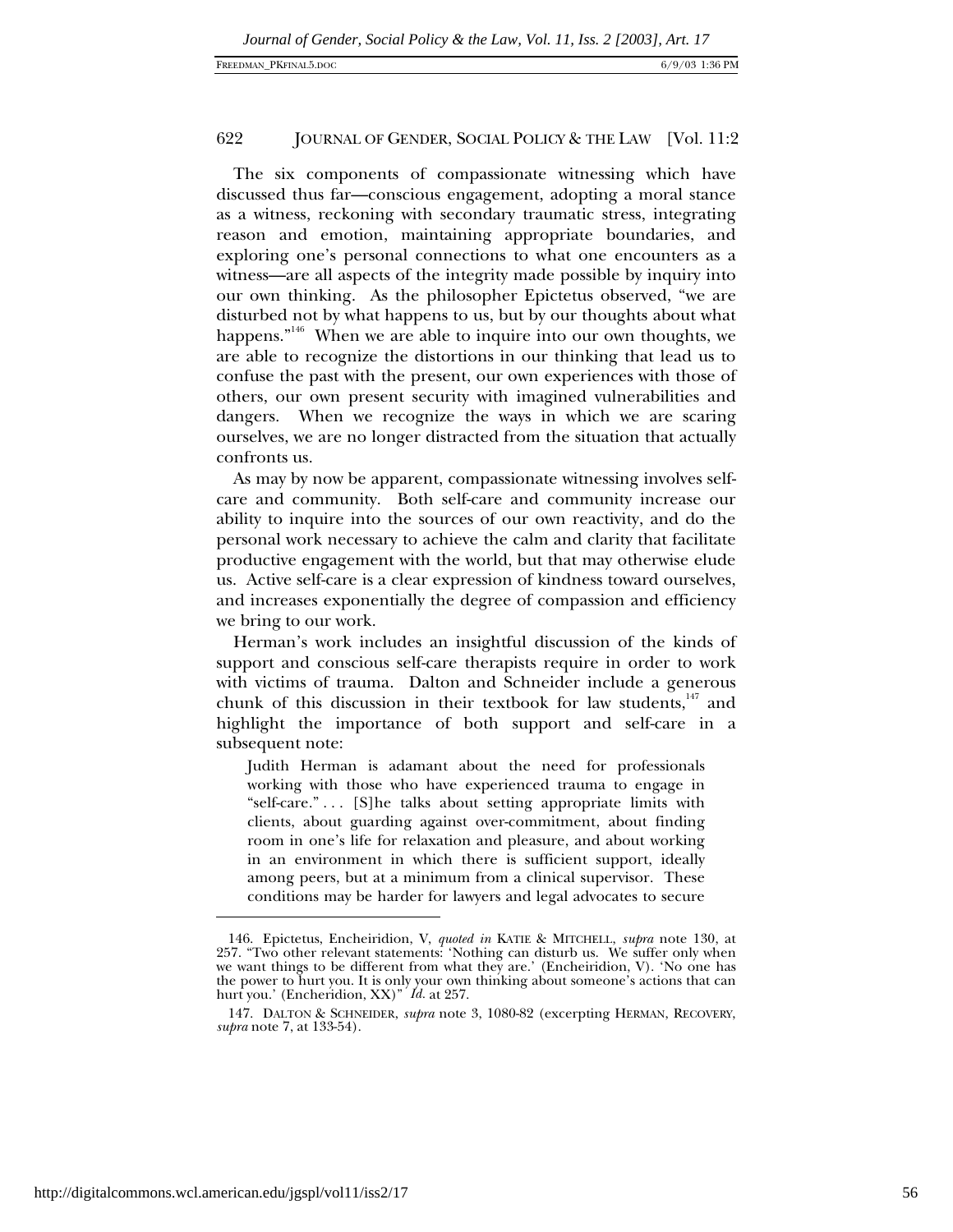than for those working in the mental health field, where concepts of self-care are better established, and clinical supervision traditionally includes attention to the clinician's own emotional state. . . .

[A]nyone who has worked in this field has either experienced, or witnessed burnout, and Herman offers a compelling explanation both of why this happens, and of what to do to guard against it. She is also clear that self-care by professionals enhances rather than detracts from the service they provide to their clients. It is worth careful attention, therefore, on the part of students, advocates and lawyers . . . to the ways in which they can create and maintain a working environment sufficiently attentive to their own needs.<sup>148</sup>

These insights need to be extended and deepened. People work with trauma effectively when and to the extent that their own human and spiritual needs are being met. Of course, all human beings experience some trauma, and everyone needs access to these resources. There is every reason to start with ourselves.

It is critical to the success of this strategy to pay heed to the kinds of self-care Herman recommends. Her prescription has to do with core human needs for a balanced life, for connection with self and others, and for a relational life characterized by intimacy, authenticity and safety.<sup>149</sup> Social systems, including the legal system, function well only when participants' needs for basic self-care can be met. Radical change for the better is possible in any social system when these needs begin to be acknowledged and addressed. Conversely, if the needs of participants in the system for care are denied, everyone will continue to suffer in all too familiar ways. This suffering will necessarily lead people to distance themselves in various ways, in order to avoid succumbing to their distress. The more we are trying to operate in denial of our own needs, the less capacity we have to care for ourselves or meet the needs of others.

In other words, what makes integrity possible, both for individuals and for the legal system as a whole, is, as Herman insists, the following:

It cannot be reiterated too often: no one can face trauma alone. If a therapist finds herself isolated in her professional practice, she should discontinue working with traumatized patients until she has secured an adequate support system. . . .

. . . The role of a professional support system is not simply to focus

<sup>148.</sup> DALTON & SCHNEIDER, *supra* note 3, 1091-92 n. 1.

<sup>149</sup>*. See infra* notes 150-51 and accompanying text; *see also infra* app.C. (listing resources for lawyers regarding compassionate witnessing skills).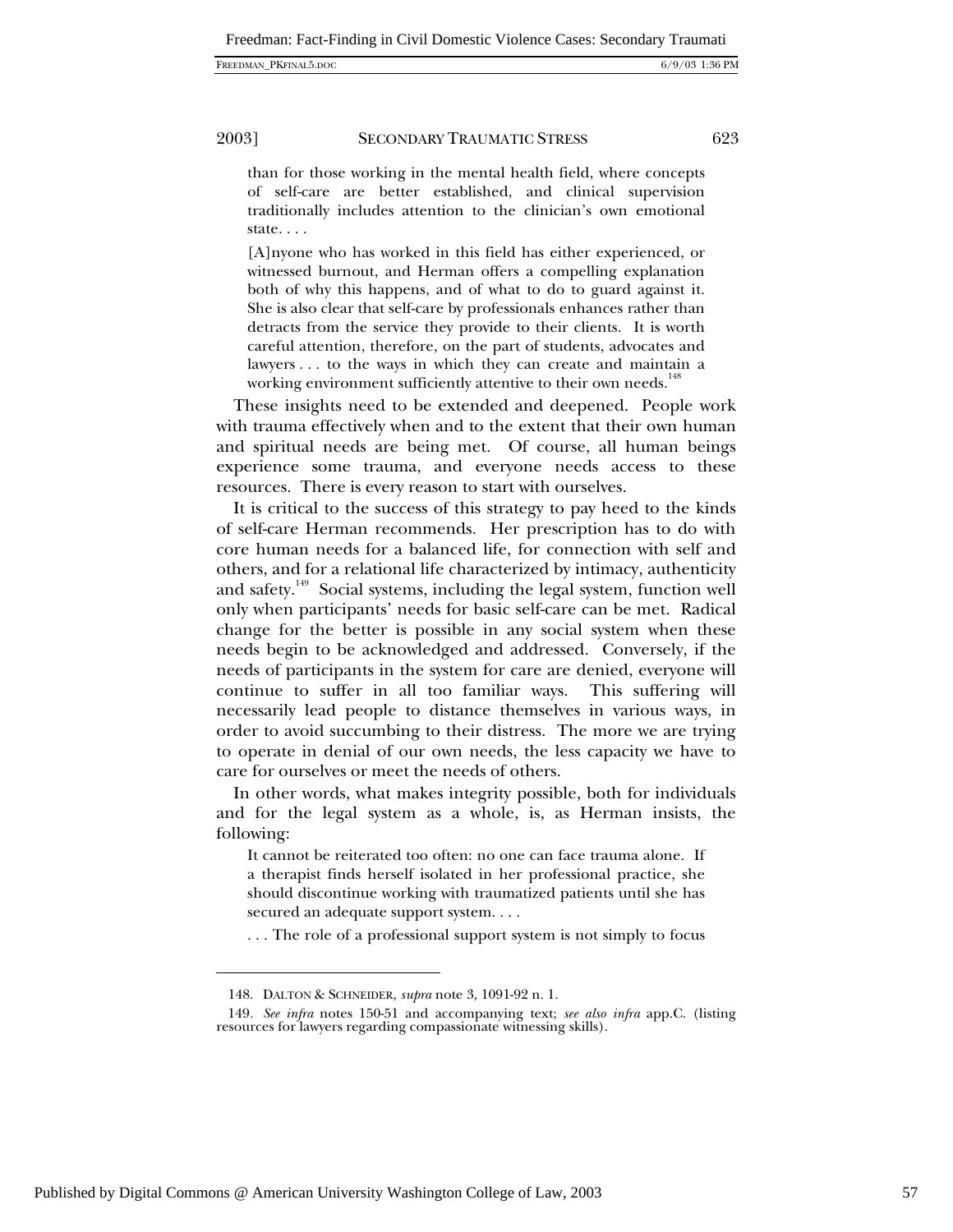on the tasks of treatment but also to remind the therapist of her own realistic limits and to insist that she take as good care of herself as she does of others.<sup>1</sup>

People who work in the field of domestic violence can both protect themselves from burnout and help bring about systemic change by committing themselves to active self-care, which includes recognizing and owning our own responses as we do this work, and taking responsibility for reaching out for the support each of us needs.<sup>151</sup> As each of us cares for ourselves, we become better able to make recognition of our common humanity an operating principle in our professional work. We will also enthusiastically join efforts to create the interdisciplinary communities of support necessary for systemic reform. To use a well-worn phrase, it is by changing our own behavior that we become part of the solution, not part of the problem.

The role of a compassionate witness also entails efforts to create community and a commitment to operating in the present, without ever knowing what will happen next. The next section takes up the second line of inquiry mentioned earlier, an exploration of how compassionate witnessing practice speaks to the core work of the legal system, pursuing truth and restorative justice. Section IV.C then brings the two lines of inquiry together in a discussion of the central importance of community and the practice of acting with kindness and integrity in the face of uncertainty.<sup>152</sup>

## *B. Compassionate Witnessing and the Legal System: The Role of Restorative Justice and Peacemaking in Responding to Atrocities*

### *1. Teachings from Trauma Stress Studies*

The second part of Judith Lewis Herman's book, *Trauma and*

<sup>150.</sup> HERMAN, RECOVERY, *supra* note 7, at 153 (emphasis in original).

<sup>151.</sup> Most lawyers, judges and domestic violence advocates who act as compassionate witnesses will want to seek some support on an individual basis (for example, through psychotherapy, personal growth workshops, meditation training, or religious, spiritual or artistic pursuits). At the same time, programs to encourage people in the legal system to practice compassionate witnessing depend on creating support systems that are not dependent on that level of individual initiative (although as a result of participation, people may be motivated to go further on their own). Training in many of the skills required for compassionate witnessing is already a part of some law school clinical programs and some programs for training judges. *See infra* app. for more information; *see also* PETERS, *supra* note 16, at § 9-4 (providing helpful strategies for lawyers to use in their practice); *infra* note 211 (discussing strategies to prevent secondary traumatic stress at the institutional level).

<sup>152.</sup> Psychotherapist David Crump teaches that it is often the case that, "[I]n order to see, I must act." Information on David Crump's work is available at http://www.ee.org.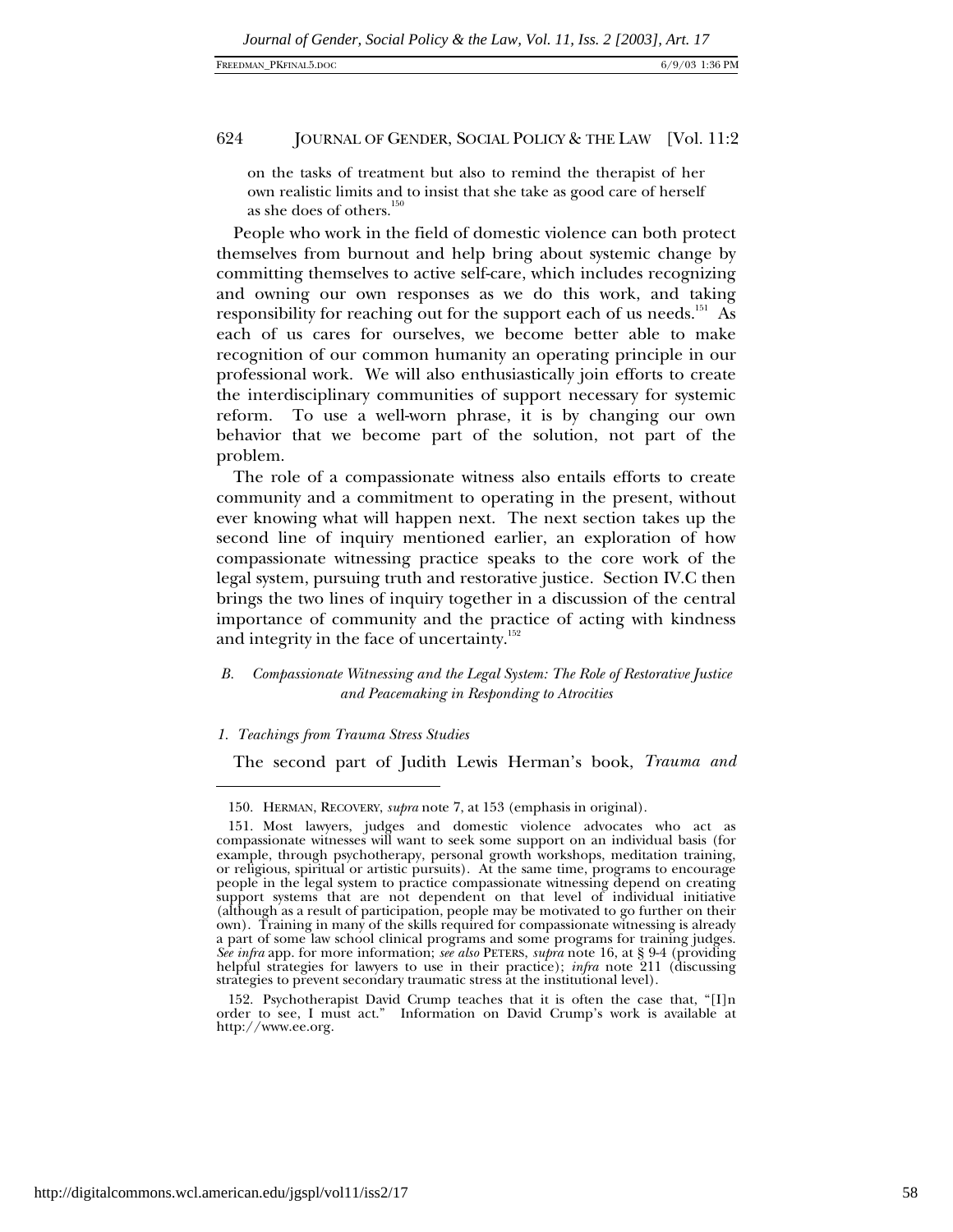*Recovery*, describes the stages of recovery from trauma, particularly severe forms of interpersonal trauma and complex interpersonal trauma, in terms that encompass both individual incidents and patterns of domestic violence and child abuse. Chapter Seven discusses the role of healing relationships in promoting recovery, followed by chapters about safety, remembrance and mourning, reconnection and commonality.<sup>153</sup> Healing relationships are those that place priority on the empowerment and recovery of the client or litigant. In addition, the relationship is premised on a conscious agreement between the witness and the client or litigant about the witness' use of the unequal power resulting from witness' professional role and the client or litigant's dependence on the witness for assistance. The witness takes on the responsibility to use the power that has been conferred upon her only to foster the purposes for which the power has been conferred, resisting all temptations to abuse that authority.

All of these aspects of recovery are salient to the work of the legal system. The first part of Part IV of this Article suggests some of the ways compassionate witnessing practice helps professionals and other bystanders better relate to victims and perpetrators of domestic violence and child abuse who are suffering from being directly involved in traumatic events. An important teaching of trauma theory is that when bystanders become compassionate witnesses in their relationships with victims and perpetrators, even if the witnesses involvement is narrowly time-limited or task-specific, the resulting relationships are nourishing both to the witnesses and to the people whose humanity and traumatic experiences are being acknowledged and brought into relationship.<sup>154</sup> Section B(2), which follows, provides some illustrations of this proposition drawn from the work of lawyer/teachers and judges who have adopted some elements of compassionate witnessing practice.

Advocates for victims of domestic violence and their children and judges who have chosen to serve as compassionate witnesses are also actively engaged in assisting both adult and child victims of domestic violence and perpetrators of such violence in facilitating all the other tasks of recovery. The battered women's movement and its allies have

<sup>153</sup>*. See* HERMAN, RECOVERY, *supra* note 7, at 133-236.

<sup>154</sup>*. See, e.g.*, MILLER & STIVER, *supra* note 119, at 121-22, 129-30, 178, 183-88 (suggesting that in therapeutic relationships, when patients see that they have impacted the therapist, they open up more and the resulting relationship is more beneficial to both parties, which helps the patients grow in other relationships as well). This teaching is not unique to trauma theory, but is also part of a number of other traditions and communities, which are discussed in app..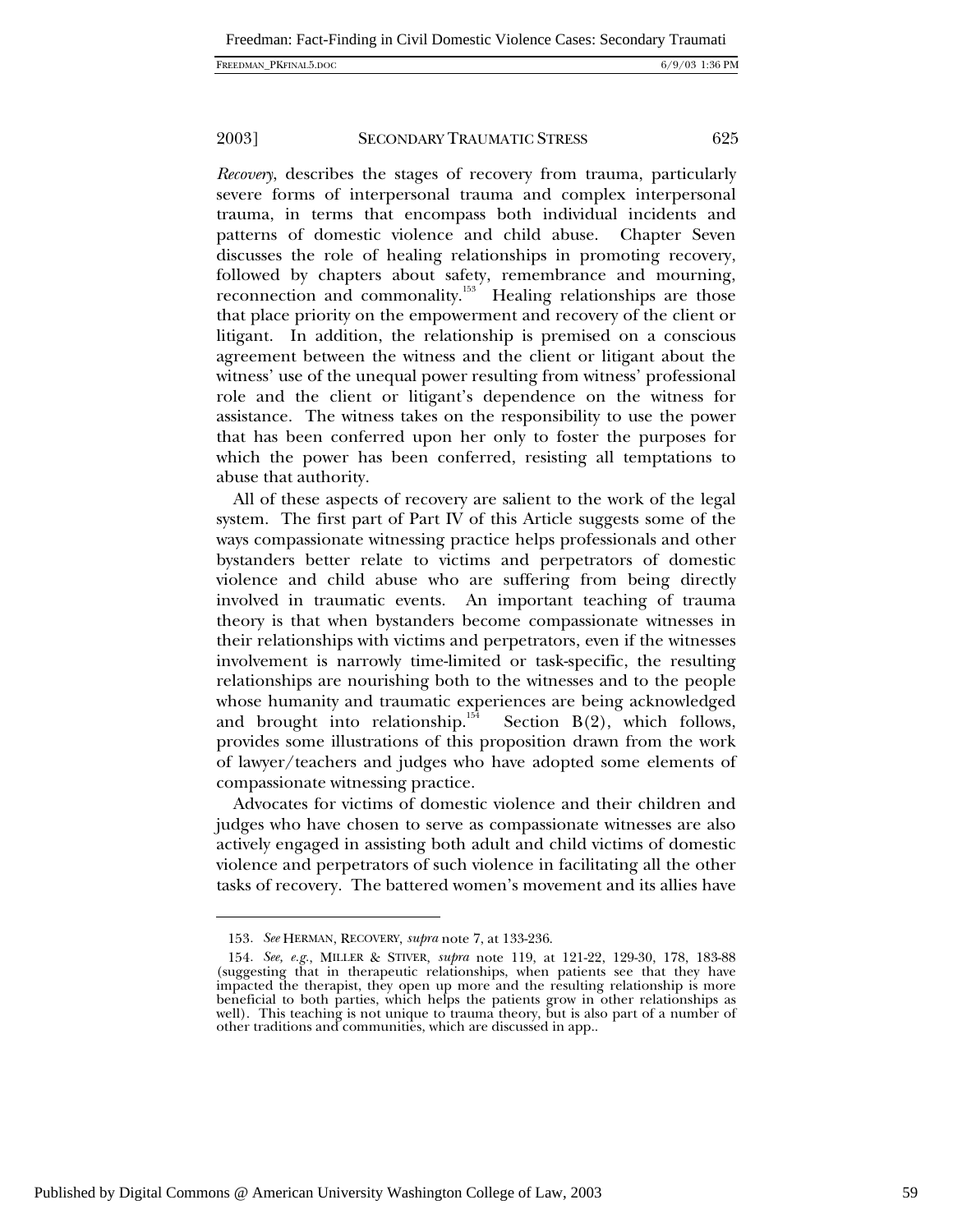succeeded in designing and establishing important legal frameworks and networks of other resources that are designed to support victims in their efforts to achieve safety, do the work of remembrance and mourning, reconnect with others, and experience commonality. These frameworks are also essential in supporting perpetrators to accomplish the same tasks, although there has not been as much conscious awareness that these tasks are as essential for perpetrators as for victims.<sup>155</sup>

The argument to this point is that compassionate witnessing can help individuals and the legal system do better at remaining present to people experiencing and recovering from interpersonal trauma. The suggestion here is that the severely inadequate fact-finding resources and practices discussed in the earlier part of this Article are in large part a manifestation of our individual and collective difficulties trusting that safety, truth telling, justice and, hence, reconnection and commonality can exist in reality rather than remaining a utopian illusion. The rest of the Article discusses the ways compassionate witnessing practice, as embodied and expressed in the social and legal response systems for domestic violence and child maltreatment, generates concrete experiences of safety, truth telling, justice, reconnection and commonality for the witnesses themselves and for victims, perpetrators, and bystanders—that is, for everyone. In other words, compassionate witnessing, through the ongoing work of committed lawyers, judges, legal personnel, teachers, scholars, care-giving professionals, social activists, legislators and citizens, is itself the work of restorative justice, as well as evidence that justice and reconciliation are possible. More precisely, witnessing to and healing from trauma are in essence the same thing. $156$ 

The next sections explain some specific ways compassionate witnessing practice is already informing the practice of lawyers and

<sup>155.</sup> From the perspective of both traumatic stress theory and compassionate witnessing practice, adult perpetrators are morally responsible for their crimes. They are also, and equally, fellow sufferers. Perpetrators are people who, because of past experiences, distorted perceptions of reality and learned patterns of destructive behavior, do not currently have the ability to establish satisfying relationships with themselves or others. By committing atrocities, perpetrators demonstrate, in distorted ways, their own needs for safety, remembrance, mourning, reconnection and commonality. Unless they somehow learn on their own, or outsiders are able to intervene to stop their efforts to violate and control others and help them begin to establish healing relationships of some sort, perpetrators remain trapped in tragic patterns of behavior that are traumatic to them as well as to victims and bystanders. *See supra* note 128 and accompanying text.

<sup>156.</sup> This is a central premise of holistic (or nondualistic) healing traditions, including, for example, Jason Shulman's work, which is known as Integrated Kabbalistic Healing. *See* http://www.kabbalah.org for additional information.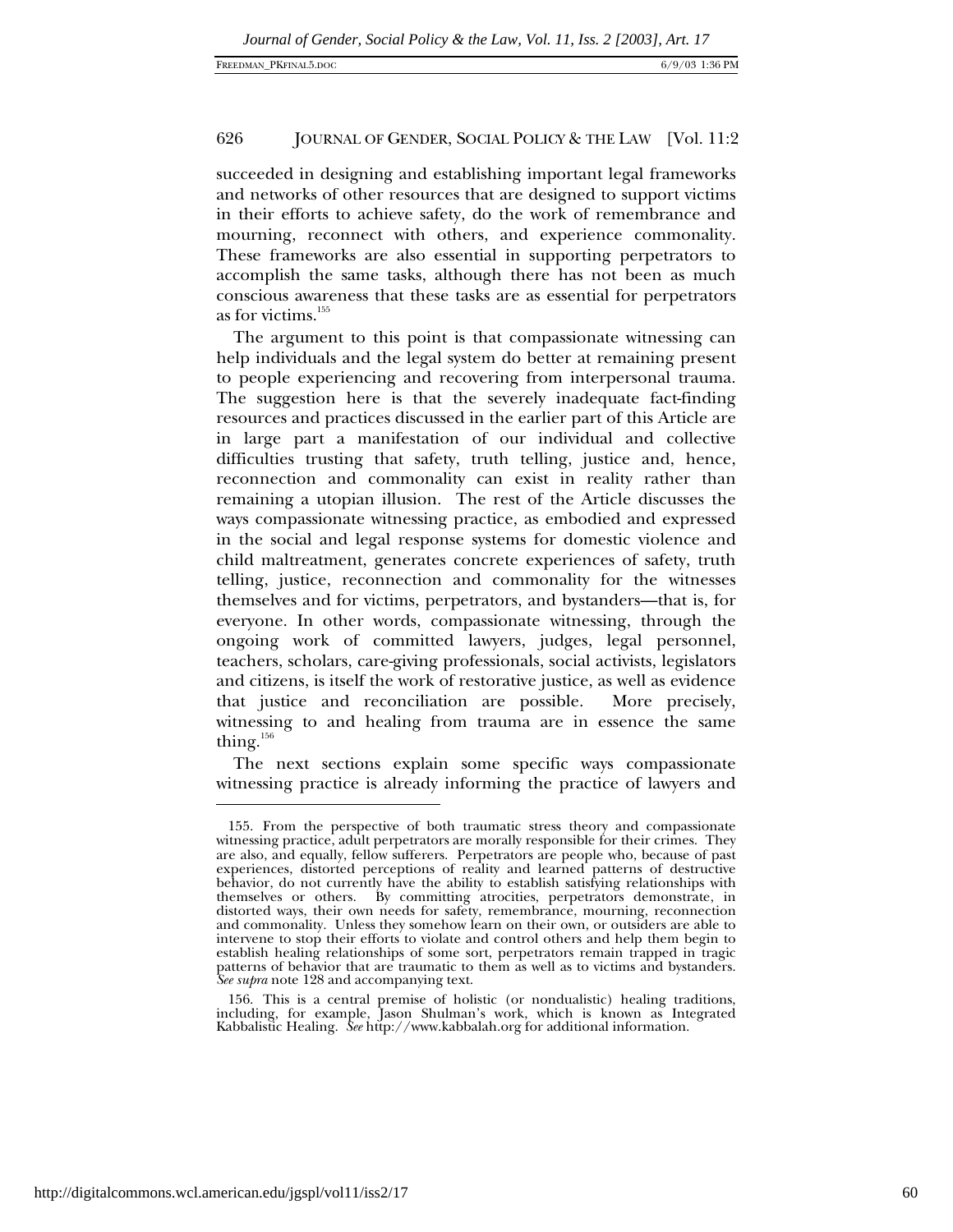judges, and suggests that these positive effects can be intensified by conscious commitment to and engagement in compassionate witnessing practice. It is helpful in thinking about the transformative potential of compassionate witnessing in the legal system to pay particular attention to the links between current fact-finding difficulties, the aspects of recovery from trauma described above relationship, safety, truth telling, justice, reconnection and commonality<sup>157</sup>—and the nine elements of compassionate witnessing practice, particularly numbers one and two, choice and adopting a stance of moral witness.<sup>158</sup>

# *2. The Transformative Potential of Compassionate Witnessing in the Legal System*

When individuals who make up the legal system practice compassionate witnessing, critical needs of litigants and their children begin to be met. Most people who live in abusive or severely troubled families, especially children, are "difficult" cases in the sense discussed earlier in this Article.<sup>159</sup> In troubled families, the available choices are limited and often seem bleak, outcomes of particular courses of action are uncertain, and there seem to be no easy answers or simple solutions. Children and adults who are in the process of sorting out for themselves how to handle the abusive or coercive aspects of their intimate relationships have a critical need to have concerned adults available to serve as compassionate witnesses.<sup>160</sup> People of any age who are at risk of harming another or being harmed or are already suffering significant physical and emotional injuries need to have as much authority and autonomy as possible consistent with keeping them safe from doing harm or being harmed. Unfortunately, for most adults who are abusive, and for adults and children suffering from abusive behavior by an intimate, the typical

<sup>157.</sup> These concepts from Herman's work are introduced at the beginning of Part IV.B.

<sup>158</sup>*. See supra* Part IV.C (defining and discussing the components of compassionate witnessing).

<sup>159</sup>*. See supra* Part I.B.

<sup>160</sup>*. See supra* note 155 and *infra* note 222 (explaining that the need for witnessing extends not only to those being injured but, to the extent possible (given the need to stop the abuse immediately and to hold those who cause harm accountable), also to those who are causing injury). There are of course practical reasons for this; prevention of future abuse depends on finding effective ways to help violent people change their behavior. *See, e.g.*, GONDOLF, *supra* note 2, at 4; Sandra L. Bloom, *Our Hearts and Our Hopes are Turned to Peace: Origins of the International Society for Traumatic Stress Studies* (last visited Mar. 4, 2003), *available at* http://www.istss.org/what/ history4.htm. Prevention aside, however, the practice of compassionate witnessing entails work with everyone involved, and not just the "innocent." *See also infra* app..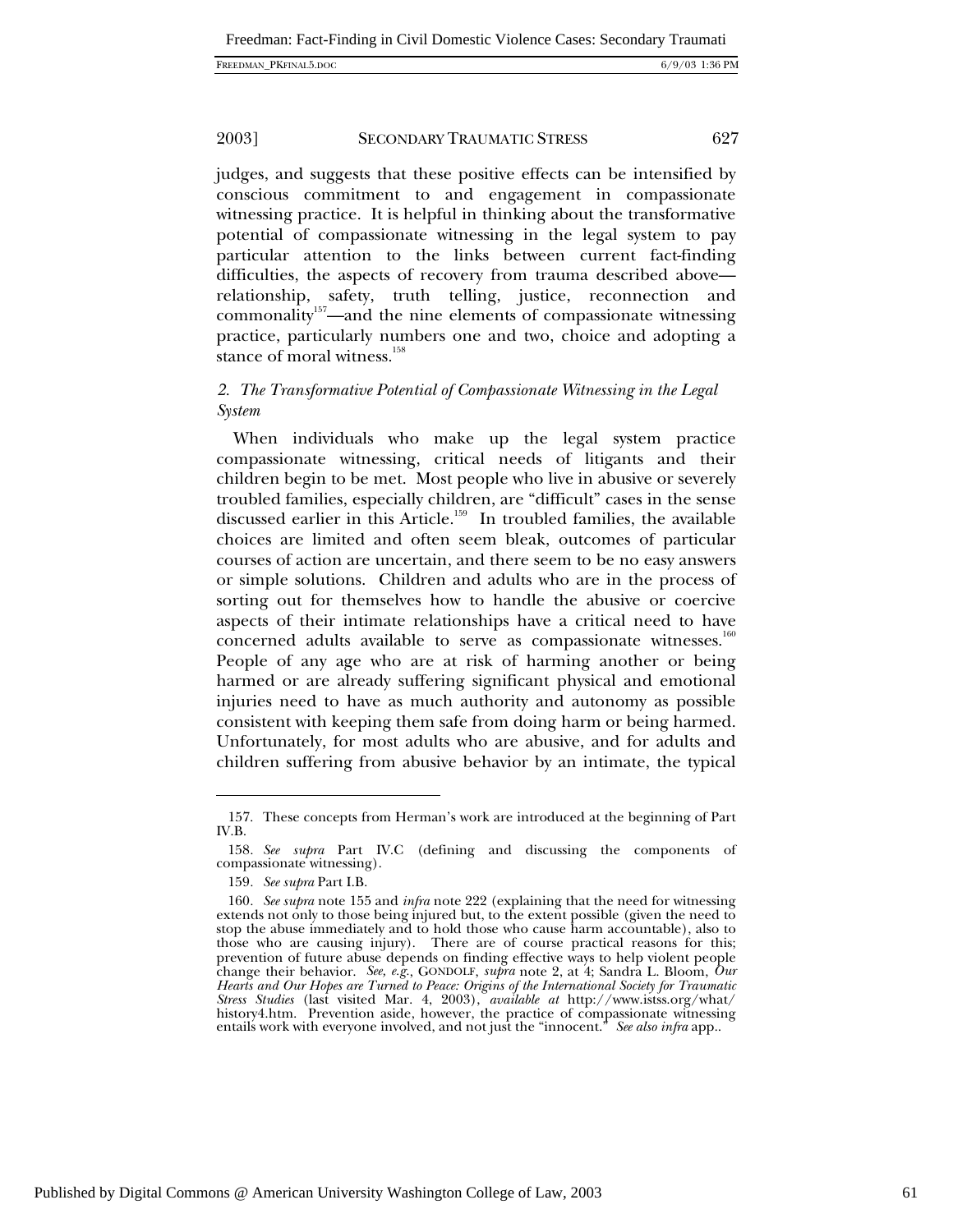responses of the legal system are themselves a major source of trauma, because the legal system subjects the parties to processes that are often harsh and indiscriminate, and are both unpredictable and controlled by others. At present, the absence of appropriate social response and legal intervention leaves many adults and children to suffer alone. Judith Lewis Herman observes:

The core experiences of psychological trauma are disempowerment and disconnection from others. Recovery, therefore, is based upon the empowerment of the survivor and the creation of new connections. Recovery can take place within the context of relationships; it cannot occur in isolation. In her renewed connections with other people, the survivor re-creates the psychological faculties that were damaged or deformed by the traumatic experience. These faculties include the basic capacities for trust, autonomy, initiative, competence, identity and intimacy. Just as these capabilities are originally formed in relationships with other people, they must be reformed in such relationships.<sup>161</sup>

Adults experiencing domestic violence, either as perpetrators or as victims, can benefit significantly from receiving compassionate witnessing from professionals with whom they come in contact. Feminist legal theorists, clinical law teachers and activists have begun to use compassionate witnessing in their work with clients, and have written about the value of this approach (though using different terminology).<sup>162</sup> Ann Shalleck's work provides a useful synthesis of much of this work. As she explains, in recent years feminist theorists and activists have mounted systematic challenges to dominant paradigms of legal thinking about domestic violence, and particularly concepts of the "battered woman" and "battering" which "lead many women not to recognize themselves or their experiences in the standard narrative of domestic violence" and which, through expression of these concepts in choices made by advocates or counsel for women, or by prosecutors and judges, may "create additional dangers for women who have been abused rather than ensuring or even increasing their safety or the safety of their children."<sup>163</sup> To

-

<sup>161.</sup> HERMAN, RECOVERY, *supra* note 7, at 133.

<sup>162.</sup> Elements of compassionate witnessing are being introduced into the practice of lawyers and judges in other contexts as well, as a result of innovative scholarship and teaching. *See*, *e.g.*, Silver, *supra* note 121, at 296-313 (advocating lawyering with self-awareness and the cultivation of emotional intelligence among law students and lawyers). Silver also summarizes writing on lawyering and emotional intelligence from 1930 to the end of the twentieth century, but notes that it has not had a widespread impact on legal education and law practice. *Id.* at 283-89. For further discussion, *see infra* app.

<sup>163.</sup> Ann Shalleck, *Theory and Experience in Constructing the Relationship Between Lawyer and Client: Representing Women Who Have Been Abused*, 64 TENN. L. REV. 1019,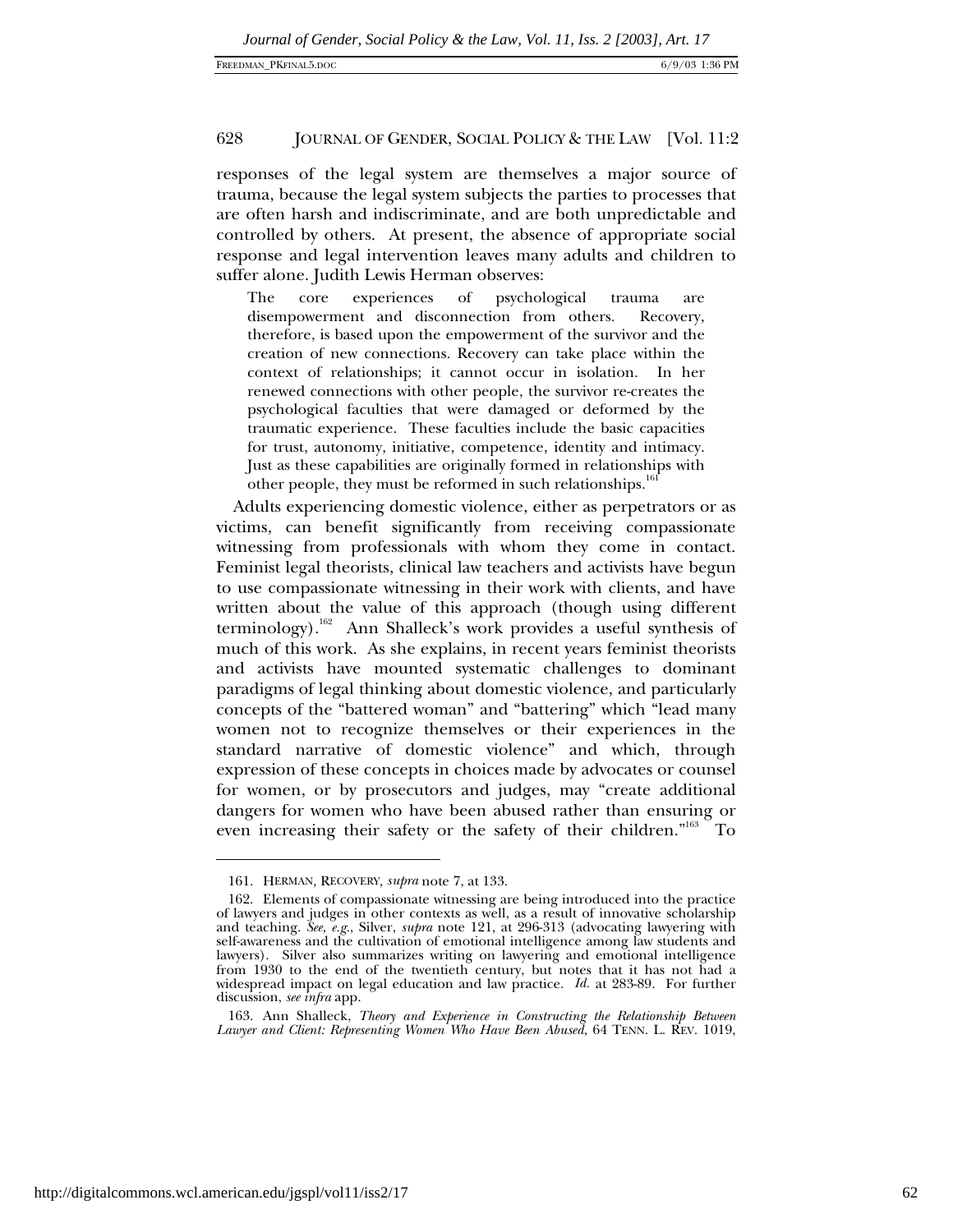counter these dangers,

these theorists and activists are engaged in a search for new legal strategies that provide abused women with legal accounts of abuse by an intimate partner that resonate with their own experiences, that create additional space for safely challenging that abuse, and that do not separate social policies regarding domestic violence from the complex and multiple realities of women who must find ways to cope with violence in their intimate relationships.<sup>16</sup>

As has been the case since the modern battered women's movement was initiated in the 1970s, feminist activism against domestic violence is premised on a commitment to empowering women, woman by woman. The models lawyers and lay advocates have developed in order to support their clients' empowerment (including their safety and recovery from trauma) incorporate many elements of compassionate witnessing.

For example, Shalleck reviewed the work of six theorists of domestic violence legal practice (all but one of whom are clinical law teachers), and grouped the characteristics of the lawyering they described under several headings.<sup>165</sup> These theorists all emphasize the need for conscious and emotionally sophisticated relationships between lawyers and clients as a foundation for the empowerment of victims that is at the core of feminist lawyering on behalf of victims of violence.<sup>166</sup> Shalleck's discussion of the first category, "Reflection on Experience," concretely illustrates both the overlap of these models of lawyering with compassionate witnessing, and also the benefits to both clients and lawyers of this innovative way of operating:

[T]hese models of lawyering encourage lawyers representing women who have been abused to identify and reflect upon, both before and during their representation, their own experiences of and feelings about violence or powerlessness in intimate relationships. This reflection is needed for three interrelated reasons. First, understanding his or her own vulnerability and powerlessness within intimate relationships is part of a lawyer's ability to experience empathy with the client's situation. Although the lawyer may not have gone through the same type of experience as the client, the lawyer needs to find within his or her own experience a basis for beginning to understand the situation of a

1

<sup>1025-26 (1997).</sup>

<sup>164</sup>*. Id*. at 1027.

<sup>165.</sup> The other headings are: "Recognition of the Fluidity of the Lawyer-Client Relationship," "Working Collaboratively with Clients," "Developing Responses that Enable Clients to Take Steps that Are Viable Within Their Particular Situations," and "Making Time." *Id.* at 1019.

<sup>166</sup>*. See id. passim*.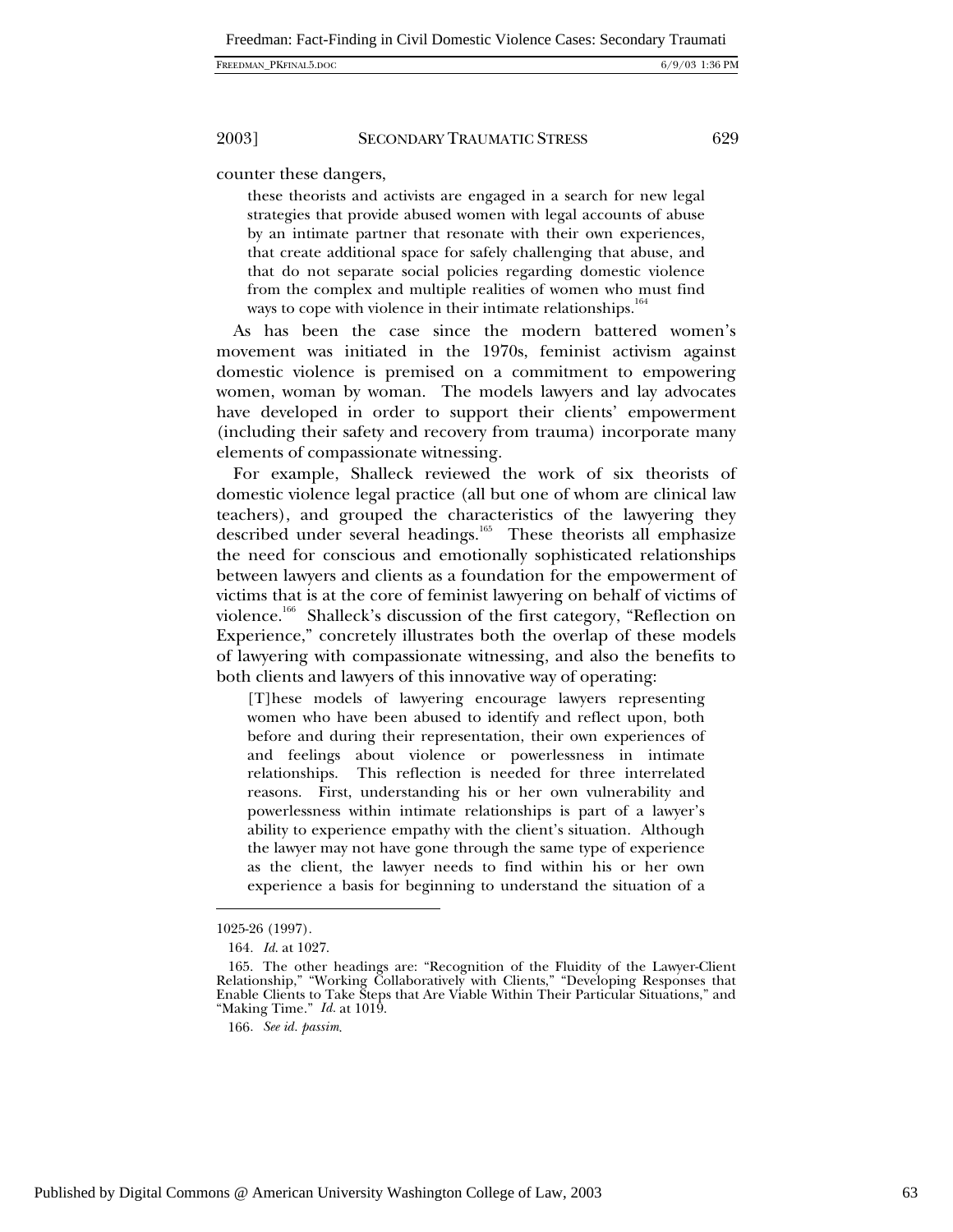client on an emotional level. For these theorists, the discovery of common experiential ground is necessary, not primarily for instrumental reasons of gaining the trust of or increased rapport with a client, but for the construction of a relationship built explicitly on the shared recognition of the similarities and differences in their situations. From a relationship characterized by this sort of understanding comes the lawyer's abilities to act effectively with and for the client.

For these theorists, self-reflection is important for more than empathic understanding, however. Reflection by the lawyer on his or her experiences is part of the process of understanding the pervasive nature and complex dynamics of intimate violence. The lawyer needs to see intimate abuse . . . as a complex mixture of experiences involving not just physical violence, but also coercive behavior and the exercise of power and control. . . .

Just as lawyers who incorporate compassionate witnessing into their work find that the change benefits both lawyers and clients, many judges now recognize the value of compassionate witnessing in their work with victims of violence, including domestic violence.

In fact, Herman's work is one of the resources James Ptacek used in his thoughtful study of domestic violence judges in Massachusetts.<sup>168</sup> These were judges who had chosen to work in specialized domestic violence courts, which had been established after many years of struggle to reform the legal system's response to domestic violence. Ptacek observed the ways eighteen judges in two of these courts interacted with women seeking restraining orders and men alleged to be batterers, arguing that judges' demeanor in the courtroom, an aspect of the "emotional labor" of judging, can empower or re-victimize women seeking to stop abuse in their intimate relationships. $169$  Ptacek found that ten of the eighteen judges he observed usually used what he characterized as a "goodnatured" demeanor in their interactions with battered women.<sup>170</sup> "The judges who exhibited this kind of demeanor used their authority to make women feel welcome in court, to express concern for their suffering, and to mobilize resources on their behalf."<sup>171</sup>

-

<sup>167</sup>*. Id.* at 1029-38; *see also* Waits, *supra* note 100, at 67-78 (discussing the importance to clients of how they are treated by helping professionals); note 178 *infra* and PETERS, *supra* note 16, §§3-1-3-3 (describing a similar model of lawyering for children); *infra* app.

<sup>168</sup>*. See* PTACEK, *supra* note 30, at 137-38, 149, 153.

<sup>169</sup>*. Id.* at 97-111.

<sup>170</sup>*. Id.* at 98-101.

<sup>171</sup>*. Id.* at 99. Ptacek notes that two of the ten usually "good-natured" judges sometimes used a variant of this demeanor, which contained elements of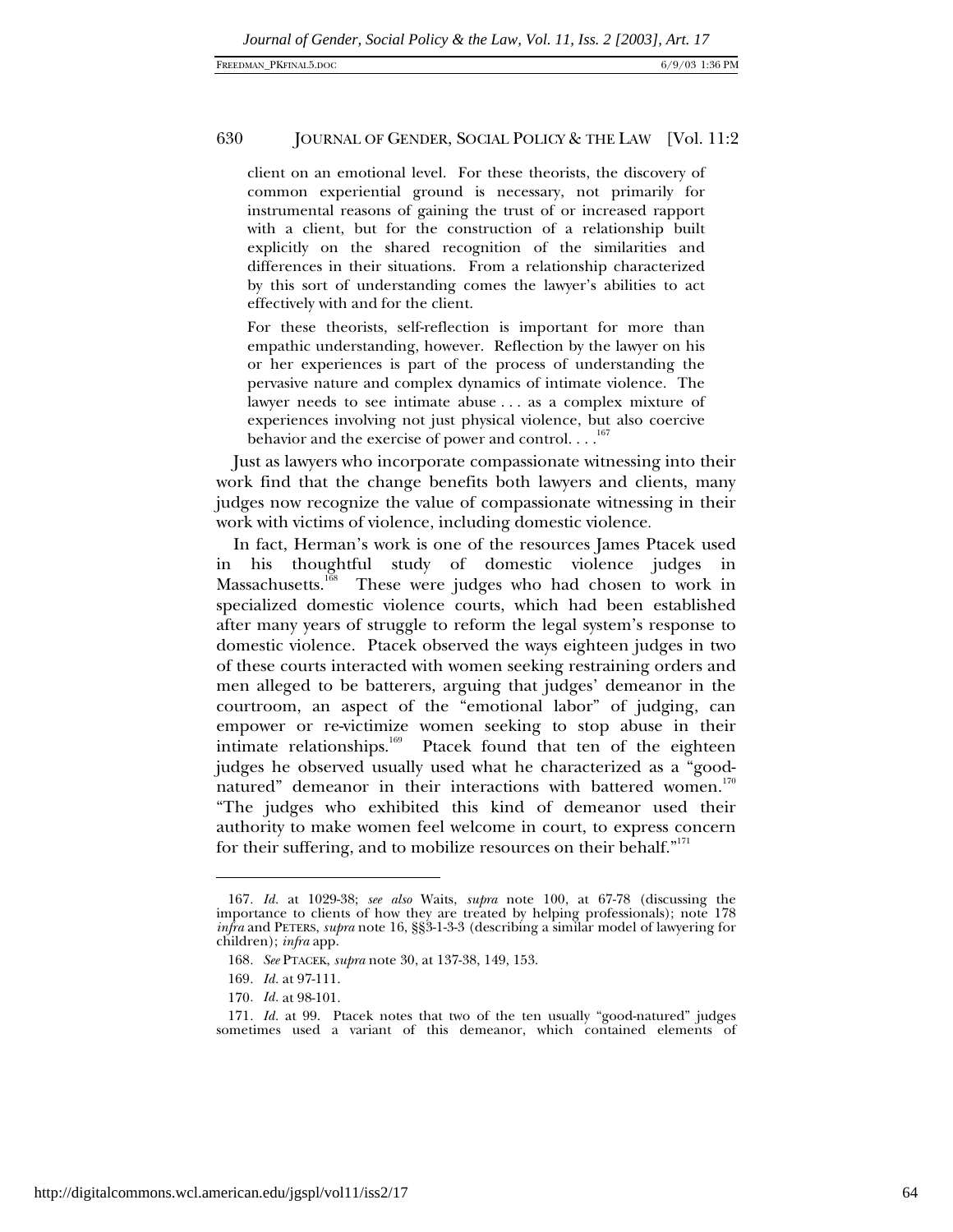If demeanor is an image of authority, the image [good-natured] judges wanted to communicate is one of empathy and support. They want to use their power to make women feel welcome in the court and to facilitate their requests for judicial remedies. There is an awareness by these judges that this demeanor is communicated by the design of court processes, by their patience, by open expressions of concern, through their listening to both parties, and by serious attention to the criminal nature of violence and abuse. $172$ 

This demeanor contrasted with several alternative forms of selfpresentation, including bureaucratic (formal and distancing), firm, condescending or harsh. Advocates for battered women have long contended that the attitudes and behavior of law enforcement personnel, including police officers, prosecutors, court personnel and judges are a critical factor in the effectiveness of legal remedies for domestic violence.<sup>173</sup> Ptacek's work provides concrete evidence of both variations in judicial demeanor, and the significance to victims and perpetrators of particular choices by judges.

Ptacek's work also confirms the relevance of other elements of compassionate witnessing practice to judges' ability to engage supportively with litigants experiencing domestic violence.

Emotional labor is a double-sided concept: it names both the means and the ends of a type of work. The ends of judging as a type of emotional labor involve making an emotional impact on plaintiffs and defendants....  $[T]$ o have this impact, judges will be most effective if they act on their own feeling and emotional expression. If the goal is making a woman feel welcome in the court, the means may involve controlling or suppressing inappropriate feeling, such as frustration, or it may require evoking a desired feeling, such as empathy, that may not readily be there at the end of a very long and draining day. Truly engaging with a woman seeking an order requires more than merely pretending empathy. To really reach someone who has been assaulted and who may be intimidated and upset, a judge is more effective if he or she genuinely feels empathetic.<sup>174</sup>

Ptacek describes the cognitive and expressive work involved. Judges report their active engagement in learning about domestic violence,

1

condescension toward the women appearing before them. *Id*. at 106 tbl. 5.1.

<sup>172</sup>*. Id.* at 122.

<sup>173</sup>*. See supra* note 95 and accompanying text.

<sup>174.</sup> PTACEK, *supra* note 30, at 117-18. For extended discussion of the political, sociological and personal factors that shape judicial behavior, and inquiry into the emotional demands that presiding over domestic violence cases places on judges, see *id*. at 95-97, 112-35.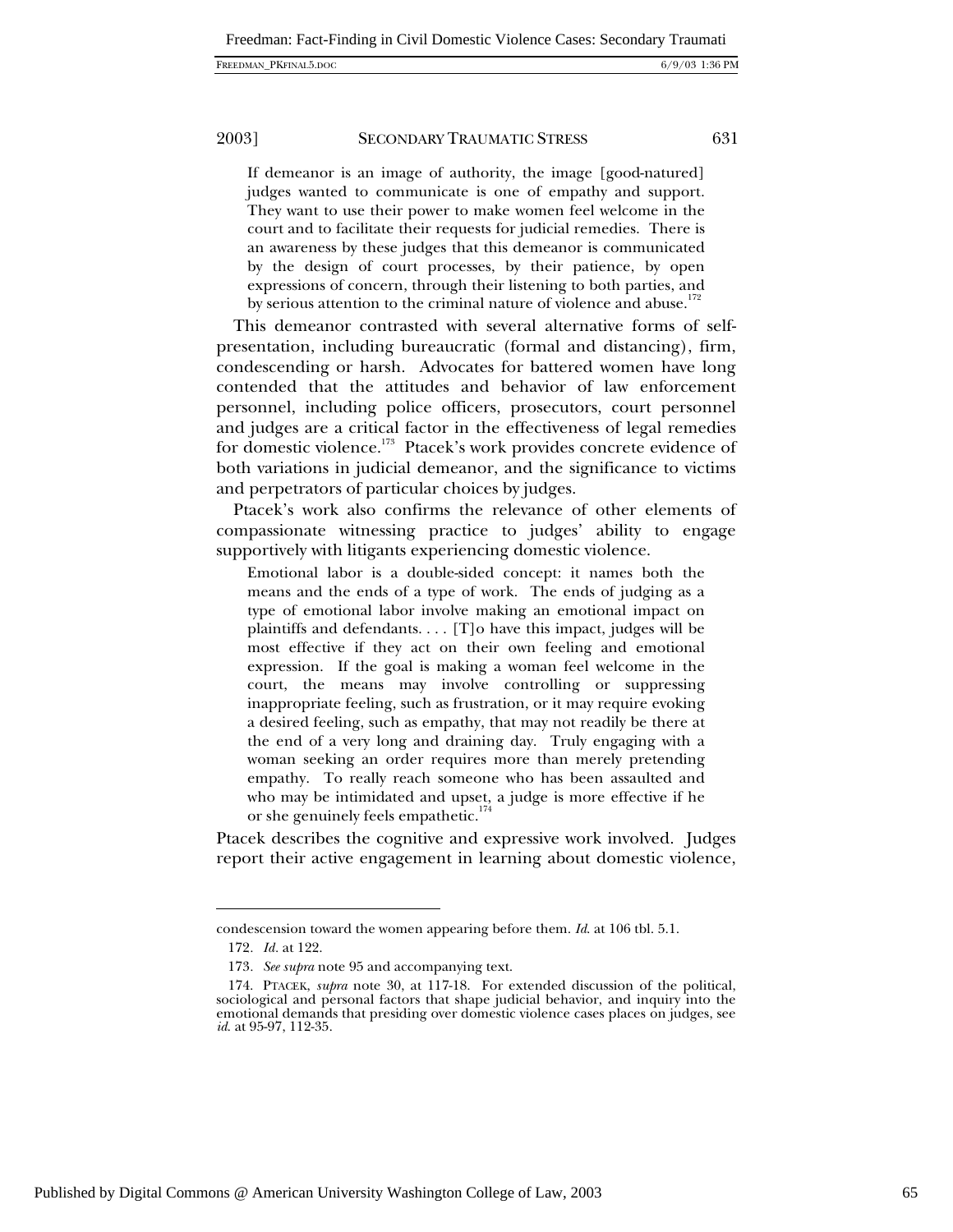and their conscious work on their self-presentation in court.<sup>175</sup> Ptacek notes that:

. . . [T]here is also a personal cost to judges who present a "goodnatured" demeanor. Empathetic engagement with women who are suffering from terrorizing violence can be exhausting. "Trauma is contagious," according to Judith Lewis Herman. . . . Herman states that in the role of witness to a violent crime, the therapist "experiences, to a lesser degree, the same terror, rage, and despair" as the survivor. This is called "vicarious traumatization." Judges who are willing to recognize women's experience of victimization will also feel this, as will advocates, shelter workers, and other feminist activists. With the volume of battering cases on court dockets, a district court judge in Massachusetts will meet several hundred women who have been abused and hear several hundred accounts of violence every year. One judge spoke of how she dealt with the personal strain of working with women who had been abused. She described the restraining order hearings as a "terrible emotional burden":

"I think that two things help me with the stress. One, I talk about it. . . . I try not to make it identifiable, and I'm careful about confidences. But the things that are most traumatic, I do talk about. Both with friends and in terms of public speaking, as examples. And I do a lot of committee work. . . . I find that that gives me a sense of contributing in a way that dealing with the case by miniscule case–as much as I enjoy that, and I take each case very seriously, I think that if you feel like you are having some long effect, or short-term effect, anyway, on the system as a whole, it's easier to deal with the grind."

By talking about traumatic events, and engaging in work on battering that is less isolating and individualized than sitting on criminal cases, this judge seeks to create a social environment that will strengthen her ability to stand as witness to such violence. Herman argues that "the perpetrator's arguments prove irresistible when the bystander faces them in isolation." Given the patriarchal structure of the state and the threat to the gender order that a campaign against sexual violence represents, it becomes tempting for judges to abandon the burden of vicarious trauma and turn against women who have been victimized. The current social environment for hearing and affirming women's testimony about violence was created by the feminist movement. Herman insists that the ability for our culture to sustain this recognition and support depends on the continued strength of this movement. $176$ 

<sup>175</sup>*. Id*. at 118-20.

<sup>176</sup>*. Id*. at 126-27.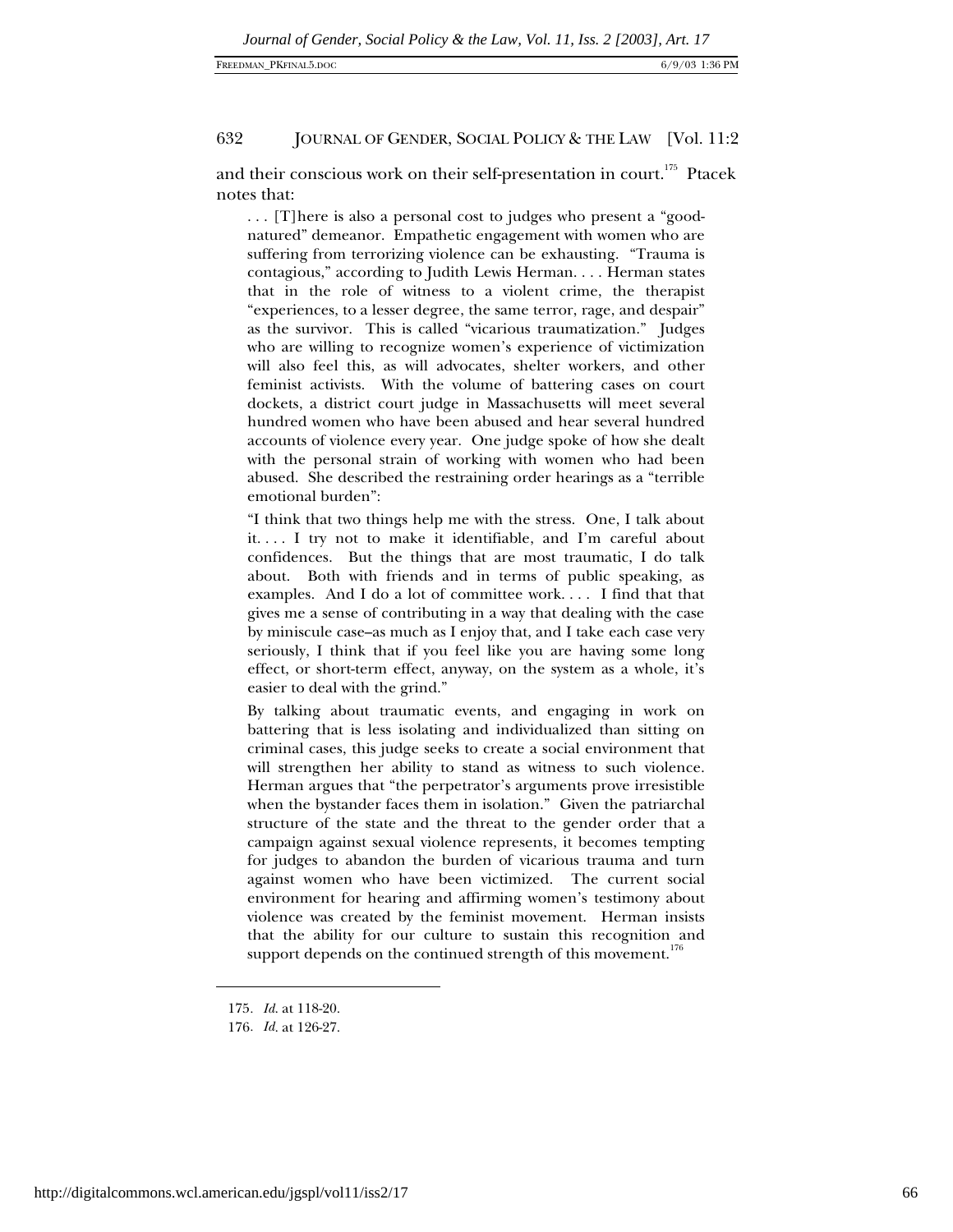|  | FREEDMAN PKFINAL5.DOC |  |
|--|-----------------------|--|
|--|-----------------------|--|

-

## 2003] SECONDARY TRAUMATIC STRESS 633

The lived experiences of judges and lawyers with compassionate witnessing practice in domestic violence cases illustrate both the need for this sort of practice, and its value.<sup>177</sup> After the next section, which identifies some particular issues of concern as to the needs of children, Section IV.C takes up elements eight and nine, the formation of interdisciplinary communities to facilitate systemic change and presence and engagement in the face of uncertainty. This section also highlights the link between fact-finding deficiencies in civil domestic violence practice and the value of compassionate witnessing in legal and societal responses to domestic violence and child maltreatment.

## *3. Compassionate Witnessing, Children's Needs and the Legal System*

Examining children's needs through the lens of compassionate witnessing is illuminating. The primary source of compassionate witnessing for children is usually their parents (or other guardians). Indeed, good parenting is a model for many of the tasks of a compassionate witness.<sup>178</sup> Children who experience trauma at the hands of a parent or guardian are at risk of growing up without this critical resource for healthy development, because even if the traumatic experience comes to an end, it is likely to be minimized, covered up or ignored by the parental perpetrator.<sup>179</sup> However, if one

<sup>177.</sup> The strain that Ptacek's "good natured" judges describe means that the full panoply of resources and attitudes which make compassionate witnessing possible are not in place. Experienced witnesses can help beginners learn to do this work in ways that are nourishing rather than depleting. *See infra* app. for additional information.

<sup>178</sup>*. See* MILLER & STIVER, *supra* note 119, at 42-47, 51, 66-68 (asserting that mutual empathy in parent-child relationships promotes growth and happiness and that this interaction can be found in other relationships as well); GROVES, *supra* note 8, at 84- 85 ("Parents are the most important frontline supporters of their children. By their ability to listen, to help children understand, to interpret the world for children, and to provide an emotional buffer, they help children withstand the most traumatic events."); *see also* Lynda Marin, *Mother and Child: The Erotic Bond*, *in* MOTHER JOURNEYS: FEMINISTS WRITE ABOUT MOTHERING 19-22 (Maureen T. Reddy et al. eds., 1994), *reprinted in* JUDITH G. GREENBERG ET AL, MARY JO FRUG'S WOMEN AND THE LAW 513, 516- 18 (2d ed. 1998) (describing the pleasure she and her young son take in each other, and the ways her son incorporates his experience of her mothering as a reinforcement of his own self-love); PETERS, *supra* note 16, at 1 (explaining children's needs for compassionate witnessing). She states:

Children's unique viewpoints seem fated to get lost in the needs of an adult world. Because adults working with children are often people who prize children very much, children are cherished, but sometimes for what they represent to the adult, rather than for who they are on their own terms. It is extraordinarily easy to lose track of the child's point of view in the middle of an adult's day.

*Id.* Peters argues that traditional legal representation, which can be described as a "lawyer-as-context" model, should be replaced with a "child-as-context" approach. *Id.* at § 3-1.

<sup>179.</sup> For a clear and compelling explanation of the impact of child abuse on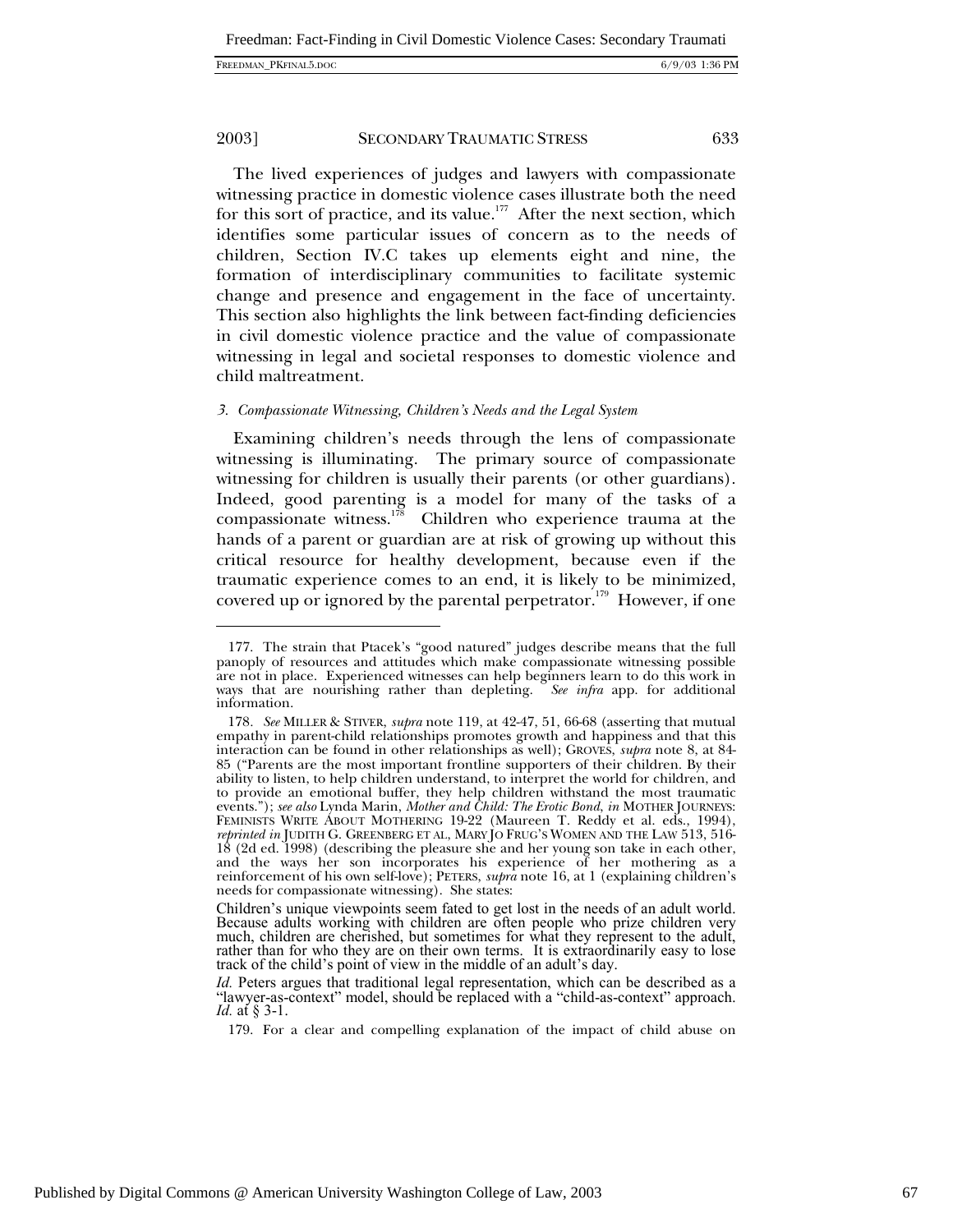of the parents or an outsider is able to help re-establish safety for the child, and respond to the child's situation as a compassionate witness, the child can begin the tasks of recovery.<sup>180</sup> Thus, the well-being of child survivors of intimate violence (either domestic violence perpetrated against a partner or physical and emotional abuse more directly inflicted on the child) can be enhanced by the development and implementation of two types of response. The first is legal and other interventions to support protective parents and other caregivers in re-establishing safety and serving as compassionate witnesses for their children, and the second is mechanisms to provide compassionate witnessing to children whose parents or other caregivers are unable to meet this need.<sup>181</sup> As to the latter, two prongs are needed: intervention based on engaging with the child and the child's perspective, and efforts to facilitate ongoing relationships

180. See GROVES, *supra* note 8, at 80-85, 100-03; BANCROFT & SILVERMAN, *supra* note 2, at 103-05, 190.

A strong bond to a caretaking parent has shown to be critical to recovery [from the] profound and chronic emotional distress of trauma. . . . Traumatized children need to be with a parent who is able to 'acknowledge, recognize, and bear witness to the child's pain.' Research indicates . . . that a strong mother-child relationship is an important contributor to resilience in children of battered women.

#### *Id*. at 104.

 $\overline{a}$ 

181. For the former's importance, see *supra* note 178. For the value of the latter, see GROVES, *supra* note 8, at 85-103 (noting therapists, teachers, police officers, and other adults as resources for children who have witnessed violence); *see also* BANCROFT & SILVERMAN, *supra* note 2, at 191-97 (indicating child therapists, family therapists and programs for children exposed to domestic violence as resources available), and PETERS, *supra* note 16, at §§3-1-3-3 (children's lawyers as resources for children). One study of eighteen children living in violent homes found that, "[A]ccording to the children, the best support for them was a strong caring adult within easy distance of home or school to whom the child could talk openly and safely about the violence at home. For some, it was a neighbor, for others a relative, a teacher, or an adult domestic violence worker." Peter G. Jaffe et al., *Domestic Violence and High-Conflict Divorce: Developing a New Generation of Research for Children*, *in* DOMESTIC VIOLENCE IN THE LIVES OF CHILDREN 189, 224 (Sandra A. Graham-Bermann & Jeffrey L. Edleson eds., 2001) (discussing a study conducted in Western Australia in 1992). Jaffe concludes: "Children exposed to family violence need not only the emotional support, advice, companionship, and instrumental aid that social support can offer them in response to specific incidents of violence but also the long-term support to recover developmentally from the effects of exposure." *Id*. at 230; *see also* Jordan & Hartling, *supra* note 145, at 64 (discussing a series of studies showing that a relationship with one supportive adult is associated with good outcomes when children are faced with various adverse conditions). *See also* note 183 *infra.*

children's development and their relationships with their parents and significant others, see HERMAN, RECOVERY, *supra* note 7, at 96-110. For a discussion focusing specifically on the destructive impact of secrecy and parental inaccessibility, see MILLER & STIVER, *supra* note 119, at 89-98, 111. For a discussion of the impacts on children of exposure to a battering parent, including but not limited to abuse directly targeted at the child, see BANCROFT & SILVERMAN, *supra* note 2, at 29-97. For batterers' tendencies to minimize or deny abuse of their partners and children, or to blame their victims, see *id.* at 18-19. For the effects on children's beliefs and values of exposure to a battering parent, see *id*. at 48-51.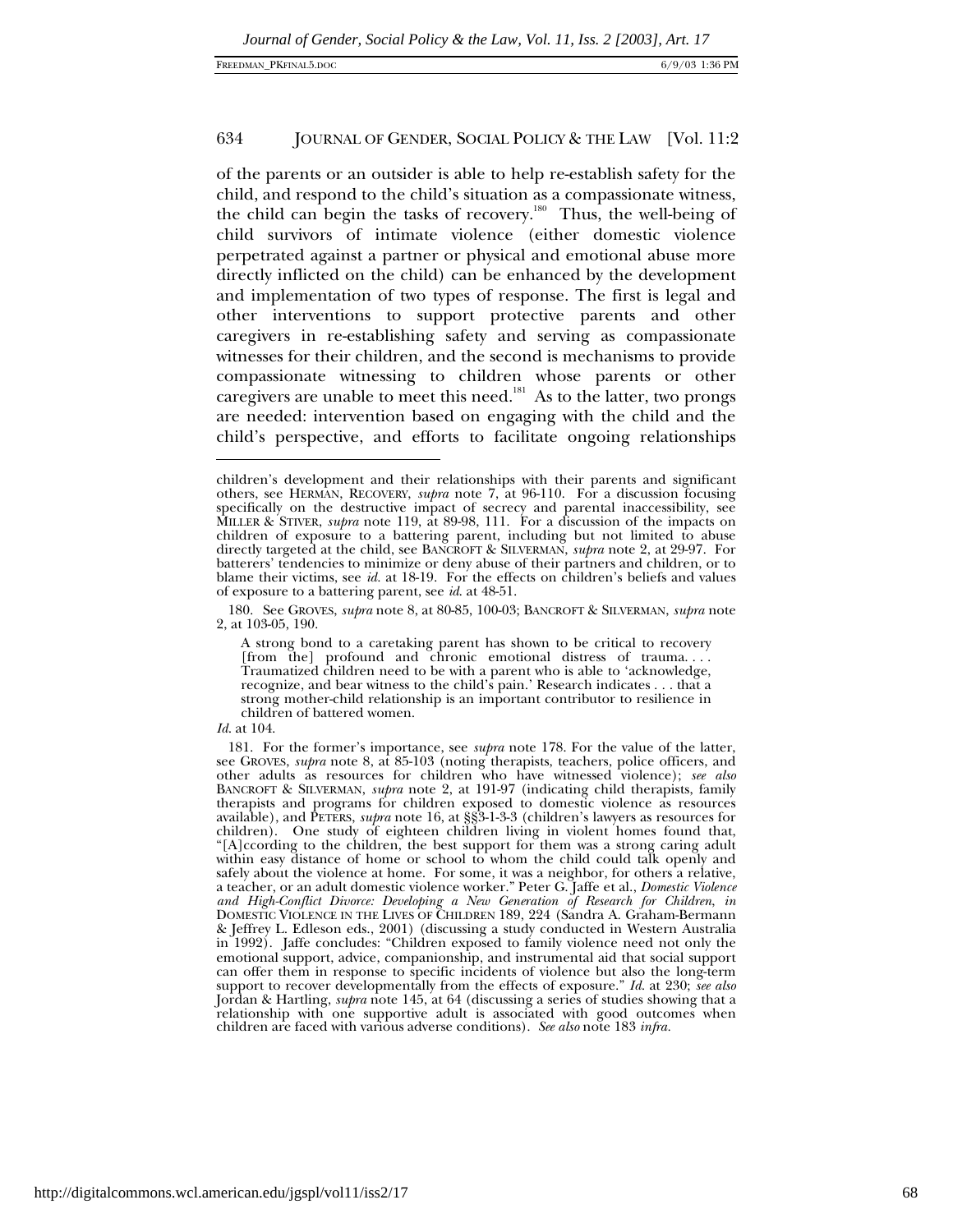$\overline{a}$ 

## 2003] SECONDARY TRAUMATIC STRESS 635

between supportive adults and the child. Both supporting protective parents and successfully interacting directly with the child where parents are unable to meet the child's needs are hugely difficult for the legal system and other response systems, particularly as these systems are currently configured.

These observations contribute additional depth and urgency to the earlier discussion of the devastating effects of the civil fact-finding gap on victims of illegal patterns of violence and coercion and their children. Using felony prosecutions in relatively dramatic and clear cut cases to interrupt, sanction and perhaps halt partner and child abuse is necessary. Unfortunately, justice system responses to child endangerment suffer from enormous problems. The most glaring is the prosecution of mothers for "failure to protect" their children from harm at the hands of other adults, whether or not the mothers were themselves abused or could realistically have stopped the abuse of their children from occurring.<sup>182</sup> In contrast, when people in the criminal justice and child welfare systems—prosecutors, judges, social workers, other care-giving professionals and advocates for children and parents—are able to work in collaborative partnerships informed by compassionate witnessing perspectives, children's needs to have their relationships with their parents respected and preserved, and to experience connection rather than disconnection in their interactions with other adults, are given priority whenever possible.<sup>183</sup> As discussed in Parts I and III above, divorce, restraining order and child custody proceedings also often fall short in meeting children's needs for both accurate fact-finding and compassionate and effective

<sup>182.</sup> For materials on this issue, see DALTON & SCHNEIDER, *supra* note 3, at 285-334; SCHNEIDER, BATTERED WOMEN, *supra* note 15, at 157-68.

<sup>183.</sup> For example, since 1998, the Peace: A Learned Solution ("PALS") Project, a collaboration between Providence House, a battered women's shelter in Willingboro, New Jersey, and the New Jersey Department of Youth and Family Services, has served over 100 New Jersey children exposed to domestic violence. The child witnesses, three to ten years of age, receive individual and group therapy, day care and afterschool programming and case management services for a period of six months. A therapist offers counseling to the children's mothers about parenting issues related to domestic violence. The innovative features of the program – tailoring treatment to the needs of each child, the sophistication of the services provided, and the coordination of services to children with services to their mothers – have been shown to be far more effective than previous interventions for child witnesses to violence. In comparison to a control group of child witnesses and their mothers who received psychoeducational classes but did not receive intensive individualized therapeutic attention, the children in the PALS program and their mothers showed dramatic improvements in their functioning, which for many of the children had previously been impaired at clinical levels. *NJ Spotlight: The Peace: A Learned Solution (PALS)Project*, NJ ADVISOR, 7 AM. PROF. SOC. ON THE ABUSE OF CHILDREN – N.J. NEWSLETTER 16-19 (Fall 2002). Psychologist Linda Jeffrey and sociologist Demond Miller, both of Rowan University, will soon be publishing additional research on the PALS model. *See also infra* note 185.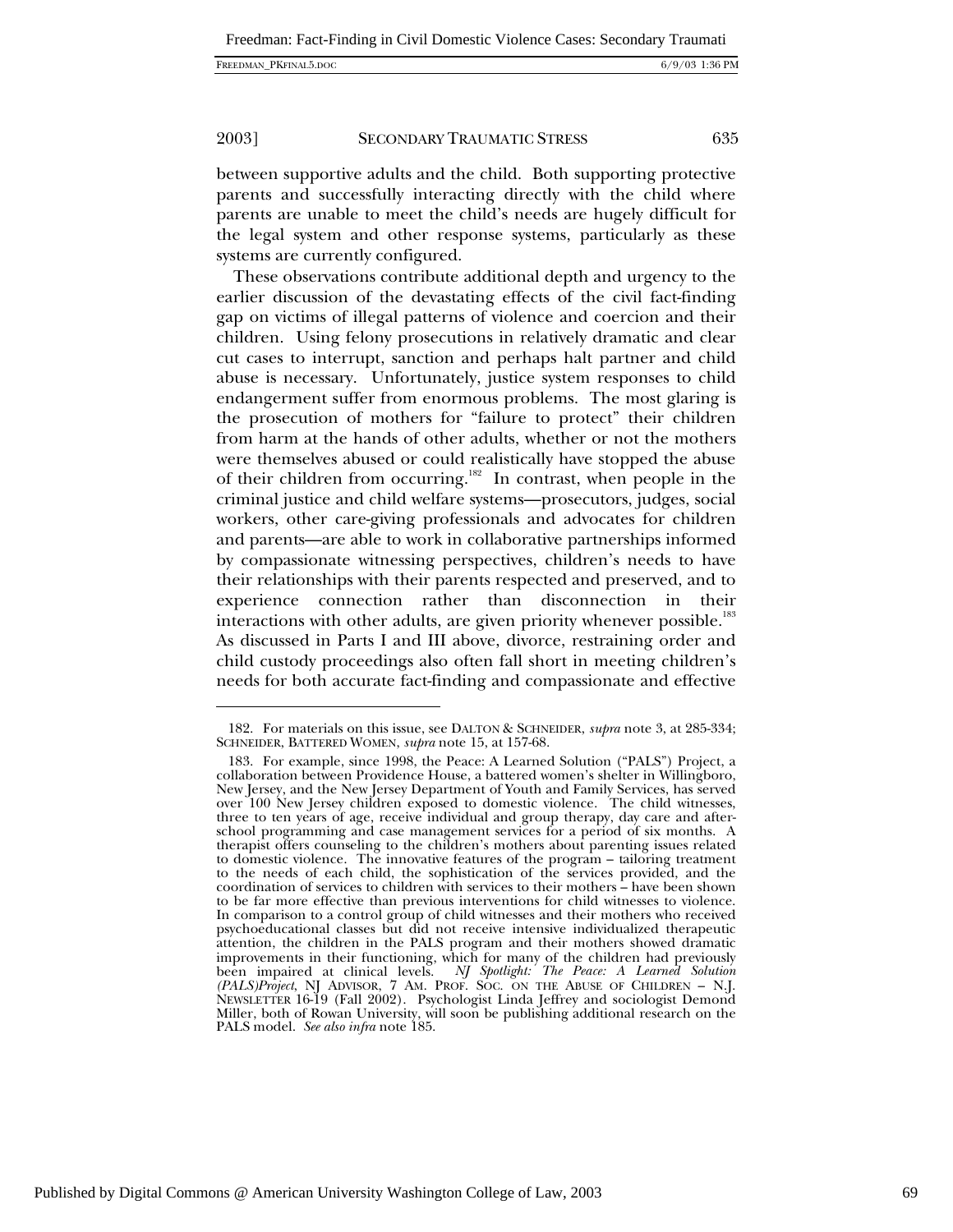responses to children's own experiences in the face of the failures of parents and other adults.<sup>184</sup> To an equal or possibly even greater extent than in the dependency context, the lack of systematic attention to such cases leaves individual actors in the legal system to struggle alone with their reactivity and distress in the face of the terrible suffering experienced by thousands of adults and children.

Compassionate witnessing practice is already significant in both local and national efforts to address the needs of children affected by violence, abuse and neglect. Collaborative communities are facilitating cycles of witness, recovery and eventually prevention of domestic violence and child maltreatment and are growing in influence, although often only able, because of severe resource constraints, to address a small part of the need. Where such communities do not already exist, activists, non-profit organizations, foundations, government officials, scholars, and clinicians from a number of disciplines are actively engaged in research, organizing, writing and speaking out about the need and possibility for change.<sup>185</sup> With this support, even small groups of individuals working in systems of response already have less need to distance themselves and disengage. Even without anywhere near enough social support and

<sup>184</sup>*. See also* Meier, *supra* note 10, at Part II.B.

<sup>185.</sup> The National Council of Juvenile and Family Court Judges ("NCJFCJ," http://www.ncjfcj.org) is involved in a number of promising collaborations, one of which was initiated by the publication in 1999 of *Effective Intervention in Domestic Violence and Child Maltreatment Cases: Guidelines for Policy and Practice*, Recommendations from the National Council on Juvenile and Family Court Judges Family Violence Department, popularly known as the "Green Book." *See* Meier, *supra* note 10, at 659 for discussion of the many such collaborative communities scattered across the country that are using the Green Book as a starting point Coordinated community responses to domestic violence, see *infra* note 199, are another example. There are many law school clinics that facilitate the establishment of interdisciplinary collaborative communities of witness in family law, domestic violence and child advocacy. See infra app. for articles describing some of this work. Universities and non-profit organizations in many locations also take on this role, adding more substantial research (and often national outreach) capabilities. In Philadelphia, the Support Center for Child Advocates and the Center for Children's Policy, Practice and Reform at the University of Pennsylvania (http://www.ssw.upenn.edu/ccppr) are engaged in and supporting cutting edge interdisciplinary collaborative service work, research and policy change. Collaborations initiated by these organizations locally, (and in the case of the CCPPR, regionally and nationally) involve lawyers and social workers for children and adults (both from social and legal service organizations and volunteers), judges, child welfare and family court system personnel, and scholars and clinicians from the disciplines of social work, law, medicine, nursing, and psychology. Lawyers from the Support Center work in social work-lawyer teams. Students in Penn's Child Advocacy Clinic, which is co-taught by a legal clinician and a pediatrician, come from law, medicine, and the graduate program in social work. Teams from both programs have access to many other resources for collaboration and support. Lerner Interview, *supra* note 2. Other promising collaborations are discussed in GROVES, *supra* note 8, at 104-26, and *supra* note 183.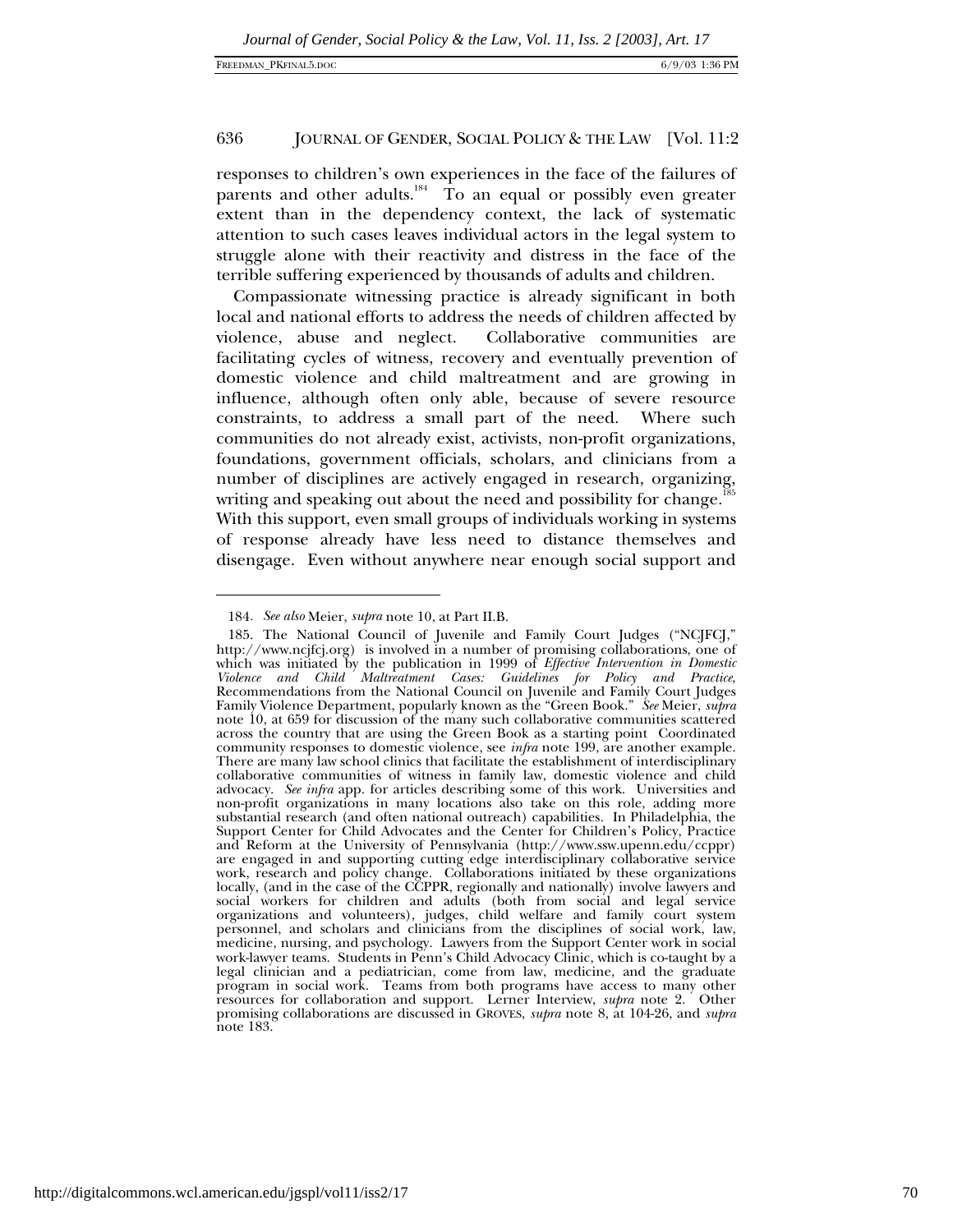| FREEDMAN PKFINAL5.DOC | $6/9/03$ 1:36 PM |  |
|-----------------------|------------------|--|
|-----------------------|------------------|--|

funding, these groups of individuals are beginning to respond more creatively and effectively to the human needs of adults and children they encounter.

Similarly, as Ptacek's work illustrates, individual actors dealing with adults in family court settings change their behavior when they are operating within a local framework which supports a compassionate witnessing perspective. Because the well-being of children and parents is intimately connected, these changes make a difference to children as well as to adult victims.<sup>186</sup> What would it take for more widespread change?

# *C. Compassionate Witnessing and Systemic Change*

## *1. The Logic and Resilience of Legal System Patterns*

The hypothesis presented earlier is that the legal system's penchant to respond to domestic violence cases either under a "get tough on crime" rubric, or by truncated mini-hearings in family court, reflects the dynamic of secondary traumatic stress at a systemic level. While existing procedures have many deficiencies, they have the advantage of buffering legal professionals' and other bystanders' exposure to the charged material involved in cases of domestic violence and child maltreatment. The structured operations of the criminal law are ritualized and somewhat abstract, and create a protective sense of distance between the public and legal professionals on one hand, and victims and abusers on the other. The relatively unstructured brief proceedings in civil court protect legal professionals and court personnel in another way, by reducing many cases to "he said/she said" family dramas in which underlying dynamics of power and control can be minimized or ignored. Instead, both parties can be blamed for airing their dirty laundry in public, or for what are characterized as joint failures to protect their children. In domestic violence cases in which the dynamics of power and control are more difficult to evade, judges are prone to adopt a bureaucratic demeanor, distancing themselves from the human dimensions of the matter at hand, and shifting responsibility for a humane response to other actors in the court system. As Ptacek observes,

[I]nterviews with judges revealed aspects of the gendered division of labor and the gendered patterning of emotionality in the courts that cast light on [institutional resistance to supportive demeanor, and preferences for bureaucratic procedures in domestic violence cases.]

<sup>186</sup>*. See supra* notes 178, 180.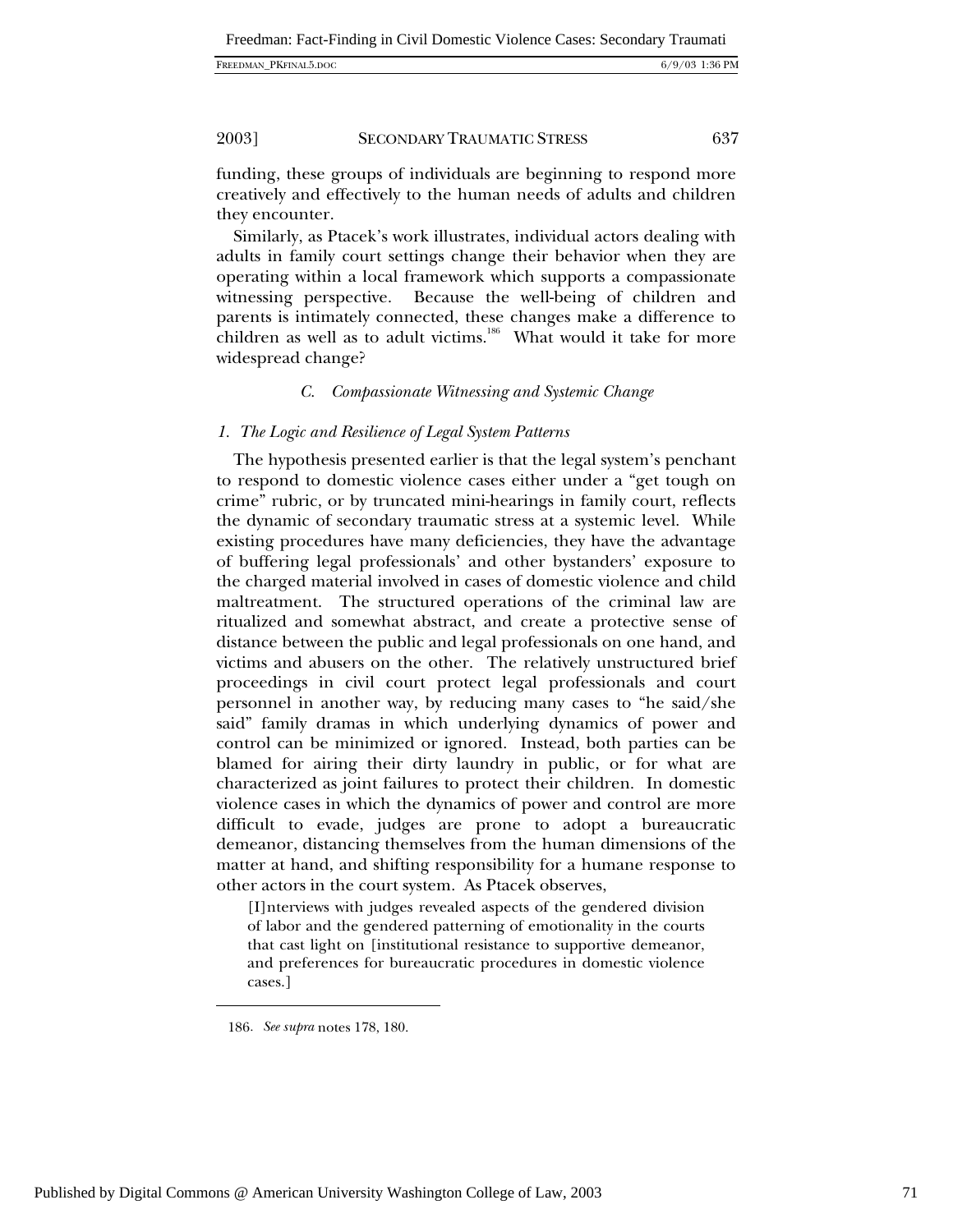There is a relationship between the "objectivity" of the judiciary and its support staff. Arlie Russell Hochschild uses the term coined by Ivan Illich, "shadow labor," to identify the kind of unacknowledged emotional labor that women perform to ensure that institutions run smoothly. In the courts, the clerical staff and advocates do this kind of emotional labor, offering a human face to plaintiffs and defendants. One judge admitted how his "objectivity" depended on the work of advocates:

. . . I am very grateful when [plaintiffs] come in with domestic relations advocates, and I can sit back and play a more objective role. . .

Note the metaphor of physical distance in the judge's statement– "sit back"–denoting greater emotional distance. . . . [Courts depend on domestic relations advocates, battered women's shelters and law students to provide this emotional labor] and simultaneously [there is] a denial of this dependence and a lack of acknowledgment of, or responsibility for providing this emotional service. It is left to the largely female clerical staff of the courts to facilitate this process. . . .<sup>1</sup>

The flip side of these institutional dynamics is that if the legal system did not have to be structured to distance professionals from suffering which they are not equipped to handle, fact-finding practices might improve, thereby providing a foundation for more sophisticated, flexible and effective responses to cases involving domestic violence, family dysfunction and child maltreatment.

Applying the standards of moral witnessing by therapists<sup>188</sup> to the legal system shows just how demanding it can be to follow the truth wherever it leads. The adversary system establishes processes to determine the truth of what occurred, and lead to corrective action based on that truth. Significantly, the structure of the system is also designed to protect system participants from the potentially crushing demands of carrying out these responsibilities alone. The core functions are divided among several different actors. Indeed, in criminal trials, a jury of citizens acting as a group is only responsible for the decision in a single case, and aside from death penalty cases, does not impose the sentence on the person they have voted to convict.189 Even with the responsibilities divided up, professionals in

<sup>187.</sup> PTACEK, *supra* note 30, at 125-26 (internal citations and emphasis omitted)

<sup>188</sup>*. See supra* note 138 and accompanying text (quoting HERMAN, RECOVERY, *supra* note 7, at 135)..

<sup>189.</sup> For a review of the literature on juror trauma, an interesting study of this problem in traumatic and non-traumatic criminal trials, and a discussion of possible administrative responses, see Daniel W. Shuman et al., *The Health Effects of Jury Service*, *in* LAW IN A THERAPEUTIC KEY 949 (David B. Wexler & Bruce J. Winnick eds., 1996).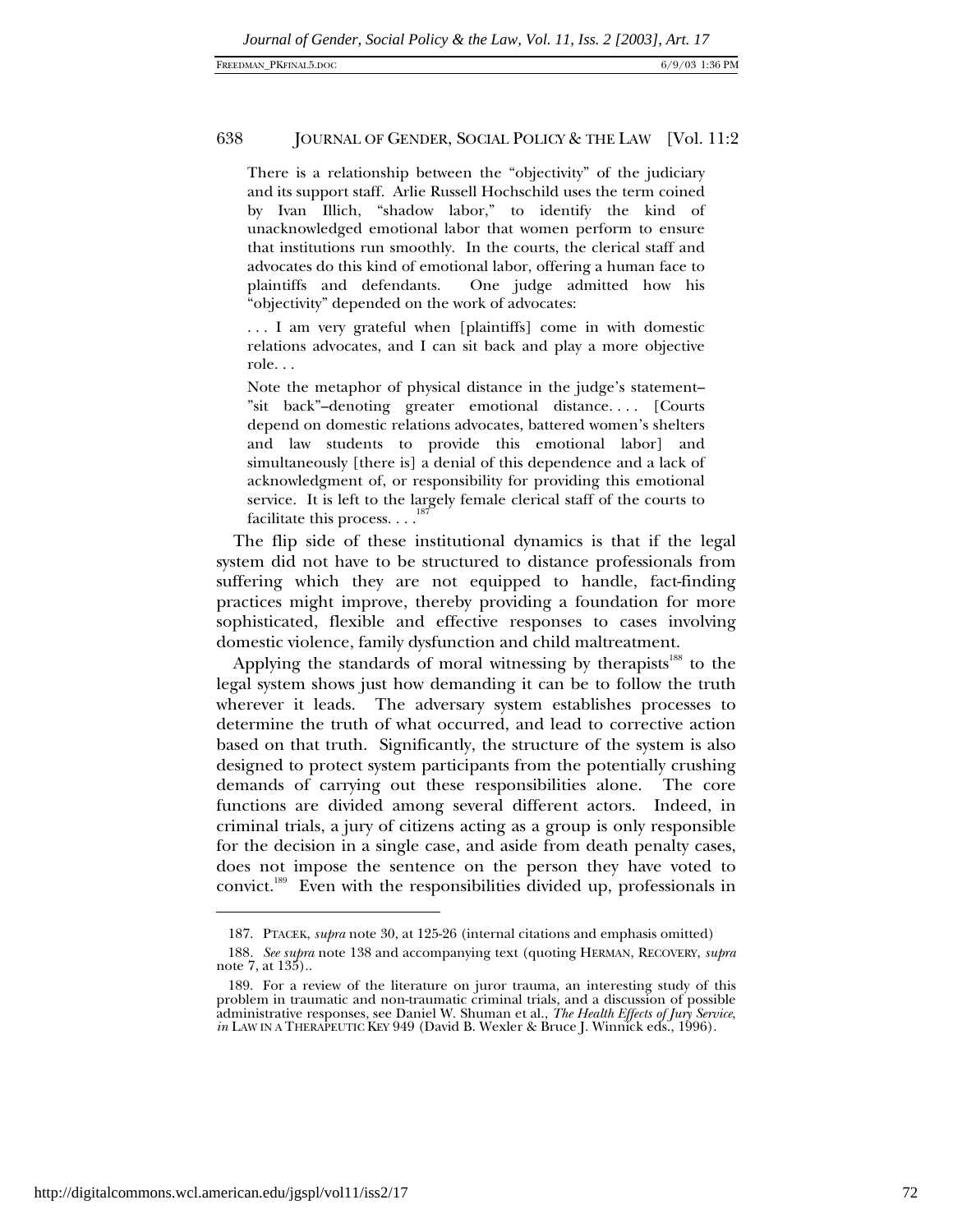-

### 2003] SECONDARY TRAUMATIC STRESS 639

both criminal and civil contexts often find their responsibilities difficult to bear. Judges, prosecutors, defense attorneys and civil lawyers are each subject to distinctive role deformations, which if unchecked prevent the system from functioning properly.<sup>190</sup>

In the environment of family court, structures are looser than in other parts of the legal system,<sup> $191$ </sup> which can paradoxically place more stress and incentives to disengage on participants. Despite the charged nature of much of the subject matter, there are fewer checks and balances when components of the system malfunction. As in some other civil settings, the judge bears responsibility for applying the law and finding the facts, but otherwise there are many distinctive challenges, especially in divorce and child custody cases.<sup>192</sup> As noted earlier, the parties are only sometimes represented by counsel, and children are rarely represented, further reducing the protective and process-supporting mechanisms available. The responsibilities imposed on the judge can become very burdensome.<sup>193</sup> In this light,

193. The inability of professionals to live up to their responsibilities contributes significantly to the fact-finding gap described earlier in this Article. From both a professional responsibility and a compassionate witnessing perspective, judges and

<sup>190.</sup> For example, in the pursuit of political rewards, prosecutors may sacrifice their commitments to truth and justice, or act out their own or community anxieties about particular groups of people or types of crime. Defense attorneys may fail to provide clients with a competent defense when the facts of the case are too ugly, or may use the cloak of their roles as defenders of the weak against the power of the state to justify abusive tactics toward witnesses or other morally questionable actions; see Bandes, *supra* note 136, at 3-4, 14, 20-22; *see also supra* note 95(discussing displays of impatience, hostility and bureaucratic demeanor by judges and other legal personnel); *supra* Part IV.B.2 (discussing dynamics and consequences of such behavior, as well as promising alternatives).

<sup>191.</sup> The loosest structures of all seem to characterize restraining order hearings, in part because victims of domestic violence are supposed to be able to get such orders without attorney representation. See, e.g., DIST. CT. STANDARDS OF JUDICIAL PRACTICE § 1:02 (referring to MASS. GEN. LAWS ch. 209A); *see also* PTACEK, *supra* note 30, at 98-99 (noting that unlike criminal proceedings in domestic violence cases, "restraining order hearings have no set formal structure in Massachusetts"). Varying degrees of informality are also characteristic of many proceedings in dependency court. *See* Amy Sinden, *Why Won't Mom Cooperate?: A Critique of Informality in Child Welfare Proceedings*, 11 YALE J.L. & FEMINISM 339, 350-58 (1999).

<sup>192.</sup> The divorce process creates particular challenges for judges, since the goals of this process are not very clear, either for the parties or from a societal viewpoint, and the applicable standards for resolving disputes between the parties are often ambiguous, containing diverse and conflicting components. The parties also often have a wide array of conscious and unconscious goals, some but not all of which parallel those in the governing statutes. Over twenty years ago, Mnookin and Kornhauser noted, "[E]xisting legal standards governing custody, alimony, child support, and marital property are all striking for their lack of precision. . . ." Mnookin & Kornhauser, *supra* note 82, at 969. Contemporary family law texts emphasize the incommensurability of factors listed in typical equitable distribution, spousal maintenance and child custody laws. See, e.g., JUDITH AREEN, FAMILY LAW, CASES AND MATERIALS 762-65 (4th ed. 1999) (listing equitable distribution, alimony and maintenance standards); SCHNEIDER & BRINIG, *supra* note 82, at 745-46, 766-778 (indeterminacy, rules and discretion in child custody decisionmaking).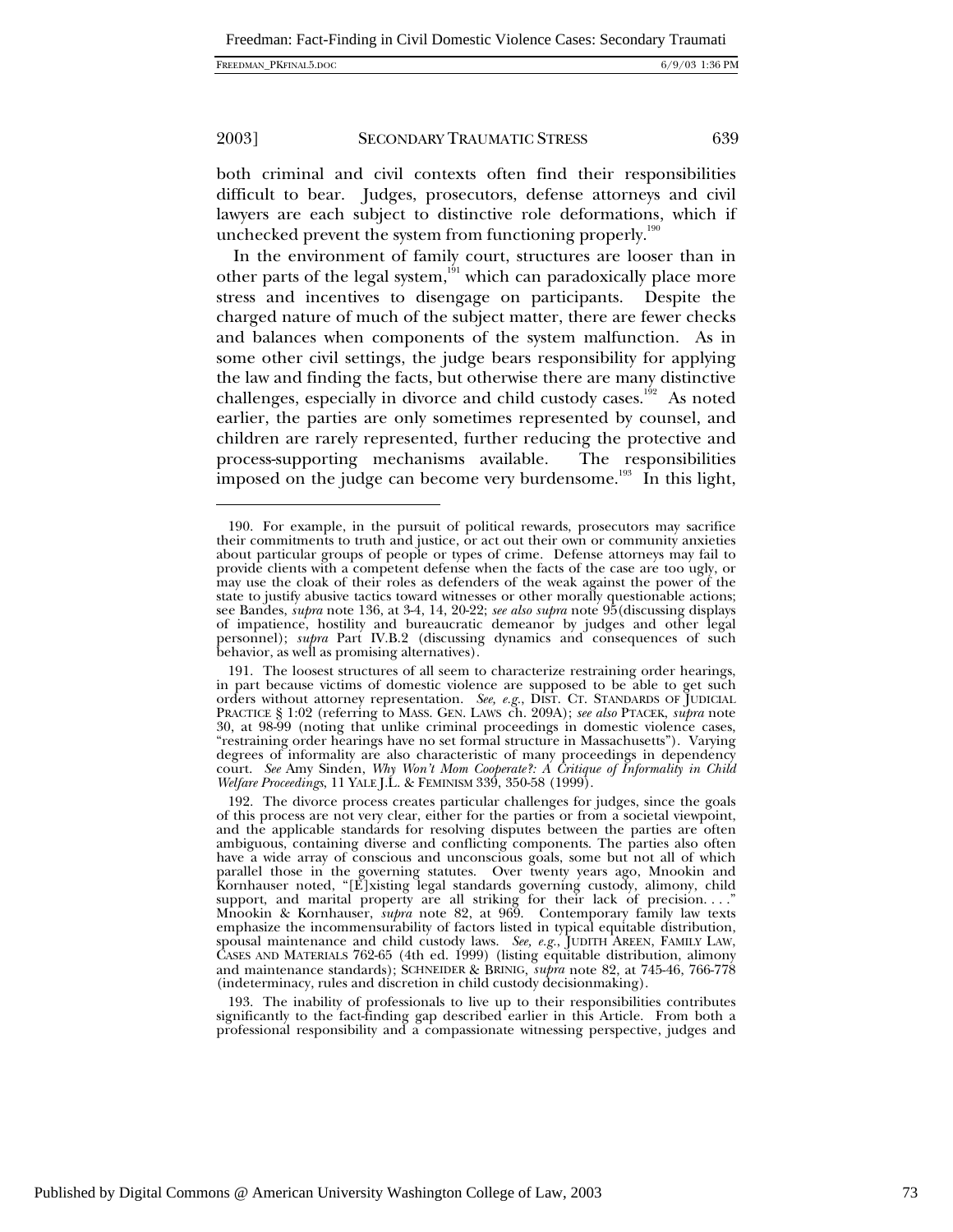both the anti-litigation bias of family court, discussed earlier, and the larger problem of fact-finding gaps become even easier to understand.

# *2. Honoring and Challenging Strategies of Disconnection*

As earlier sections of this Article have documented, in many divorce and child custody cases, and certainly when civil protective orders are sought, there is a pressing need for structured proceedings to ascertain the truth of what occurred and to impose the corrective actions required to keep victims and children safe, hold batterers accountable and facilitate changes in entrenched patterns of coercion and control. Simultaneously acknowledging the compelling internal logic of present arrangements and the urgent need for change is essential.

From a compassionate witnessing perspective, this stance is also potentially energizing. Miller and Stiver devote an entire chapter of *The Healing Connection*, their paradigm-shifting book arguing for a relational approach to psychotherapy, to the radical notion of "Honoring the Strategies of Disconnection."194 They note:

We want to emphasize our belief in the great importance of respecting [people's] strategies of disconnection . . .

. . . [O]ne's strategies for staying out of authentic connection . . . are in some sense adaptive.... [T]hey arise when the only relationships that are available are in some fundamental way disconnecting or even destructive: at some point in a person's history there was good reason to develop these strategies . . .

Instead of labeling such behaviors in therapy as resistance [or as defenses], we think of them as lifesaving–or mind-saving–strategies that people have developed for a reason. . . .

1

lawyers whose functioning is compromised are accountable for their poor performance, whether or not their failures derive from their exposure to traumatic material. Judges and lawyers who are not able to carry out their functions effectively should not continue to do this work. As discussed below, however, accountability does not entail scapegoating. Addressing professional responsibility issues includes considering whether judges, attorneys and other legal system personnel have been provided with the material, intellectual and spiritual resources required to do their jobs. The more we ask system participants to perform in inhumane circumstances with inadequate tools and support and under the pressure of misleading ideas about their roles and responsibilities, the more accountability for their failures should be shared by the government and society. *See also infra* note 199 and accompanying text; *infra* app.

<sup>194</sup>*. See* MILLER & STIVER, *supra* note 119, at 148. The term now used for this body of work is "relational-cultural theory." The change in terminology reflects in part an increasing emphasis over time on nuanced attention to the specific cultural contexts relevant to individual healing and social change. *See, e.g.*, Jordan & Hartling, *supra* note 145, at 53-55.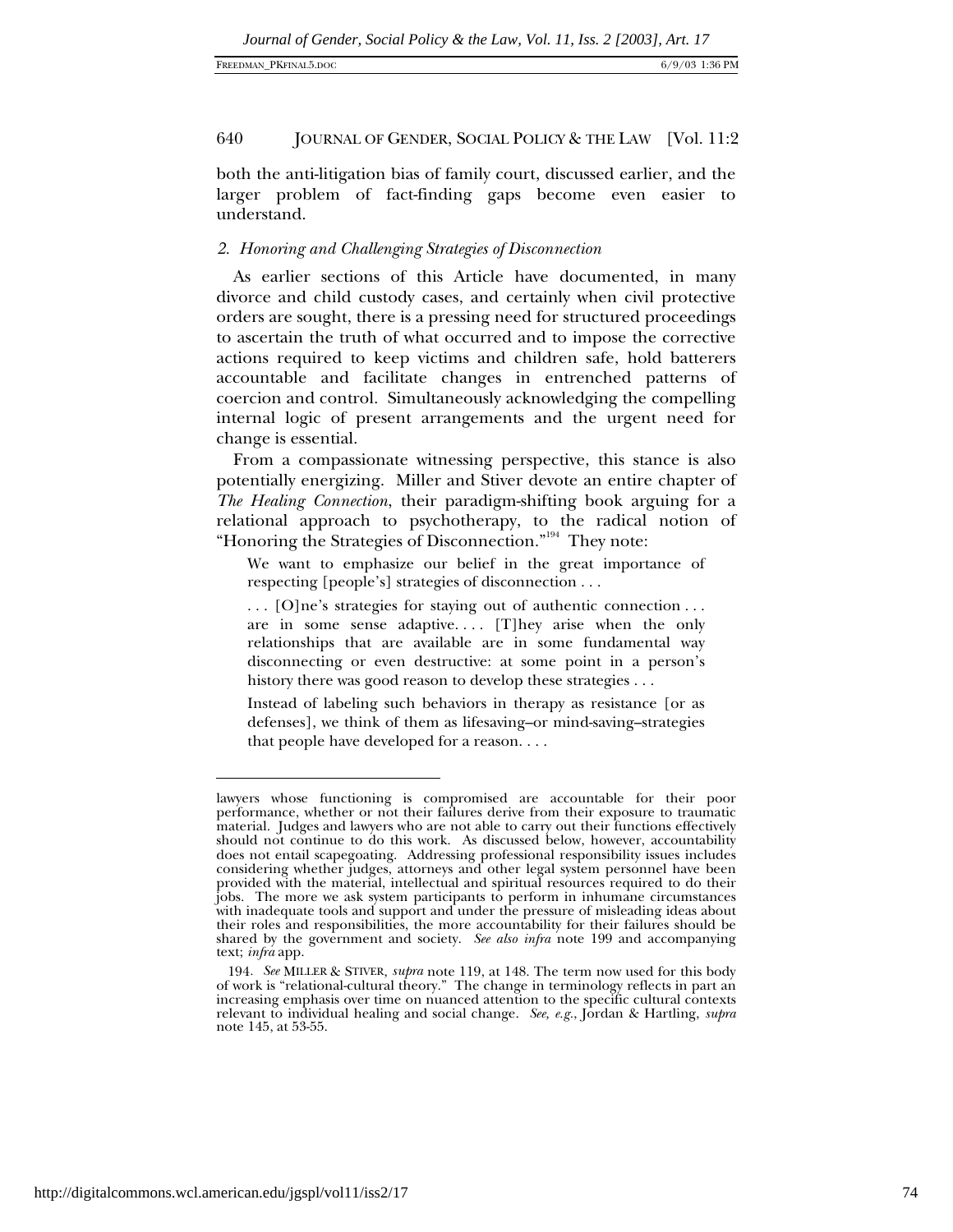Thinking about strategies of staying out of connection [empathetically] can make a big difference in our whole attitude and approach. We can feel a new kind of respect and honoring– even admiration–for some of the strategies patients have developed even as we believe these strategies are making problems for the patients themselves, and for the therapist. . . .

. . . [I]t is not just a question of an intellectual understanding. . . . That is important, but the therapist must really be able to "get with" the feeling of them. This combination of thought and feeling makes the difference: it allows the patient to "feel the therapist feeling with her" so that the therapy *moves*. 195

As discussed earlier, this perspective is remarkably similar to the attitude toward clients that many domestic violence advocates, feminist lawyers in domestic violence cases, and progressive child advocates have adopted. The authors of an excellent book on safety planning with battered women describe their approach as follows:

[T]he response to domestic violence must be built on the premise that women will have the opportunity to make decisions about that response–to guide the direction and define the advocacy. This means advocacy that starts from the woman's perspective, integrates the advocate's knowledge and resources into the woman's framework, and ultimately values her thoughts, feelings opinions, and dreams–that she is the decision maker, the one who knows best, the one with the power. This is woman-defined advocacy.<sup>19</sup>

Several of the recent important articles on new models of lawyering for domestic violence cases give compelling examples of the challenges of attending fully to the situated logic of clients' perspectives, the positive results of respectful partnerships, and the negative consequences of failures to engage sufficiently with the complex emotional, political, and cultural resonances of each client's decision-making process.<sup>197</sup> As Miller and Stiver argue in the therapy context, the need to attend to the nuances of client decision-making is often most compelling when the client's decision-making appears to be (and may in fact be) negatively affected by defensive strategies

<sup>195</sup>*. See* MILLER & STIVER, *supra* note 119, at 149-50, 152 (emphasis in original).

<sup>196</sup>*. See* DAVIES ET AL., *supra* note 54, at 3-4. The remainder of the book describes specific steps advocates can take to integrate a consciousness of their own strengths and weaknesses, a thorough and sensitive exploration of the client's perspective, both as to batterer-generated risks and life-generated risks, and the need "to integrate the advocate's knowledge, resources and advocacy into the woman's risk analysis and plans." *Id.* at 6.

<sup>197.</sup> For a fascinating exploration of these complexities, *see, e.g.*, Espinoza, *supra* note 47.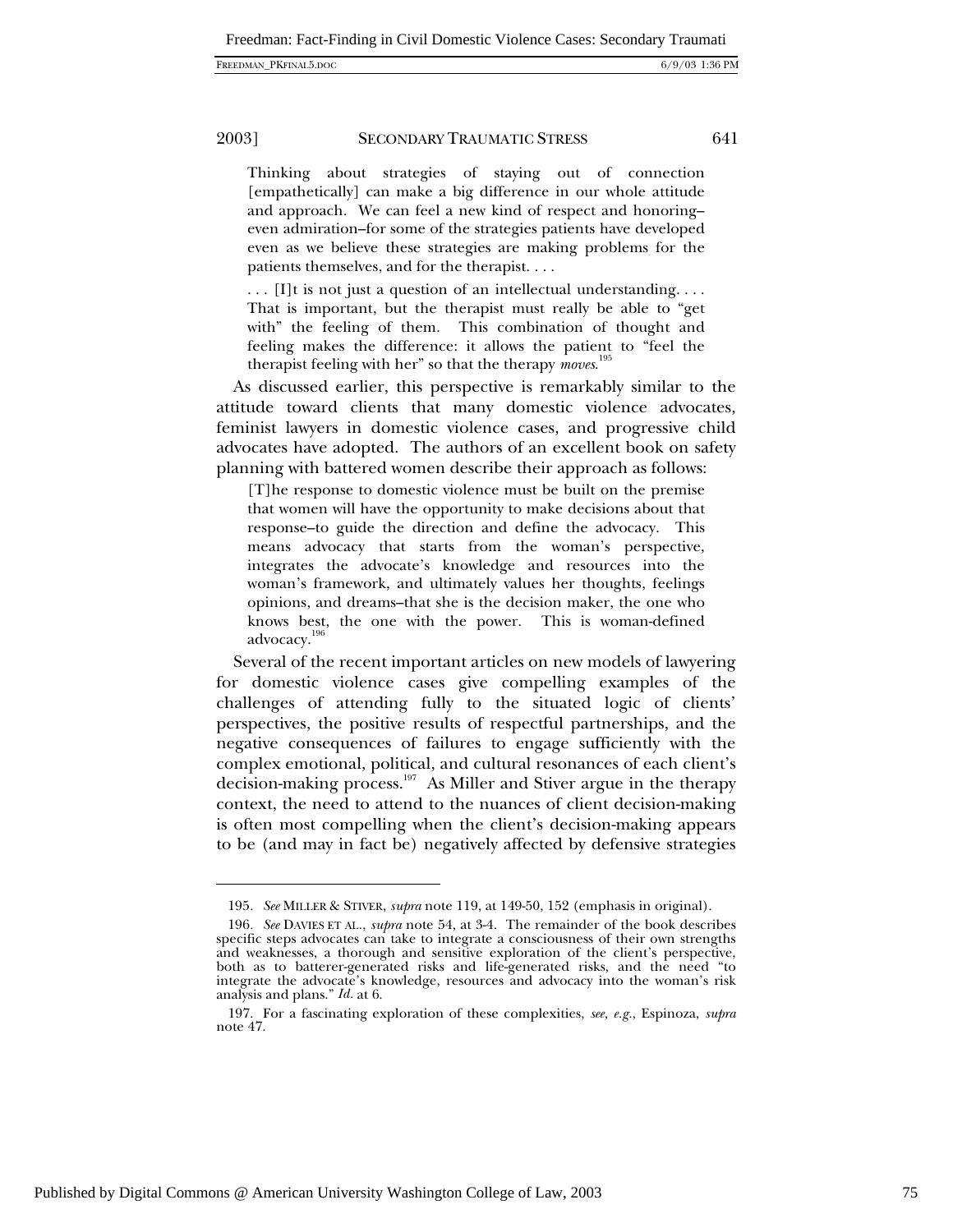the client has developed over time for dealing with various types of adversity.<sup>198</sup>

Advocates who have developed coordinated community responses to domestic violence have also pointed out the greater practical efficacy of looking at the handling of domestic violence matters in each community from a systems perspective rather than in terms of the functioning of particular individuals. Legal systems must be designed to promote and reward the desired behavior of system participants, so that appropriate responses to domestic violence do not depend on heroic actions by individual workers.<sup>199</sup> This is one of several ways compassionate witnessing and coordinated community response initiatives overlap conceptually and practically. An

important feature of compassionate witnessing practice is that it operates at all levels simultaneously. This is one of the implications of the grounding of this practice in a sense of our shared humanity. As discussed earlier, being a compassionate witness entails bringing these principles to every encounter, including attitudes toward oneself, and toward people whose behavior is disconnected, frustrating and even actively destructive.<sup>200</sup> Thus, relational-cultural theory, feminist and progressive thinking about lawyer-client relations and systemic reform, and compassionate witness principles combine to suggest the importance of curiosity, respect, patience, and kindness in efforts to change the legal system. Indeed, what is needed is the capacity to combine a passion for delivering on the promise of safety for victims, accountability of batterers and opportunities for restorative justice, with an equal commitment to attend carefully to the history, culture and internal logic of current practices and structures, open to learning what sustains them, what can and must be preserved, and what patterns, though honorably established, are no longer constructive, and need to be changed.

# *3. The Eighth and Ninth Components of Compassionate Witnessing: Creating Community and Confronting the Unknown*

In light of the resilience and logic of traditional patterns, how

<sup>198.</sup> For example, Espinoza discusses difficulties and ethical blind spots she and a clinic student, operating as a lawyering team, experienced in dealing with a client whose choices were informed by circumstances, world views and concerns that were unfamiliar and uncomfortable for the lawyers, and some of which therefore weren't even discussed until after the representation was concluded. *Id.* at 912, 919-22, 928- 30.

<sup>199</sup>*. See* COORDINATING COMMUNITY RESPONSES TO DOMESTIC VIOLENCE: LESSONS FROM DULUTH AND BEYOND 37-40 (Melanie F. Shepard & Ellen L. Pence eds., 1999).

<sup>200</sup>*. See supra* note 143 and accompanying text.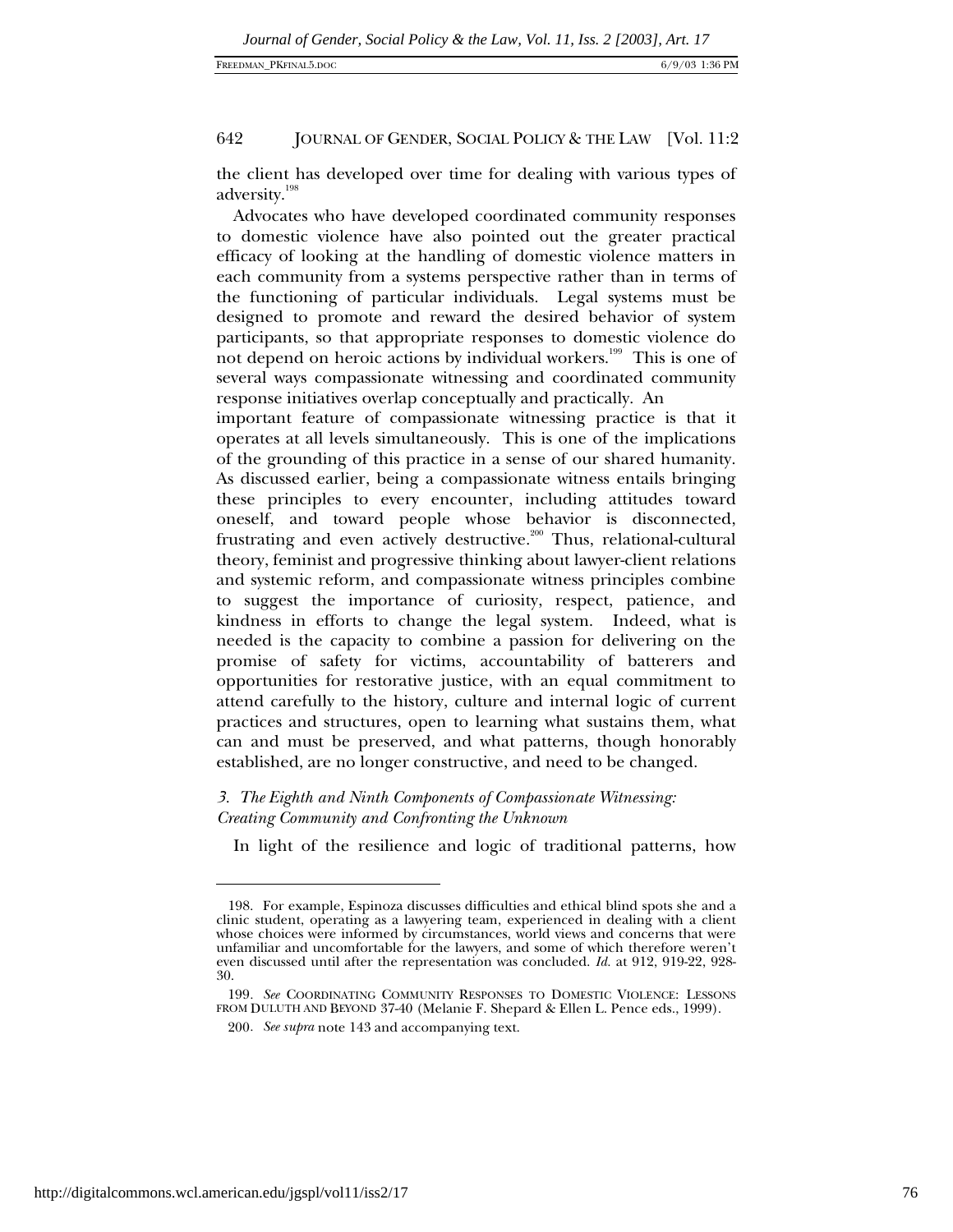|  | FREEDMAN PKFINAL5.DOC |  |
|--|-----------------------|--|
|--|-----------------------|--|

realistic is the suggestion of implementing compassionate witnessing within the legal system? This Article introduced the concept of compassionate witnessing only after an extensive survey of the negative consequences of legal system failures, and the many obstacles to making change through more conventional means. The implicit premise is that readers—and citizens—would need a clear grasp of how badly current systems are working to consider adopting a new and challenging practice.<sup>201</sup> People who are committed to creating better legal responses to violence, coercion and abuse might nonetheless prefer to make change using familiar tools, or at least to have a specific and concrete plan of action toward change. The practice of compassionate witnessing is a novel approach in part because the first step is not to try to change anything, but simply to be present with reality, including aspects of reality that seem very painful. Being a witness starts with witnessing (by not surrendering to) our own deep desires to turn away from that reality or to transform it into something that is easier to bear. The notion is that actions, when they come, will be different because they are not driven by our anxiety and distress. For most people, this is likely to be a big change in perspective. Taking action as quickly as possible, without time for reflection—whether by turning away or by intervening in the situation—is one of the most common strategies people employ to avoid recognizing their own anxiety and their experiences of secondary traumatic stress. At least initially, therefore, many people may have negative reactions to this model.

Even for people who feel some attraction to this new concept, the idea of using compassionate witnessing to shape policy and legal and judicial practice may sound radical and either foolishly idealistic or painfully out of reach.<sup>202</sup> Again, an extrapolation from Herman's suggestions for therapists may be illuminating. Here is her description of the perspective that allows therapists (and by extension, others) to engage successfully in facilitating recovery from trauma:

Integrity is the capacity to affirm the value of life in the face of death, to be reconciled with the finite limits of one's own life and the tragic limitations of the human condition, and to accept these realities without despair. Integrity is the foundation upon which trust in relationships is originally formed, and upon which

<sup>201.</sup> Such a new practice would require roots in psychology, a discipline that is unfamiliar and not always well understood by (or attractive to) people who have chosen to be lawyers and judges. *See supra* note 138 and accompanying text, and note 162.

<sup>202.</sup> Which may actually come down to the same thing.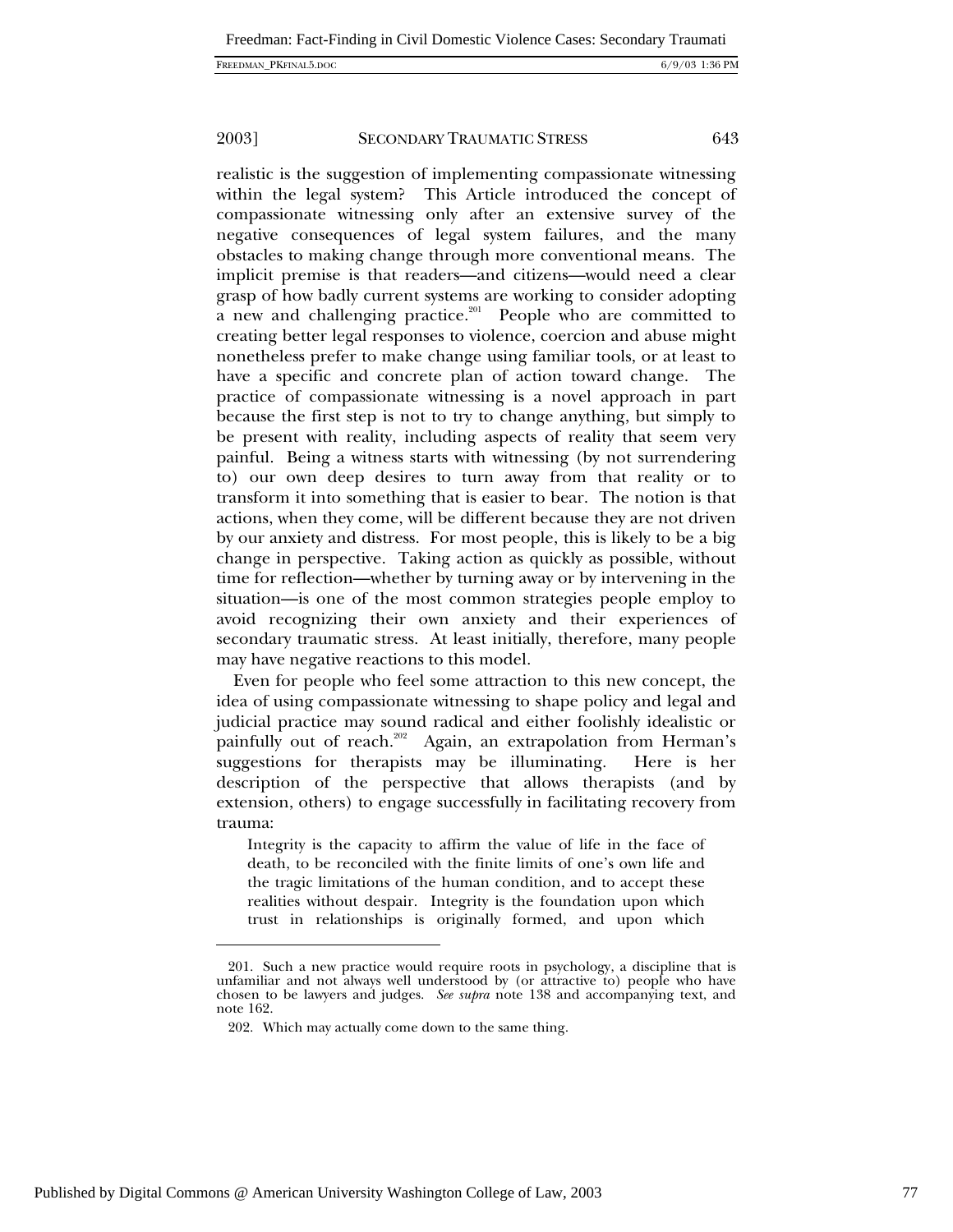shattered trust may be restored. The interlocking of integrity and trust in caretaking relationships completes the cycle of generations and regenerates the sense of human community which trauma destroys.<sup>2</sup>

The first sentence is powerful and challenging, because it links integrity to the acceptance of very painful realities both in each of our lives individually and that we share with all human beings. The premise of Herman's work and of this Article is that responding to trauma depends at its core on being committed to staying in reality, no matter how distressing or painful.<sup>204</sup> This is a challenge for both individuals and for the systems they create. When participants in the legal system (or any other bystanders to trauma) are caught up in the drama of trying to work with trauma without acknowledging their own pain, these individuals cannot operate, at least at that moment, with the integrity of which they are capable at other times. When many of the system's participants are caught up in this drama, the integrity of the system as a whole will be seriously compromised. At moments, or in circumstances, when integrity is compromised, both other legal personnel and clients or litigants who are turning to those individuals or systems for assistance will experience distress. When the legal personnel, clients or litigants have themselves been severely traumatized by past experiences of violation, these moments of distress are likely to trigger a wide variety of painful reactions, and ratchet up the anxiety and distress they are experiencing to perhaps intolerable levels. It is this sense in which trauma is said to be  $contagious.<sup>205</sup>$ 

Great courage is required to move toward integrity. It is not a simple matter for anyone to begin to recognize how, under the stress of the painful material we encounter, and because we do not have adequate support systems, we become caught up in our own reactivity. When we are overwhelmed, we blame and judge victims, abusers, other participants in the legal system, legislators and society for their (and our) human limitations in the face of violence, strong emotions, pain, suffering and great need. We cannot tolerate either

<sup>203.</sup> HERMAN, RECOVERY, *supra* note 7, at 154.

<sup>204.</sup> Or more accurately, to create the intention to be in reality, and stick with the effort as one experiences distress, contracts into denial and illusion, and eventually finds one's way into a more expansive understanding that can accommodate one's feelings of distress without panic.

<sup>205</sup>*. See* HERMAN, RECOVERY, *supra* note 7, at 140. For a compelling analysis of secondary traumatic stress at the institutional level, see Don R. Catherall, *Preventing Institutional Secondary Traumatic Stress Disorder*, *in* COMPASSION FATIGUE: COPING WITH SECONDARY TRAUMATIC STRESS DISORDER IN THOSE WHO TREAT THE TRAUMATIZED 232- 40 (Charles R. Figley ed., 1995).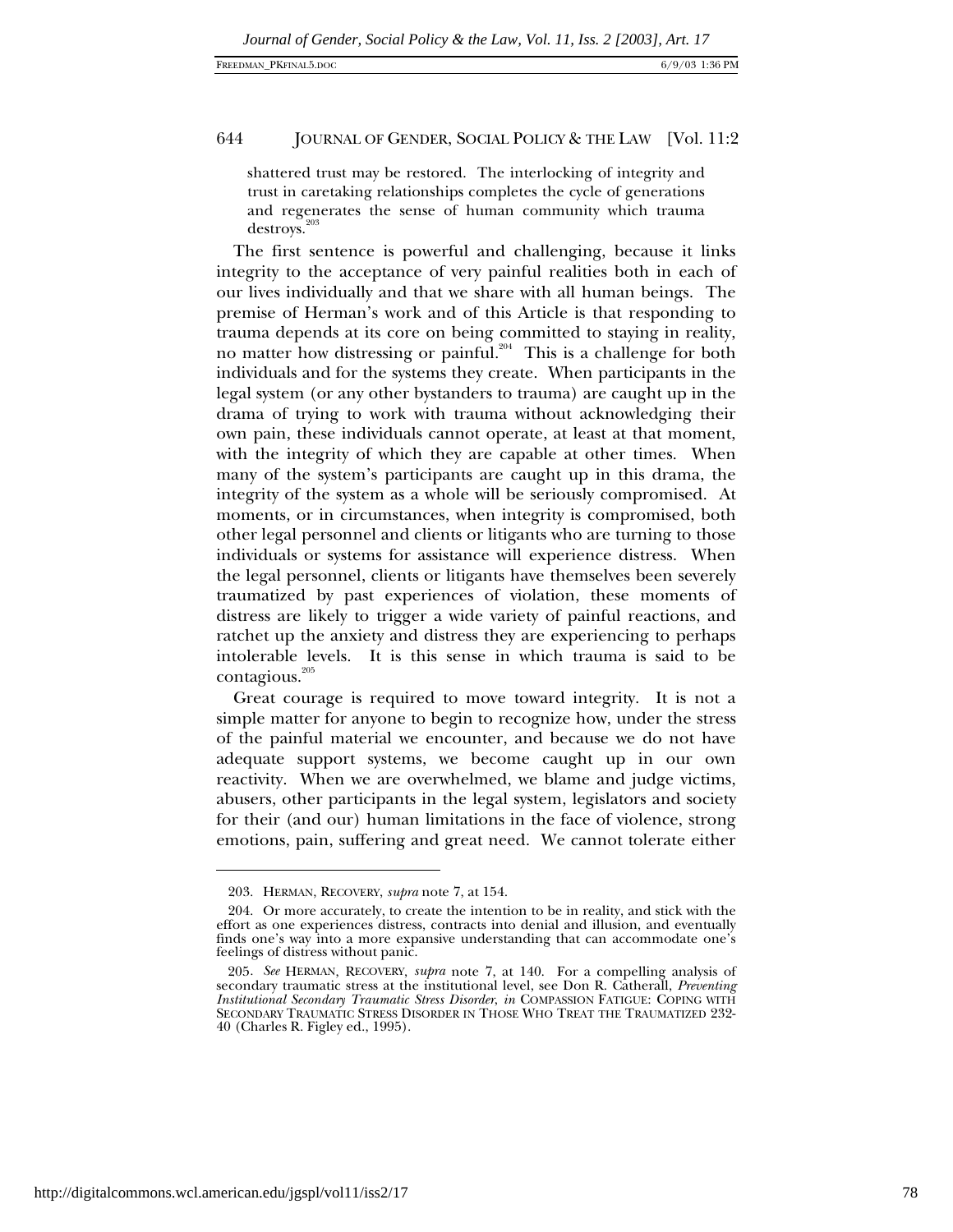|  | FREEDMAN PKFINAL5.DOC |
|--|-----------------------|
|--|-----------------------|

our own suffering and limitations or the suffering and limitations of others around us.

One of the dangers of work with trauma is that, if we become overwhelmed, we will forget to inquire into the distortions in our thinking that both direct and secondary traumatic stress creates. Our pain is real, but some of its causes may be in our thinking about reality, rather than in reality. For example, in Herman's definition of integrity,<sup>206</sup> the limitations of human existence are referred to as "tragic." The limitations to which she refers are real. Bodies become sick and die; our physical strength and mental capacities are limited even when we are in good health; there is much about life that is beyond our understanding. Moreover, human beings have great creative and destructive powers, and are capable of terrible atrocities. Recognizing the pain that destructive behavior can and does cause ourselves and others is a critical step in human development. When we lack this awareness, we are dangerous to ourselves and others. Compassionate witnessing reminds us that we are all dangerous in this way at least some of the time. Indeed, being caught up in our own reactivity, and therefore out of touch with reality, creates a danger of harm to ourselves and others. The word "tragic" aptly describes these destructive effects of human unconsciousness.

At the same time, labeling human limitations as "tragic" can also have pitfalls, if we confuse the map with the territory, $207$  and do not continue our inquiry. Any limitation, or for that matter, any action, no matter how tragic, is never only tragic. Destruction and creation are always present. Inquiry leads us to recognize that what seems tragic from one perspective is always also simply part of what is—like the fact that, unaided, humans cannot fly or live underwater. Human beings have an innate capacity to treat limitations, whatever their origins, as a source of inspiration. The work of healing allows people to move from mourning a tragedy to reconnection, which is a process of finding the creative possibilities in what had previously seemed only tragic and a reason for despair. The polarized thinking to which we are all subject, and which interpersonal trauma brings to the fore for all of us, needs to be the subject of active inquiry, lest it obscure promising avenues for change. With inquiry, we are able to move from a dualistic and categorical perspective, in which destruction and creation are sharply delineated and separate from each other, to a

<sup>206</sup>*. See supra* note 203 and accompanying text.

<sup>207.</sup> This phrase from the work of Milton Erickson reminds us that the words, names and categories we use are not themselves reality, but rather only tools to communicate and interact with each other.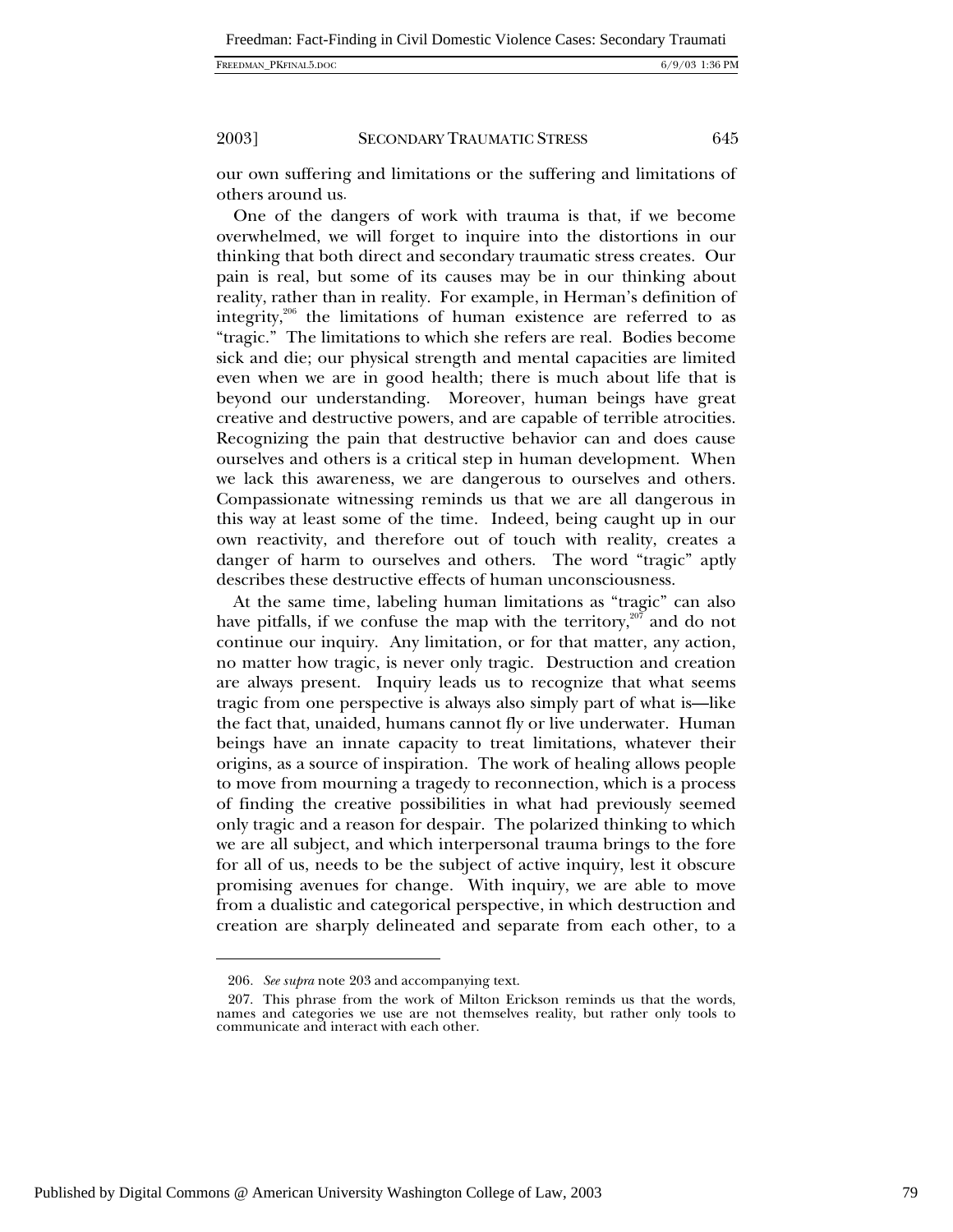nondualistic perspective, which is more fluid and open-textured. Judith Herman's definition of integrity uses the word "tragic" in this nondualistic way, when she links the mature capacity to accept human limitations with the work of healing from trauma, and speaks of the possibility of affirming life in the face of death.

Thus, promoting a capacity for inquiry is a critical requirement for improving legal system responses to domestic violence. Supportive communities of compassionate witnesses, committed to self-care, can, through inquiry, restore a capacity for integrity both to individual lawyers, advocates and judges and to the legal system as a whole.<sup>208</sup> One of the first subjects of inquiry may be our belief that creating such communities will necessarily be difficult or even impossible.

As discussed earlier, building interdisciplinary communities of support has already begun in many localities, often aided by national organizations, private foundations, universities and the state and federal governments.209 One critical need is for efforts to restore the social safety net, including in particular a funding base and organizational structure for supportive social service and mental health services and programs.<sup>210</sup> Domestic violence and child maltreatment cases place tremendous demands on professionals who work with families and children. Since the funding, training, and programs are not there, the professionals who remain are also stressed because they are underpaid and overworked, leading to high turnover and flight from these occupations. Screening and outreach for domestic violence and child maltreatment, provision of treatment services, and professionals' capacity to serve as compassionate witnesses for clients are among the resources that are needed and currently in extremely short supply. The strain on these supportive services also has obvious implications for the possibility of undertaking interdisciplinary collaborations to support compassionate witnessing in the legal system.

Strengthening our conscious awareness that the work in which

<sup>208.</sup> At the level of individual institutions, Catherall suggests steps needed to implement a secondary traumatic stress prevention program, including careful planning; opportunities for workers to normalize and better understand their reactions, and have a safe environment in which to share and work their reactions through; and steps to facilitate healthy mechanisms for coping with stress in general. Catherall, *supra* note 205, at 240-46.

<sup>209</sup>*. See supra* note 185 and accompanying text.

<sup>210.</sup> Making these resources available appears inconsistent with present trends toward concentrating increasingly limited mental health resources on pharmacological and biochemical interventions and very short-term therapies. GROVES, *supra* note 8, at 129-32. Similarly, the financing of health care may turn out to be a critical issue, as well as the associated shortage of nurses.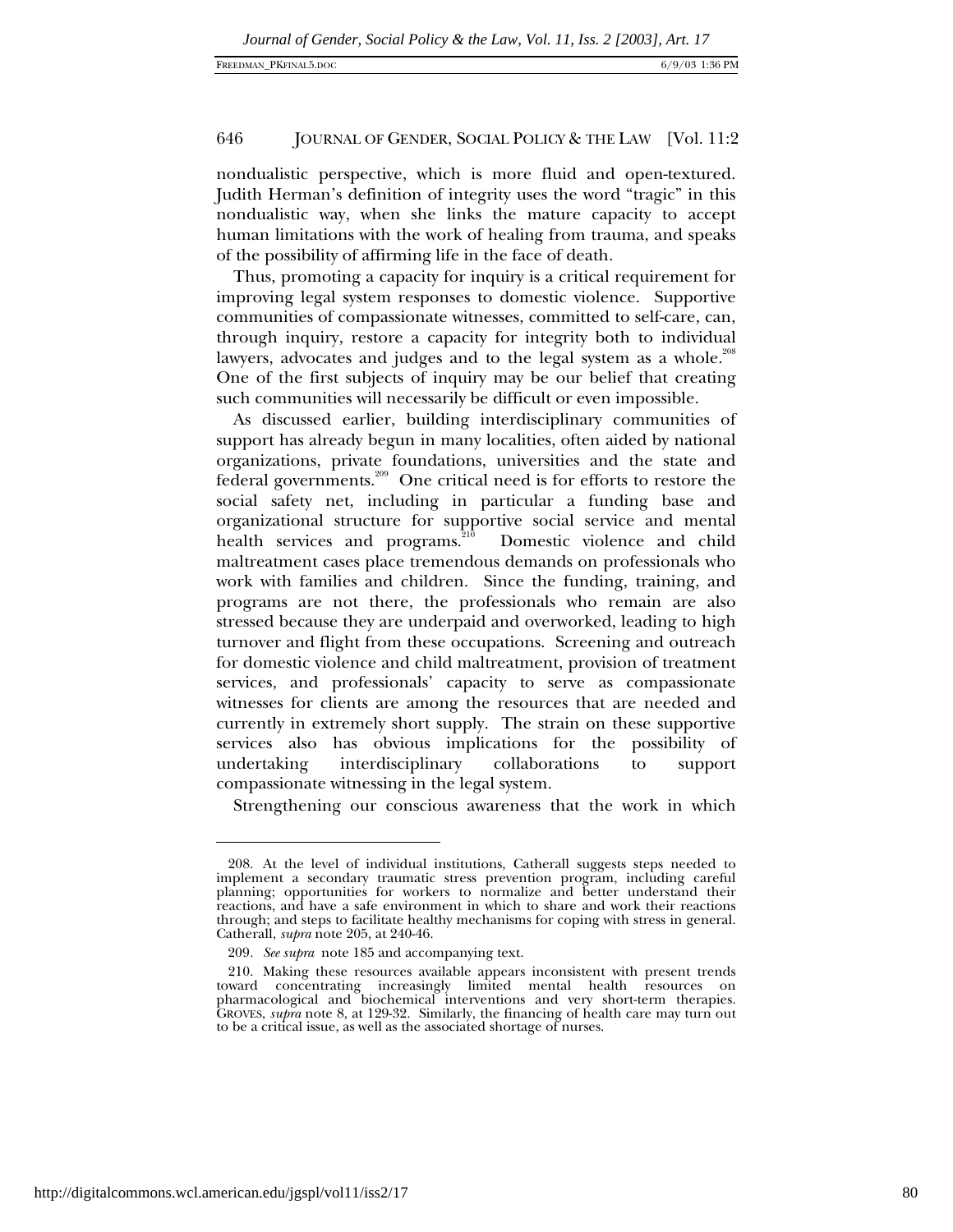both care-giving professionals and the legal system are engaged is the work of responding to atrocities with inquiry, truth-telling, restorative justice and peacemaking may lead to the kinds of energized and widespread activism that will in turn make possible the fundamental changes in collective understanding and resource allocation that are called for. The paradox is that our attitudes and our practices can only be changed in concert with each other.

The Appendix lists resources that can serve as starting points in efforts to find support and create community both on an individual, local, or professional level and more broadly. In addition, there are increasing links between work in the United States and internationally on women's and children's rights to equality and justice, including freedom from violence, abuse and intimidation. As discussed in Liz Schneider's book, this work is carried out both in explicitly feminist terms and in the context of human rights, restorative justice and other peacemaking work, and has enormous transformative potential. $^{211}$  For example, the work of commissions on truth and reconciliation in South Africa and other countries is instructive and inspiring to anyone interested in using compassionate witnessing perspectives to inform systemic change efforts. $212$ 

There are at present deep political divisions both within the United States and internationally, which include major disagreements about the nature, source and solution of domestic and global problems. At the same time, all sides in contemporary political discourse—and most people in the world, whether or not they are politically active tend to think our individual and collective happiness and well-being depend to a large extent on making significant changes in the world around us. When such changes seem unlikely, most of us respond with anger and despair, and many of us are inclined to put those feelings into action. The alternative is to change our thinking to be able to respond with kindness and integrity to people around us, whatever they are doing or thinking at the moment.<sup>213</sup> When we think the world around us must change in order for us to practice kindness, we adopt what might be called a politics of disconnection. $2^{14}$ 

-

<sup>211.</sup> SCHNEIDER, BATTERED WOMEN, *supra* note 15, at 53-56.

<sup>212.</sup> A Black psychologist appointed to South Africa's Truth and Reconciliation Commission has written a compelling account of her work as a compassionate witness with Eugene de Kock, a former colonel in the South African police force, who led a counterterrorism unit that tortured and killed Black activists during the apartheid years. PUMLA GOBODO-MADIKIZELA, A HUMAN BEING DIED THAT NIGHT: A SOUTH AFRICAN STORY OF FORGIVENESS (2003). *See also* Rachel L. Swarns, *Looking for Hope in an Apartheid Monster's Eyes*, N.Y. TIMES, May 10, 2003, at A1.

<sup>213</sup>*. See infra* app. for works expressing this perspective.

<sup>214.</sup> Note, however, that the practice of compassionate witnessing includes being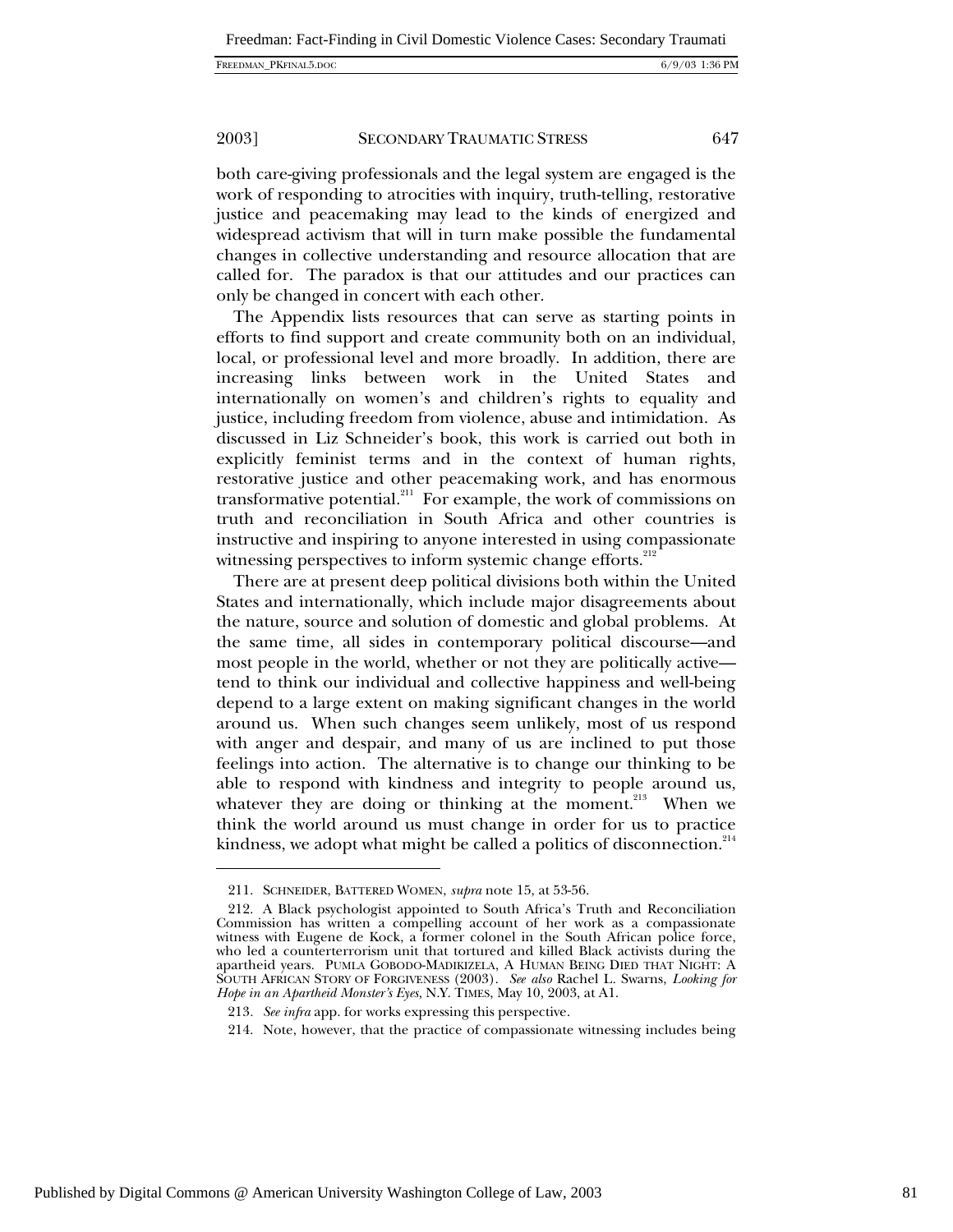Our wish to know the future before we commit ourselves to living in the present explains some of the difficulty we have in creating and maintaining systems capable of meeting basic human needs for significant parts of the population, or coming together to address pressing social problems either domestically or globally. Perhaps the most pressing of these problems are self-reinforcing patterns of violence and domination that seem to many people to be a necessary feature of human life on the planet. The challenge is for people who see the possibility of a different politics to subject our own thinking to inquiry, and to discover immediately that deep connection is always available, when before we believed that we were living in a society that was somehow irreversibly committed to disconnection and denial.

What do lawyers and judges bring to this challenge of self-inquiry? Many people choose the legal profession in order to develop the capacity for intellectual analysis, or to seek personal power, both of which may have as a subtext the hope of thereby thinking our way out of feelings of vulnerability we perceive as intolerable and tragic.<sup>215</sup> Lawyers, like many professionals, are trained simultaneously in the arts of connection and disconnection. While the dominant emphasis appears to be the pursuit of material gain, at a deeper level, people also become lawyers to help create a legal system governed by justice and mercy and to make possible the social connections human beings need to flourish. Both levels are resources in creating a system with integrity. Maturity for lawyers and judges, as for all adults, consists in being able to let go some of the sense of difference and specialness we rely on to shield ourselves against the need to inquire into how our own thinking is contributing to our suffering. Making change depends on being able to add to our intellectual and professional accomplishments the capacity to recognize the possibility of fully embracing ourselves and our circumstances, including our capacities to make change. It is when we can do this that we can create the kind of legal system in which we would like to be participants. Recognizing the necessary—indeed, foundational—connections between care and concern for ourselves and care and concern for others is what makes it possible for us to reconcile the apparent

1

aware of and willing to experience our own anger and that of others, and indeed, maintaining relationships with ourselves and others that are sturdy enough to encompass everything that arises in those relationships. Anger is a valuable and potent resource for change. For useful discussions on point, see, e.g., LICHTENBERG, *supra* note 111, at 157-59, and ROSENBERG, *supra* note 133, at 135-53.

<sup>215.</sup> Of course, domestic violence work, and family law more generally, evokes the sense of personal vulnerability in particularly powerful ways, because family settings are those in which everyone first learns about love and hate, power, authority and vulnerability, and much else that is basic to our lives as human beings.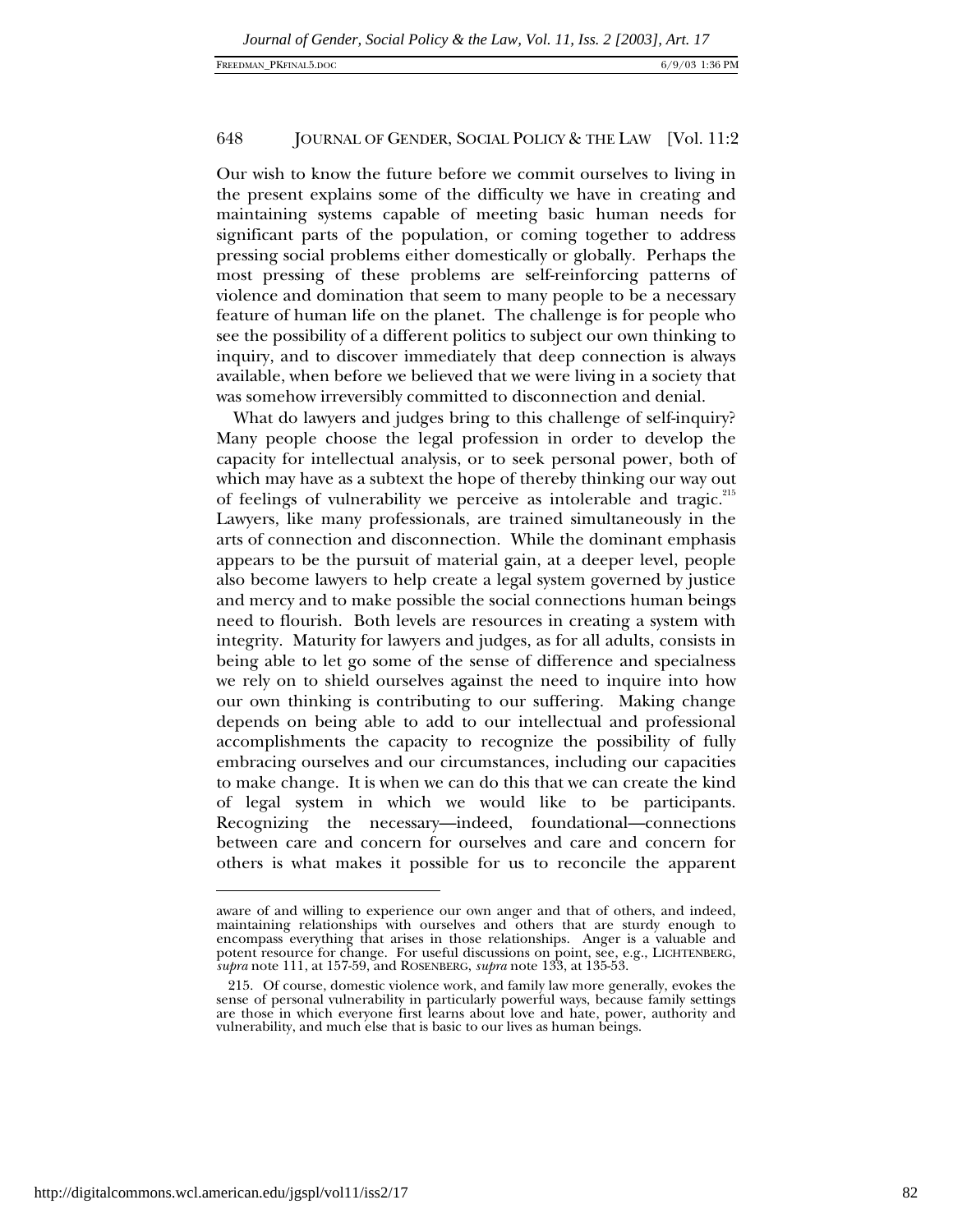dichotomies between self-interest and the well-being of others, and find our calling, whatever it is.

Lawyers and judges who have chosen domestic violence and child protective work (both in the private litigation and child welfare contexts) have a particular opportunity to be compassionate toward themselves and hence to develop the capacity for compassion toward others, simply because lawyers and judges are themselves exposed to the deleterious effects of secondary traumatic stress. The need is for each person who is able to do so to explore the possible usefulness of this practice, and to encourage others. When numbers build, compassionate witnessing may take hold in one location at a time, as there is a critical mass necessary to create a supportive community, disseminate new norms of personal and professional conduct, and help community members create personal support systems to facilitate individual and collective work for change.<sup>2</sup>

One of the most difficult tasks for people who have chosen to serve as witnesses is staying present at the hinge of possible change when our own thinking is leading us to despair and a sense of being overwhelmed. The practice of compassionate witnessing opens the heart simultaneously to the power of each moment of our lives, and our inability to know the future. Whenever a person feels a sense of urgency about change needing to occur on a particular timetable (immediately, if not sooner) or in a particular way (the way I see it), that person is in the grip of reactivity, and in need of compassion and support themselves.

Compassionate change agents are those who are willing to subject their own thinking to inquiry, and to treat themselves kindly, including at moments when reactivity takes over, as it inevitably will. As a result of this acceptance, and a conscious commitment to doing the best one can in each moment, compassionate witnesses can stay engaged with everyone else, who is, of course, also working things out for themselves as best they can (although in times of reactivity, even the most compassionate observer may find this difficult to believe!).

Thus, the question posed at the beginning of this subsection of whether implementing compassionate witnessing in the legal system

<sup>216.</sup> Efforts to promote constructive change can be hampered both if direct service is neglected in favor of novel programs promising dramatic breakthroughs, and if direct service is funded to the exclusion of interdisciplinary collaborations and needed support networks. As to the latter, Professor Joan Meier reports, for example, that funding for a conference designed to create a peer support network for interdisciplinary domestic violence collaborations in clinical and non-clinical settings was cut from a 1999 VAWA grant because of VAWA's emphasis on direct service funding. Telephone Interview with Joan S. Meier, Professor of Law, The George Washington University Law School (Feb. 2, 2003).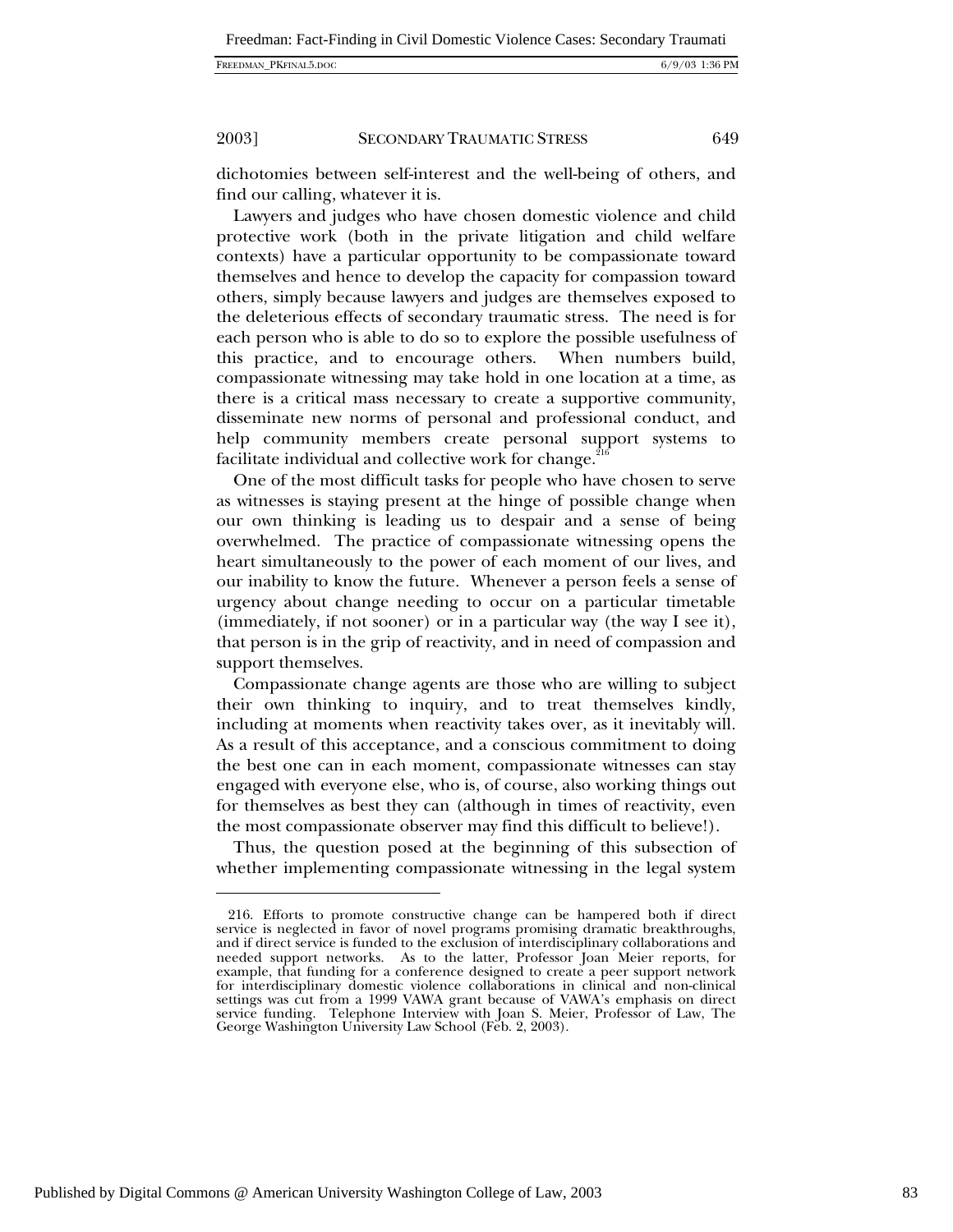is realistic is itself a question loaded with understandable impatience, born of yearning to end or escape the uncertainty and perhaps distress associated with present circumstances. $217$  The practice of compassionate witnessing calls us to be kind to ourselves when we find uncertainty difficult or impossible to tolerate, in the knowledge that if we are kind, we will better be able to stay fully present to reality and see where to direct our attention at the moment.<sup>218</sup> Choosing our steps in this way permits us to respond with integrity. From this perspective, compassionate witnessing is not an alternative to action, but rather a necessary component of action.

#### **CONCLUSION**

A chapter titled "Remembrance and Mourning," in the second half of Judith Lewis Herman's book, *Trauma and Recovery*, begins as follows, "In the second stage of recovery, the survivor tells the story of the trauma. She tells it completely, in depth and in detail. This work of reconstruction actually transforms the traumatic memory, so that it can be integrated into the survivor's life story."<sup>219</sup> This Article argues that the fact-finding gap in civil domestic violence proceedings deprives victims and also everyone else—their children, perpetrators, and bystanders—of an essential resource: a forum in which people can tell the stories of trauma and have those stories witnessed by others, so that the traumatic memories can be transformed and integrated into people's life stories, into the web of their intimate relationships, and into the life of the society. As one researcher put it, "Within the community of battered women and their advocates, the family courts have gained a reputation as a place where women don't find justice."220

It is important to make the link between ascertaining the facts that will permit the redress of individual wrongs, and the needs of the society as a whole. As Herman observes in discussing trauma survivors who choose to seek formal legal redress for crimes against them,

<sup>217.</sup> Philip Lichtenberg suggests that change agents need to "anxiously act assertively," LICHTENBERG, *supra* note 111, at 181-90, and discusses the tendency to see change efforts as impractical in part because we are all anxious and ambivalent about making change, *id.* at 199-205.

<sup>218.</sup> If kindness to ourselves seems beyond our reach, perhaps we will be able to remember to reach out for support, which can restore our connection to ourselves and give us new resources for addressing whatever provoked our distress. Under conditions of overwhelm, reaching out for personal support is almost always the most constructive choice available.

<sup>219.</sup> HERMAN, RECOVERY, *supra* note 7, at 174.

<sup>220</sup>*. See supra* note 103 and accompanying text.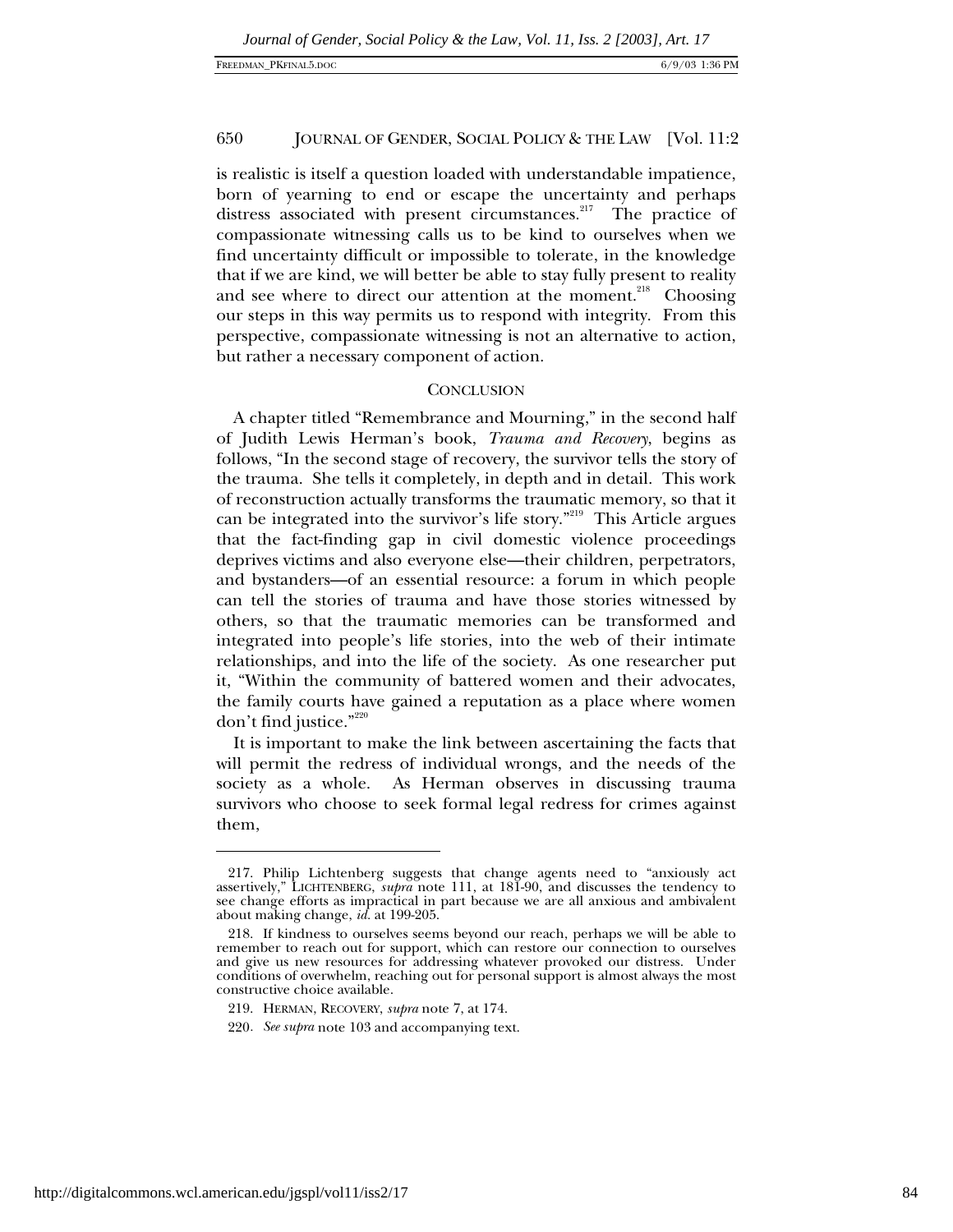[The survivor] . . . recognizes . . . that holding the perpetrator accountable for his crimes is important not only for her personal well-being but also for the health of the larger society. She rediscovers an abstract principle of social justice that connects the fate of others to her own. When a crime has been committed, in the words of Hannah Arendt, "The wrongdoer is brought to justice because his act has disturbed and gravely endangered the community as a whole. . . . It is the body politic itself that stands in need of being repaired, and it is the general public order that has been thrown out of gear and must be restored. . . . It is, in other words, the law, not the plaintiff, that must prevail." $^{221}$ 

The concept of restorative justice brings critical depth and nuance to efforts to understand the challenges facing the legal system and the society in dealing with crimes, particularly those involving intimate violence. The reality of the human condition is that we all share experiences of being the perpetrator, the victim and the bystander, although in each of our lives, different strands are likely to be more visible. Therefore, our well-being individually and collectively depends on our ability to treat perpetrators, victims and bystanders with dignity and compassion. Each of us is helped when we can establish institutions and practices that attend humanely and effectively to the circumstances of each person. For both perpetrators and victims, this means holding people accountable for their wrongdoing, halting destructive behaviors<sup>222</sup> and providing the kinds of support that create genuine opportunities for change and reconciliation. Our legal system presently is unable to carry out the basic tasks of fact-finding that would permit the requisite truth telling in the presence of witnesses, moral reckoning and firm, compassionate, supportive and effective responses to intimate violence.

The reality we face is that unless our attitudes shift, we will continue to be overwhelmed by the magnitude of the changes needed for lawyers and courts to provide reliable help to perpetrators and adult and child victims of domestic violence. We will also continue to believe that the wider social changes needed to make restorative justice possible are entirely out of reach. This Article suggests that these challenges are simply systemic manifestations of

<sup>221.</sup> HERMAN, RECOVERY, *supra* note 7, at 209-10.

<sup>222.</sup> This may include the protective use of force, including if necessary incarceration, which should not however be confused with the punitive use of force. Marshall Rosenberg explains the distinction as follows: "The intention behind the protective use of force is to prevent injury or injustice. The intention behind the punitive use of force is to cause individuals to suffer for their perceived misdeeds." ROSENBERG, *supra* note 133, at 155-56. *See id.* at 155-63 for further discussion.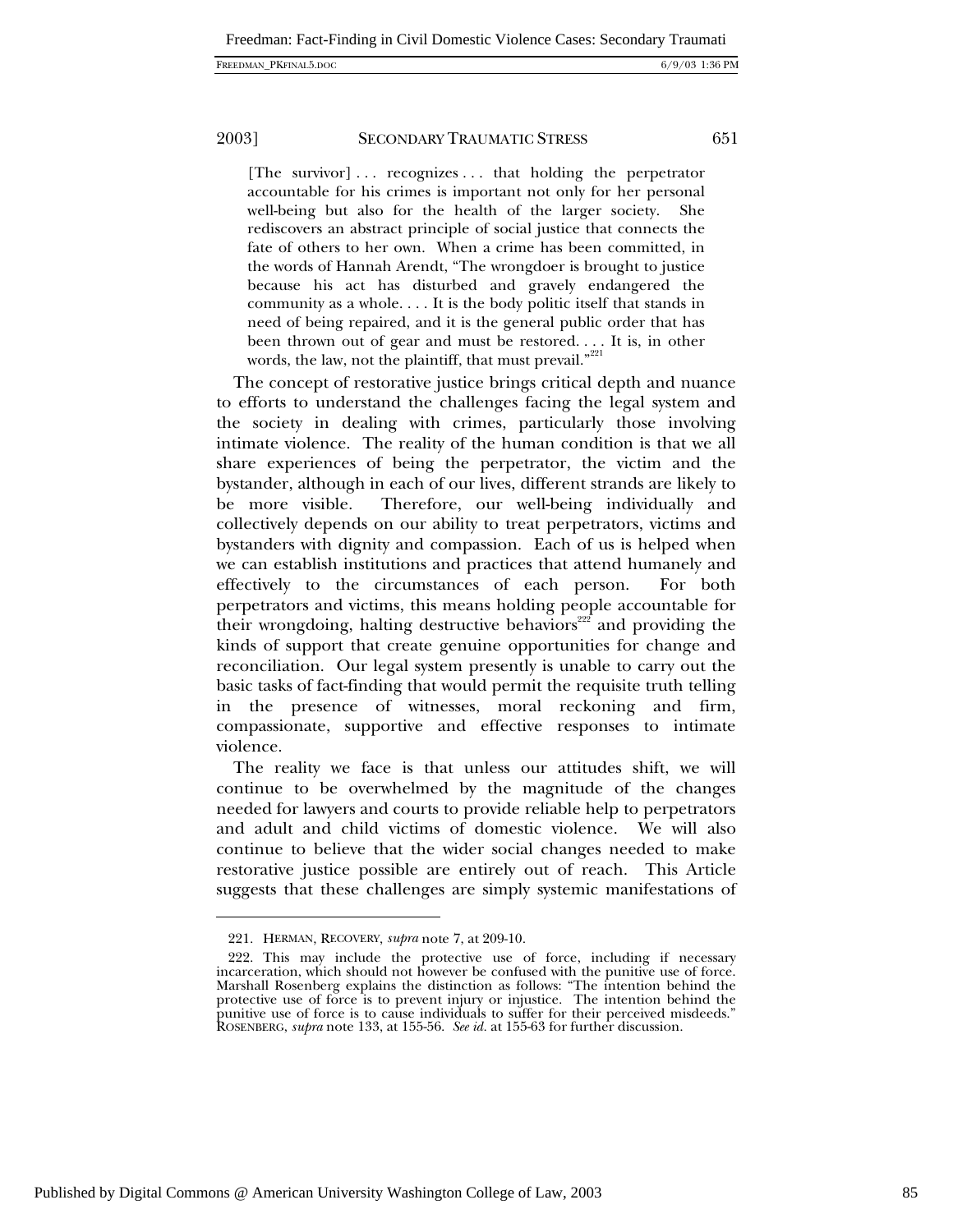vicarious traumatization. Jean Koh Peters observes, with regard to lawyers who represent children in child protective proceedings that, "[t]he lawyer who is most dedicated to trying . . . to do justice to the client's own experience of his or her world is also the one most likely to find the client's life challenges seeping into the lawyer's own daily functioning." $223$  She continues,

A pro-active strategy of preventing the negative effects of stress and vicarious traumatization from accumulating to a disabling level . . . are crucial assets to the lawyer who wants . . . to continue to perform this hard and important work. . . .

[Understanding] vicarious traumatization also frees the embattled lawyer from time- and energy-consuming battles with shame and low self-esteem which are misplaced in this context. <sup>224</sup>

At a systemic level, the dismaying conditions in civil domestic violence proceedings and dependency courts both reflect and cause secondary traumatic stress and burnout. Our ability to change the conditions in our courts (and in society) likewise depends on our ability to free ourselves from battles with shame, blame and internal warfare, while each positive systemic change will help us step away from attack and defense and toward more loving and constructive relationships with ourselves and others.

The age-old practice of compassionate witnessing is gaining new impetus in the work of many people who have dedicated themselves to the work of peacemaking and restorative justice in the domestic lives of men, women, and children. People may now be ready to make the connections between individual practice and systemic integrity. Recognizing that change begins with ourselves and benefits everyone—victims, perpetrators and bystanders to domestic violence—can energize each of us to begin creating healing relationships, and the experiences of safety, remembrance, mourning, reconnection and commonality which such relationships facilitate.<sup>225</sup> The legal system has a distinctive role in the process of

 $\overline{a}$ 

Because each of us is oriented both to change and resistance to change, we are all available at one time or another for efforts to alter exploitative systems. . . . The focus of attention is upon actions that facilitate the

<sup>223.</sup> PETERS, *supra* note 16, at § 9-6.

<sup>224</sup>*. Id.*

<sup>225.</sup> Philip Lichtenberg makes a similar point when he notes that

liberation psychology . . . does not call for sacrifice on the part of any activist engaged in the liberation struggle, and it does not privilege [people in any particular social position]. . . . To meet as equals in the contact of dialogue is the essence of liberation psychology. It is the movement away from sacrifice on the part of anyone  $\dots$  that animates the  $\dots$  commitment and actions that are aimed at transforming systems of exploitation into systems of cooperation among equals.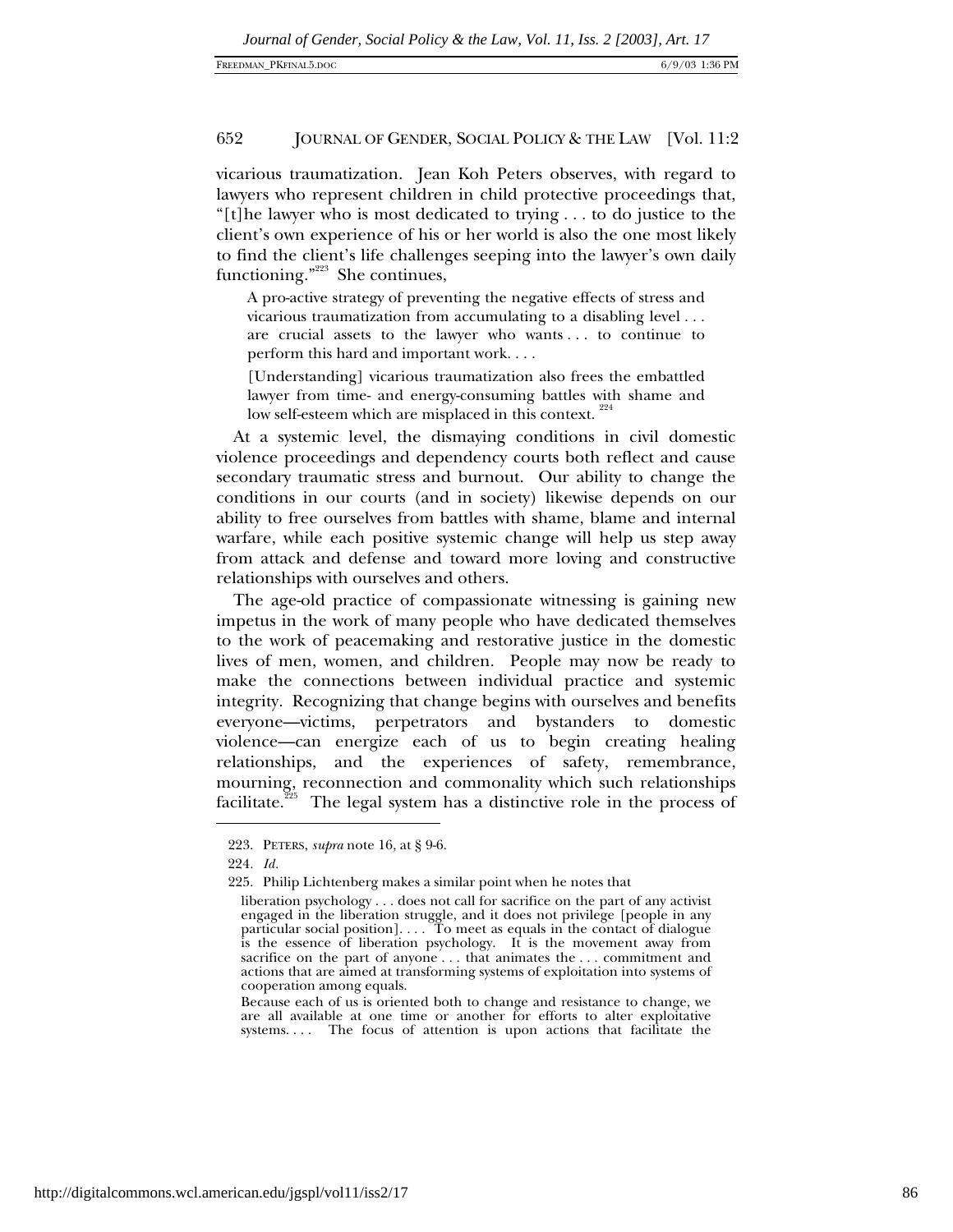preventing and healing from trauma: creating a sustained capacity for finding facts accurately when there are allegations of violent and coercively controlling behavior, applying governing norms fairly, creating the conditions for due process and the respect for human rights in the legal process, and cooperating with other social institutions to respond effectively and humanely to the needs of people caught up in the drama of violence and coercion and control. Adopting the practice of compassionate witnessing ourselves has the advantage of bringing immediate comfort. Extending the practice to a wider audience in the legal system is one pathway between the difficulties of our present situation and a more hopeful future.

As the body of the Article illustrates, the intellectual underpinnings and societal implications of the practice of compassionate witnessing are complex, while the practice itself is both simple and profound. In each area of small or large deficiency that we encounter, the challenge is to mobilize human creativity to make change possible. The holistic nature of the practice of compassionate witnessing plays an essential role. The desire to turn away from suffering is powerful. Yet, as Herman points out, the force of secrecy and denial is matched by the yearning for openness and recovery. When people practice compassionate witnessing, there is a synergistic effect both on people around them, and on the resources available to support change. No one can or needs to become a compassionate witness in isolation, because small shifts in a new direction call forth similar impulses that everyone shares to some degree. Likewise, no one can or needs to take responsibility for discerning all the steps necessary to bring about the changes required. We engage most deeply with reality when we form the intention to be guided by kindness, integrity and compassion in our work, inquire into distortions in our thinking that cause unnecessary suffering to ourselves and others, find other likeminded people, and proceed with caution and curiosity into the unknown.

dialogue of equals, whatever the source. . . . Change depends upon [the] support of all who support it in whatever degree that is embraced. LICHTENBERG, *supra* note 111, at xi-xii.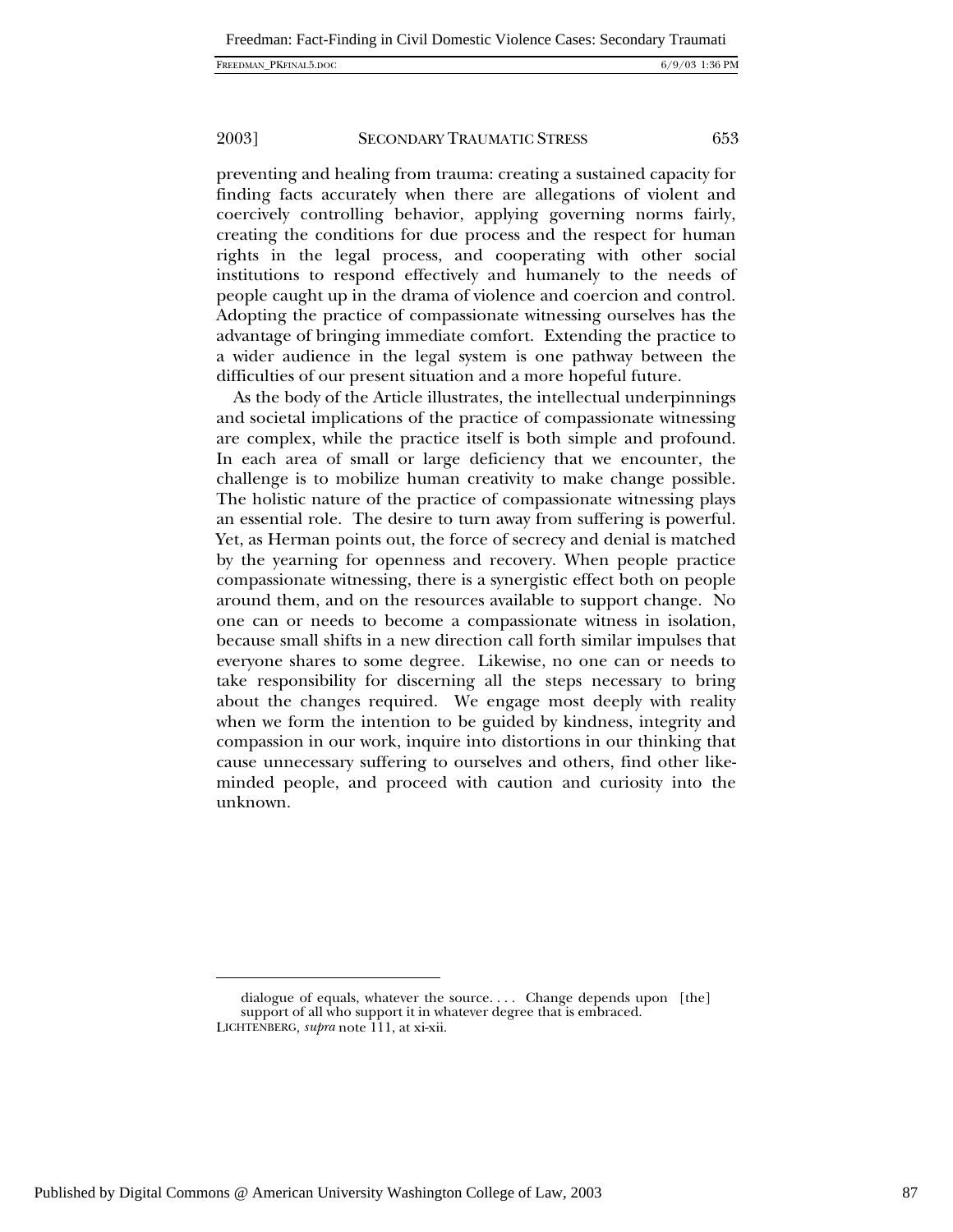## **APPENDIX**

## **I. A Note on Terminology**

The concept of compassionate witnessing which is explored in this Article has roots in many traditions. Although different terms may be used, the array of skills, beliefs, attitudes, understandings and patterns of behavior required for compassionate witnessing are being taught and practiced in a number of settings. Some of these settings, as well as some helpful written materials, are listed below. Readers interested in exploring this practice further are encouraged to attend to common threads and significant variations in work that is being done, and not to place undue emphasis on terminology as a method of identifying similarities and differences.

Note also that the concepts of compassion and witness are sometimes imbued with specific theological or sectarian associations. For a history of the Greek, Hebrew and Christian concepts of witness as these are reflected in the Old and New Testaments, including the relationship of these concepts to legal proceedings and to theological debates within the Christian tradition, see Allison A. Trites, *The New Testament Concept of Witness* (1977).

## **II. Selected Bibliography and Websites**

*A. Of General Interest*

- o DAVID BRANDON, ZEN IN THE ART OF HELPING (1976).
- o BETSY MCALISTER GROVES, CHILDREN WHO SEE TOO MUCH: LESSONS FROM THE CHILD WITNESS TO VIOLENCE PROJECT (2002).
- o JUDITH LEWIS HERMAN, TRAUMA AND RECOVERY (1992).
- BYRON KATIE & STEPHEN MITCHELL, LOVING WHAT IS (2002).
- o PHILIP LICHTENBERG, COMMUNITY AND CONFLUENCE: UNDOING THE CLINCH OF OPPRESSION (2d ed. 1994).
- o PHILIP LICHTENBERG ET AL., ENCOUNTERING BIGOTRY: BEFRIENDING PROJECTING PERSONS IN EVERYDAY LIFE (1997).
- o MARSHALL B. ROSENBERG, NONVIOLENT COMMUNICATION: A LANGUAGE OF COMPASSION (1999), and the CENTER FOR NONVIOLENT COMMUNICATION at http://www.cnvc.org.
- o THEODORE ISAAC RUBIN, COMPASSION AND SELF-HATE (1975).
- *B. Traumatic Stress Studies and Psychology*
	- o COMPASSION FATIGUE, COPING WITH SECONDARY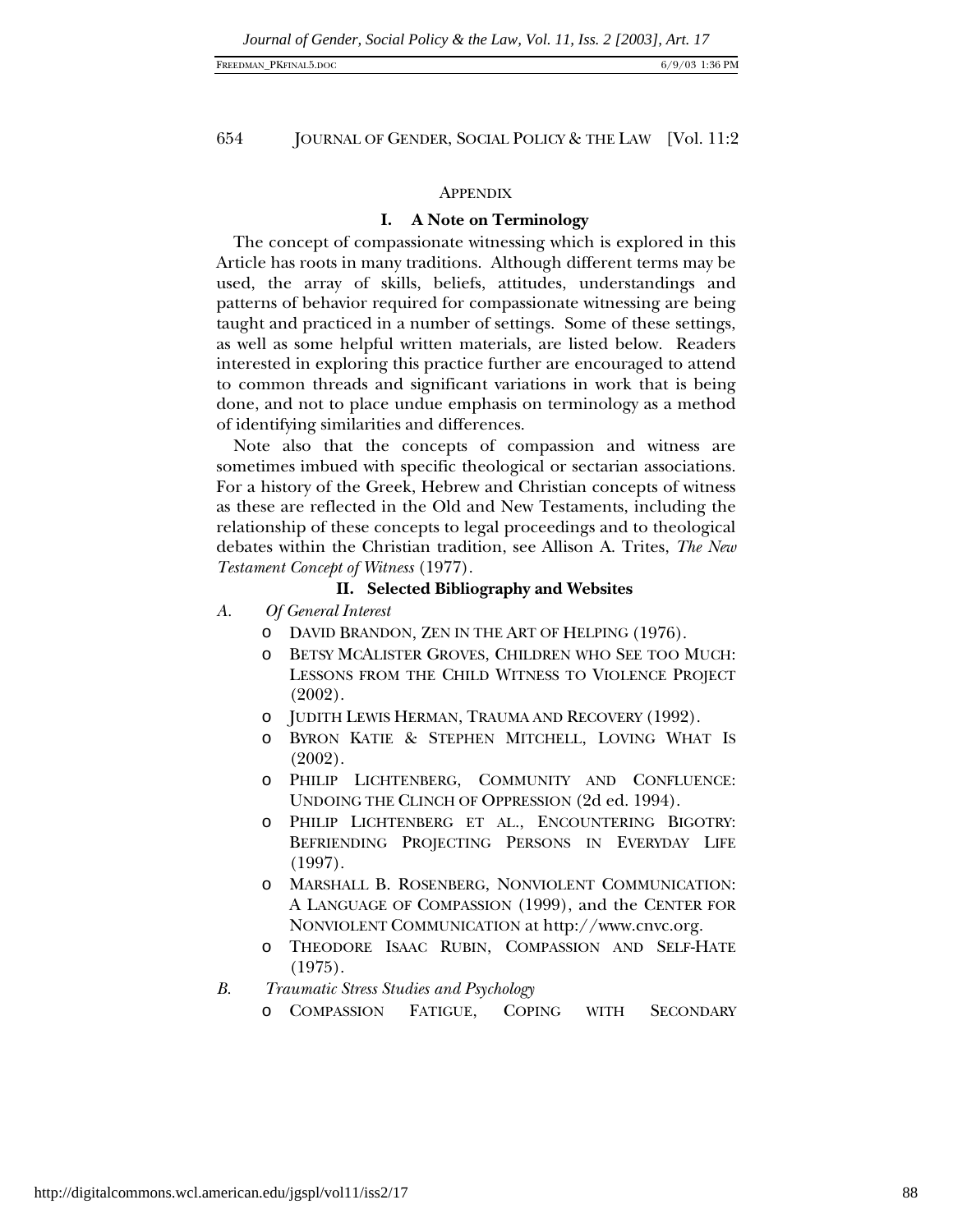| $6/9/03$ 1:36 PM<br>FREEDMAN PKFINAL5.DOC |
|-------------------------------------------|
|-------------------------------------------|

TRAUMATIC STRESS DISORDER IN THOSE WHO TREAT THE TRAUMATIZED (Charles R. Figley ed. 1995).

- o CONSTANCE DAHLENBERG, COUNTERTRANSFERENCE AND THE TREATMENT OF TRAUMA (2000).
- o JEAN BAKER MILLER & IRENE PIERCE STIVER, THE HEALING CONNECTION: HOW WOMEN FORM RELATIONSHIPS IN THERAPY AND IN LIFE (1997).
- o JEAN BAKER MILLER TRAINING INSTITUTE at the WELLESLEY CENTERS FOR WOMEN, at http://www.JBTMI.org or http://www.wcwonline.org.
- o LAURIE A. PEARLMAN & KAREN W. SAAKVITNE, TRAUMA AND THE THERAPIST: COUNTERTRANSFERENCE AND VICARIOUS TRAUMATIZATION IN PSYCHOTHERAPY WITH INCEST SURVIVORS (1995).
- o THE INTERNATIONAL SOCIETY FOR TRAUMATIC STRESS STUDIES at http://www.istss.org.
- *C. Legal Resources*

### *1. A useful overview*

Marjorie A. Silver, *Love, Hate, and Other Emotional Interference in the Lawyer/Client Relationship*, 6 CLINICAL L. REV. 259 (1999). Silver observes:

[M]any writers have attempted to educate the bar and the academy about the importance of understanding the operation of the unconscious on the practice of law. Yet most of this literature appears to be largely unknown outside of a small community with a particular interest in or inclination towards psychology.

*Id.* at 289. Nonetheless, Silver concludes there is reason for optimism, both because of the "movement towards mainstreaming public discourse about mental and emotional illness . . . [and] a convergence of several threads of scholarship that focus on bringing humanism to bear on the lawyer/client relationship." *Id.* Among the threads Silver discusses are Therapeutic Jurisdprudence, affective lawyering, lawyering with an "ethic of care" and Creative Problem Solving. *Id.* at 293-95. More recently, the term "Comprehensive Law Movement" has been used as an umbrella term for the approaches Silver describes and several others, including the Collaborative Lawyering Movement. *See, e.g.*, the eponymous panel at the American Association of American Law Schools' Annual Meeting Workshop on Dispute Resolution: Raising the Bar and Enlarging the Canon, January 3, 2003.

#### *2. Books*

o ELIZABETH DVORKIN ET AL., BECOMING A LAWYER: A